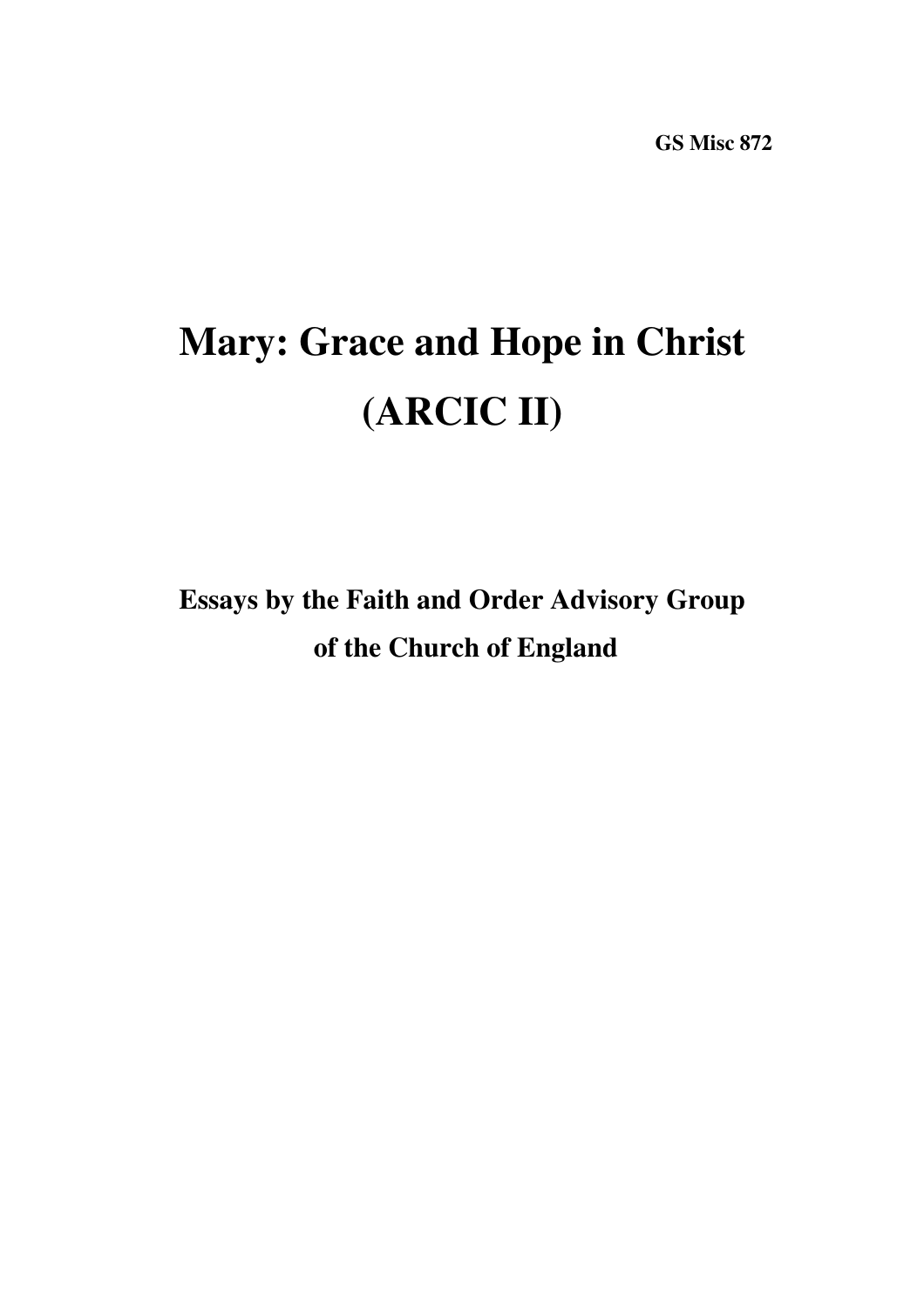This report is copyright © The Archbishops' Council 2008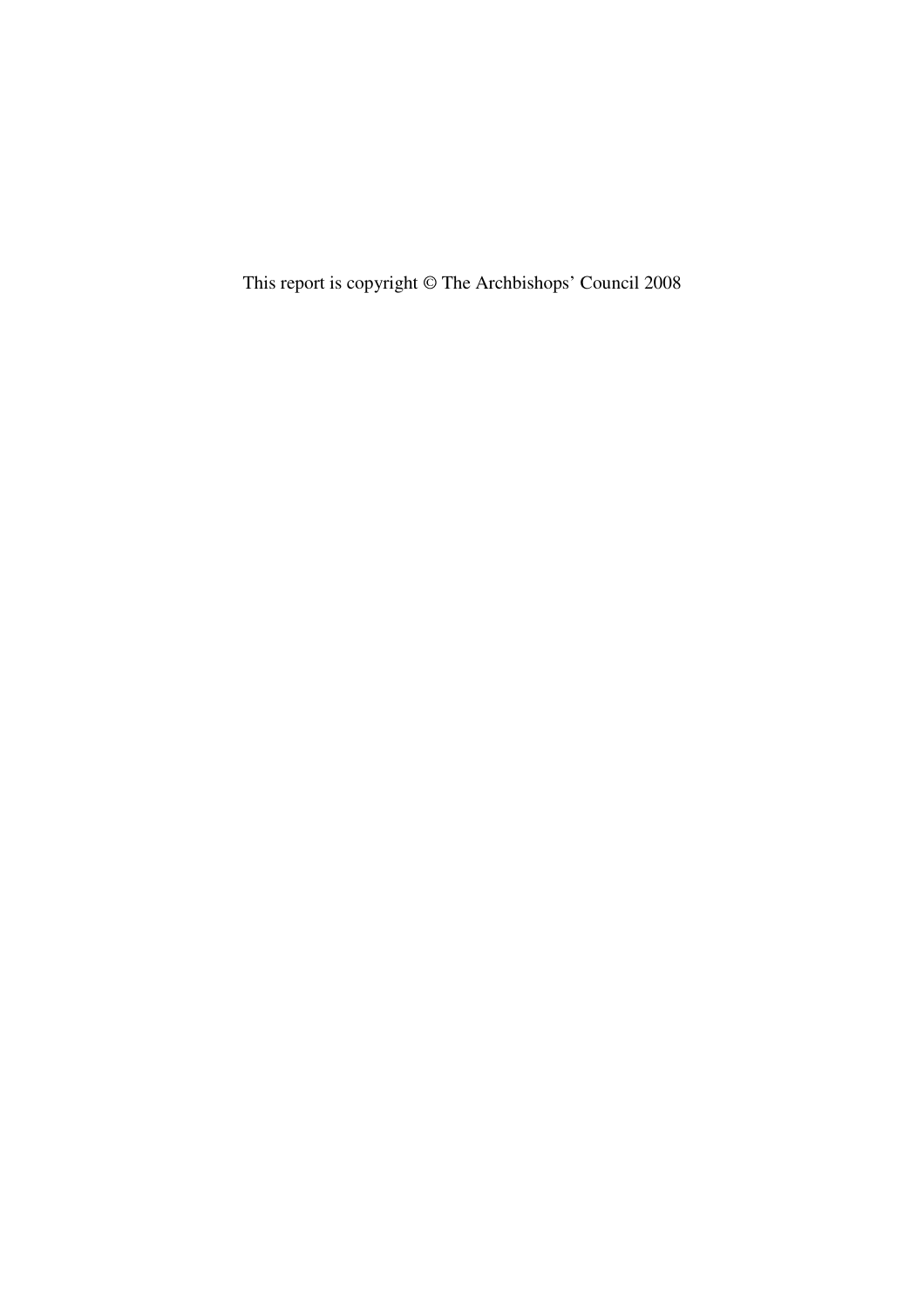# **Contents**

# Preface

| Chapter 1 | Mary: Mary in the New Testament Tradition                     | $\mathbf{1}$ |
|-----------|---------------------------------------------------------------|--------------|
| Chapter 2 | Consonant with Scripture?                                     | 9            |
| Chapter 3 | Mary in context: a historical methodological reflection       | 15           |
| Chapter 4 | The Place of the Blessed Virgin Mary in the Context of the    |              |
|           | Doctrine of the Incarnation                                   | 24           |
| Chapter 5 | A feminist response to ARCIC's Mary: Grace and Hope in Christ | 37           |
| Chapter 6 | Mary – Grace and Hope in Christ – An Evangelical Anglican     |              |
|           | Response                                                      | 49           |
| Chapter 7 | Scripture and authority in the Roman Catholic Church – with   |              |
|           | reference to the two Marian teachings regarded as dogma       | 66           |
| Chapter 8 | Scripture, Authority and the Marian Dogmas: An Evangelical    |              |
|           | Perspective                                                   | 84           |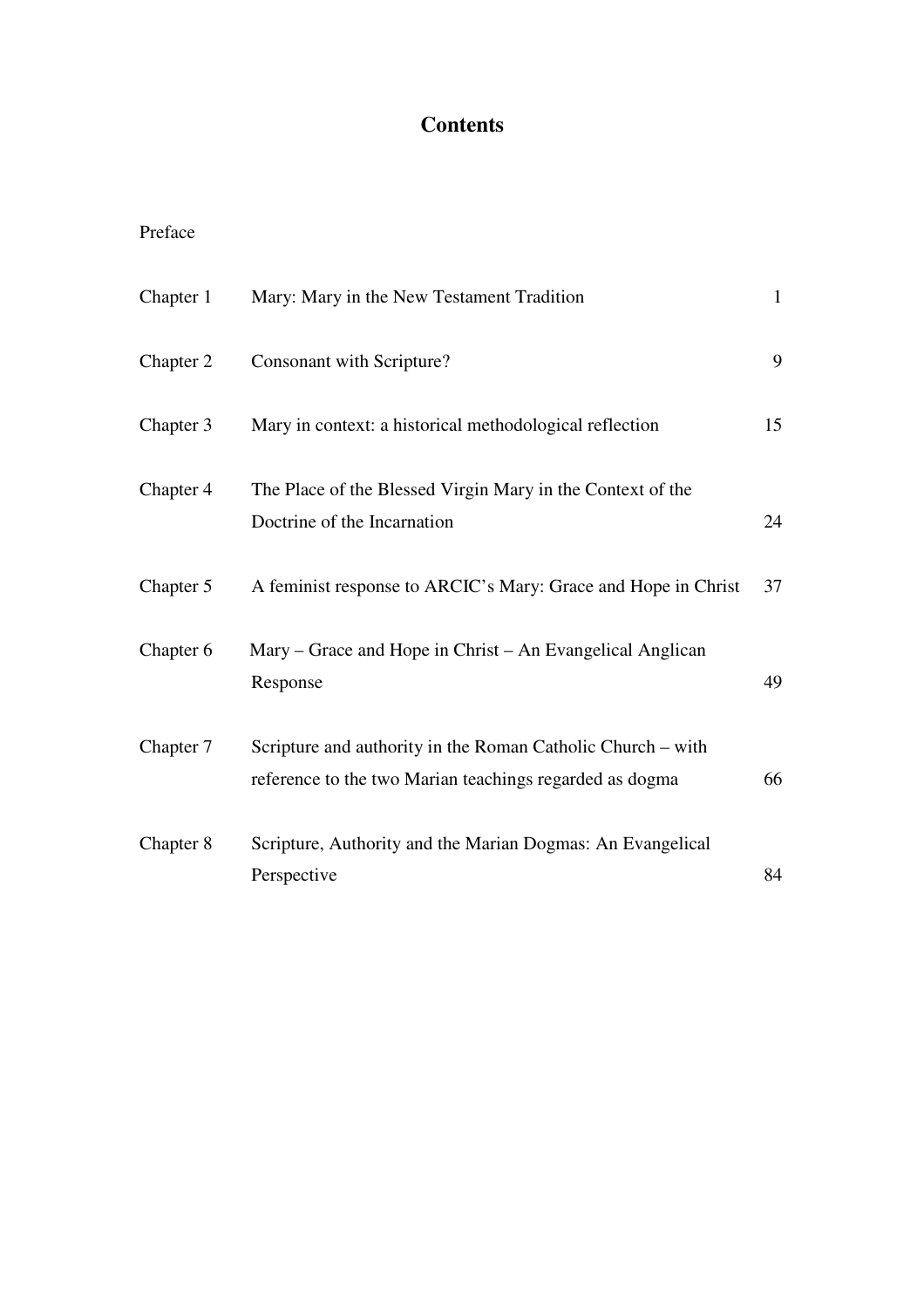## **Preface**

The papers collected here are intended to resource the General Synod debate in February 2008 on the report of the Anglican - Roman Catholic International Commission, *Mary: Grace and Hope in Christ*. In addition members will have the ARCIC report itself and a briefing paper from the Council for Christian Unity.

The papers have emerged from a three-year study process within the Faith and Order Advisory Group (FOAG), which is a constituted body of the Council for Christian Unity. FOAG advises the Council and the House of Bishops on questions of ecumenical theology and ecclesiology. Its members are appointed by the Archbishops of Canterbury and York. The membership represents a wide range of personal views and of scholarly expertise in biblical, historical, moral and doctrinal theology. The Chairman is the Bishop of Chichester.

The papers present a variety of perspectives and none of them should be taken as the general view of FOAG or of the Council for Christian Unity. They vary in length and in the degree of specialisation; some are perhaps more accessible than others. They are made available here in order to inform the members of the General Synod of some of the deeper considerations and some of the complexities that the Synod will wish to be aware of, but which cannot be conveyed in a short briefing paper or in an introduction to the debate.

Owing to the shortage of time and pressure on office resources, the papers have been only lightly edited in house and there is not complete uniformity of formatting or of styles of referencing.

I trust that the Synod will find this material informative and stimulating.

PAUL AVIS General Secretary: The Council for Christian Unity Church House, Westminster December 2007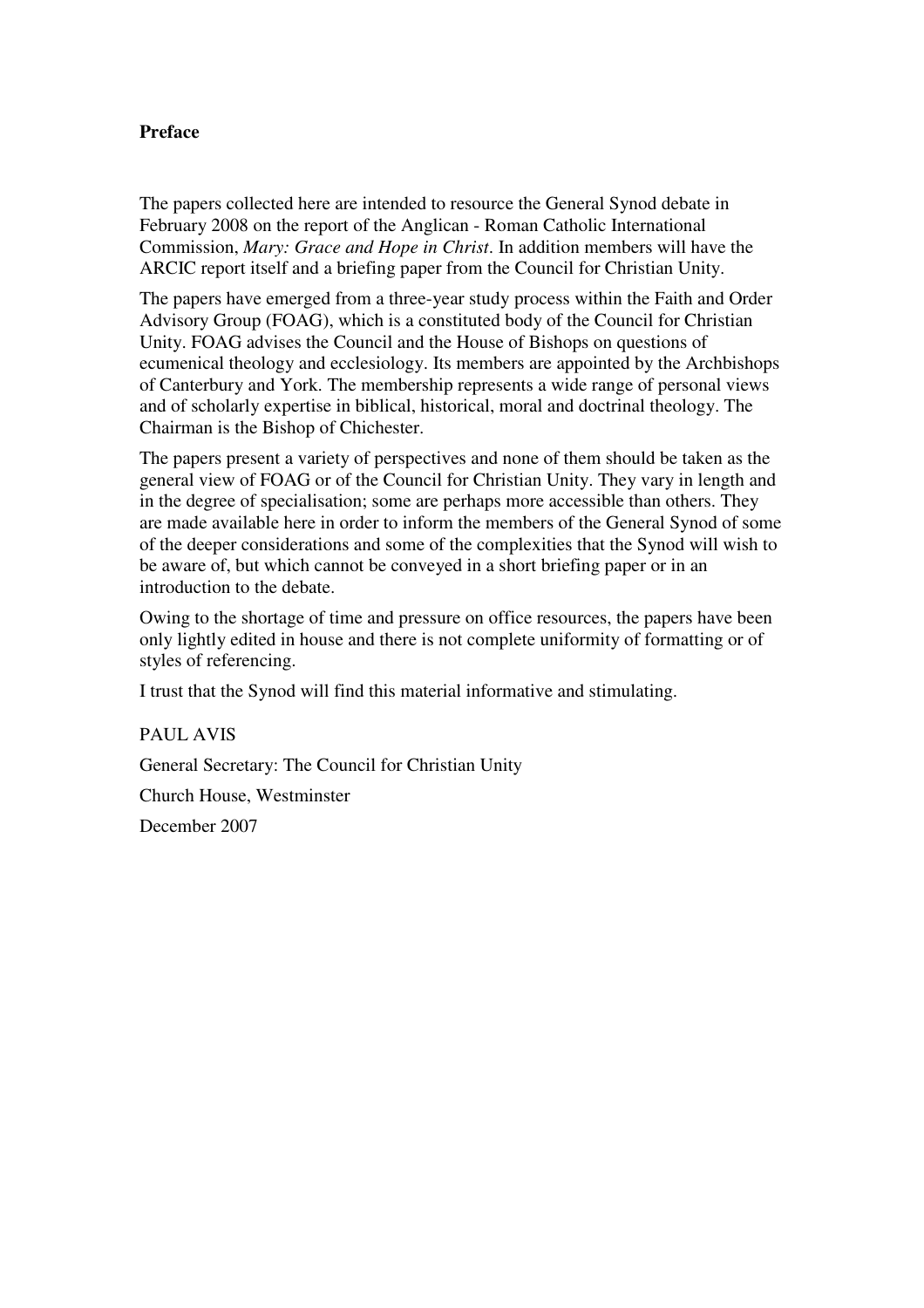# **Chapter 1**

 $\overline{a}$ 

# **Mary: Mary in the New Testament Tradition<sup>1</sup>**

# **Paula Gooder and Peter Fisher<sup>2</sup>**

# **1 Agreement and the witness of the New Testament texts**

*Mary: Grace and Hope in Christ* is an 'Agreed Statement', so it has to be an essay in congruence, fitting things together. The aim of the Commission was to uncover common ground where it was often thought there was only a field of battle. It sought to find a fresh and *harmonious* way of approaching and articulating the place of Mary in the faith and devotion of the (divided) Church.

Part of this ARCIC essay in congruence was, quite properly, a study of relevant parts of Scripture, especially of the New Testament. Here the Commission explicitly avowed an integrative way of reading Scripture (§7), that is to say, a way that seeks to incorporate what is valuable in 'Typological', 'Reformation' and 'Historical-critical' approaches. This reading aimed also to be holistic, 'seeking to consider each passage about Mary in the context of the New Testament as a whole, against the background of the Old and in the light of Tradition.' (§7)

Those who grew up with jig-saw puzzles may recollect the strict injunction, 'Don't force it!' And this simple warning offers a fundamental critical vantage-point for examining any exercise in harmonisation. It is a vantage point that biblical scholars are particularly well equipped to adopt, moving as they must, constantly, between the close examination of the particularities of texts and the review of the wider horizons within which the texts find their origins and their applications.

The New Testament study that follows does not put forward a direct critique, but an independent survey of the material in the Bible and in the second century text, the *Protevangelium of James,* which relates to Mary. This survey provides the basis for returning to examine the Agreed Statement in Part 3.

# **2 Mary in Scriptural and Post-scriptural tradition**

The biblical material relating to Mary is brief in the extreme. The first biblical reference to her in Galatians is only an allusion and tells us very little about Paul's understanding of Jesus' mother. Galatians 4:4 simply states that Jesus was 'born of a woman, born under the law' and tells us that Paul is aware that Jesus' mother was Jewish but little else. This is true of all other potential references to Mary in Paul (cf. Romans 1:3 and 9:5) but is not particularly remarkable: Paul gives very little detail

 $<sup>1</sup>$  This title is a deliberate allusion to Beverley Gaventa's excellent book: Beverly Roberts Gaventa,</sup> *Mary : Glimpses of the Mother of Jesus*, *Studies on Personalities of the New Testament*. Columbia, S.C.: University of South Carolina Press, 1995.

<sup>&</sup>lt;sup>2</sup> The Revd Canon Peter Fisher, Vicar of St Peter's, Maney, Diocese of Birmingham (Parts I & 3) and Canon Dr Paula Gooder, Canon Theologian of Birmingham (Part 2).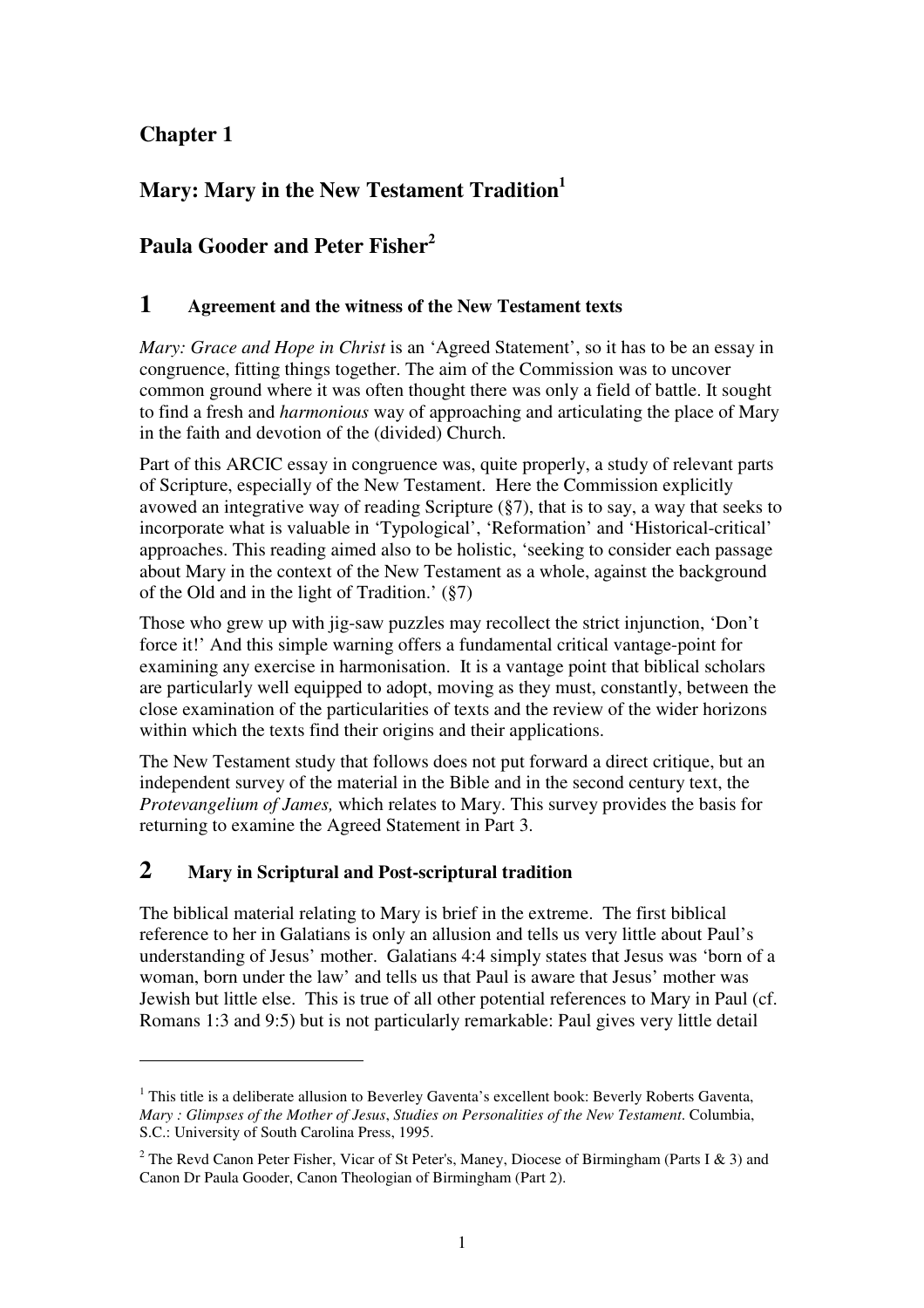about any aspect of the earthly life of Jesus since this is not why he was writing. The only other indisputable references to Mary occur in the Gospels, where Mary is referred to by name in Matthew, Mark and Luke and as 'the mother of Jesus' in John. Christian tradition has sometimes attempted to make connections between Mary and the Woman who gave birth to a child in Revelation 12, though this association began relatively late (it is found in full form only in the writings of the sixth century Oecumenius $3<sup>3</sup>$  and bears little relation to the birth narratives of Jesus.

A much fuller Marian tradition can be found in post-scriptural tradition where Mary began to appear as a character in her own right rather than as an extra in the main story of Jesus. Although most of the Apostolic Fathers contain no reference to Mary at all, the exception to this is Ignatius of Antioch who, in various places, makes reference to Jesus' lineage from Mary.<sup>4</sup> The dearth of reference elsewhere makes the *Protevangelium of James* even more remarkable. This early expansion of the birth narratives is thought to date from about 150 CE and contains the traditions that have shaped much subsequent Marian tradition.<sup>5</sup> The *Protevangelium* gives details about Mary's family, her birth, her childhood in the temple, her betrothal to an aged Joseph, the annunciation, Joseph's doubt, Mary's vindication before the High Priest, the birth of Jesus in a cave outside Bethlehem, the adoration of the magi and Herod's slaughter of the children. <sup>6</sup> As Gaventa notes, the major concern of this apocryphal gospel is to stress the virginity of Mary and to provide a host of details omitted in the canonical gospel narratives. This indicates that it was in the mid-second century that attention, and subsequently devotion, to the person of Mary began to grow.<sup>7</sup> It is interesting to note how early the character of Mary became important within Christian tradition – many other extra-biblical traditions grew up much later than this – and how influential this text has been in shaping Marian devotion.

There is no trace of this level of attention to the details of her life or any hint of the subsequent devotion given to Mary in any of the canonical texts. What is interesting, however, is that the character of Mary changes from gospel to gospel. Outside of the fact that she was Jesus' mother, there is little agreement among the gospel writers about the role that Mary played in the life and ministry of Jesus. In order to get a full sense of the portrayal of Mary we need to examine each gospel in turn.

<sup>3</sup> See discussion in Judith L. Kovacs, Christopher Rowland and Rebekah Callow, *Revelation : The Apocalypse of Jesus Christ*, *Blackwell Bible Commentaries,* Malden, MA: Blackwell, 2004, p. 137.

<sup>&</sup>lt;sup>4</sup> See Raymond Edward Brown, Paul J. Achtemeier, and United States Lutheran-Roman Catholic Dialogue (Group), *Mary in the New Testament : A Collaborative Assessment by Protestant and Roman Catholic Scholars*. Philadelphia: Fortress Press, 1978, pp. 253-54.

<sup>&</sup>lt;sup>5</sup> See discussions in Brown, Achtemeier, and United States Lutheran-Roman Catholic Dialogue (Group), *Mary in the New Testament*, pp. 248-9 and Gaventa, *Mary : Glimpses of the Mother of Jesus*, pp. 100-25.

<sup>6</sup> See Brown, Achtemeier, and United States Lutheran-Roman Catholic Dialogue (Group), *Mary in the New Testament*, pp. 253-54.

<sup>7</sup> For an examination of this see Sally Cunneen, *In Search of Mary : The Woman and the Symbol*, 1st ed., New York: Ballantine Books, 1996, pp. 59-98. In fact the whole of this book explores the way in which devotion to Mary expanded through Christian tradition.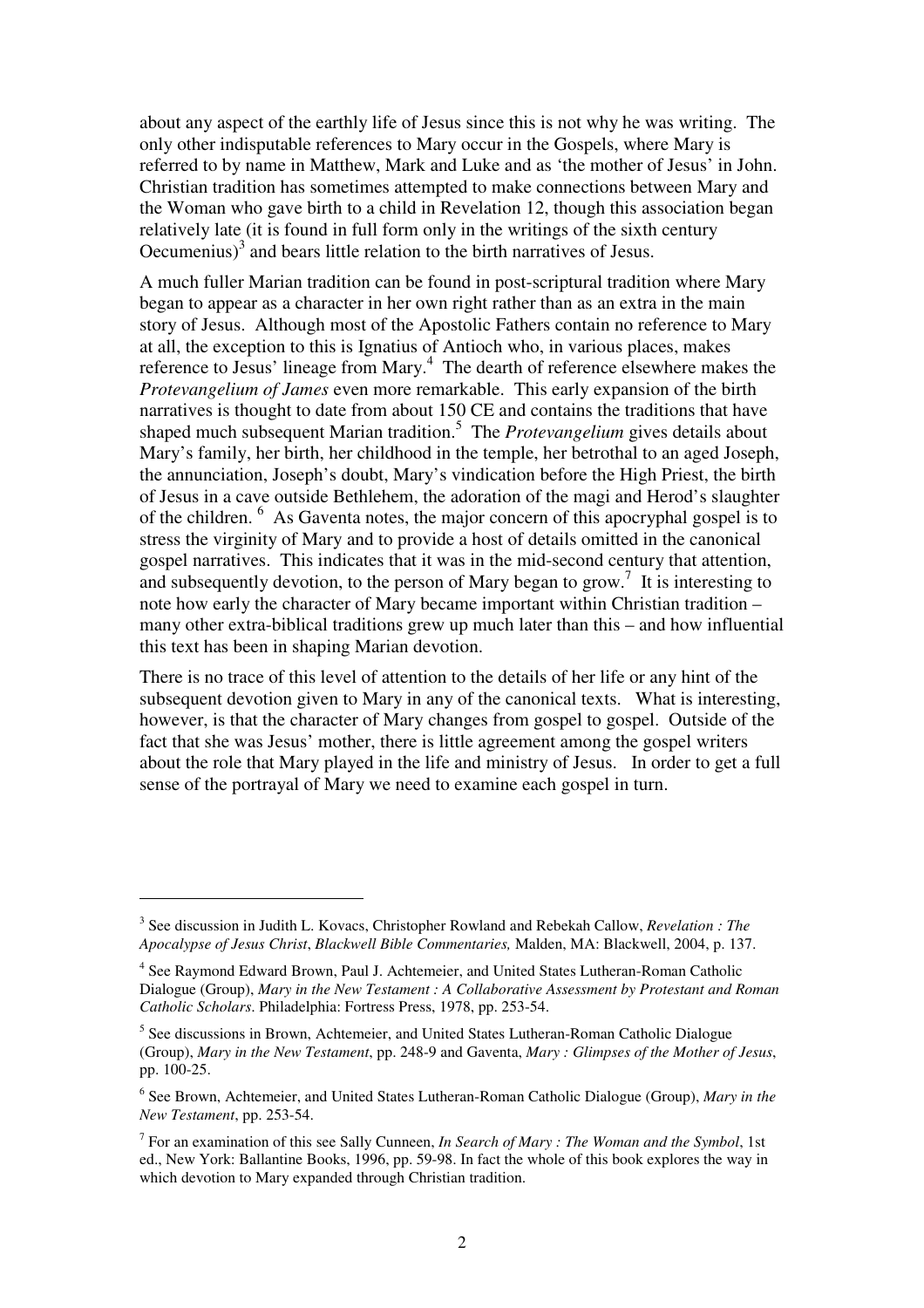## **Mary and the Gospel of Mark**

Of all the gospels, Mark's treatment of Mary is the most cursory and least positive. In Mark, Mary is only mentioned once by name (Mark 6:3) and once indirectly (Mark 3:35). The function of Mary in both episodes is to underline the Markan theme that it is discipleship and not family ties that constitute relationship within the kingdom. In Mark 3, Jesus takes little account of Mary and appears to reconstitute his family to include all those who do his will rather than his blood relations. Mark uses Jesus' family members, including Mary, therefore, as a way of stressing the disorientating nature of the Kingdom of God which requires a radical redrawing of families away from blood ties and towards discipleship.<sup>8</sup> This is underlined by the only other reference to Mary (6:3), where the members of the synagogue ask in surprise whether this is the son of Mary and brother of James, Joses, Judas and Simon and other unnamed sisters. Mark's readers are clearly expected to understand that the answer to this question is no, because of the radical disorientation caused by the coming of the kingdom, where family ties are of no significance. For this reason, then, Mary is far from important in Mark's gospel where there are not even any birth narratives to give her a role. In Mark's gospel Mary symbolises what one gives up for the kingdom and has no positive role of her own.

## **Mary and the Gospel of Matthew**

 $\overline{a}$ 

In Matthew's gospel Mary appears but only as a passive character – in Matthew she never speaks. To a large extent Mary is the foil for the major action that clusters around the male characters of the gospel, particularly Joseph and Jesus. In Matthew the annunciation story is told entirely in terms of Joseph and his angelic vision, likewise the flight into Egypt which ends the narrative about the adoration of the Magi focuses around Joseph and his dream that caused him to save Jesus and Mary. This stands in great contrast to Luke's gospel where Mary is at the centre of much of the action in the birth narratives.

Despite this focus on Joseph, the character of Mary does appear in a few very important vignettes. The first is in the genealogy in Matthew 1:1-16 where in an otherwise male genealogy Mary appears alongside four other women – Tamar, Rahab, Ruth and the wife of Uriah. As early as Jerome, scholars have attempted to work out the significance of the placing of these women in Matthew's genealogy, many modern scholars see their significance not in that they were sinners, nor that they were Gentiles but that they were forebears of Mary in this story, in that they had experienced an unusual sexual union but remained heroes of the biblical narrative.<sup>9</sup> Their significance seems to lie in the fact that despite the sometimes extraordinary accounts of conception that surround them, they played a vital role in the history of salvation.

Another interesting sketch of Mary appears in the story of the adoration of the Magi, an appearance that is made even more striking by her absence – or silent presence – in

 $8$  For a helpful discussion of this point see E. Elizabeth Johnson, "Who Is My Mother?": Family Values in the Gospel of Mark,' in *Blessed One : Protestant Perspectives on Mary*, Louisville, Ky.: Westminster John Knox Press, 2002, pp. 32-46.

<sup>9</sup> Brown, Achtemeier, and United States Lutheran-Roman Catholic Dialogue (Group), *Mary in the New Testament*, pp. 81-83.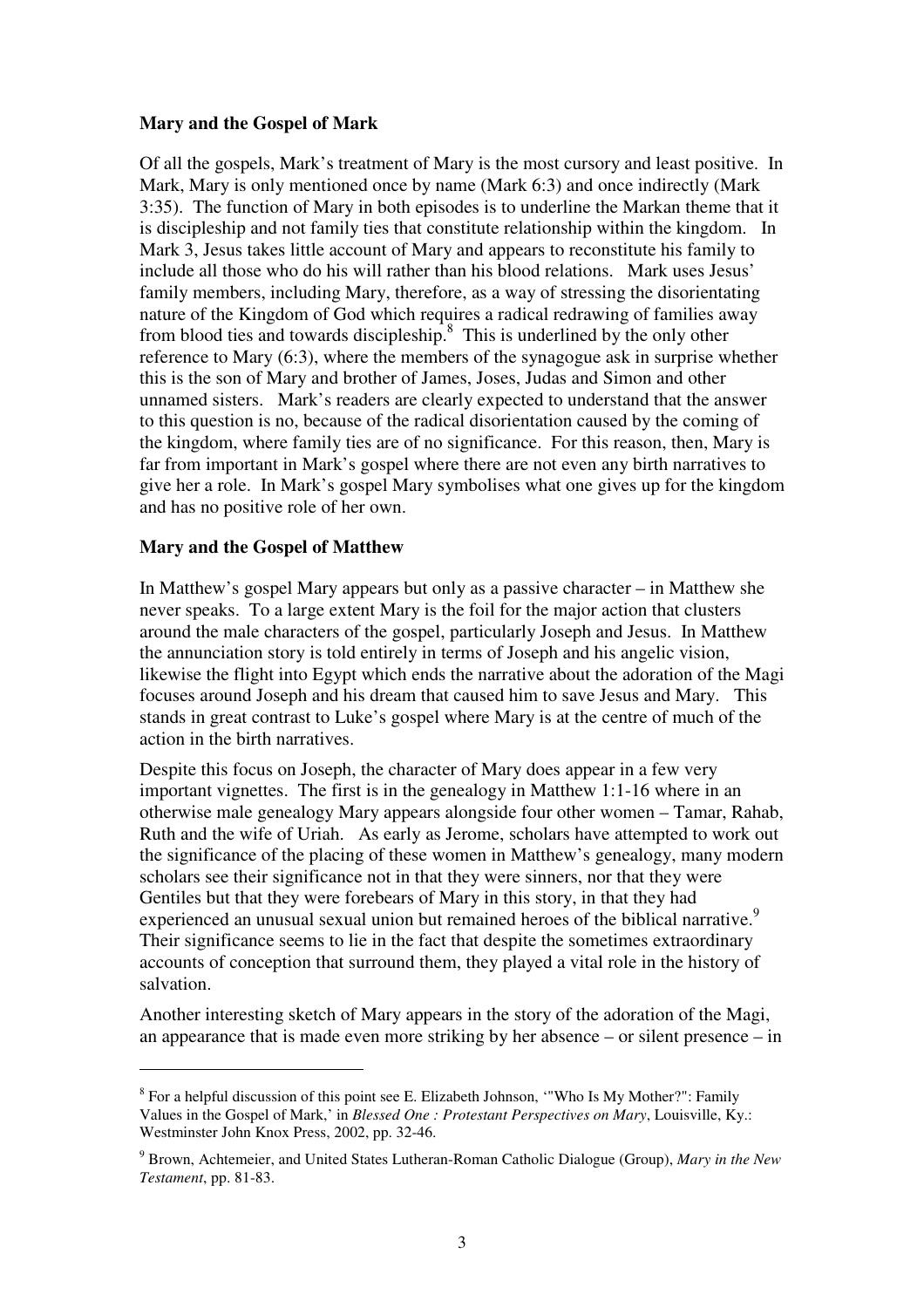the rest of the birth narratives. Despite the fact that she does not feature much in the annunciation or flight to Egypt, here she, alongside Jesus, is centre stage. Matthew is also the one who quotes from Isaiah 7 (Matthew 1:23) pointing to Mary as the one who will bear 'Emmanuel'.<sup>10</sup>

In Matthew's gospel, then, Mary plays a much more important role than she does in Mark's gospel. For the most part she is a silent presence in stories focussed around the male characters first of Joseph and then of Jesus, nevertheless she is painted as having a vital role in the history of salvation for without her Jesus, Emmanuel, would not have been born. For most of the gospel, Mary's role may be that of silent foil but there are few other foils in Matthew as important as she.

#### **Mary in Luke-Acts**

It is only in Luke-Acts and John that the character of Mary gains any life or personality. In Luke-Acts Mary moves from being a silent, though important, character to being one of the major figures within the gospel, though, like many of Luke's characters, she comes and goes in the narrative. Gaventa illustrates this Lukan characteristic with reference to the choosing of Matthias in Acts 1. Here Matthias is the centre of the narrative, though he appears nowhere else in the Lukan account.<sup>11</sup> In a similar way, when Mary appears in Luke she appears centre stage but at others times she is entirely absent from the narrative.

In contrast to Matthew, Joseph plays very little part in Luke's birth narrative; here the focus is almost entirely on Mary and her relative Elizabeth. Indeed one of the key features of the Lukan annunciation narrative is the way in which it is set up to parallel the annunciation to Zechariah of Elizabeth's conception. Both Elizabeth and Mary conceive in impossible circumstances: the one because she is too old, the other because she is too young and a virgin. Although there is no doubt that the word *parthenos* does mean virgin in Luke - since Mary uses it when she wonders how God's message to her can in fact be true: 'How can this be since I am virgin?' (Luke 1:34) – the contrast that Luke is drawing here is between extreme age and extreme youth. God uses both these women in the history of salvation

The parallels between the accounts become clear in Gabriel's proclamation that they should not fear (Luke 1:13; 1:30). What is unclear from the story is why Zechariah should be punished for his questioning of the announcement ('How will I know that this is so?', 1:18) when Mary is not for hers ('How can this be?', 1:34). It is here, however, that we gain the first glimpse of Mary's character in Luke's gospel because in her acceptance of Gabriel's message Mary becomes a true disciple in that she accepts and follows when she does not truly understand.<sup>12</sup>

It is important to recognise, however, that Mary's acceptance of Gabriel's announcement has two stages: initial acceptance but only later, joy. The Magnificat is only proclaimed when Mary has gone to visit Elizabeth, it is only in the company of her relative that Mary sings forth the song that has so shaped Christian history.

 $10$  The only other mention of Mary the mother of Jesus in Matthew is in Matthew 13:55 which is the parallel to Mark 6:3 mentioned above.

<sup>11</sup> Gaventa, *Mary : Glimpses of the Mother of Jesus*, p. 49.

<sup>12</sup> See Gaventa, *Mary : Glimpses of the Mother of Jesus*, pp. 54-55.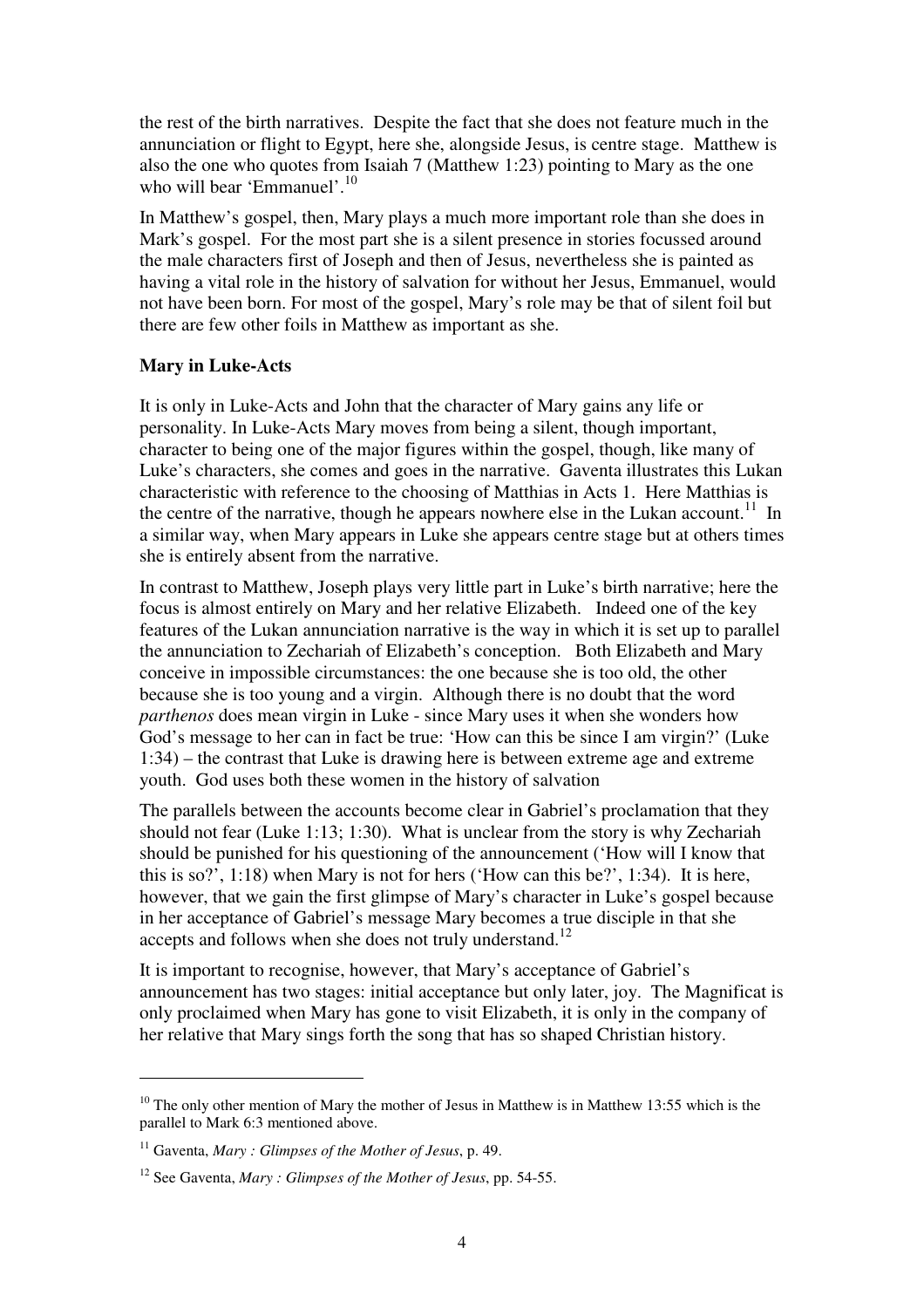Just as Mary takes centre stage in the annunciation stories, she also is the focus of the birth narratives. After the initial account of the census, Luke focuses entirely on Mary. Even the account of the visit of the shepherds is ended with Mary's treasuring of the events and pondering on them. In Luke, alone in all the gospels, does Mary gain the status of a full character with thoughts and feelings of her own. This theme is carried through in the temple scene when Jesus is welcomed first by Simeon and then by Anna. Simeon's rejoicing at Jesus birth ends with a comment directly to Mary about how Jesus life and death will affect her.

The anguish that Simeon prophesies for Mary begins in the very next account when Jesus stays in the temple conversing with the Pharisees. In Mary's expostulation to Jesus that he had caused them anxiety, she uses the verb *odunaomai* a verb which is best rendered as 'to be in great pain'. Here we begin to see that the piercing of the sword that Simeon prophesied began not with the crucifixion but with Jesus' calling as God's son.

After these initial scenes in Luke's gospel, Mary disappears from the pages of the gospel with a few exceptions (Luke 8:19-21; 11:27-28) and only reappears again at the start of Acts when Mary is portrayed as being with the disciples who were devoting themselves to prayer. Here Mary's discipleship, begun in her acceptance of Gabriel's announcement, comes to fruition as the disciples wait for Pentecost. Mary is now truly a disciple of Jesus.

In Luke's gospel, therefore, we gain our first glimpse of the character of Mary. She begins as a young girl who was prepared to risk all for a discipleship she did not fully understand, a discipleship that very swiftly brought her pain and anxiety. Luke does not reveal how this discipleship unfolds throughout the gospel but does provide us with a vignette of Mary praying alongside the other disciples just before Pentecost. Despite the uncertainty, the pain and anxiety, Mary has remained faithful to her calling. In some ways Luke paints her as the very first disciple and a type of what it means to be a disciple.

## **Mary in the fourth Gospel**

In the fourth gospel, Mary also has more of a developed character although she remains unnamed throughout and only appears twice. In the fourth gospel she is simply 'the mother of Jesus' but despite this plays an important role, first in the wedding at Cana and then at the crucifixion. It is at the wedding at Cana that Mary has the most active role that she has in all the gospel accounts because here she takes the initiative and apparently encourages Jesus into his first sign. In all the other gospels Mary appears at best as ideal disciple prepared to follow when she does not understand, here she both perceives the need and understands Jesus' role within it before Jesus appears to understand it himself.

At the crucifixion, she again becomes a more passive character in that her care is passed from Jesus to the Beloved disciple but John stresses here the care and compassion that Jesus feels for her. The fourth gospel's unique portrayal of Mary lies in the fact that she has a tangible two way relationship with her son. Both at the wedding at Cana and during the Crucifixion it becomes clear that Mary affects Jesus as much as Jesus affects Mary, she has power to alter his actions and to receive his love.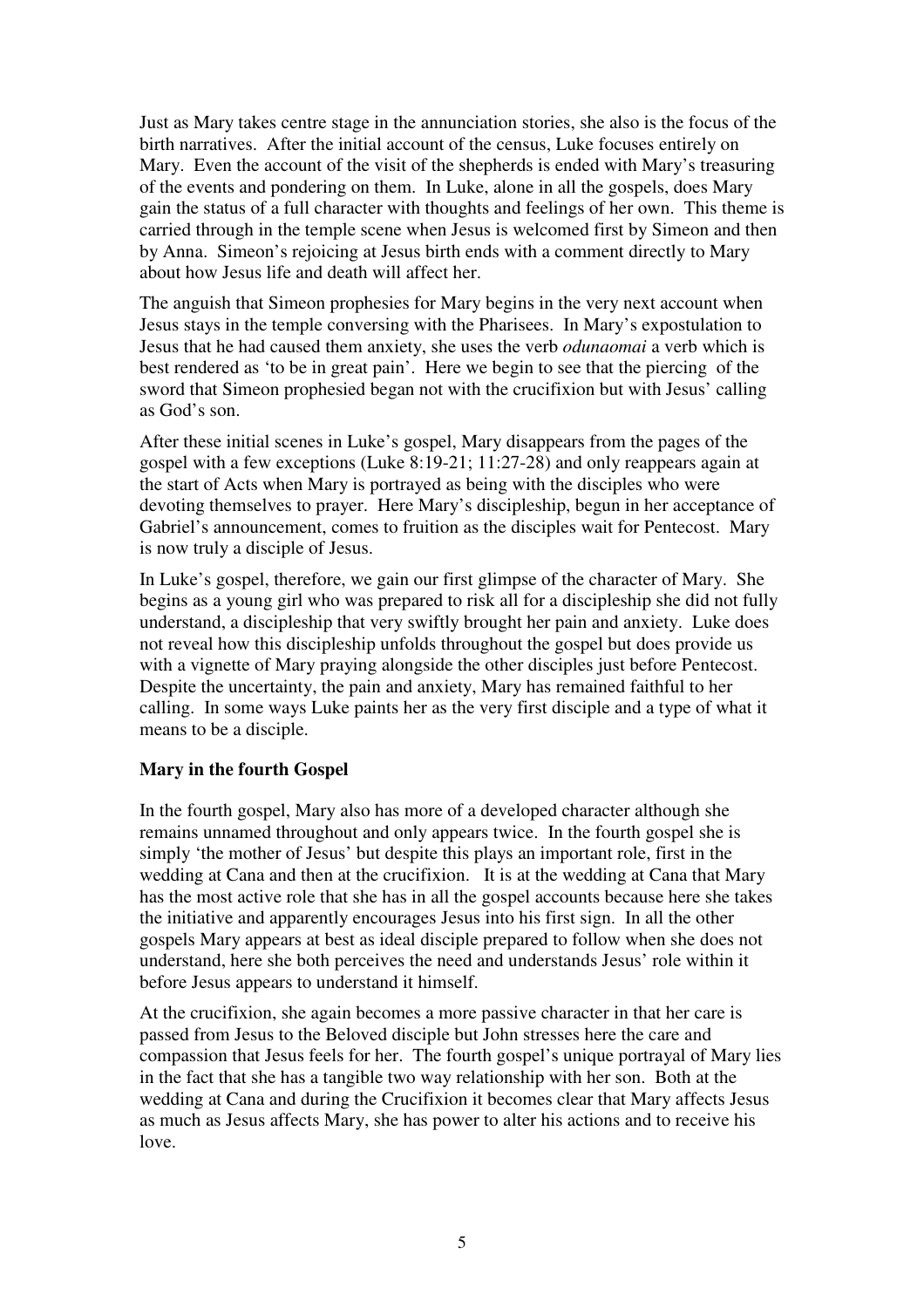In the fourth gospel, Mary has a lesser role than she does in Luke's gospel in that she only appears twice but the way in which she does appear is very much more active than in any other gospel account. Mary is the instigator of action in Jesus' ministry and a particular recipient of his love: both of these features affect our understanding of her.

# **3 Re-examining Mary**

 $\overline{a}$ 

To re-examine *Mary, Grace and Hope in Christ* in the light of the foregoing survey is to face a radical question. Is it possible to assemble the distinct glimpses of Mary offered by different New Testament writings into an authentic single 'portrait'? Is it realistic to say, as the ARCIC Commission does, that, 'The Scriptures portray Mary as…' (§64), or to refer in the singular to 'the scriptural witness' regarding Mary (§30)? Whilst it is not difficult – and has been commonplace, historically – to put together a jig-saw picture with pieces taken from all four gospels and elsewhere, the underlying biblical *integrity* of such a portrait remains in question. It seems to involve some 'forcing'. For, on closer examination, it seems that the distinctive traits revealed in the various narratives have to be seen as other than – and more than – complementary facets of a single rounded picture. No, in significant ways they present *alternative* views, and this not only in terms of the history of Mary, but also, importantly, of her theological and spiritual significance. It is not just that Mark 'happens not to mention' the birth narratives or the feast at Cana, but that his presentation of Mary can be seen as a small but consistent part of his whole treatment of the sharp disjunction between ordinary human relationships and the new 'family' inaugurated by the Kingdom. This implies that the theology of Mark's Gospel, at its deepest level, presents a challenge not only to the portrayal of Mary in the ARCIC statement but also to its theological approach to eschatology and the working of divine grace. Not for the first time, biblical scholarship challenges the work of ecumenical theologians with the insistence that the Scriptures are (to borrow Louis McNeice's expression) 'incorrigibly plural'.

Yet there are two observations that may mitigate or qualify this challenge. The first is to note that the claim that *MGH* ultimately makes regarding its presentation of Mary and its reading of her place in Scripture is a modest one. The Commission sets out *a* reading of Scripture<sup>13</sup> without claiming this to be definitive, and it finally asserts no more than that the two Marian dogmas, 'can be said to be consonant with the teaching of the Scriptures' (§ 60 and § 78). The second is to recall that the Commission openly acknowledges that its approach to Scripture, in common with other readings, is not, 'neutral, but … is shaped by the context and interest of its readers', which, in the case of this reading, means setting the biblical witness 'in the light of Tradition' (§7).

Giving due weight to both these observations, some unease remains. Jared Wicks, S.J. remarks, in his restrained but probing comments on the statement's use of Scripture in the light of Tradition, that ecumenically fruitful work has to respond to two imperatives in relation to Scripture:

Since participants in bilateral dialogues work as representatives of their churches, their biblical work should be concerned to honour ways in which texts, in their

<sup>&</sup>lt;sup>13</sup> *Mary, Grace and Hope in Christ* §7 typically refers to 'our reading/use of Scripture, describing it as '*an* ecclesial and ecumenical reading' (my italics).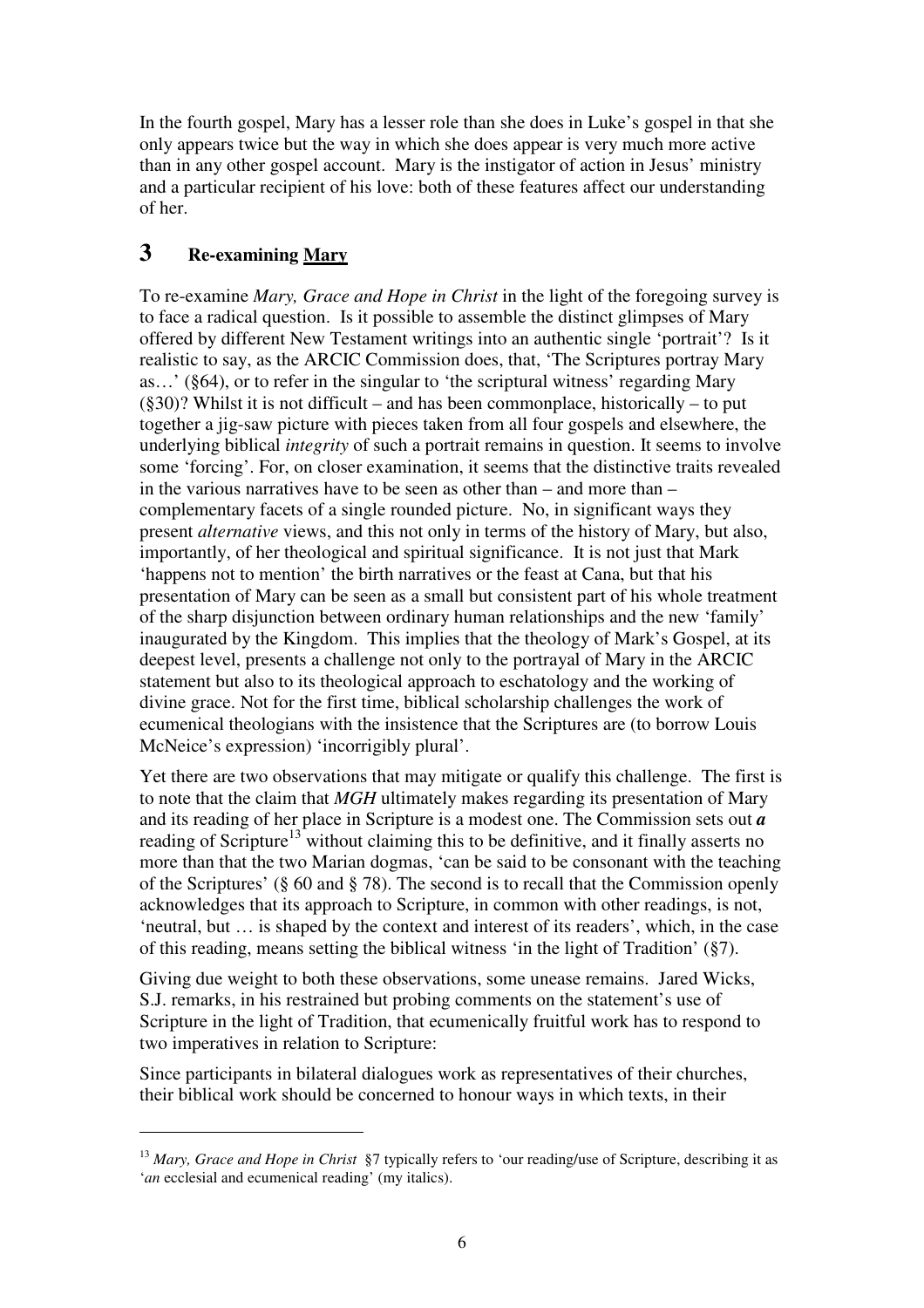history-of-effects, have been received by the communities of faith in ages past and present. But the churches have also deemed necessary the work of disciplined recovery of the meanings that the biblical authors intended to communicate in their historical setting of the first redaction...<sup>14</sup>

This double responsibility, as he notes, makes such work difficult; 'The difficulty', he adds, 'may have been felt by members of ARCIC.<sup>15</sup> The main target of his critique is the apparent lack of integration between the different methods of interpretation that the Commission claims to employ.<sup>16</sup> But his comments are equally pertinent here. Like other ecumenical dialogues, ARCIC consistently acknowledges the 'normative' place of Scripture in Christian understanding and doctrine. More than this, *MGH* takes pains to highlight the central and constructive role that the Commission's examination and exposition of Scripture plays in the Statement.<sup>17</sup> It is bound to be disappointing to all those who share the Commission's commitment to the foundational place of attention to Scripture when it emerges that the obdurate divergences of the texts (so critically important to the way in which they witness to the One Lord) are not weighed nor wrestled with, but either pressed into false harmony or passed over without comment.

It may not be fanciful to suggest that this 'smoothing over' of divergences is a wider cause of unease about *MGH.* Other essays in this collection certainly imply this. Here, the study of contrasting biblical interpretations (ours and that of *MGH*) prompts some further reflections on this wider issue.

There may be such a condition as 'bilateral vision' (by analogy, say, with 'tunnel vision'). This would be a condition not too different from that experienced by people on the Centre Court at Wimbledon, where a shared preoccupation with the interplay of two parties tends both to intensify attention and to limit its range. It would come as a terrible shock to members of the crowd if they were to discover, on leaving the Court, that a plane had crashed, or a riot had occurred nearby. Returning from sport to ecumenical theology, this condition might encourage a high degree of concentration on everything that either prevents or makes for a successful encounter between our two Communions, whilst, in the very process, fostering an intolerance of other kinds of interplay or confrontation.

Such a conditions has, of course, no literal reality. Yet *MGH* does display a surprising lack of responsiveness to a host of theological, political, devotional and emotional areas of debate or disparity around the figure of Mary. In different ways, the papers in this collection by Harriet Harris and Charlotte Methuen both comment on the statement's failure to take account of many complex and urgent issues – some of them particularly pressing for women – that arise in relation to Mary and her place in Christian traditions. Arguably, the exposition of the history of doctrine and practice

<sup>14</sup> Jared Wicks, 'The Roman Catholic Commentary' in *Mary, Grace and Hope in Christ, The text with Commentaries and Study Guide,* ed. Donald Bolen and Gregory Cameron, London, 2007 p. 191

<sup>&</sup>lt;sup>15</sup> Wicks, p. 192

<sup>16</sup> Wicks, p. 189.

<sup>&</sup>lt;sup>17</sup> See, for example, § 77: 'We are convinced that any attempt to come to a reconciled understanding of these matters must begin by listening to God's word in the Scriptures. Therefore our common statement begins with a careful exploration of the rich New Testament witness to Mary, in the light of overall themes and patterns in the Scriptures as a whole.'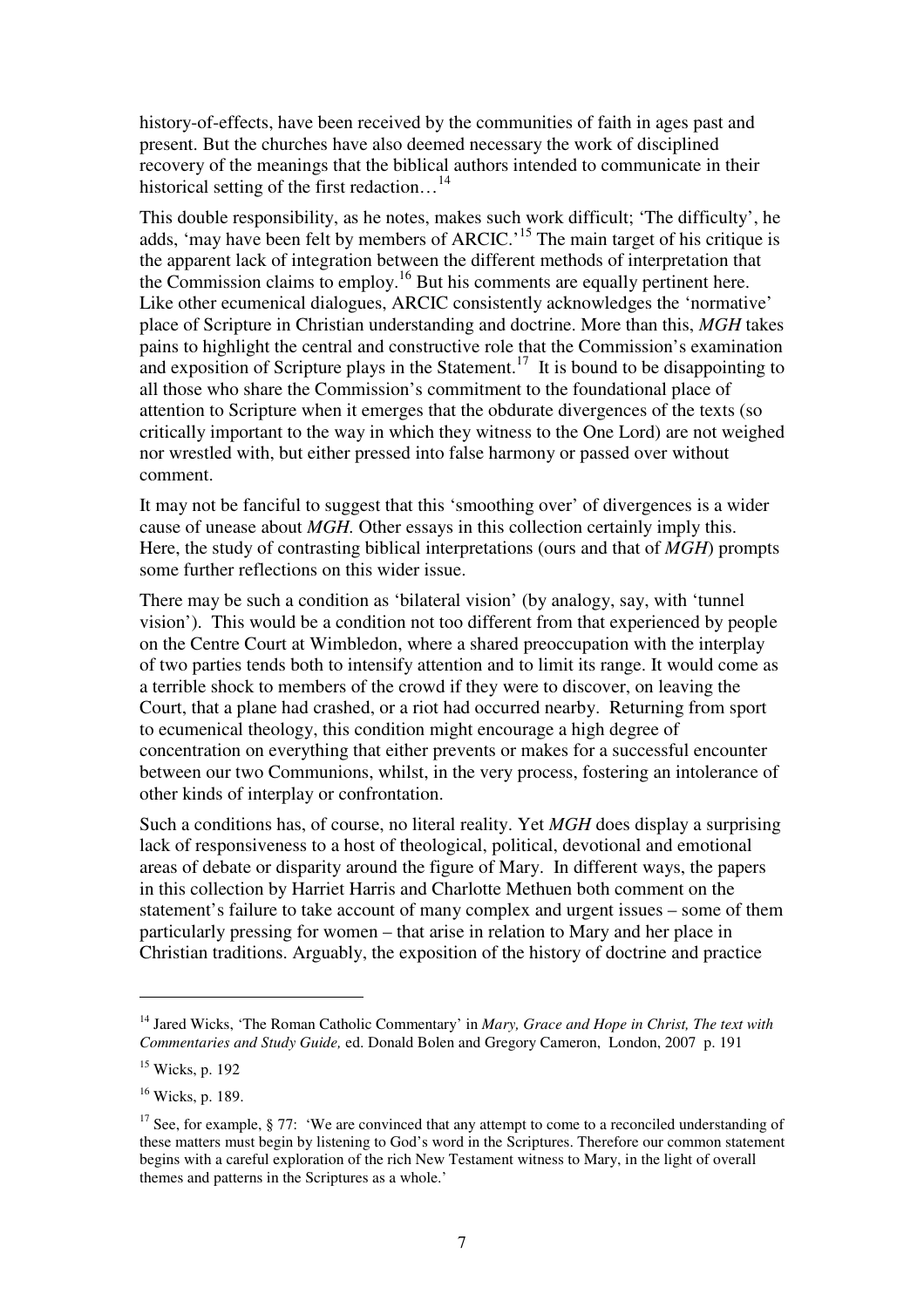relating to Mary in *MGH* similarly filters out much of the energetic, and still living, post-Reformation debate. What is at issue here is a matter both of content and tenor. In content, the statement lacks serious reference to many significant points of controversy; in tenor, it gives little sense of the vitality, colour and passion that characterise the wide range of responses to Mary in the Church. The result is a widely remarked quality of blandness about the text, and a sense that many readers express, that *I* do not recognise myself in this document – much as you might feel on looking at a school photo from which you and your personal friends are missing.

Is too much being asked of such a document? Can a bi-lateral Commission be expected to transcend 'bi-lateral vision' and both perceive and engage with the many dissonant voices that *can* be heard, whether in Scripture or in the Church, relating to Mary? It must be acknowledged that *MGH* follows in a long and by no means dishonourable tradition of work by ARCIC and other bi-lateral commissions, work in which the kind of limitations noted here have been more and more remarked. Some will argue that any supposed limitations about these texts are fully justified by – perhaps even necessary for – the progress achieved on the path of reconciliation. But the more people there are, in and beyond both Communions, who cannot see their own commitments reflected in an agreed statement, or the issues that concern them faced up to and resolved, the more fragile its consensus becomes. It is tempting to think that *MGH* represents something very near to the end of one particular road; or, better, of one way of travelling on the road to unity. A more robust vehicle, able to traverse rougher terrain and accommodate a still more challenging range of passengers, looks to be needed.

## **References**

Brown, Raymond Edward, Paul J. Achtemeier, and United States Lutheran-Roman Catholic Dialogue (Group), *Mary in the New Testament : A Collaborative Assessment by Protestant and Roman Catholic Scholars*, Philadelphia: Fortress Press, 1978.

Cunneen, Sally. *In Search of Mary : The Woman and the Symbol*, 1st ed., New York: Ballantine Books, 1996.

Gaventa, Beverly Roberts. *Mary : Glimpses of the Mother of Jesus*, *Studies on Personalities of the New Testament*, Columbia, S.C.: University of South Carolina Press, 1995.

Gaventa, Beverly Roberts, and Cynthia L. Rigby. *Blessed One : Protestant Perspectives on Mary*. 1st ed., Louisville, Ky.: Westminster John Knox Press, 2002.

Johnson, E. Elizabeth. '"Who Is My Mother?": Family Values in the Gospel of Mark.' In *Blessed One : Protestant Perspectives on Mary*, Louisville, Ky.: Westminster John Knox Press, 2002, pp. 32-46.

Kovacs, Judith L., Christopher Rowland and Rebekah Callow, *Revelation : The Apocalypse of Jesus Christ*, *Blackwell Bible Commentaries*, Malden, MA: Blackwell, 2004.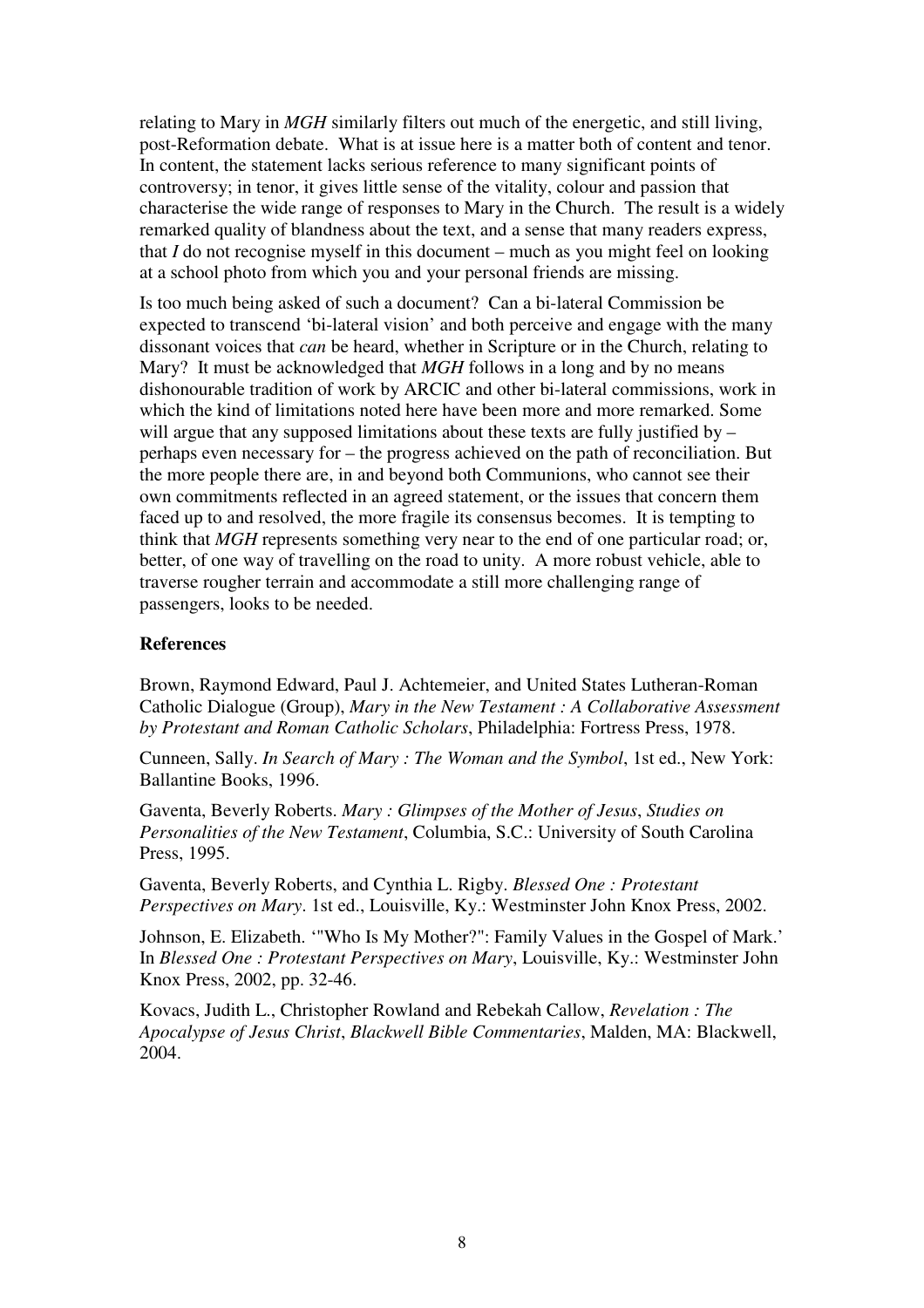# **Chapter 2**

# **Consonant with Scripture?**

# **Bill Croft<sup>1</sup>**

# **Introduction<sup>2</sup>**

 $\overline{a}$ 

This paper seeks to examine to what degree the theology of Mary's preparation and destiny, expounded in MGHC, is consonant with scripture. Two of the advances in agreement claimed by MGHC (78) refer to the idea of consonance with Scripture:

- Thus, given the understanding we have reached concerning the place of Mary in the economy of hope and grace, we can affirm together the teaching that God has taken the Blessed Virgin Mary in the fullness of her person into his glory as consonant with Scripture and that it can, indeed, only be understood in the light of Scripture. (paragraph 58)
- We have agreed together that the teaching about Mary in the two definitions of 1854 and 1950, understood within the biblical pattern of the economy of grace and hope outlined here, can be said to be consonant with the teaching of the Scriptures and the ancient common traditions. (paragraph 60)

The concern for consonance with scripture is an overriding methodological concern of MGHC. Whatever is said about Mary, and claimed as part of Christian truth to be believed, must be consonant with scripture. This approach will reassure Anglicans, many of whom think that the dogmas of the Immaculate Conception and the Assumption are, in some way, not consonant with scripture.

What might be the meanings of the phrase 'not consonant'? First, something might be claimed to be Christian truth when in fact it contradicts scripture. In this category one would potentially, at least, place the claim that Mary was, according to the dogma ID, *ab omni originalis culpae labe praeservatam immunem* ('preserved immune from all stain of original sin') although this is qualified by *intuitu meritorum Christi Jesus salvatoris humani generis* ('in view of the merits of Christ Jesus the Saviour of the human race'). *Prima facie* this seems to contradict what St Paul says in Romans 3.23 'all have sinned and fall short of the glory of God'. One might also note 1 John 1.8, 'If we say we say that we have no sin, we deceive ourselves and the truth is not in us.'

Secondly 'not consonant' might also mean going against the accepted general thrust of the biblical message, rather than contradicting a particular statement of scripture. This sort of lack of consonance could be held against the dogma of the Assumption, which, being silent on the circumstances of the end of Mary's earthly life, implies that Mary did not follow the pattern of death and resurrection which the New Testament sees as the pattern for all the redeemed.

<sup>&</sup>lt;sup>1</sup> The Revd Canon Bill Croft, Priest in Charge, Longthorpe, Peterborough

<sup>&</sup>lt;sup>2</sup> Abbreviations: MGHC: Mary: Grace and Hope in Christ (ARCIC II); ID: Ineffabilis Deus; MD: Munificentissimus Deus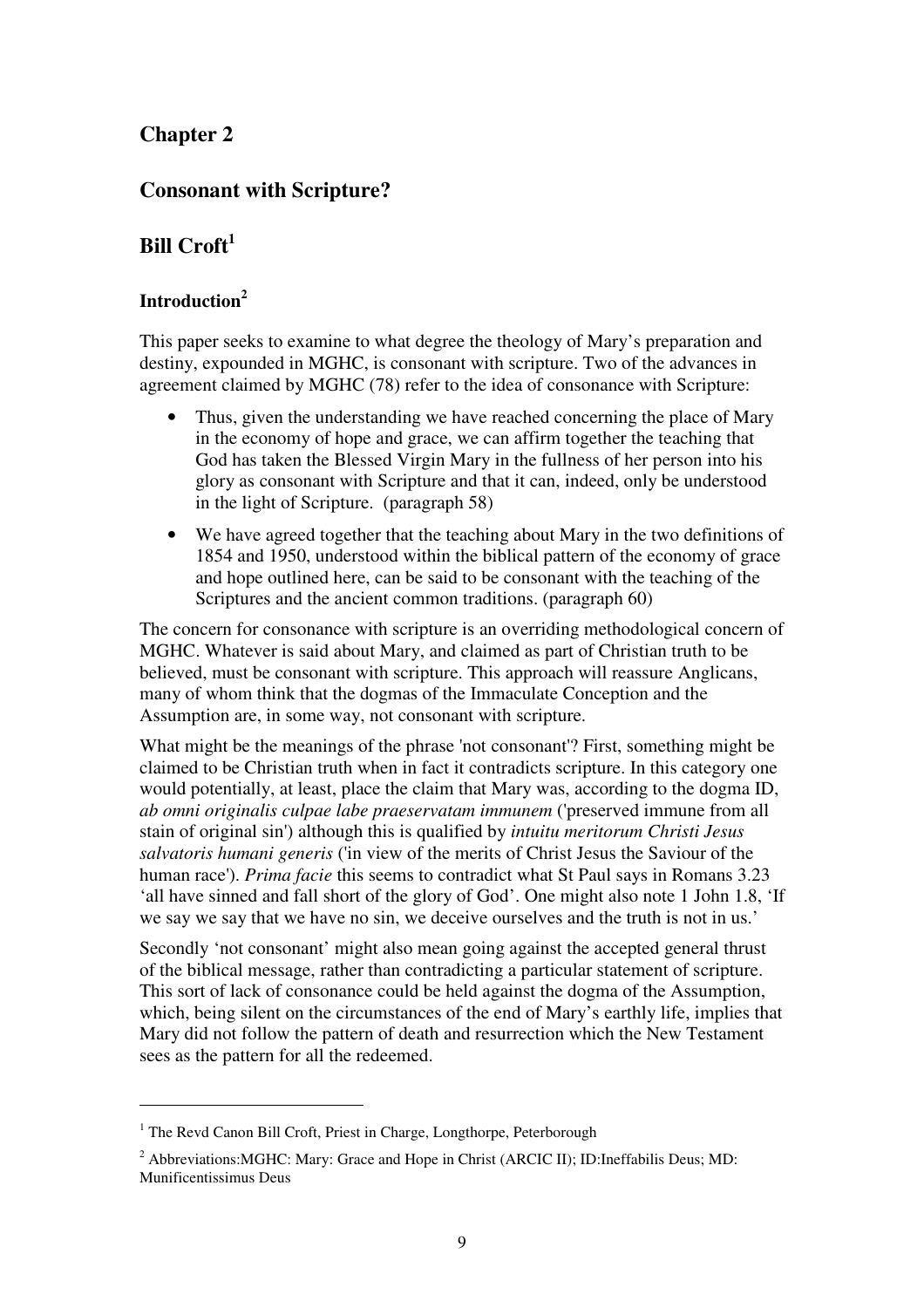Thirdly 'not consonant' might mean speculating beyond what the scripture can indubitably support, and claiming such speculation to be divine revelation. All theology tests and probes our understanding of God's nature and purposes, but for it to become generally accepted Christian truth, it must remain within the general witness of scripture. What is claimed in both ID and MD *could* fall into this category, but Scripture is silent on the issue of Mary's sinlessness, and is similarly silent on the circumstances of her departure from this life.

From this we can identify three meanings of the phrase 'consonant with':

Sense 1: there is no contradiction of scripture;

Sense 2: what is claimed goes with the general thrust of biblical witness; Sense 3: what is claimed, although working in particular areas where the scriptural witness is only indirect, or indeed where scripture is silent, can indubitably be supported by the wider scriptural witness.

Does MGHC successfully demonstrate this consonance with the Scriptures? We try to answer this in relation to each of these three meanings.

#### **'Consonant with' (sense 1)**

Sense 1 of 'consonant with' defines it as not contradicting. It is the sinlessness of Mary that concerns us here and what Scripture says about sin. In MGHC a crucial text is dealt with in a footnote:

12. The assertion of Paul at Romans 3:23 – all have sinned and fall short of the glory of God – might appear to allow for no exceptions, not even for Mary. However, it is important to note the rhetorical-apologetic context of the general argument of Romans 1-3, which is concerned to show the equal sinfulness of Jews and Gentiles (3:9). Romans 3:23 has a quite specific purpose in context which is unrelated to the issue of the sinlessness or otherwise of Mary.

The paragraph in the main text to which this refers is 59. The main text is discussing the potential demerits of using the concept of 'sinlessness' since it is both a negative and non-personalist one. Then the reader is referred to the footnote, which does not relate to this issue. Unfortunately, the impression is given that a critical issue, the apparent testimony that all human beings have sinned, which would include Mary as a human being, is being hidden away. It would have been helpful to have had a discussion of this text (Romans 3.23) in the main body of the text.

What is said about this text may be true. Unfortunately for MGHC, it proves too much, because if this type of text, a broad statement of the nature of the human condition, can be shown not to refer to a specific individual, Mary, then it is only consistent to accept that a number of other texts, used by MGHC, also do not necessarily refer to Mary. 57 is the concluding paragraph of the section entitled, *Mary in the Economy of Grace*. A number of New Testament texts are cited which refer to the hope of the redeemed coming to share in the glory of the Lord. None of these texts refer specifically the Mary. They bear witness to the great Christian hope in a general way. If MGHC were consistent, these texts would have to be treated in the same way as Romans 3.23, with the conclusion that they are unrelated to the issue of Mary's destiny.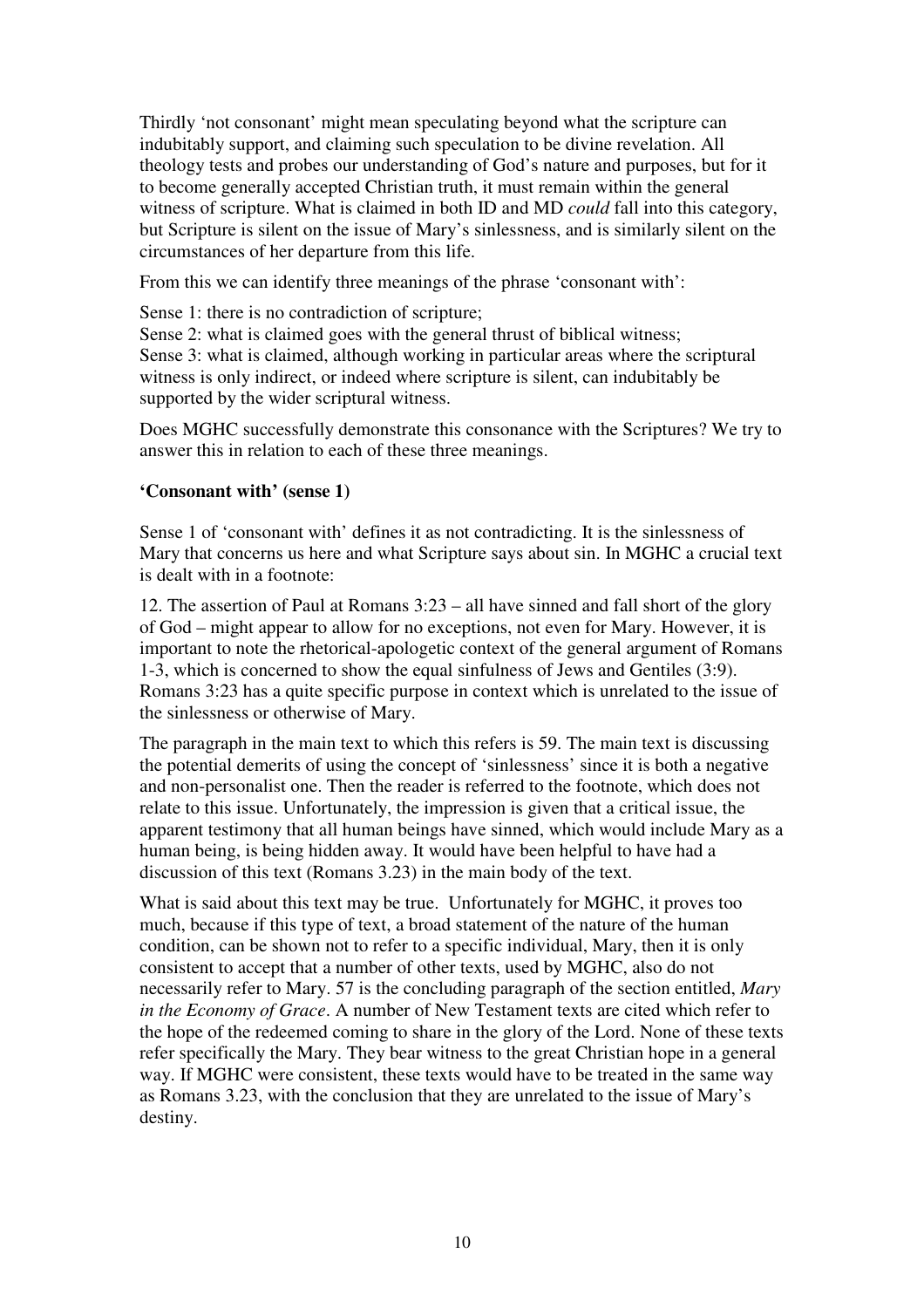## **'Consonant with' (sense 2)**

We now move on to the sense 2 of 'consonant with' ('goes with the general thrust of biblical witness'). Here MGHC is on its strongest ground. The whole thrust of the document is to set its thinking about Mary, in both scripture and the developing tradition, in the context of a firm biblical, indeed Pauline, pattern.

 'This growing convergence has also allowed us to approach in a fresh way the questions about Mary which our two Communions have set before us. In doing so, we have framed our work within the pattern of grace and hope which we discover in Scripture – predestined ... called ... justified ... glorified – (Romans 8:30) (paragraphs 52-57) (77).'

That this is a secure biblical framework cannot be gainsaid. This is what MGHC terms the 'eschatological perspective': 'We now suggest that the adoption of an eschatological perspective may deepen our shared understanding of the place of Mary in the economy of grace, and the tradition of the Church concerning Mary which both our communions receive.' (63) Vatican II in *Lumen Gentium* describes the place of Mary in the whole of God's plan for salvation  $(55 – 59)$  and the Anglican writer, John Macquarrie, takes this eschatological approach in *Mary for All Christians* (1991). In the sense of 'going with the general thrust of the biblical witness' the place of Mary in the drama of salvation can be said to be consonant with scripture.

There is a specific issue here with the doctrine of the Assumption. MGHC acknowledges that MD does not use the language of death and resurrection about Mary. Footnote 10 says:

The reference in the dogma to Mary being assumed 'body and soul' has caused difficulty for some, on historical and philosophical grounds. The dogma leaves open, however, the question as to what the absence of her mortal remains means in historical terms. Likewise, 'assumed body and soul' is not intended to privilege a particular anthropology. More positively, 'assumed body and soul' can be seen to have Christological and ecclesiological implications. Mary as 'God bearer' is intimately, indeed bodily, related to Christ: his own bodily glorification now embraces hers. And, since Mary bore his body of flesh, she is intimately related to the Church, Christ's body. In brief, the formulation of the dogma responds to theological rather than historical or philosophical questions in relation to Mary.

The language of death and resurrection, however, does respond to theological concerns. It is the Christological, salvific pattern, and MD, although not denying that Mary died and rose, seems to point to a different way of salvation through Christ, i.e. the way of glorious assumption. It is interest to note that Macquarrie, in the work referred to above, links the assumption of Mary specifically to the Ascension. The Ascension, however, is part of the Paschal mystery and does not make much sense when taken out of that context. Indeed the unity of the Paschal mystery is now being recognised liturgically in the calendar of *Common Worship,* where Easter is celebrated as a single fifty-day feast within which the particular 'moments' of the Ascension and Pentecost are focussed on as the feast progresses.

The resurrection of Christ is the overcoming of sin and death. Even if one accepted that Mary was sinless (and here the doctrine of Glorious Assumption interrelates with that that of the Immaculate Conception) and had no need of resurrection from that point of view, then at least, from the point of view of affirming her humanity, she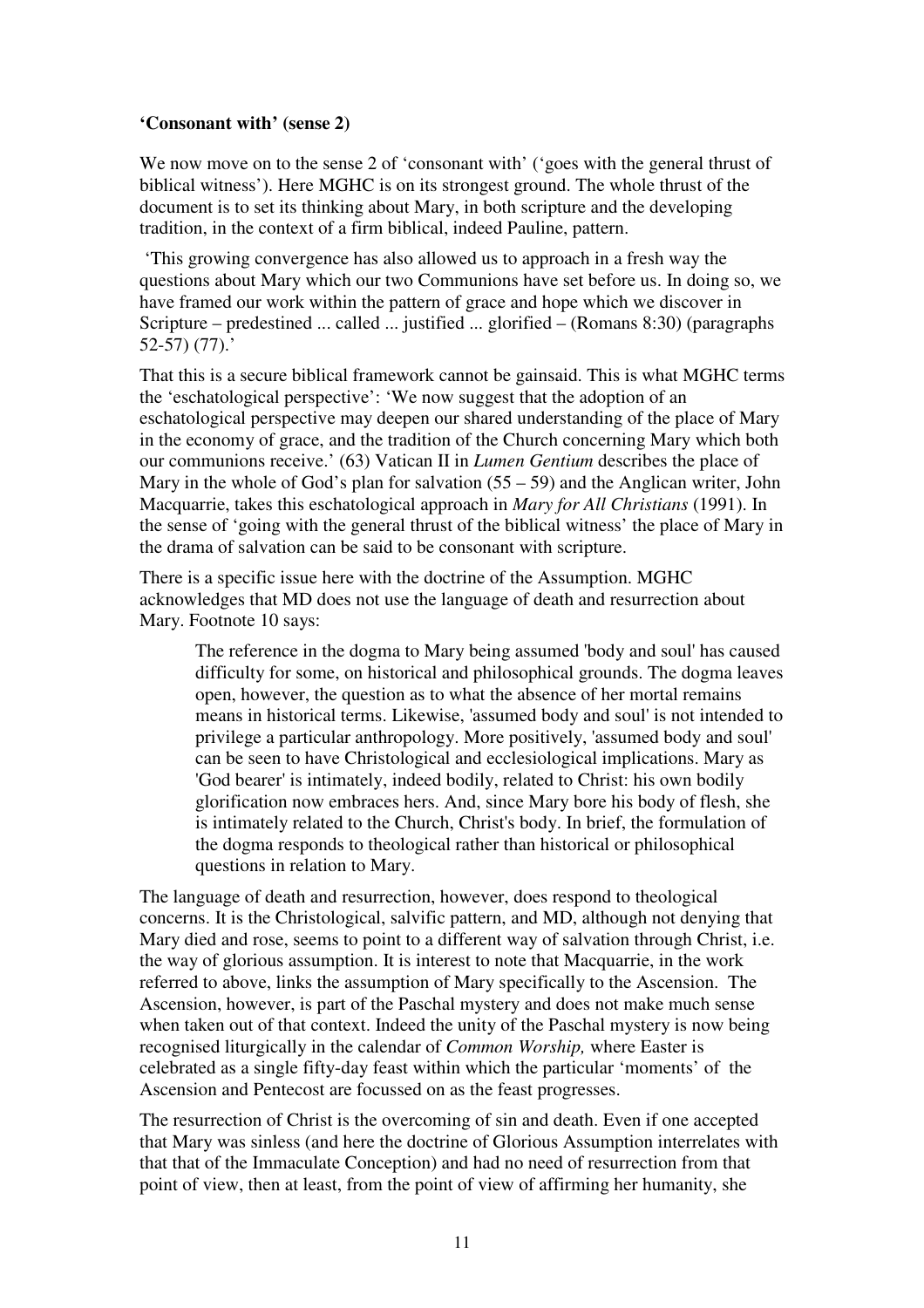would need resurrection from her death as a mortal creature, something to be strongly affirmed in order to secure the doctrine of the Incarnation.

Taken together these points form a case that the doctrine of the Assumption, particularly in its Roman Catholic form, is not 'consonant with' Scripture in the sense in which it is discussed here.

## **'Consonant with' (sense 3)**

MGHC also presents problems when we come to meaning 3 of 'consonant with'. The concern here is that that what is claimed as Christian truth does not go beyond what can be indubitably supported by scripture when exploring areas where the scriptural witness is only indirect, or indeed where scripture is silent.

It must be noted that theology has always worked in such areas. The doctrine of the Trinity, as it is worked out in the patristic period, is a development of Biblical witness. There is, for example, no *homoousion* in Scripture. One should not automatically take a negative view of theological thinking about the role of Mary simply because it goes beyond what is said directly in Scripture. In such areas of theological thought disagreements quickly emerge, however,and this becomes problematic when a particular theological development is claimed to be divinely revealed, as ID and MD claim.

Several of the individual points made in MGHC are open to disagreement. Leaving aside for the moment the relevance or otherwise of Romans 3.23, scripture is silent as to whether Mary was sinless. It may be the case that she was, and MGHC eloquently puts the case showing how Mary is the climatic point in the preparation of Israel to receive its Saviour, and arguing for particular interpretations of biblical descriptions of Mary (esp. *kecharit*ō*men*ē Lk. 1.28).

Several of the individual points which MGHC makes, however, can be argued against. We now look at the biblical argumentation of MGHC in some detail.

## **The witness of scripture: A Trajectory of Grace and Hope (8 – 11)**

The calling of Mary is set in the context of God's covenant with his people, Israel (8). The role of individuals is noted, and the divine preparation of such persons for the tasks and roles they were called to fulfil. This prepares the ground for the crucial paragraph 11 that speaks of Mary. There is little to quibble about here, except for what seems an overstatement of what is claimed the NT says about Mary. 'The New Testament speaks not only of God's preparation for the birth of the Son, but also of God's election, calling and sanctification of a Jewish women in the line of those holy women, such as Sarah and Hannah, whose sons fulfilled the purposes of God for his people.' The use of 'sanctification' at this point is potentially controversial. The doctrine of the Immaculate Conception concerns Mary's sanctity. It is easy enough to find biblical evidence for Mary's election and calling, but explicit biblical evidence for her sanctification is lacking.

## **Mary in Matthew's Birth Narrative (12 – 13)**

These paragraphs are a succinct exposition of Matthew's theology. In particular they set the birth of the Christ 'in the providential ordering of Israel's salvation'. This is part of the trajectory of grace. Paragraph 13 states that the virginal conception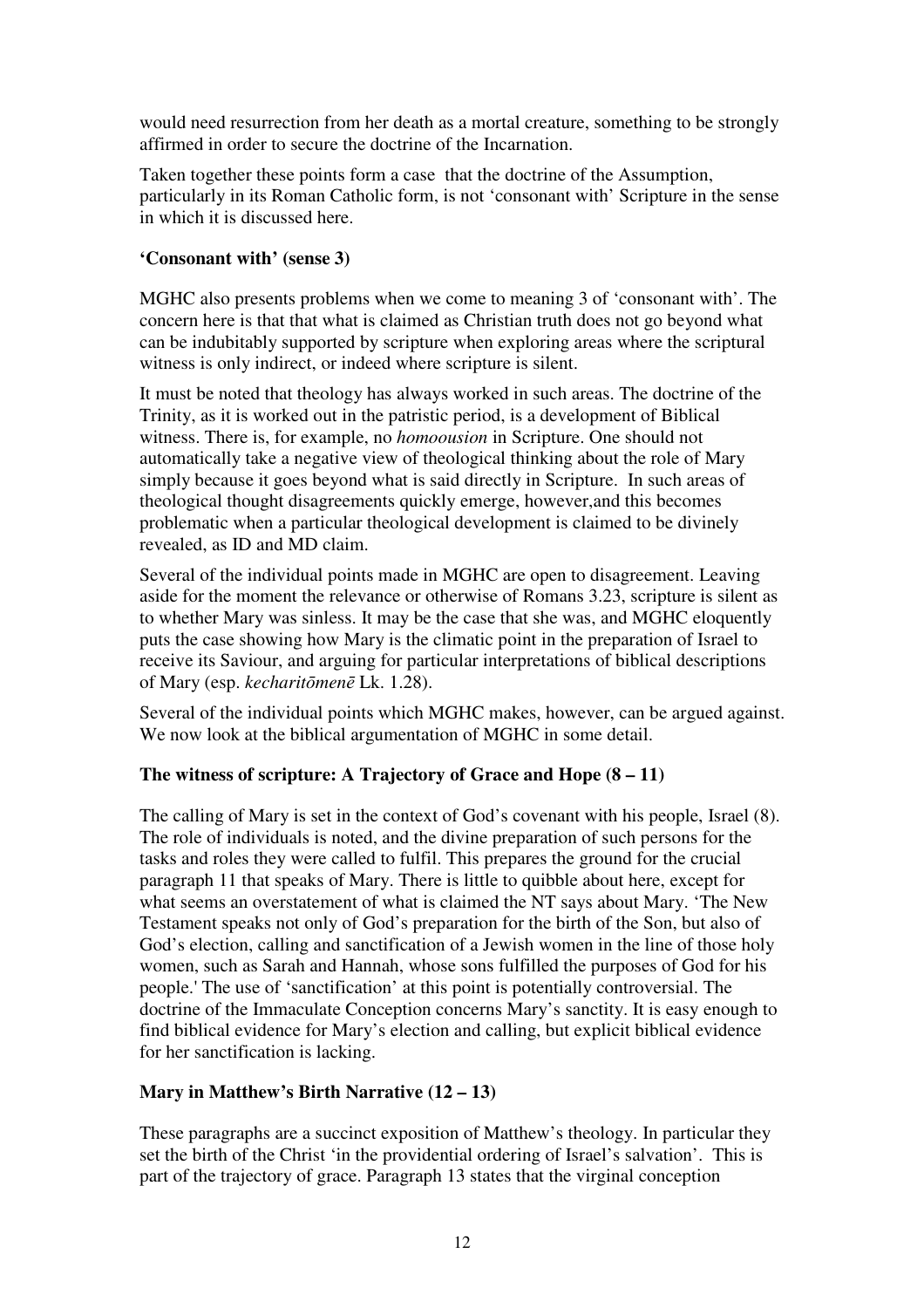discloses the newness that comes with the birth of the Saviour. This section, which focuses on Mary, comes to the verge of sentimentality ('one quiet moment of reverence'), a constant danger in reflections on Mary. Once again the text slips into overstatement in describing Mary. She is, according to MGHC, Jesus' royal mother, before whom as well as Jesus, the magi kneel. Matthew 2.2, 11 are given in support. But nowhere does Matthew call Mary 'royal'. Also, the text speaks only of the magi kneeling and worshipping Jesus. (2.2 *kai* ē*lthomen proskun*ē*sai aut*ō; 2.11 *kai pesontes proskun*ē*san aut*ō.)

## **Mary in Luke's Narrative (14 – 15)**

Mary's role in the gospel is briefly described, culminating in a discussion of her description as 'favoured one' (*kecharit*ō*men*ē). This is translated in a somewhat tendentious way as 'one who has been and remains endowed with grace'. It is possible for a perfect participle to be translated in this way, but it is not the only way in this context. MGHC translated it with a view to giving scriptural backing to the high status given to Mary in certain traditions. It could equally well mean favoured in respect of her role of bearing Jesus, rather than being permanently 'endowed with grace'. MGHC gives a possible but not necessary translation. This section also states that the description 'favoured one' 'implies a prior sanctification by divine grace'. This is somewhat tendentious. It is a possible implication, but the Lukan text gives no specific support for this crucial claim. Luke clearly sees the choice of Mary as the culminating moment of Israel's history but this is something more general than the particular claim made for Mary in MGHC.

## **Mary and the True Family of Jesus (19 – 21)**

These paragraphs deal with those texts in which Jesus makes a contrast between his natural and his eschatological family (Mark 3. 31-35). The difficulty of the verse about Jesus' mother and his brothers, which needs interpretation for those who hold the perpetual virginity of Mary, is dealt with rather too easily in a footnote:

3 Although the word 'brother' usually denotes a blood brother, the Greek *adelphos*, like the Hebrew *'ah*, can have a broader meaning of kinsman, or relative (e.g. Genesis 29:12 LXX) or step-brother (e.g. Mark 6:17f). Relatives who are not siblings could be included in this use of the term at Mark 3:31. Mary did have an extended family: her sister is referred to at John 19:25 and her kinswoman Elizabeth at Luke 1:36. In the early Church different explanations of the references to the 'brothers' of Jesus were given, whether as step-brothers or cousins.

This discussion does not refer to the precise nature of Mary's virginity, which is a curious omission in MGHC.

Paragraph 20 again is given to overstatement. The claim is made that Mary 'was ready to let everything in her life happen according to God's word'. This may be true, but on the basis of Luke 1.38, given as the scriptural support for the claim, it can hardly be proved. 1.38, in context, surely refers to the coming of the Holy Spirit to conceive Jesus in her womb.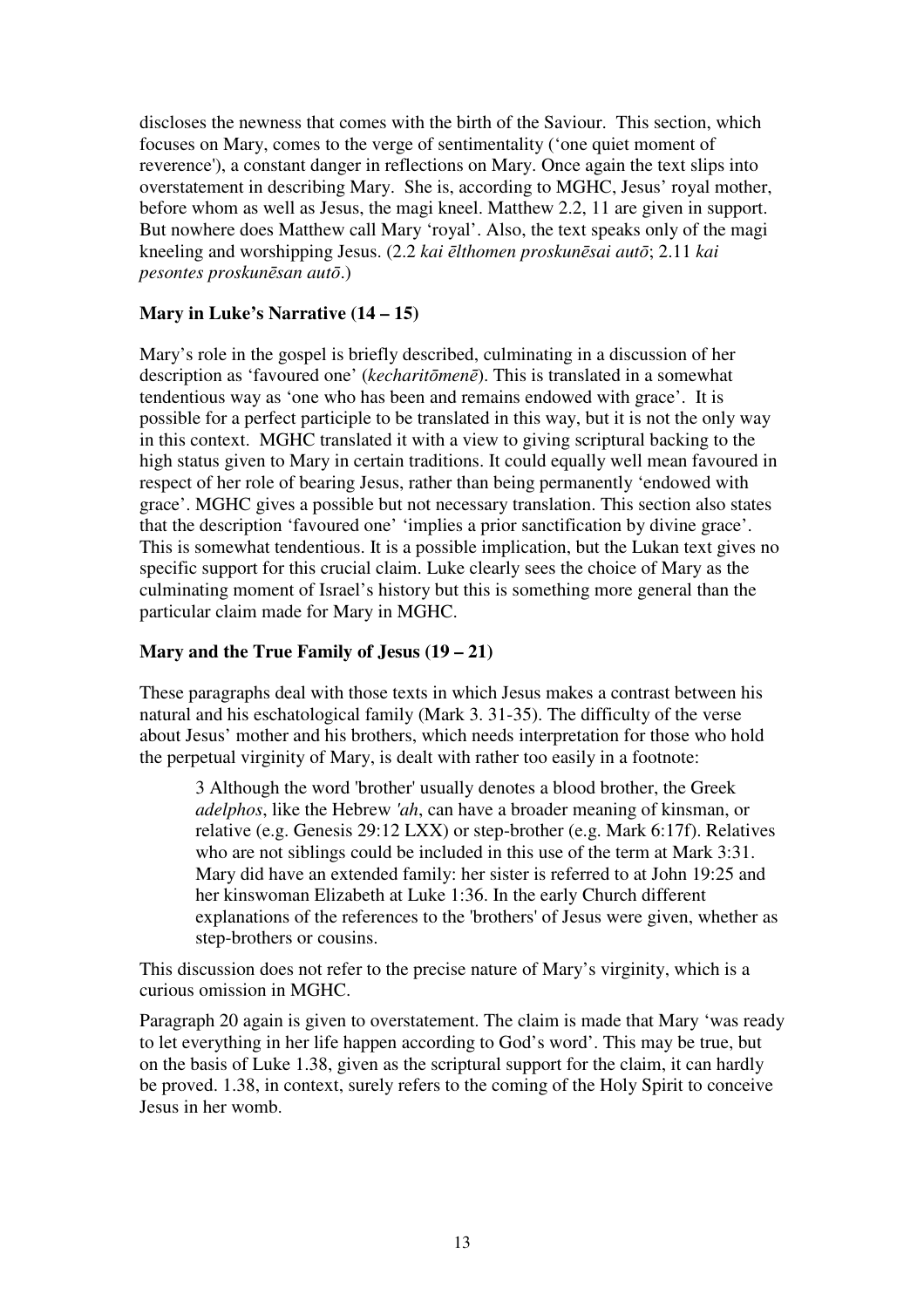## **Mary in John's Gospel (22 – 27)**

These sections focus on the wedding at Cana and the scene at the foot of the cross. The wedding episode shows us Mary changing in role from being, primarily, the natural mother of Jesus, to being a disciple in the eschatological family. The scene at the foot of the cross is interpreted in accordance with the well-established tradition of seeing here the formation of the Church by the dying Christ. This is expounded in a rather complicated fashion using the image of the side of Christ (*pleura*) which is said to echo the rib of Adam from which, according to MGHC, but incorrectly, Eve was *taken*. In fact Eve was *made* from the rib of Adam. This quibble, however, does not affect the broad argument of MGHC.

MGHC's discussion of the biblical evidence reveals that there is considerably more scriptural evidence available to be used to theologise about the preparation of Mary for her role as mother of the Saviour, than there is about here final destiny. It is only from the woman of Revelation 12, interpreted corporately and ecclesiologically in MGHC (28 – 29), that anything can be said about Mary's final destiny: 'And we may even glimpse in her the final destiny of God's people to share in her son's victory over the powers of evil and death' (30). Apart from the texts which speak of the general hope of the consummation of all things in Christ (referred to at 57), MGHC offers no other biblical support for the Assumption.

MGHC discusses the biblical material carefully, but as can be seen, it has a tendency in parts to go beyond what the scripture can indubitable support, the third meaning of 'consonant with'.

## **Conclusions**

In connection with meaning 1 of 'consonant with' there is only one area of difficulty although it is an extremely important one since it concerns the sinfulness of the human race, of which Mary is a part. The way in which Romans 3.23 is handled is inadequate and inconsistent.

In connection with meaning 2 of 'consonant with' we saw that MGHC is on much stronger ground. However, the pattern of Mary's destiny, as defined in MD, does not explicitly conform to the christological pattern of death and resurrection.

In connection with meaning 3 of 'consonant with' there is a tendency for MGHC to interpret the biblical evidence in a tendentious way. This is not to say that its interpretations are necessarily wrong, but that the biblical material can, quite legitimately, be interpreted in other ways.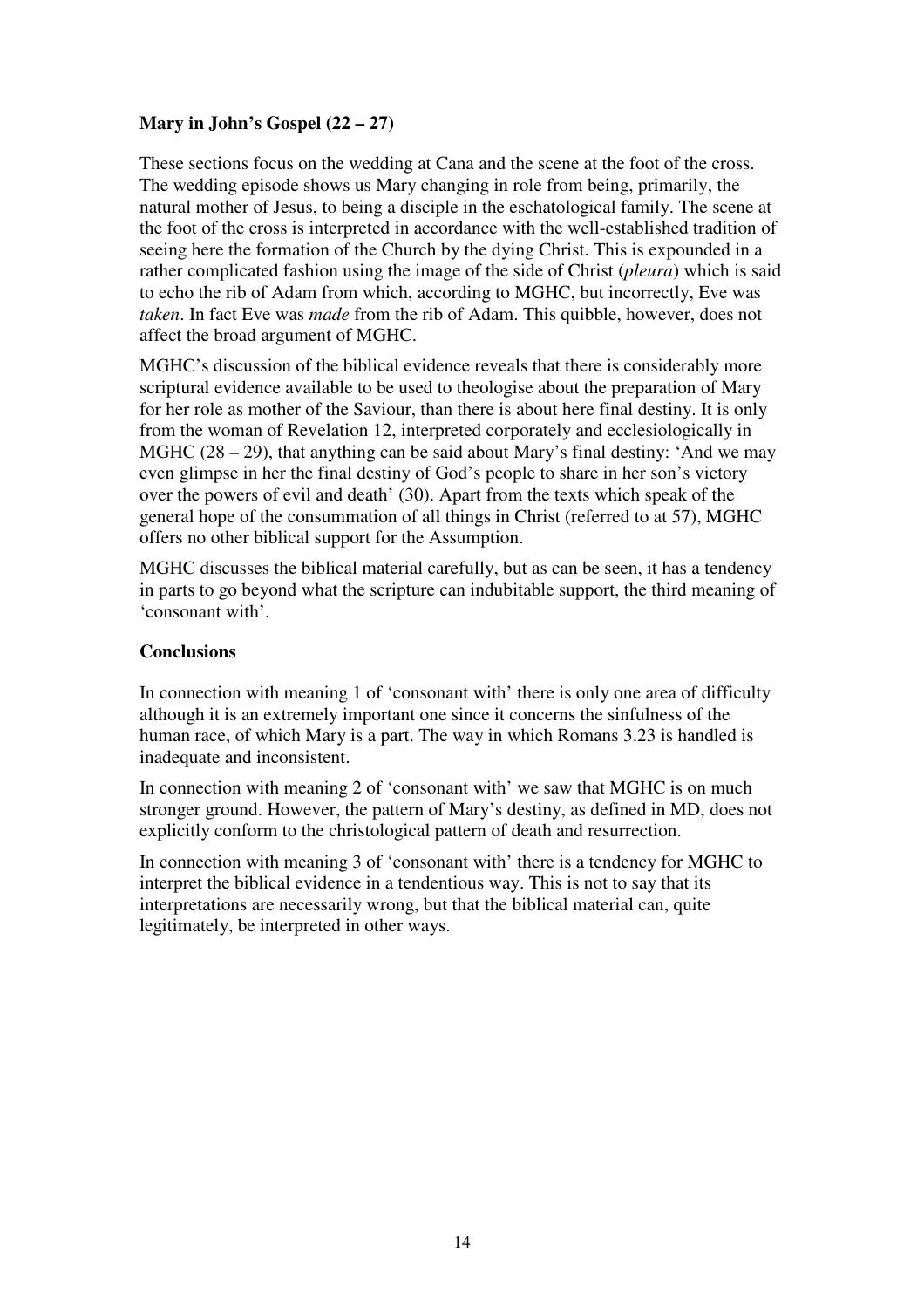# **Chapter 3**

 $\overline{a}$ 

# **Mary in context: a historical methodological reflection**

# **Charlotte Methuen <sup>1</sup>**

The Introduction to *Mary: Grace and Hope in* Christ<sup>2</sup> comments that "the freedom to respond in fresh ways in the face of new challenges is what enables the Church to be faithful to the Tradition which it carries forward" (§3). This important recognition of the way in which Tradition is shaped by its context raises an interesting historiographical question regarding the contents of the report, which the report itself neither reflects nor answers. That is: to what extent have doctrines and teachings about Mary *themselves* represented a "response in fresh ways in the face of new challenges"? Or, to turn the question around, to what extent do those doctrines represent a response to the challenges – that is, to the interests and concerns – of a given context? The document virtually ignores the dynamic relationship between doctrine and context and does not explore the consequent inter-relationship between Marian doctrine and the context of that doctrine, which include not only the Church's own theological and ecclesiological priorities, but also contemporary biological knowledge and theories of womanhood. In this sense the report fails to respond to the methodological challenge which it seems in the introduction to set itself. Clearly this is a vast topic; this brief paper will focus on seeking to contextualise teachings about Mary before the Council of Chalcedon (461), and in particular on the development of the doctrine of perpetual virginity, by examining theological statements about Mary against the background of biological theories, understandings of sexuality, and ideals of femininity and womanhood.

The earliest Christian centuries displayed what many scholars have seen as a remarkable lack of interest in Mary, although this judgement seems partly incorrect. Interest is shown in Mary during the earliest Christian centuries that diverges from later received doctrine to an extent that scholars (particularly those from a Catholic background) often find startling.<sup>3</sup> As the ARCIC report notes, reflection on Mary occurred primarily in the context of Christological controversies (§31), in recognition of the fact that statements about Christ both the humanity and the divinity of Christ required related statements to be made about Mary. $4\,$  In particular, Christ's humanity was seen to derive from his birth from a human mother and Mary's humanness was

<sup>&</sup>lt;sup>1</sup> The Revd Dr Charlotte Methuen, Lecturer in Ecclesiastical History, Keble College, Oxford, and Canon Theologian of Gloucester.

<sup>2</sup> The Anglican Roman Catholic International Commission [ARCIC], *Mary: Grace and Hope in Christ – An Agreed Statement* (Morehouse: Harrisburg/London 2005).

<sup>3</sup> See, for instance, the comments on Tertullian's views on Mary in Hilda Graef, *Mary: A History of Doctrine and Devotion*, vol 1: *From the Beginnings until the Eve of the Reformation* (Sheed & Ward: London/New York 1963), esp. p. 43, and in Luigi Gambero, *Mary and the Fathers of the Church: The Blessed Virgin Mary in Patristic Thought* (Ignatius Press: San Francisco 1999), p. 66.

<sup>&</sup>lt;sup>4</sup> However, the suggestion that "reflection on Mary served to interpret and *safeguard* Apostolic Tradition centred on Jesus Christ" [*Mary: Grace and Hope in Christ*, §31, my italics] makes an assumption about an integrity of "Apostolic Tradition" which is difficult to defend from the sources.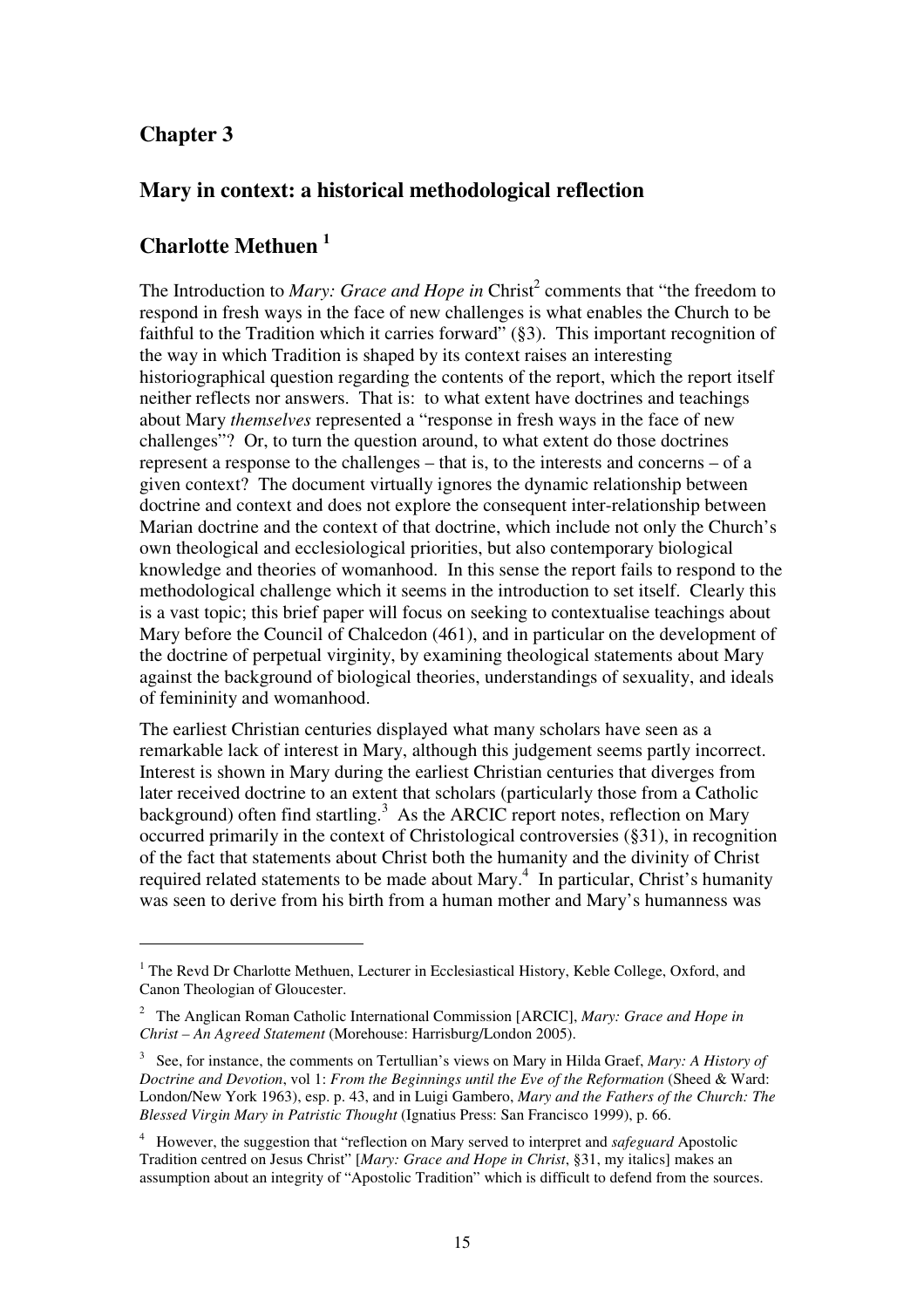thus cited as a demonstrate Christ's full humanity against those who held Docetic or Gnostic views (§32). Similarly, Mary's virginal conception is cited to prove Christ's full and perpetual divinity, in opposition to Adoptionist teachings which suggested that the Spirit came over Jesus at his baptism (§33). Thus for Ignatius, Christ's human birth and his suffering at passion are proof of his true humanity, while his being born of a virgin and his resurrection show his divinity.<sup>5</sup>

The conviction that Christ's physical human body comes to him from Mary is central to those theologians of the first two centuries who oppose Docetic and Gnostic teachings denying Christ's true humanity and suggesting, like Marcion, that his human appearance was rather a shadow or a phantasm (*umbra*, *phantasma*, *corpulentia putativa*). <sup>6</sup> This explanation of Christ's human nature is rooted in contemporary biological theory, which saw the process of conception as involving the implantation by the man of an active, intellectual principle in the woman, who in turn provided the material through which this principle could take shape. Aristotle affirmed that, the male principle contained the efficient cause of generation, and the female "the material of it."<sup>7</sup> For Aristotle, this was a fundamental characteristic of the distinction between male and the female:

The female provides the material, the male that which fashions it, for this is the power we say they each possess, and this is what it is for them to be male and female. […] While the body is from the female, it is the soul that s from the male. $8<sup>8</sup>$ 

For Aristotle, "being male *meant* [having] the capacity to supply the sensitive soul without which ... the body was no better than a corpse or part of a corpse."<sup>9</sup> The woman's womb was understood to be similar in function to the earth into which a seed was planted. In the case of Jesus, the active principle or "sensitive soul" of Aristotle's biological system was supplied by God rather than a male human being, but the female was nonetheless necessary if the divine principle was to take human, material shape. The association of the male with the intellectual, active principle and the identification of the female with the material made the woman the supplier of the fruitful ground in which a foetus might take shape, but at the same time made her potentially the corrupter of the pure intellectual principle through its association with matter and the material. These biological and philosophical conceptions of gender remained influential on biological – and also on social – conceptions of relationships between men and women until the decline of Aristotelianism medicine in the sixteenth and seventeenth centuries.<sup>10</sup>

A second important aspect was that of Mary's experience of conception. Marina Warner points to the concern of early Christian writers to distinguish between the

<sup>5</sup> Walter Delius, *Die Geschichte der Marienverehrung* (Ernst Reinhardt Verlag: Munich/Basel 1963), pp. 36-37.

<sup>6</sup> Delius, *Marienverehrung*, p. 40.

<sup>7</sup> Aristotle, *De generatione animalium*, 2.716.a5-7. See also Thomas Laqueur, *Making Sex: Body and Gender from the Greeks to Freud* (Cambridge, MA / London: Harvard University Press 1990), p. 30.

<sup>8</sup> Aristotle, *De generatione animalium*, 2.4.738b20-23.

<sup>9</sup> Laqueur, *Making Sex*, p. 30.

<sup>10</sup> As discussed in Laqueur, *Making Sex*.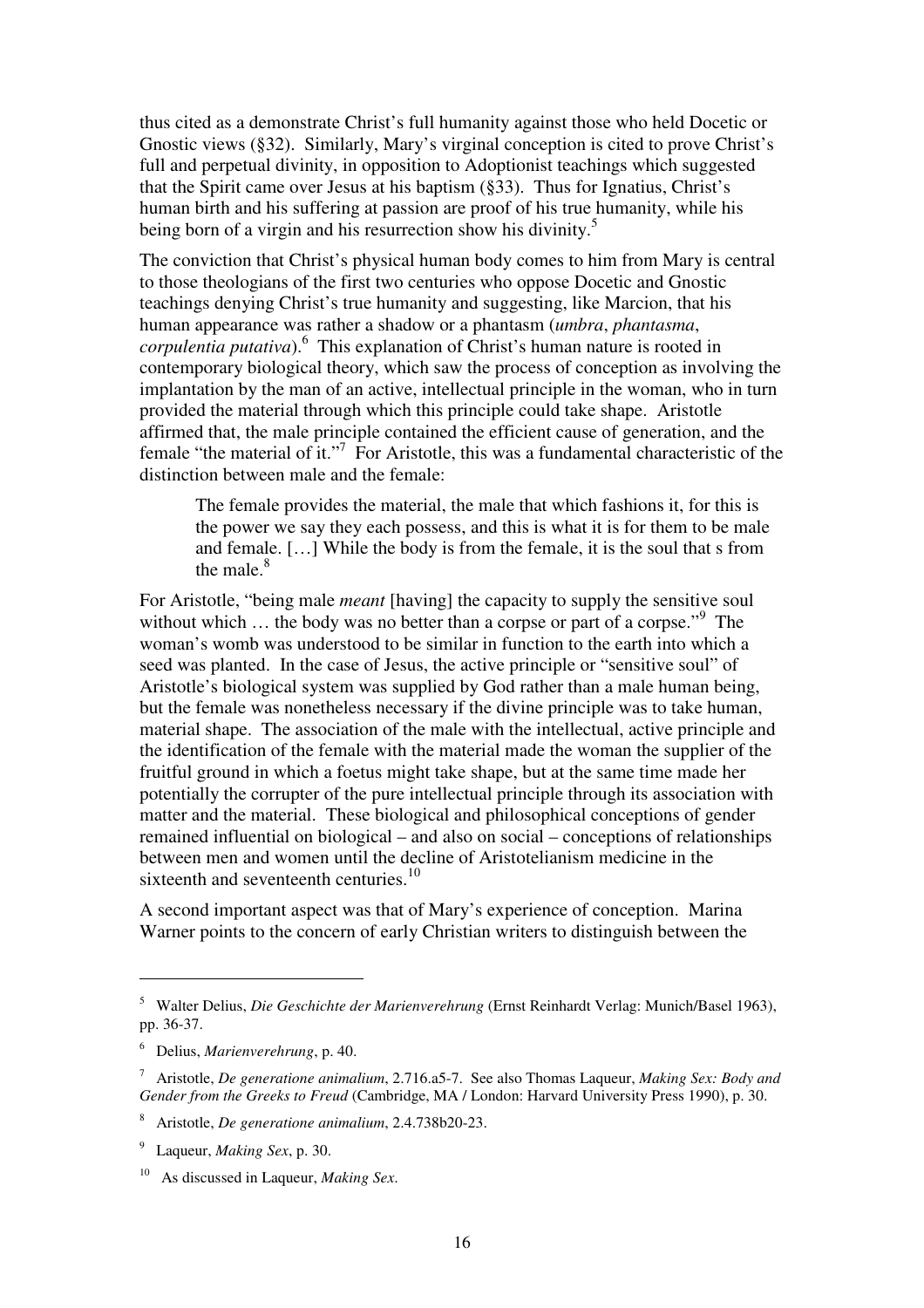conception of Christ and that of Apollo or Bacchus, both fathered by gods. Justin Martyr emphasised that Mary's conception through the Holy Spirit was not a voluptuous wooing as in many classical stories of rampant gods begetting half-divine and half-human offspring, but a process which left Mary physically virgin and untouched.<sup>11</sup> For Irenaeus and for Origen, the virginal conception was the key to grasping that the birth of Jesus was miraculous, and not of nature; $^{12}$  here Origen was explicitly opposing the views of the Gnostic Celsus.<sup>13</sup> For Origen, who believed that parthogenesis existed in the natural world, "the Creator has shown, by the generation of several kinds of animals, that what He has done in the instance of one animal, He could do, if it pleased Him, in that of others, and also of man himself."<sup>14</sup> Origen regarded these parallels with the natural world as he understood it, and indeed with birth stories in Greek mythology, as a useful rhetorical means to convince opponents of the virgin birth. He himself maintained that Christ's conception was not natural but a miracle, arguing that those who contest the virgin birth, "invent these stories to overturn his miraculous conception by the Holy Spirit."<sup>15</sup> Marina Warner suggest that he "intended perhaps to make a characteristic Alexandrian point, about the conception of wisdom in the soul by the power of the spirit;" however, in the middle ages it increasingly came to be argued that Mary had conceived though her ear, thus preserving her physical virginity from even a spiritual assault.<sup>16</sup>

The virginal conception offered a counter to Adoptionist arguments, and for this reason and on the basis of the biblical witness there was considerable consensus amongst those early Christian theologians who affirmed the humanity of Christ that Mary had conceived without losing her physical virginity. However, in the first four centuries there is no consensus about the virgin birth.<sup>17</sup> The idea that Mary's body and womb were not changed by her pregnancy and birth of Jesus is found in the Gnostic *Ascension of Isaiah*,<sup>18</sup> and in the teachings of the followers of Valentinian, who asserted that "Christ passed through the virgin like water through a pipe."<sup>19</sup> This was regarded by many as heretical. Irenaeus, Tertullian, and Epiphanias all pointed out that scripture portrayed Christ as having been *ek Marias* (of or from Mary) and not *dia Marias* (passing through Mary), and are clear that the virginal conception does

<sup>&</sup>lt;sup>11</sup> Marina Warner, *Alone of All Her Sex: The Myth and the Cult of the Virgin Mary* (Picador: London  $2$ 1990), pp. 35-36.

<sup>12</sup> Delius, *Marienverehrung*, p. 60.

<sup>13</sup> See particularly Origen, *Contra Celsum*, I, 32-40; compare Delius, *Marienverehrung*, 72.

<sup>14</sup> Origen, *Contra Celsum*, 1, 37; compare Warner, *Alone of All Her Sex*, p. 36.

<sup>15</sup> Origen, *Contra Celsum*, 1, 32.

<sup>16</sup> Warner, *Alone of All Her Sex*, pp. 36-37.

<sup>&</sup>lt;sup>17</sup> Mystifyingly, the ARCIC document does not even mention the question of the virgin birth, which is a central question not only for the early church but for subsequent doctrines of Mary, and reveals much about contemporary assumptions regarding not only femaleness and femininity but also physical existence.

<sup>18</sup> Delius, *Marienverehrung*, p. 39.

<sup>19</sup> Delius, *Marienverehrung*, pp. 40-41. The report notes that teachings about Jesus' birth from Mary was intended to counter this understanding ("nor when he was born did he simply 'pass through' his mother"; §32), but is silent on its later adoption.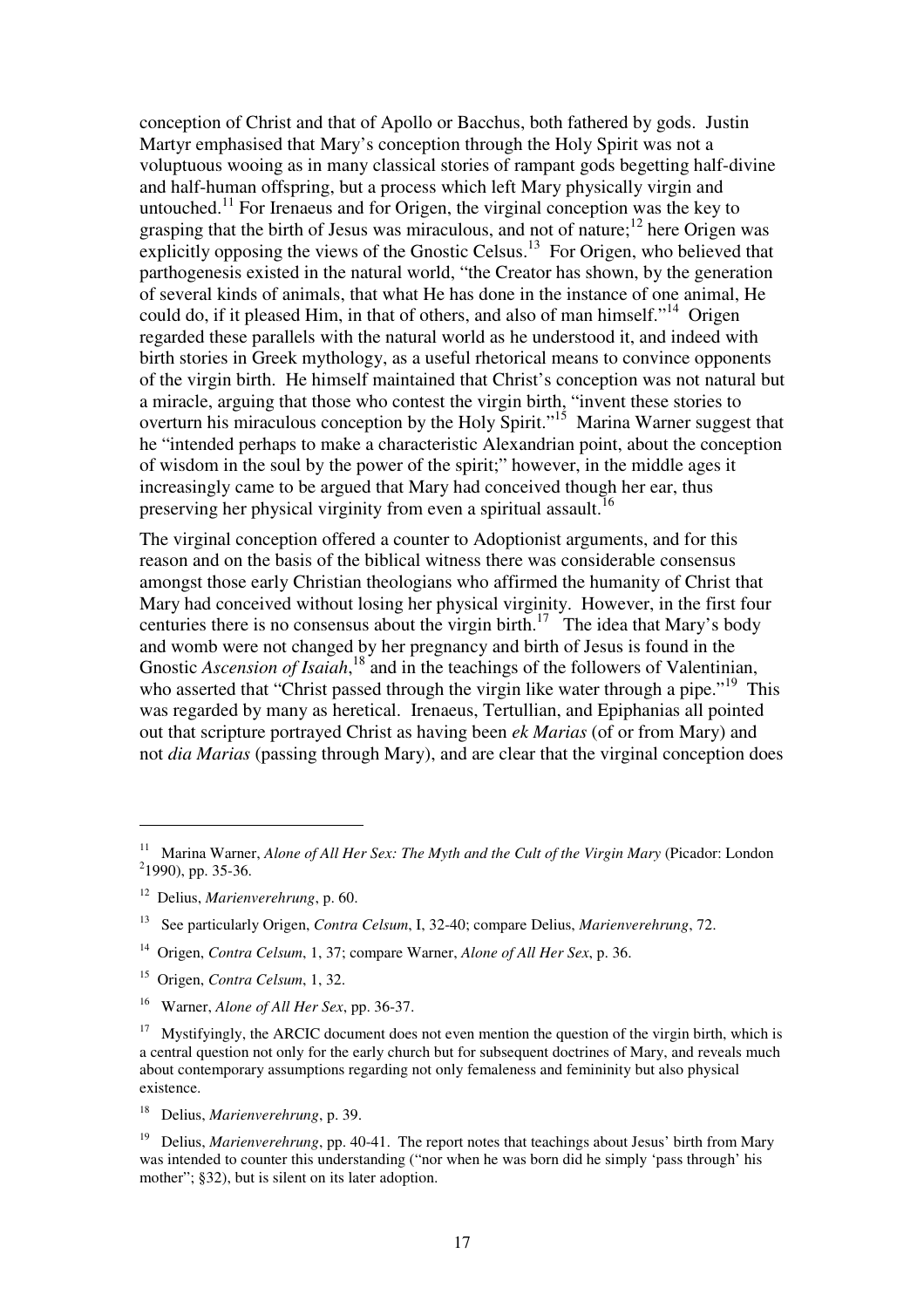not imply the virgin birth.<sup>20</sup> Tertullian's reasons for this say much about his understanding of virginity and its relations to ideal womanhood. Mary, he says, is:

a virgin as because she abstained from man; non-virgin because she gave birth […] Virgin when she conceived, she became a wife when she gave birth … who really opened her maternal womb, if not the one who opened the womb that had been closed? Normally, conjugal relations open the womb. Therefore her womb was all the more opened, since it has been more closed. Consequently it is more accurate to call her non-virgin, than virgin. $^{21}$ 

Tertullian cites Galatians 4.4 (which affirms that Christ was born of a woman) as evidence that Mary the opening of Mary's womb in birth "meant that she was somehow married", that is, that she had acquired the status of a married woman.<sup>22</sup> Moreover, from the accounts of Jesus' encounter with his mother and brothers, Tertullian concludes that after the birth of Jesus, Mary had married and borne further children, making Christ her first-born (*primogenitus*), rather than her only son (*unigenitus*):

She was a virgin who gave birth to Christ, but after her birth she was married to one man, so that both ideals [i.e. virginity and marriage – CM] might be exemplified in the parentage of Christ, in the person of a mother who was both virgin and married to one husband only [*univira*].<sup>23</sup>

As *virgo* and *univira*, Mary exemplifies Tertullian's ideal for the women of his church: from a state of untouched virginity, they should either continue as consecrated virgins, or marry once and once only. Additionally, Tertullian suggests that in bearing Christ Mary's role is analogous to that of the still virgin earth from which Adam was born (*virgo erat adhuc terra*).<sup>24</sup> For Tertullian, the virgin conception does not necessarily imply Mary's perpetual virginity. Nor does he see Mary as anything other than a sinful human being: she is not always to be numbered amongst her son's followers, and may even be compared to the unbelieving synagogue, rejected by Christ when he "transferred the blessedness of the womb and breasts of his mother to his disciples."<sup>25</sup> Tertullian then affirms the virginity of Mary as virgin, whilst at the same time celebrating her as the pattern of human motherhood and of married life, and a woman who needs redemption like all the rest of humankind.

Like Tertullian, Origen argued for Mary's sinfulness: at the very least, Mary must have been scandalised at the passion, for otherwise Jesus would not have died for her sins as well as those of all of humankind.<sup>26</sup> Her "lowliness" is marked by her sense of

<sup>20</sup> Ignatius and Justin, writing prior to this discussion, used *dia Marias*, but took *dia* in the instrumental sense of "by means of" [Delius, *Marienverehrung*, pp. 40-41].

<sup>21</sup> Tertullian, *De carne Christi*, 23.1-5:

<sup>22</sup> Delius, *Marienverehrung*, pp. 63-64.

<sup>23</sup> Tertullian, *De monogamia*, 8.2.

<sup>24</sup> Delius, *Marienverehrung*, p. 64.

<sup>25</sup> Tertullian, *De carne Christi*, 8.7.

<sup>26</sup> Graef, *Mary*, p. 44.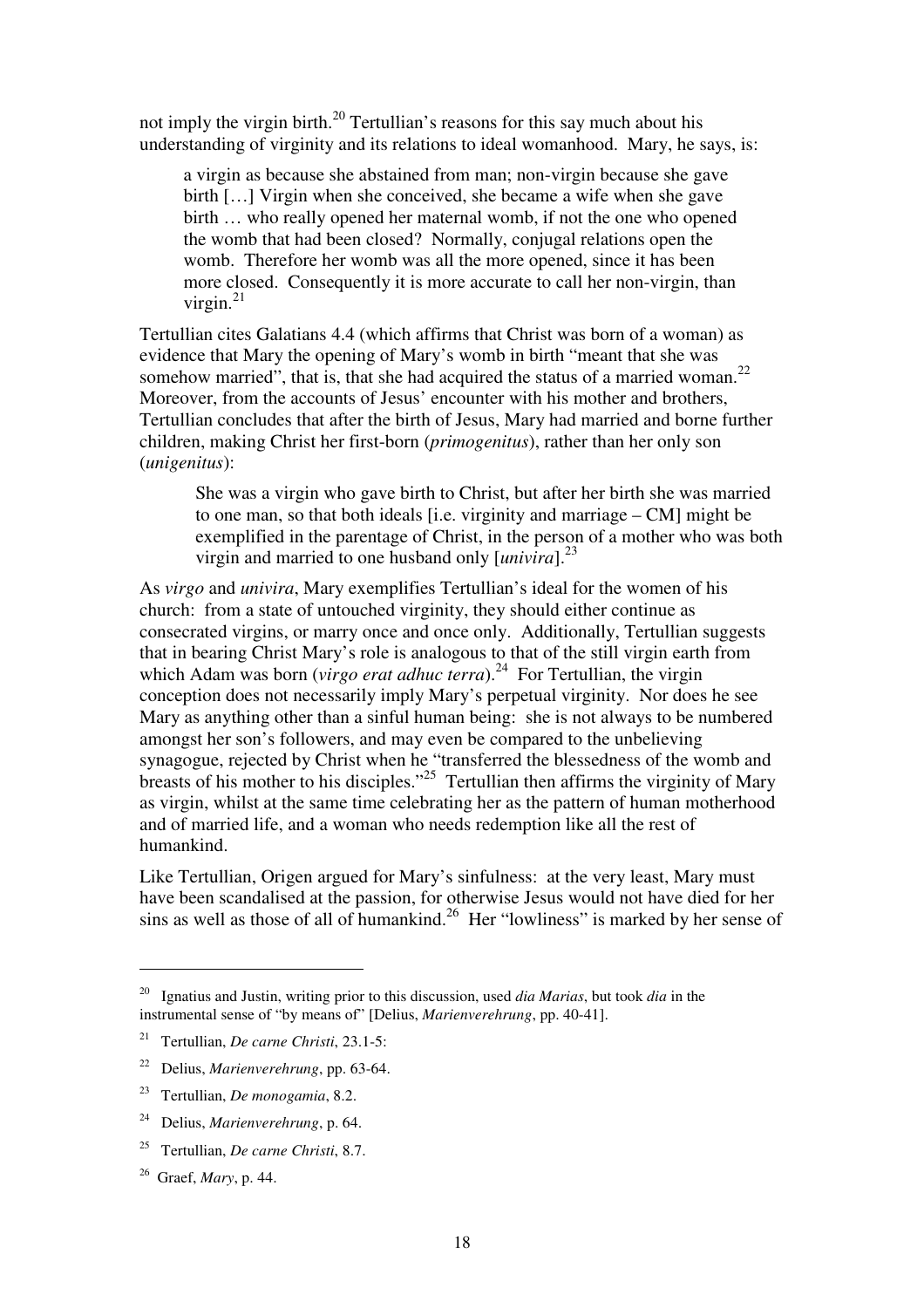justice, reasonableness, courage, wisdom, and humility, but she is not perfect.<sup>27</sup> Origen also takes a similar view to that of Tertullian in as much that he remarks that it is Mary' role as virgin-mother (*virgo mater*) which is the true sign of Christ's humanness. Nonetheless, he asserts that the virgin's motherhood does not imply that Mary bore her son like every other woman.<sup>28</sup> Origen thus asserts not only the virgin conception, but also the virgin birth. Mary's continuing virginity makes her a model and pattern for female virgins:

I consider it to be in conformity with reason that, with regard to the purity which consists in chastity, Jesus was the first among men, while Mary was first among women.<sup>29</sup>

These interests seem to be reflected in his view of Mary, for argues elsewhere that:

every incorrupt and virgin soul, having conceived by the Holy Spirit in order to give to the will of the Father, is a mother of Jesus. $30$ 

Virginity for both men and women is an important ideal for Origen in a way that it is not for Tertullian, for his Platonism means that he tends to regard the material and bodily as corrupt. Virginity and chastity are ways of overcoming that corruption.

It is notable also that those who did not regard virginity as an ideal towards which women should strive also did not cite Mary as the pattern of virginity, as seen in the case of Pseudo-Clement, who affirms Mary's virginity because it makes *Christ* the pattern of virginity; Pseudo-Clement includes only men in his list of great virgins, and Mary is conspicuous by her absence. $31$  In contrast, Clement of Alexandria, like Origen, teaches that Mary after the birth of her son was found "not to be in the state of a woman who has given birth."<sup>32</sup> At the same time, there is some ambiguity here, for he asserts that Mary is "a woman in childbed because of her birth of the child, yet not a woman in childbed."<sup>33</sup> Mary is virgin and mother, but as model for the Church she is not a true mother, for it is not she but Christ who provides nourishment: "Virgin Mother, whom I love to call the Church. Alone this mother had no milk, because she alone did not become a woman."<sup>34</sup> She remains virgin, just as the Scriptures remain "virgin" in giving birth to the truth.<sup>35</sup> Virginity for Clement is spiritualised, representing an expression of Mary's obedience to God's will and her submission to God's command; it marks her chastity, and emphasises that she is left untouched in the essence of her obedience.

<sup>27</sup> Delius, *Marienverehrung*, pp. 72-74.

<sup>28</sup> Delius, *Marienverehrung*, pp. 72-73, and compare Gambero, *Mary*, pp. 75-76.

<sup>29</sup> Origen, *Origen, Commentary on Matthew* 10, 17; compare Gambero, *Mary*, 76.

<sup>30</sup> Origen, *Fragments on Matthew* 281, cited by Gambero, Mary, 76.

<sup>31</sup> Pseudo-Clement, *De virginibus*, cited by Delius, *Marienverehrung*, p. 75.

<sup>32</sup> Clement, *Stromata*, 7.16.

<sup>33</sup> Clement, *Stromata*, 7.16.

<sup>34</sup> Clement, *Paedagogus,* 1, 6, and compare Delius, *Marienverehrung*, p. 67. Clement's image seems to be a play on the biological understanding that breast milk and menstrual blood were two forms of the same fluid.

<sup>35</sup> Clement, *Stromata*, 7.16.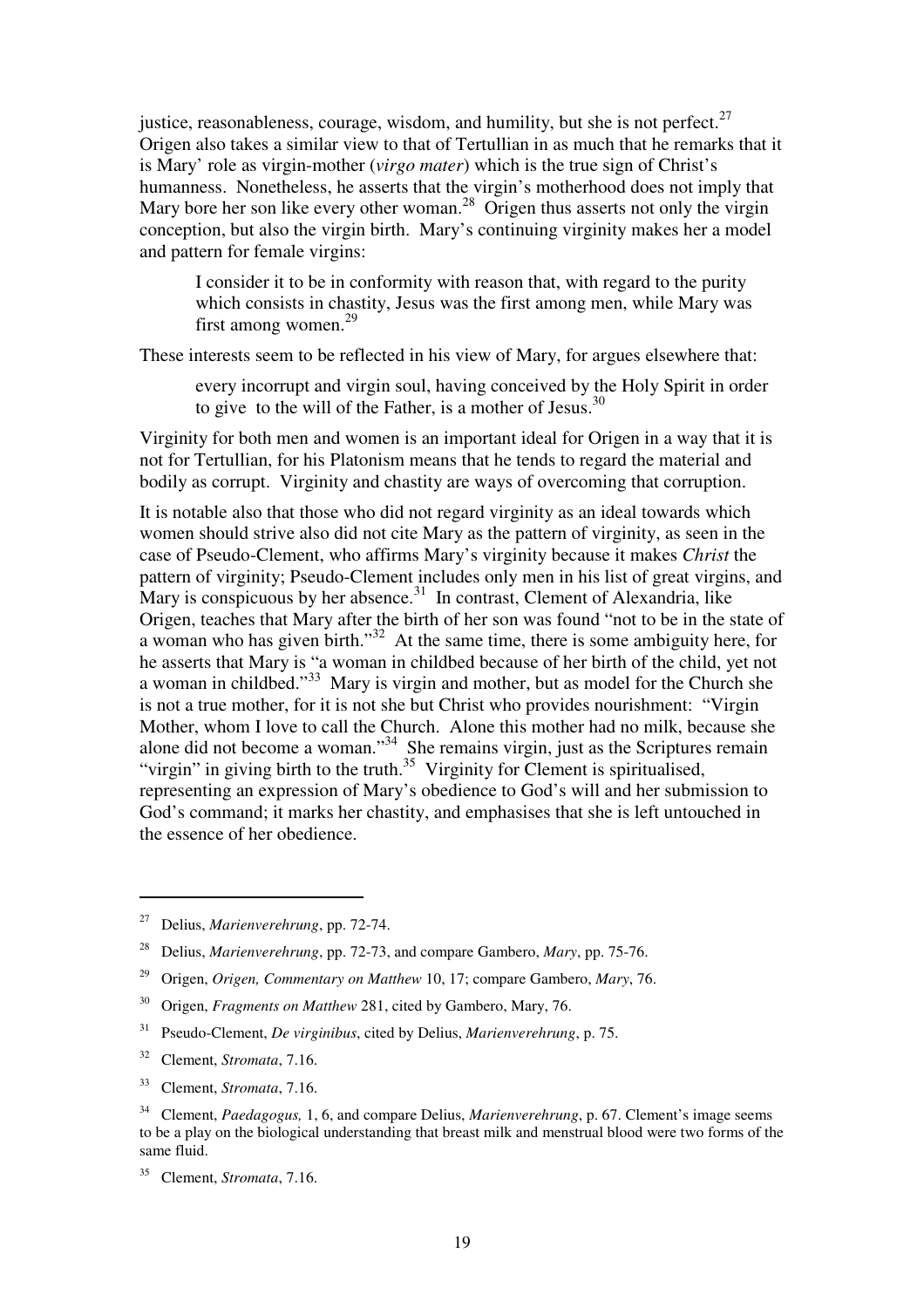Clement is building here on the recapitulation theory of Irenaeus, who taught that Mary's obedience cancelled out Eve's disobedience, contributing to the breaking through and redemption of the cycle of history. For Irenaeus Mary contributes to the work of salvation; she through her obedience she shows herself to be *cooperans dispositioni*. <sup>36</sup> The focus on the obedience of Mary to God's will highlights the increasingly important understanding of Mary as *mediatrix*, the human sister who makes it possible for sinful, temporal humankind to know and acknowledge the eternal father in heaven. Athanasius writes against the Arians that the Logos, eternally created:

is born in time amongst us from the virgin, the theotokos, that those born here below might be born above, out of time, that is, from God. He has only a mother on earth, and we have only a father in heaven. And so he calls himself Son of Man, that people can call God Father in Heaven.<sup>37</sup>

Mary becomes the *mediatrix* of salvation as the type of obedience against disobedient Eve. There is a complex interaction here between teachings about Mary's obedience to God and the view that obedience and submissiveness should govern the behaviour of all women.

It has been seen that views of Mary had from the beginning been closely related to discussions about the nature of Christ. When the Christological debates shifted from a concern to defend the humanity of Christ to a need to emphasise Christ's true and pre-existent divinity against the teachings of the Arians that Christ had been created by the Father this too had consequences for Mary. She must be affirmed to be the bearer of God, not *christotokos* but *theotokos*, a term which despite its use by Arians, allowed Christ to be confessed to be of one substance with the father (*homoousios*, rather than *homoiousios*) and which also made it possible to hold together his status as the "first-born" son of Mary (*primotokos*) and the "only-born" Son of God (*monogenes*).<sup>38</sup>

At the same time, the Christian ideal of virginity was beginning to shape the wider life of the Church. It is notable that the theologians of the earliest Christian centuries, faced with the challenge of Gnostic and Docetic understandings of the corrupt nature of the material, were in general less positive about the ideal of virginity than were their successors in the fourth and fifth centuries. The development of the Christian ideal of virginity has been chronicled by Peter Brown and others.<sup>39</sup> It can be understood in part in terms of a response to the Church's status and the consequent removal of the threat of martyrdom, which was supported by a rise in the influence of neo-Platonism and its associated ascetic lifestyle, particularly within Latin Christianity. The ascetic ideal of Neo-Platonism held exemplified a conviction of the corrupting influence of the material, and especially of human flesh which came close

<sup>36</sup> Delius, *Marienverehrung*, p. 66.

<sup>37</sup> Athanasius, *de incarn. Dei verbi et contra Arianos*; compare Delius, *Marienverehrung*, 86.

<sup>38</sup> Delius, *Marienverehrung*, p. 83. On the term *theotokos*, see David Wright, "From 'God-Bearer' to 'Mother of God'," in: R. N: Swanson (ed.), *The Church and Mary* (Studies in Church History 39; Boydell and Brewer: Woodbridge 2004), pp. 22-30. Wright points to the problematic rendering of *theotokos* as Mother of God. The Greek term has generally been rendered into Latin as *Dei genatrix*, strangely retranslated as *Dei para* in the ARCIC report (§34).

See for instance Peter Brown, *Body and Society*.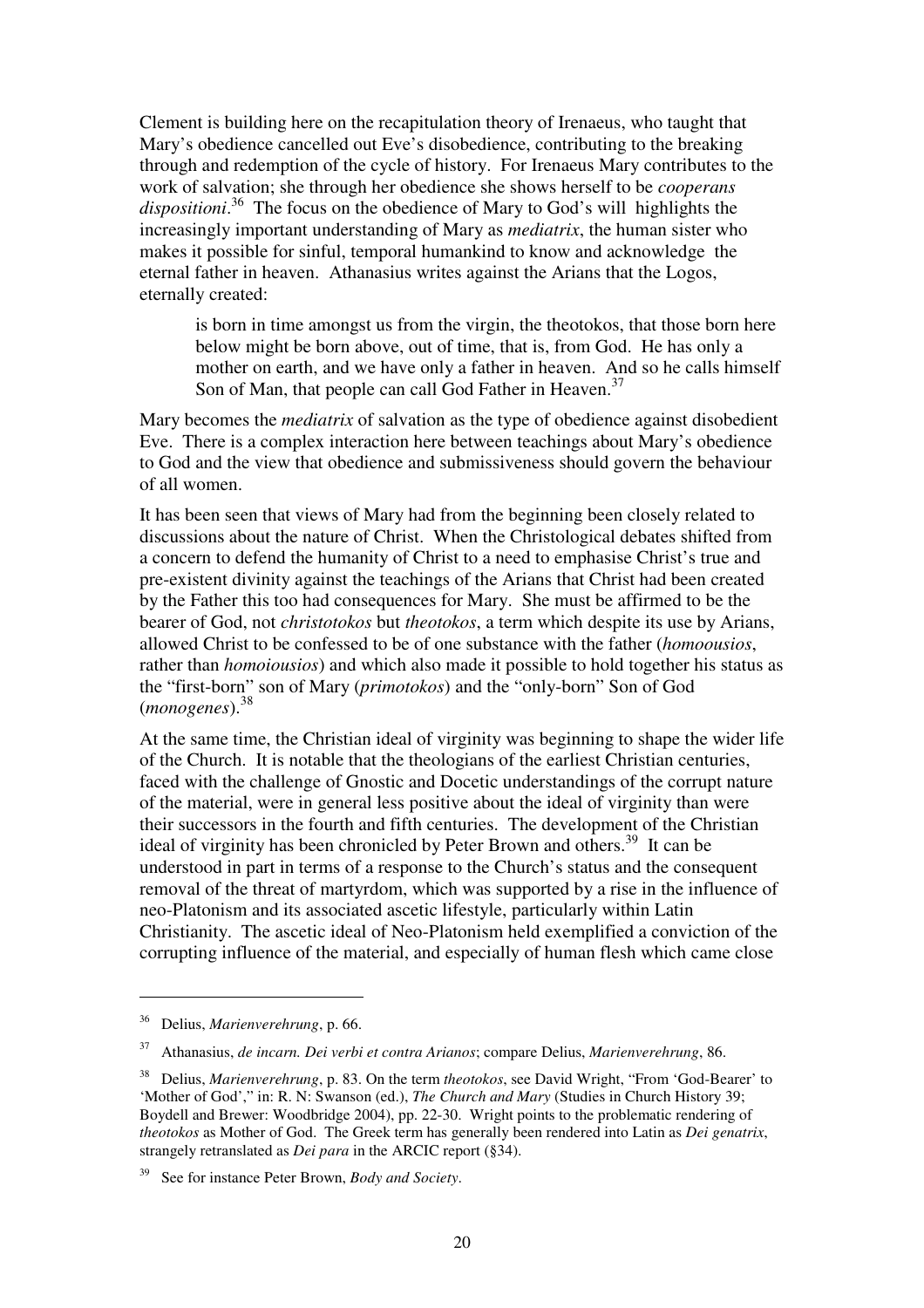to the Gnostic or Docetic views which had been rejected in the second century. It rendered attractive the theories of virgin birth which had seemed so problematic to Tertullian and others of his era. Under its influence, Mary had to be shown to be pure, uncorrupted by her own femaleness and thus unable to corrupt Christ.

Associated with the rise of the ideal of virginity came new developments in the understanding of the nature of original sin which associated it with the lack of control experienced in sexual intercourse. These also influenced views of Mary, and in particular demanded an explanation of her sinlessness and freedom from original sin, in order that Christ might also be sinless. Peter Brown has observed that Ambrose of Milan was convinced of the "sullying nature of intercourse and birth"; the virgin birth was necessary to preserve Christ from the taint of sin, and through the preserving of her virginity, Mary was preserved also from the taint of admixture with the world, her body a hall of chastity, *aula pudoris*. For Ambrose, the virgin state of Mary's womb stood for "all that was unbroken and sacred in the world,"<sup>40</sup> and thus for the ideal state of the Church. For women, consecrated virginity was the only way to enter into that ideal.<sup>41</sup> This had practical consequences: "To follow Mary, the *aula pudoris*, was to adopt a state of perpetual, irrevocable virginity. … With the formal consecration of each virgin, a portion of the wealth of each family found itself frozen, with similar sacralized perpetuity, in the treasuries of the Catholic Church."<sup>42</sup> Virginity was coming to be of financial advantage to the church, and the developing doctrines and cult of Mary played a not insignificant role in ensuring the success of this development.

Averil Cameron has argued convincingly that the constellation of the heated Christological debates and the ideal of virginity were the main factors contributing to the growth of the cult of the Virgin after Chalcedon. <sup>43</sup> In this context it can be observed that appeal is increasingly being made to works which in earlier centuries had been regarded at least as problematic if not as heretical. Thus the primary source for the perpetual virginity of Mary, not only at conception but during and after the birth of Jesus (*ante*, *in* and *post partum*), was the *Protevangelium of James* (probably ca. 150 CE). This apocryphal writing is also the source of much of the information about Mary which shaped later devotion and medieval tradition, including details of her childhood and the names of her parents, Anne and Joachim. Discussing the birth of Christ, the *Protevangelium* recounts how the hand of Salome, the "unbelieving midwife", withered when she dared to examine Mary *post partum* to discover whether she was still physically virgin. The *Protevangelium* is also the source of the tradition that Mary had been set apart in the temple as a child, never being exposed to the corruptions of the world. Probably a writing of Gnostic origin, it became extremely influential in the context of the rise of ascetic Christianity and the ideal of virginity during the fourth and fifth centuries.<sup>44</sup>

<sup>40</sup> Brown, *Body and Society*, pp. 353-354.

<sup>41</sup> Brown, *Body and Society*, pp. 355-356.

<sup>42</sup> Brown, *Body and Society*, p. 356.

<sup>43</sup> Averil Cameron, "The Cult of the Virgin in Late Antiquity: Religious Development and Myth-Making," in: *The Church and Mary*, pp. 1-21.

<sup>&</sup>lt;sup>44</sup> This is true also of other writings generally regarded as having Gnostic origins, such as the Apocryphal Acts of the Apostles, which privilege a life of virginity, often expressed through ascetic,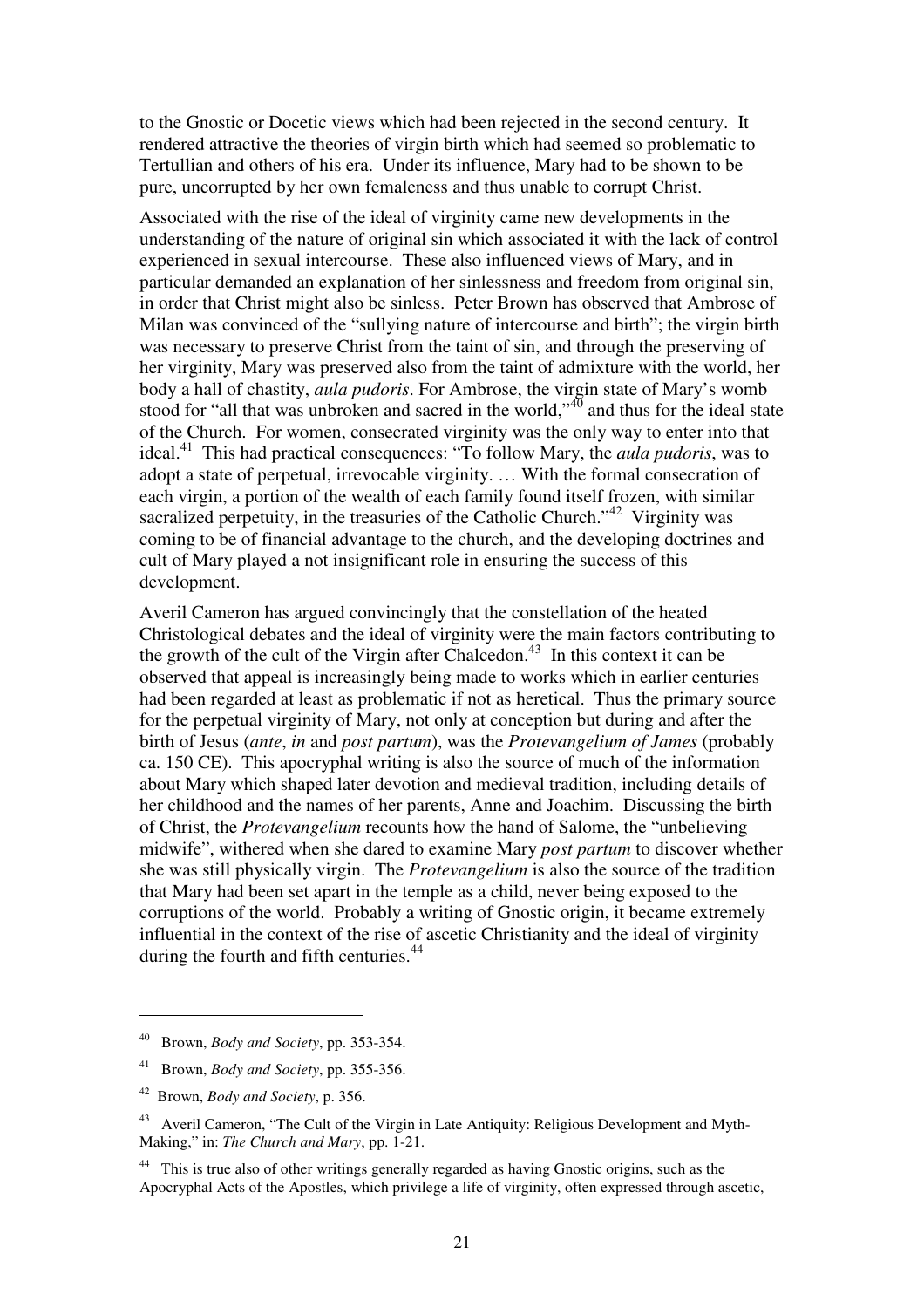It has been seen that even a brief survey of the development of doctrines about Mary and her virginity in the earliest Christian centuries indicates the extent to which these are bound up with biological theory and cultural understandings. Teachings about Mary do indeed represent a theological response to the challenges posed by the theological context of the time. These doctrines are rooted in particular assumptions about female human nature, the physical processes of birth, and ideals of femininity, and it is these which have made much of the Church's teaching about Mary deeply problematic for women. These assumptions are to some extent exemplified by Jerome, who, although an avid advocate of virginity, was not an believer in Mary's post partum virginity for reasons which were quite explicitly related to his distaste for physical humanity:

If every day the hands of God form babies in their mothers' wombs, why blush to think that Mary, after the birth of Jesus, became a real wife? If they find this disgraceful, then they should not believe that God was born by passing through the genital organs of a virgin. According to their view, this would be more shameful than believing that a virgin was joined to her husband after the birth of her child.

Now add, if you will, the other humiliations of nature: the womb growing larger for nine months, the nausea, the birth, the blood, the swaddling clothes. Picture to yourself the baby wrapped in the usual protective membranes. Do not omit the uncomfortable manger, the crying of the child, the circumcision on the eighth day, the time of purification for declaring pure that which had been impure. We do not blush; we are not silent about these matters. The greater the humiliations he suffered for me, the greater my debt to him.<sup>45</sup>

The physical experience of birth as a demonstration of the humiliation of becoming human: a far cry from Tertullian's affirmation of the role of the Roman *matrona*. At the same time it was biblical knowledge of Jerome and his circle of (often women) exegetes which gave rise to much of the allegorical mariological exegesis of the Old Testament.<sup>46</sup>

Understandings of Mary do indeed show evidence of being responses to the challenges that faced the church down the ages: responses which are inevitably couched according to the knowledge and interests of the time. Late-antique and medieval writings by women demonstrate, however, that these responses in their turn offered a challenge to women, and that they too took up the challenge. These writings abound in images associating virginity with fruitfulness and emphasising the motherhood of Mary. Hildegard of Bingen praises Mary as the soil in which the Saviour could grow, describing of Mary as *virga vividissima*, the life-giving virgin, of *integra viriditas*, the source of all fruitfulness, and as *virgo mater*, source and seat of wisdom.<sup>47</sup> For Gertrud the Great, Mary is the *mediatrix* of the *mediator*, the priest

chaste marriage. See, especially for the AAA, but also for the use of other Gnostic writings, Kate Cooper, *The Virgin and the Bride*, and for the Protoevangelium, Delius, *Marienverehrung*, pp. 90-91.

<sup>45</sup> Jerome, *De virginitate perpetua*, 19.

<sup>&</sup>lt;sup>46</sup> Almost all the Old Testament section of the ARCIC report derives from the work of Jerome and his circle.

<sup>47</sup> "Hildegard of Bingen," in: *Marienlexikon*, vol 3, p. 192-193.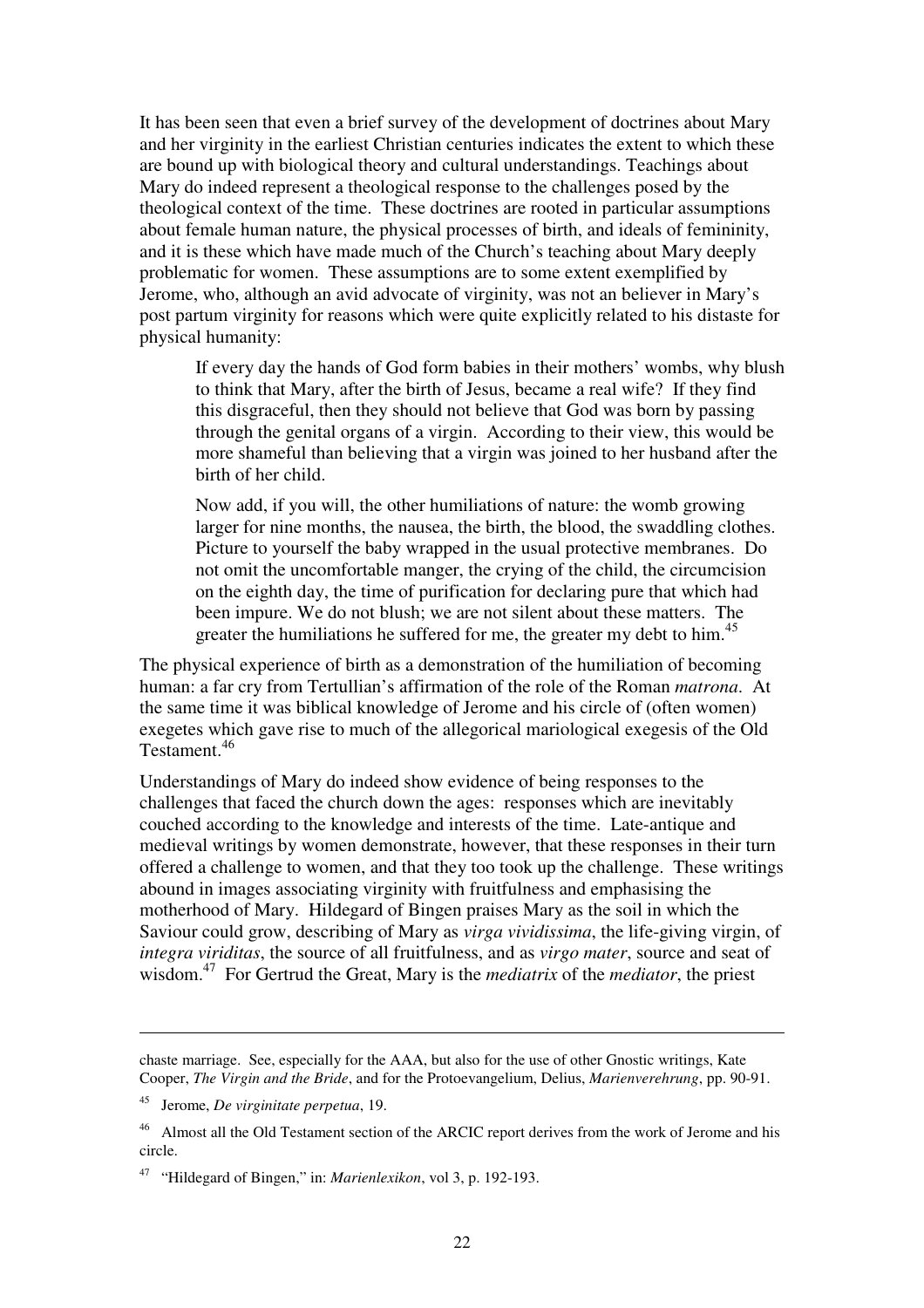who offers the body of Christ to the world.<sup>48</sup> The teaching of the bodily assumption of Mary which emerged in the thirteenth century largely as a result of the visions of Elizabeth of Schönau, affirmed Mary's corporeal nature both on earth and in heaven, at a time when the theology of the Church was threatened by ascetic Cathar dualism: "can one imagine a more robust challenge to this kind of belief than Mary, glorified in soul *and body* by her assumption?"<sup>49</sup> There are rich traditions here which are silenced by the bland historical presentation of the ARCIC document. Its historical treatment obscures a complex web of influences and interests, and it serves also to silence a strong tradition of Marian doctrine which could enrich the lives of both our churches if it were better known.

<sup>48</sup> "Gertrud die Große," in: *Marienlexikon*, vol 2, p. 629.

<sup>49</sup> Henry Mayr-Harting, "The Idea of the Assumption of Mary in the West, 800-1200," in: *The Church and Mary*, pp. 86-111, esp. pp. 108-110; quotation p. 109.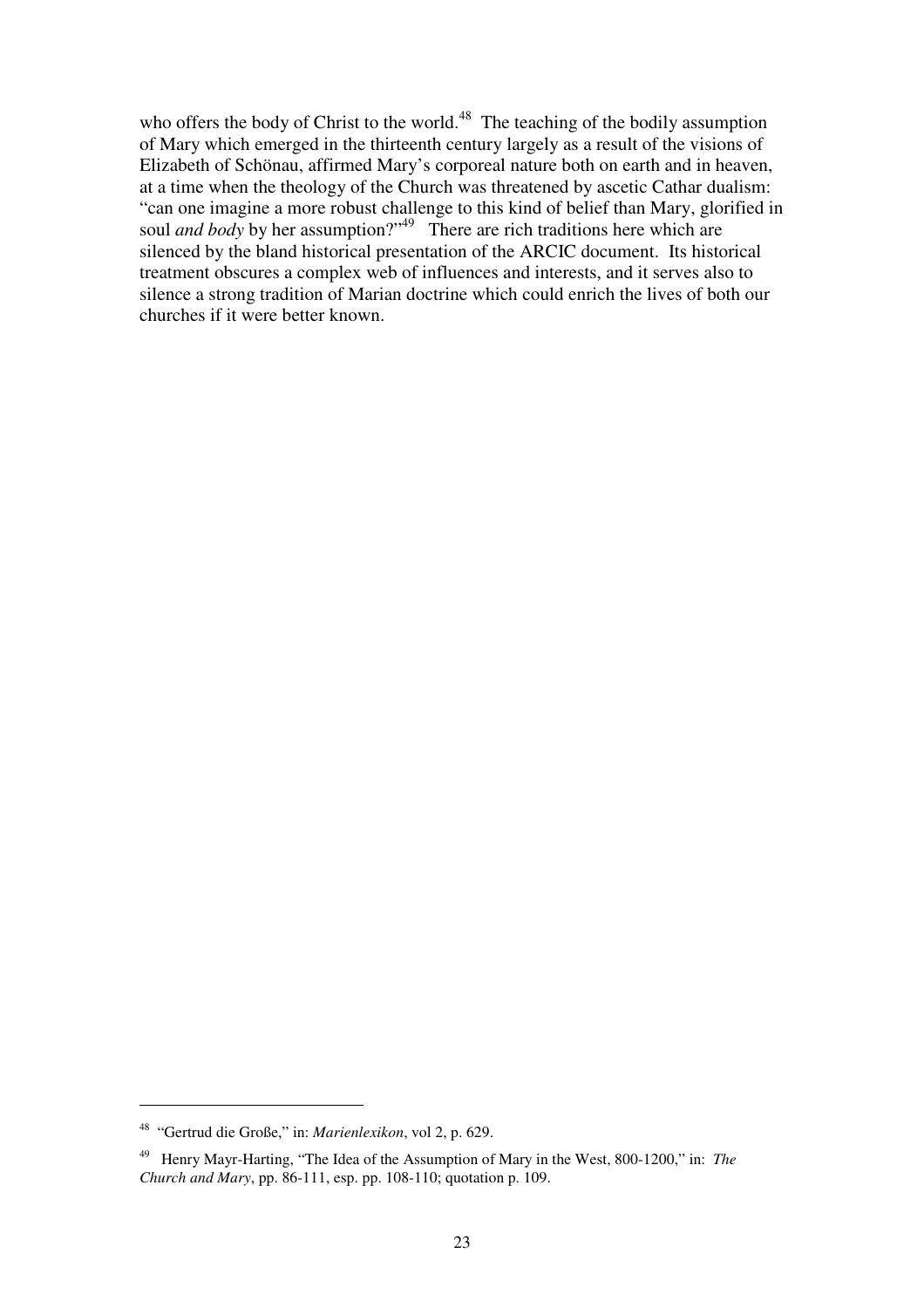# **Chapter 4**

# **The Place of the Blessed Virgin Mary in the Context of the Doctrine**

# **of the Incarnation**

# **Thomas Seville CR<sup>1</sup>**

The teaching that Jesus Christ is the Word made flesh is central to orthodox Christianity: the second Person of the Trinity has become human and that the same Jesus Christ is born of the Virgin Mary. It is a twofold teaching, that Jesus Christ is born of a Virgin and that the same is the One who is eternally born of the Father. This has been the teaching of the Church of England and put in classical form in the second of her Articles:

*Of the Word or Son of God, which was made very Man* the Son, which is the Word of the Father, begotten from everlasting of the Father, the very and eternal God, and of one substance with the Father, took Man's nature in the womb of the blessed Virgin, of her substance: so that two whole and perfect Natures, that is to say, the Godhead and Manhood, were joined together in one Person, never to be divided, whereof is one Christ, very God, and very Man; who truly suffered, was crucified, dead, and buried, to reconcile His Father to us, and to be a sacrifice, not only for original guilt, but also for all actual sins of men**<sup>2</sup>** .

The Article echoes the definition of the Council of Chalcedon (451) and the common patrimony of the Western and indeed Eastern Church, and goes on to include in the teaching of the Incarnation the reconciliation of humanity to God by means of the passion of Christ, construed in terms of the sacrifice made by the One born of Mary, for sin. The last is distinctively western in its reference to original guilt but with respect to the incarnation and its salvific import, the article says nothing that would have not been affirmed with one heart by the whole Church.

 Leaving aside the details of the last part of the article, I wish to examine the role of the Virgin Mary in the Incarnation. She is not an optional extra and I infer that a Christian faith without her is seriously deficient in doing justice to the twofold birth. I begin with a summary introduction of the formation of the teaching about Jesus Christ and the Virgin Mary, before a piece of dogmatics and then some observations concerning later developments. I do not touch exegetical questions and there is little scriptural statement or discussion, but that would find its place in a fuller and more extensive treatment. Neither do I treat of the question whether it is appropriate to test later statements about the Mother of God simply by direct reference to the literal sense of scripture, rather than by referring to the divine economy of the Word who is incarnate as well as written. A second section takes up issues which are

<sup>&</sup>lt;sup>1</sup> Fr Thomas Seville CR, Community of the Resurrection, Mirfield, Yorks.

<sup>2</sup> *The Thirty-nine Articles of the Church of England* (1562).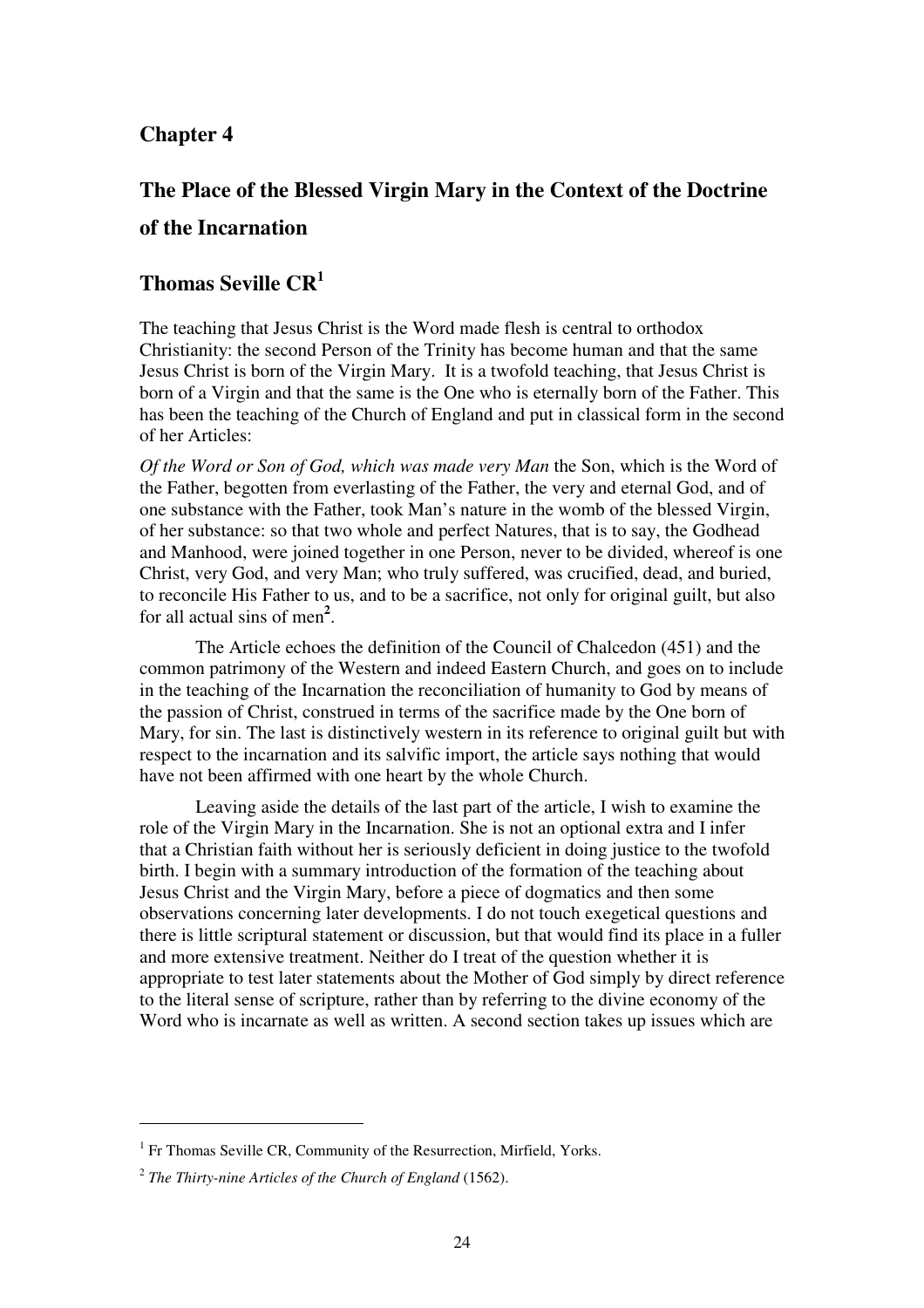directly related to the truth of the Virgin-born and which it was the remit of ARCIC II to discuss and which the commission does in *Mary –Grace and Hope*. 3

#### **Historical Theology**

There is not the space to give an account of the formation of teaching concerning the Virgin Mary and the Virgin Born. Fortunately there are good introductions to the role of Mary in historical theology.<sup>4</sup> From Ignatius (c.  $35 - c.107$ ) and from Justin (c. 100 – c.165) onwards, that Jesus Christ is conceived of the virgin is a fundamental part of the faith. In the earliest centuries this is affirmed against those whose interpretation of Jesus fails to do justice to his being a human being. He is truly *born*, but from the fourth century onwards the emphasis shifts to defending his full divinity. It is not until the fifth century, after the basic lines of Christological orthodoxy have established (though not universally shared or agreed), that the mystery of Mary begins to be treated in depth. Although, indeed there is much devotion to the Virgin Mary, praise, reverence and the like, it is some time, perhaps after the Council of Ephesus (431) or even later, that one can speak of there being a devotion to or proper cult of the Virgin Mary<sup>5</sup>.

 It is certain that the decision of the Council of Ephesus to teach that the Virgin Mary is *theotokos* arises from the dispute concerning the Christology of Nestorius, and in defence of the unity of the One who is born of her. Further precision is given to this in the Christological definition of Chalcedon. Although Chalcedon was unable to settle matters Christological, that the Virgin Mary is *theotokos* is common to those who accept the Council and to those who find it unsatisfactory, those misleadingly entitled Monophysite.

## **The dogma of the Incarnation**

 $\overline{a}$ 

In many parts of the Church, both Protestant and Catholic, Orthodox and Oriental, devotion to the Mother of God has developed and to varying degrees. Some have doubted whether this is compatible with the truth of the Incarnation. The warnings of the great Protestant theologian Karl Barth (1886-1968) in this regard are famous. For him any independent role for Mary is due to the alleged Catholic misunderstanding of grace and its concern for some easy point of connection between humanity and the

<sup>3</sup> *The Malta Report* 1968 Paragraph 20; *Authority in the Church II*, paragraph 30 in *The Final Report,* London: CTS/SPCK, 1982, pp. 95-96. It is strange that *Mary Grace and Hope* has been criticised for focussing on the two Marian dogmas when that was the task it was given to do.

<sup>4</sup> Luigi Gambero, *Mary and the Fathers of the Church: the Blessed Virgin Mary in Patristic Thought*, San Francisco, 1999, and Jaroslav Pelikan, *Mary Through the Centuries: Her Place in the History of Culture*, Yale, 1998, are among the least inadequate surveys.

<sup>&</sup>lt;sup>5</sup> See Averil Cameron, *The Cult of the Virgin in Late Antiquity: Religious Development and Myth-Making*, in R.N. Swanson, ed., *The ChuRch and Mary* (*Studies in Church History*, Vol 39, Ecclesiastical History Society, Woodbridge, 2004, pp. 1-21; *Marian Piety and the Nestorian Controversy*, ibid., pp. 31-38; Emmanuel Lanne OSB, 'Marian doctrine and piety up to the Council of Chalcedon: the Fathers and the liturgy', in *Studying Mary: Reflections on the Virgin Mary in Anglican and Roman Catholic Devotion*, ed. Adelbert Denaux and Nicholas Sagovsky, T and T Clark, London, 2007, pp. 36-59. For a different view, see Ignatius Calabuig OSM, 'Liturgical Cult of Mary in East and West' in *Handbook of Liturgical Studies*, Vol V, ed. Anscar Chupungco, Liturgical Press/Pueblo, Collegeville, Minnesota, 2000, pp. 219-97.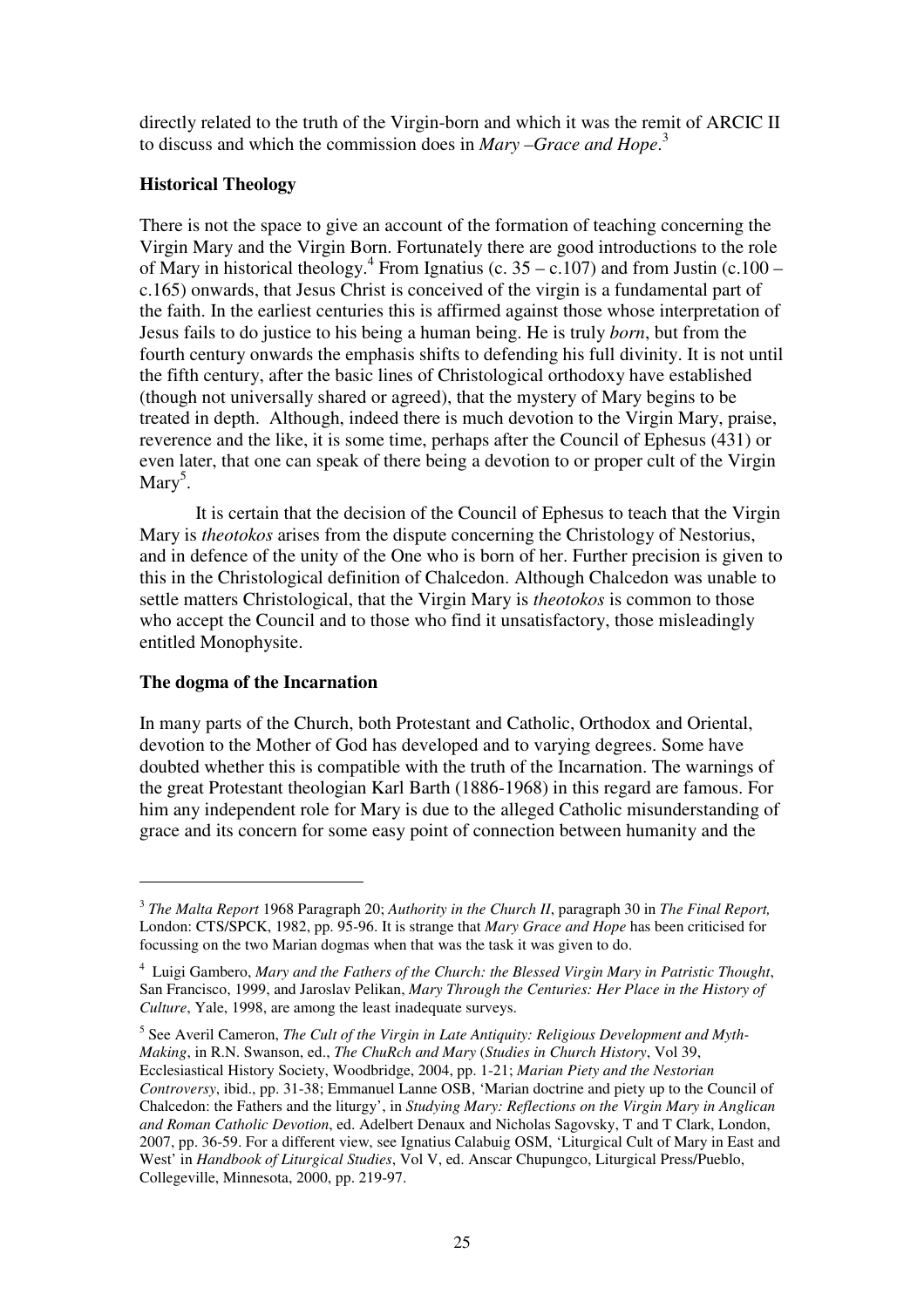God of Jesus Christ, the 'analogy of being' (*analogia entis*), in Barth's terms<sup>6</sup>. Karl Barth was an eloquent defender of the virginal conception of Jesus Christ.

It is an inalienable part of the orthodox teaching of the Incarnation that the woman who gives birth to Jesus Christ is entitled *theotokos*, God-bearer. Being *theotokos* guarantees the unity and identity of the person of the Incarnate Word. Statements about Mary have therefore Christological import and indeed derive from both the truth and the reality that she guarantees. It is to the credit of the authors of the ARCIC report that the account of controverted teachings is related<sup>7</sup> properly to the mystery of the incarnation.

 The teaching about Christ that the Virgin Mary is truly *theotokos*, the Mother of God is foundational to the classical teaching concerning Jesus Christ, that he is Word made flesh. Indeed it is equally the guarantee of the humanity and the divinity of the Incarnate Word. There is no change or renunciation of the Word being divine, nor is the humanity qualified as in some way less than essentially human. The Word, the Son assumes what he is not, remaining who he is, and 'becomes' what he is not.

#### **Twofold generation**

The eternal generation of the Son in eternity is in one respect paralleled by that of the Son born of Mary in time<sup>8</sup>. The Incarnate Word is eternally 'generated' of the Father and is born of the Virgin; these two mysteries are distinct and inseparable. The One who is eternally of the Father is throughout the life of Jesus, from the moment of his origin to his death, the same as this Jesus. There is nothing in this story, this life, this centre of a web of human relations that does not have the same Son as its subject. This means that it is not correct to push the parallel to extremes; parallel lines do not intersect and in the Christian dispensation Mary is that place where the lines do. Mary is the place or person where God and humanity become wondrously and uniquely one. This has been put in terms slightly different from classical ones by the present Archbishop of Canterbury:

..we believe in a God whose eternal being is constituted by the relation of three distinct and interdependent subsistent realities (a bit misleadingly called 'persons' for short); that one of these realities, one moment or dimension of the eternal relation, is embodied as completely as possible in the entire human life of Jesus of Nazareth, so that the way the eternal 'person' relates to its source is exactly the way the earthly Jesus relates to this source (as Son to Father or, more abstractly, as mind itself to active intelligence, or more metaphorically, as stream to spring)..

 $6$  Barth may have understood well the exaggerated statements of some Mariologists, but whether he understood correctly Catholic teaching on this matter, as on the *analogia entis*, is far from certain. See Andrew Louth, *Mary and the mystery of the incarnation: A paper given to the Ecumenical Society of the Blessed Virgin Mary in Oxford on 25 October 1976 under the title "Karl Barth and the problem of Mariology*", SLG Press, 2002, and Bernard Sesboüé, *La doctrine de l'immaculée conception dans la dialogue œcuménique (Groupe des Dombes et Accord Luthéro-Catholique de 1999*) in *'*Il dogma dell'immacolata concezione di Maria: Problemi attuali e tentativi di ricomprensione. Atti de XIV Simposio Internazionale Mariologico (Romas 7-10 Ottobre, 2003)', ed. Ermanno M. Toniolo Edizioni "Marianum", Rome, 2004, pp. 395-414, 396-401.

<sup>7</sup> *Mary Grace and Hope*, paras 31-34.

<sup>&</sup>lt;sup>8</sup> This becomes a common place in the Patristic era.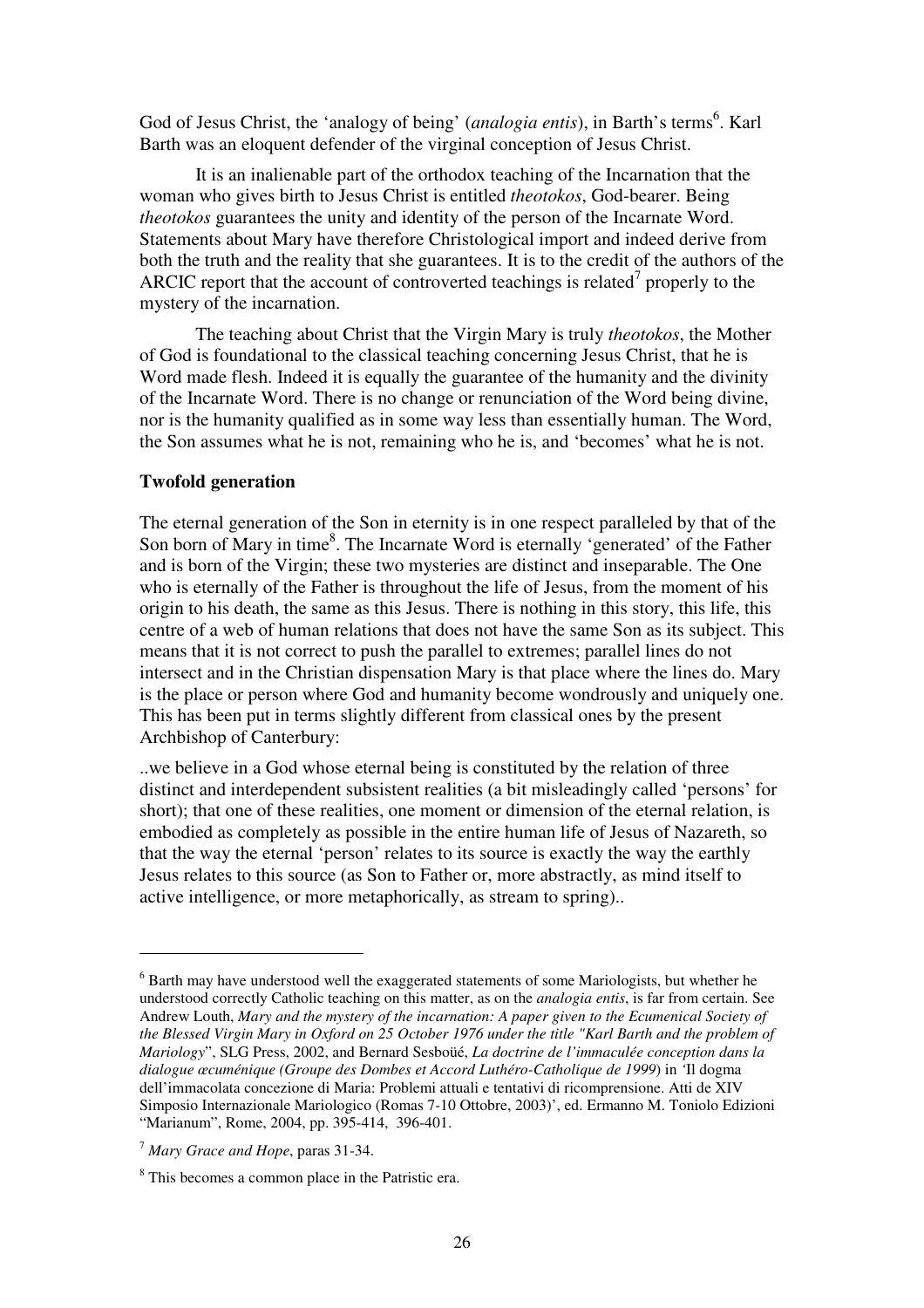His Grace goes on to speak of the Holy Spirit and the work of salvation:

…and that through this embodiment of the eternal Son or Word, the third 'moment' in the divine life becomes newly active in the world, bringing to life in those who unite themselves to Jesus Christ a relation like his to his divine source, so that we took in dependence upon him, can pray, 'Abba, Father'.<sup>9</sup>

Put directly, the incarnation is the projection in space and time, in our contingency and in our messy finitude, of the eternal Procession of the Son from the Father, so that the human race might be saved. This same Son, by whom all is made is the one who is conceived of the Virgin Mary and the Holy Spirit.

Such a nurture and origin is not an overcoming or denial of humanity, but is understood by Christians as a raising up of the human faculties. There is the anxiety that the language of virgin birth does not do justice to this, especially if the virginal conception is treated primarily as a miracle or as a spectacular incidence of parthenogenesis or a divine freak. This anxiety comes from an honourable motive, namely to defend the humanity of Jesus Christ. Yet it may be argued that this fear arises more from a failure to question the assumptions about fact, reality and value which have shaped post-Enlightenment consciousness and are not the horizon against which the classical teaching is best interpreted.

#### **Person and hypostasis**

In the above quotation Rowan Williams hints at the problem posed by the language of person in Trinitarian theology. Because of the risk of suggesting that God is 'three people', some theologians have doubted whether the use of 'person' can be continued with without being systematically misleading.<sup>10</sup>

 In classical Christology there is no less a problem for it has been no part of orthodox belief that Jesus Christ is a human 'person.' To modern ears this seems to undermine the full humanity of Jesus Christ, yet this is not what the classical language means. In this context, person (*persona*) does not mean what is commonly meant by person; for this later theology would use the term *individuum* (individual). Jesus Christ is a human individual; in the common sense view of the person on the Docklands Light Railway, he is a person. There are obviously problems in talking of Jesus as being both a human 'person' and a divine 'person' (this smacks of the heresy known as Nestorianism), for this would threaten the unity in the divine subject of the Incarnation, which the orthodox deployment of the language of 'person' has always sought to maintain.<sup>11</sup> The East has had arguably less of a problem in this respect for the word used of the Person of Jesus Christ is a Greek term, *hypostasis*, in the case of Jesus Christ, the divine *hypostasis* of the Son. That Jesus Christ is properly a divine 'person', the Son of God made flesh, secures the answer to the question 'who is this?' and avoids the reduction of the things about Jesus of Nazareth to states of affairs

<sup>&</sup>lt;sup>9</sup> "The Seal of Orthodoxy": Mary and the Heart of Christian Doctrine', in Say Yes to God: Mary and *the Revealing of the Word made Flesh,* , ed. Martin Warner, London, 1999, pp. 15-32, at pp. 16-17.

<sup>&</sup>lt;sup>10</sup> Famously, Karl Rahner and Karl Barth.

<sup>&</sup>lt;sup>11</sup> See Douglas Farrow, 'Person and Nature: The Necessity-Freedom Dialectic in John Zizioulas', in Douglas H Knight, Demetrios Bathrellos*,* eds, *The Theology of John Zizioulas: Personhood and the Church*, Ashgate, 2007, pp. 109-123, esp. p. 114.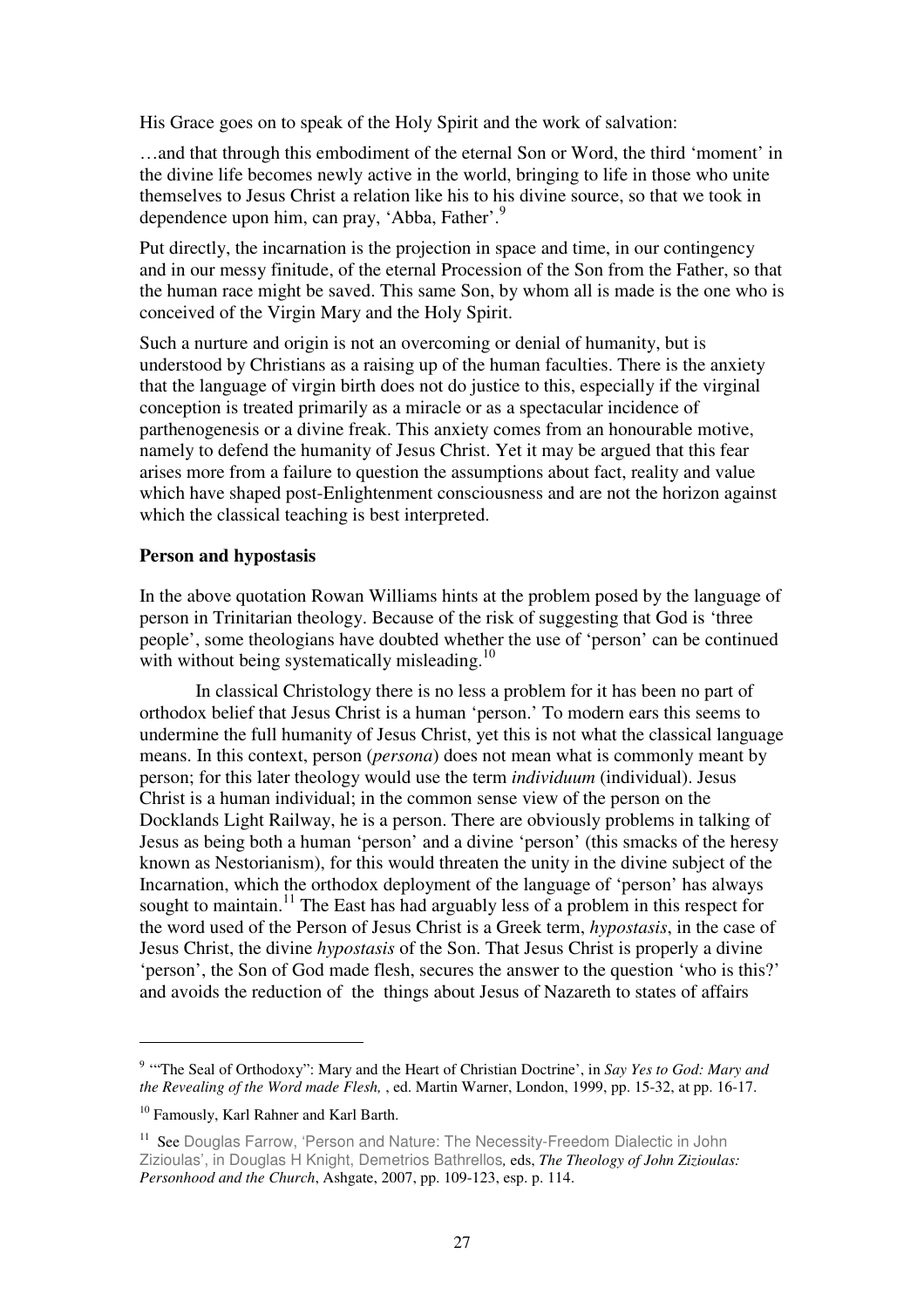with an extrinsic relation to  $God<sup>12</sup>$  None of the classical terms translate easily into modern equivalents, but it is essential to orthodox belief that Jesus Christ is wholly human and that the subject of this life is not a human individual but the Son.<sup>13</sup> It is the *hypostasis* of the Son, the Word, which makes Jesus Christ who he is. Put simply, there is nothing in this life which is not wholly the energy or act of God. Here is the freedom, the grace, the gift, the act of God expressed in terms, deeds and signs that are wholly human. Jesus Christ is a person among persons.

 This has always been difficult to express. There is always a risk of sounding as if the humanity of Christ is not utterly human, or as if he is not fully divine. This has been a constant challenge to the Church since the first century. Yet it is a matter of the Christian task to try to do this and to seek to make apparent that what we are dealing with in Jesus Christ, is also the result of human interactions and practices, but also the Incarnation of the Son of God.

 The virginal conception marks not simply a radical new beginning but also a beginning that is divine, the absolute and unconditioned priority of divine initiative. The One born is not an old Adam, but the new Adam, yet born to one who is herself of the old Adam in need of salvation. The nature common to Adam comes from her. He is also the beginning of a re-creation – a new creation to use the Pauline term – and so he is the first born of many sons and daughters. The Blessed Virgin Mary is the one from whom this One is born, on whom he is dependent for his humanity. Here, there is something that is as utterly of God as it is conceivable to be, true God of true God, the result of God the Holy Spirit overshadowing the Virgin Mary and her response.

 If the unity of divinity and humanity is not to be compromised, then Christians can only be thankful for a mystery that is divine, that Mary is the Mother of the Incarnate Son, the One both human and divine. She is the *theotokos*, Mother of God, and *Mary – Grace and Hope* expresses the orthodox view.<sup>14</sup> Although some have wondered about alternative translations of *theotokos*, there seem to be few good reasons and many bad for avoiding the *personal* reality which is expressed in the term shared by orthodox Christianity: Mother of God. It is important to note that it does not mean 'Mother of the Trinity'! The incarnation is a matter of personal and relational realities before it is a matter of ideas or principles and there is a serious risk with the phrase 'God-bearer' of the personal being turned into something abstract or of a gap being introduced between the humanity of Christ and that of the Virgin. That would be far from the intent of Christian teaching. There is the question of how to express the quality of being *theotokos* of God and there is no readily or commonly used phrase which is shared by all Christians; the phrase 'divine maternity' is common among Roman Catholic writers and the Divine Motherhood is preferred by Orthodox. Unfortunately, it is not a phrase familiar to Anglicans and can sound as though Mary was being described as divine!

<sup>&</sup>lt;sup>12</sup> For much of this I am indebted to Robert Spaemann, *'Persons: The Difference between "Someone"* and "Somewhat"', *Oxford Studies in Theological Ethics*, OUP, 2006, esp. pp. 27-8. Thanks are due to the translator of this volume, the Reverend Professor Oliver O'Donovan, for reference to this work.

 $13$ This can be put alternatively by saying, as neo-Thomists like Albert Patfoort would put it, that the divine being (*esse*) is the act by which this humanity is. In *L'unité d'être dans le Christ d'après saint Thomas*, Desclée, Paris 1964.

<sup>14</sup> Para. 34.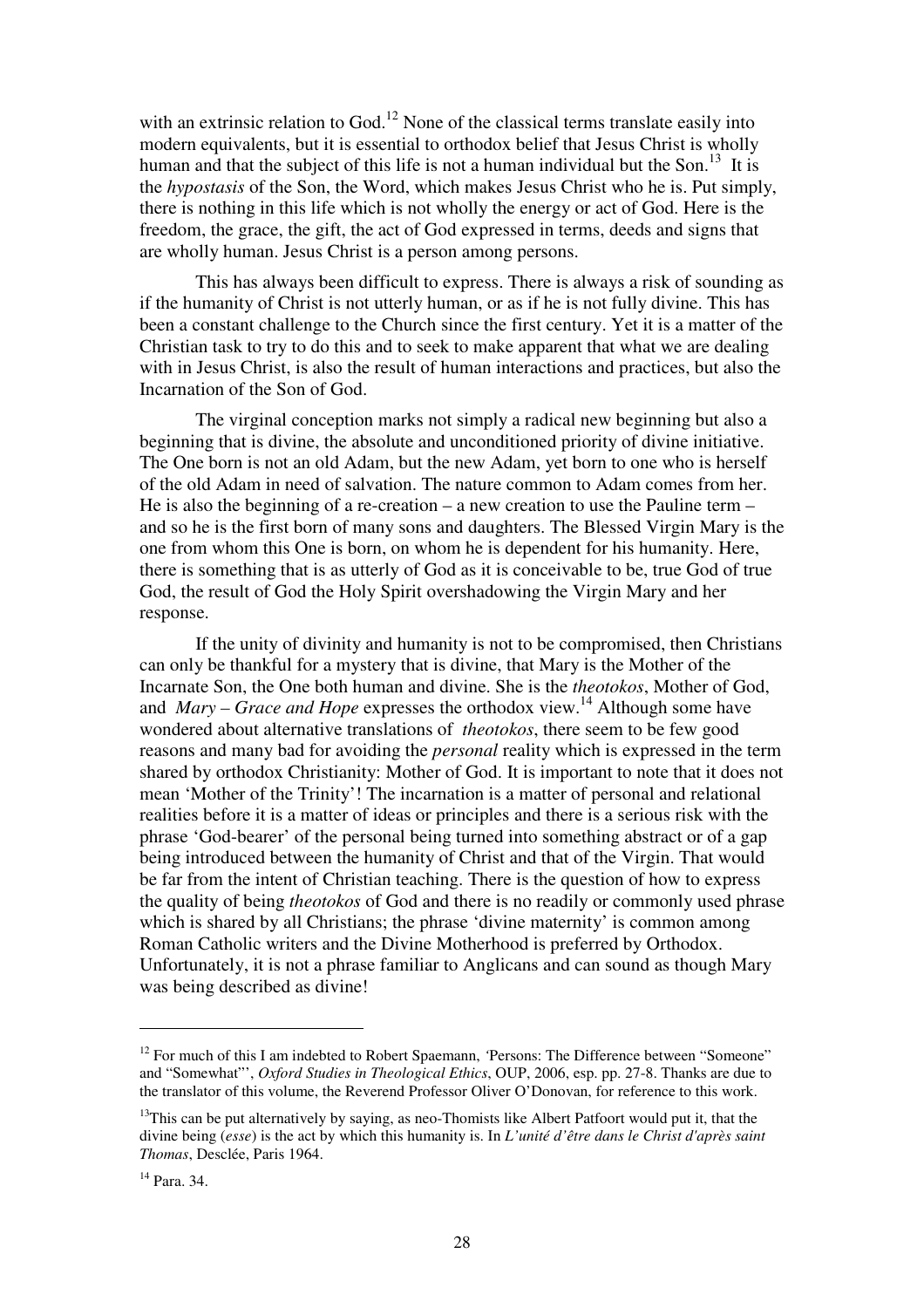Mary is chosen to be *theotokos*, Mother of God, enabled to be so through a grace given to her by the Holy Spirit through the ministry of an angel. In terms of the election, of God's plan of salvation, his foreknowledge and promotion, she is elected to divine maternity, statements about her election being consequences of the election and predestination of her Son.<sup>15</sup> If the Son is truly incarnate and this belongs to his predestination from eternity then it is necessary to relate the role of his Mother to this.

 She is truly a daughter of Israel; she gives her response to the annunciation of grace, she receives favour to respond and to bear the Son, she who has already been favoured and continues to be so (the meaning of the perfect passive, *kecharitomene* at Luke 1.28). She freely responds in faith to what is promised to her, enabling that which far exceeds the human grasp to begin to become real, human and divine, in her mind, in her body and in her life. No less than the gift, her response is free, a grace wholly unmerited.

 However, this is a free and graced response to God, to the Word to become flesh and all that this involves. Although it has been argued that she could have said to the archangel 'no, not today,<sup>16</sup> that her freedom is here a freedom of indifference, I doubt whether this is consistent either with the biblical text or with the treatment of the Virgin Mary in the tradition. She has a full freedom and that is under grace a freedom of spontaneity, not of indifference.

 This in no way devalues the worth or as some would say, the merit, of her response. The response to the annunciation is properly and fully free because it is of spontaneity and not of choice. To speculate what Mary might have done had she other ideas is to misread both the tradition and to misread the context of the Lucan text.

 The reality of the Motherhood extends beyond a consideration of the life of Mother and child. The importance of the Virgin Mary lies in being the Mother of Jesus Christ, *theotokos*, not in being a superlative mother.<sup>17</sup> Being *theotokos* does not cease with the passing of Jesus from the scene, for that entails a reduction of the humanity assumed by the Word to something past, a matter of memory, rather than one that is related to the living and ascended Jesus Christ. She remains *theotokos*.

 The tradition came to extend the maternity of Mary to those who were adopted sons and daughters of her Son. Just as she conceived and gave birth as a virgin, so she gives birth by the Spirit to the disciples of her Son, and therefore of the Church. Mary has been seen as a symbol of the Church ('ecclesiotypic') as well as of individual believers ('christotypic'). It is common to oppose these views, but it is to be doubted whether choosing one to the neglect of the other can ever do justice to her being *theotokos*, for the one issues in the other. Although the ecclesiotypic view also derives from the Incarnation, there is a risk to be avoided here, namely of replacing a person by a symbol. $^{18}$ 

<sup>15</sup> On this see Gabriele Roschini, *De Predestinazione Mariae* in *Marianum* I (1938), pp. 28-85.The theme of the election of Mary in relation to Christ is taken up in *Mary Grace and Hope.*

<sup>16</sup> E.g. by E.L. Mascall in *The Mother of God*, p. 39.

<sup>&</sup>lt;sup>17</sup> One thinks of the statue of Our Lady in the Lady Chapel of Ely Cathedral.

<sup>18</sup> A point well made by Joseph Ratzinger in *Daughter Zion*, Ignatius Press, San Francisco, 1984. This is a danger in some feminist readings of Mary. See Marie Farrell, RSM, *Emerging Voices in the World of Marian Theology,* Ecumenical Society of the Virgin Mary, 2007.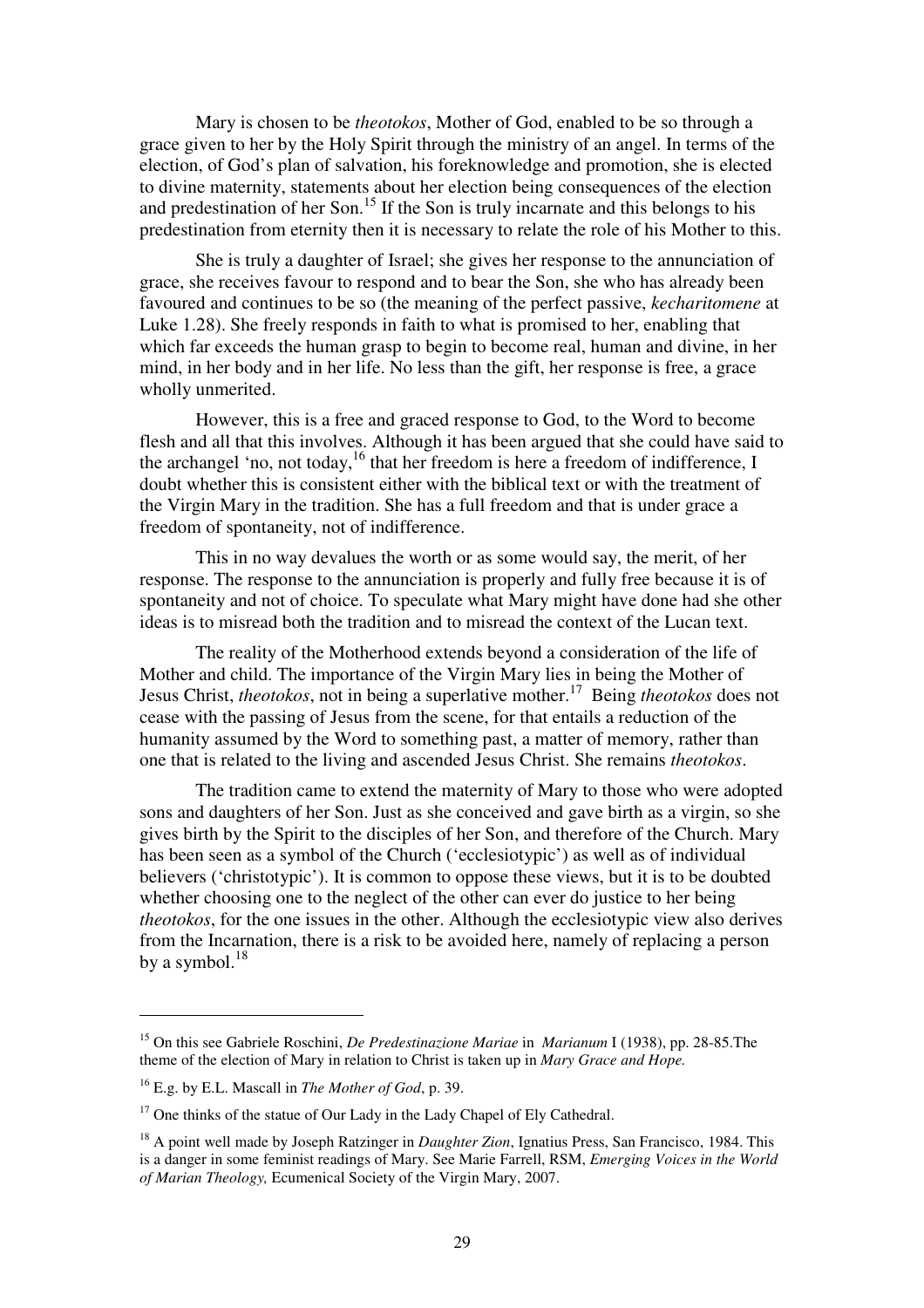'Mary being *theotokos*' (the divine maternity) may be considered under three headings:

#### (a) Physical

Mary's role is a physical one. She gives of her substance, itself a remarkable reversal of understandings of birth in the early centuries, which regard the male contribution as both active and principle, the woman offering space and a receptacle. The Word Incarnate is born of her humanity. The flesh of Jesus is 'made' from that of Mary.<sup>19</sup> The humanity of Jesus is received from the humanity of Mary.

#### (b) Moral

If this is the case, then the motherhood of the divine humanity is moral; the content of her assent and response to Jesus, her humanity, her freedom and skills at nurture and the transmission of values and beliefs become an issue. This is an unavoidable result of taking the flesh which the Word becomes, with due seriousness. If the humanity of Jesus is taken seriously, then the moral background of his nurture, of being made to be what he will humanly become, will be taken seriously also. The way Jesus becomes what he is a human way, but it is also the gift and communication of God. The humanity of Mary, her identity needs to be taken seriously.

#### (c) Ascetic

 $\overline{a}$ 

This humanity, a representative of Israel – and by extrapolation of the whole human race – is one who makes free and unqualified assent to God. Her assent issues in the nurture of the Son of God. She brings him up to be the One who he is. It is owing to the Holy Spirit that both the upbringing and what makes for it are wholly open to the communication of God; indeed, to the extent that Jesus Christ is this communication, there is an enabling of the Incarnate One to become what he becomes.

 There are various ways of describing this. Howsoever it is done, what underlies it is a uniqueness of human response to God, an unsupported assent and bearing. This is a relation to God which is of a unique kind and has unique results. The virginal character of that response, the lack of dependence on another man and the freedom and the fulfilment that this suggests to some, become the pattern and origin of the essential ascetic in Christian discipleship. It finds a rich treatment in the Patristic era, though this is one that has its difficulties for modern times. Such ascesis is a consequence of her election to divine maternity and not a moral achievement. It does not entail a devaluing of the body or of marriage, even though some Fathers can be read as suggesting that. This is a difficult area<sup>20</sup> and touches the abuse of renunciation to which the Virgin Mary has been put over the centuries, but her ascesis is both a model and an enabler of that aspect of following Christ which through letting God guide us without reserve lead us to the end for which the Son took flesh, to save us, that we should be made sons and daughters in him and be known as he is known of his Father.

 $19$  This would take further exposition to be adequate, but it is a point made beautifully by the Venerable Bede in his commentary on Luke (*In Lucam*), but it is also an important part of the Mariology of St Augustine, that the humanity of Jesus is 'made' of the woman: see *De Trinitate*, IV 30.

 $20$  An example of the difficulty found by many may be seen in the publication of the Swiss bishops' conference (*Maria, kleine Marienkunde)*, 1987, in which the Virginity of Mary is interpreted with no reference to anything ascetic; it is an expression of the Christian vocation!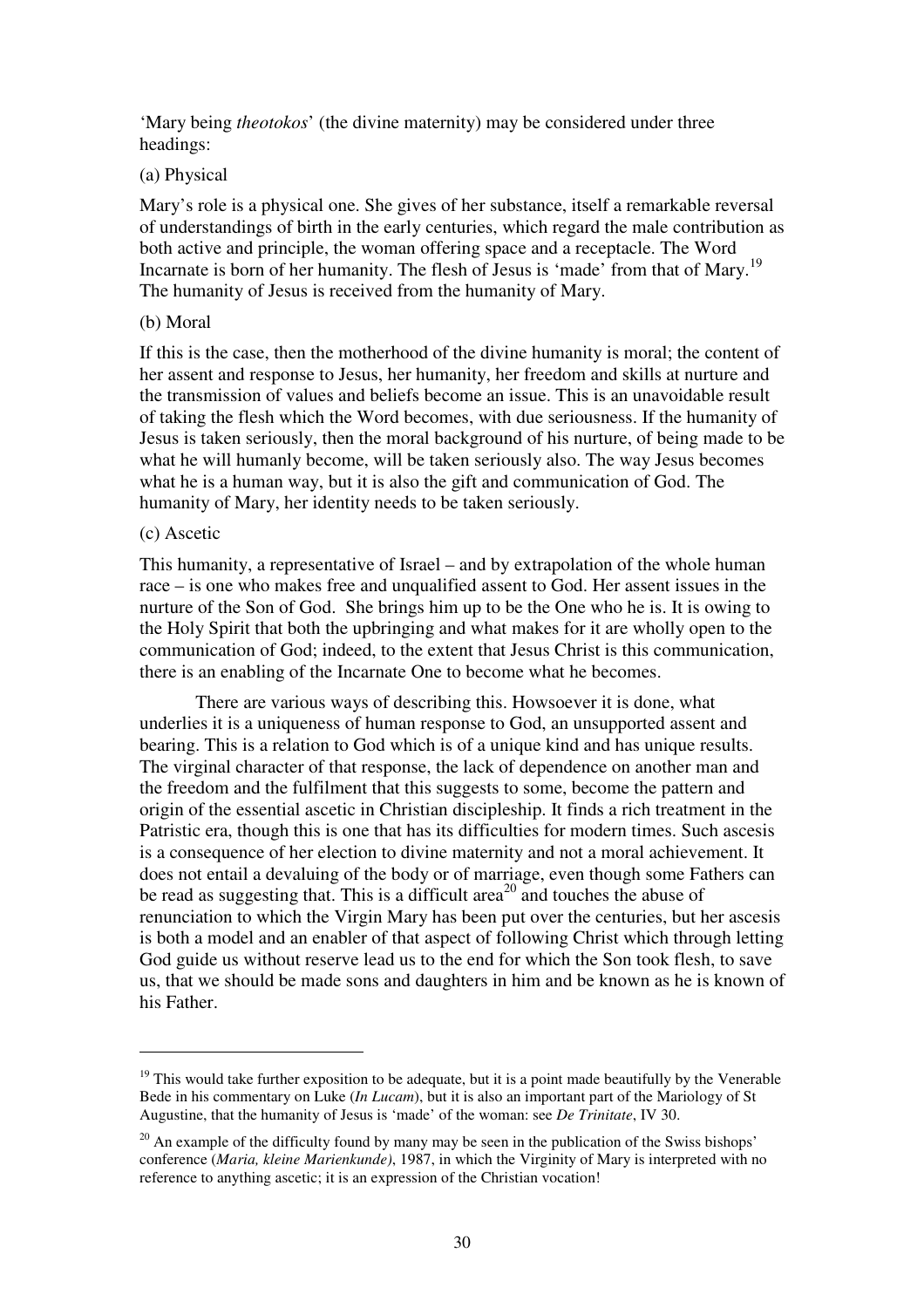## **Virginity**

 $\overline{a}$ 

This leads to what for Christian teaching is indivisible from Mary being *theotokos*, namely that the Mother of God is the *Virgin* Mary.

Surely it is not absolutely necessary for the taking flesh, the becoming human of the Son of God that he should be born of the *virgin* Mary? This is true, for it could have been the case that this happened in another way, known only to God, and that Jesus Christ could have had two parents or could have been a foundling or some such. The Incarnation is however not a principle which God fulfils or which human beings have put together, but is rather the term of a process of gift, response and reflection and this includes the gospel narratives in Matthew and Luke.

The statement of a respected member of the *Groupe des Dombes* stands for the view of classical Christianity: 'The virginal conception is an integral element of the mystery of the incarnation'.<sup>21</sup> This may be agreed upon, even if the *content* of such a statement is not at all self-evident. It is true, however, that the content of the teaching has never been defined either by a Council or by the Roman magisterium. That Jesus is born of the Virgin Mary is in the creeds since no later than the third century, belongs to the creed called the Nicene Creed, is in the Chalcedonian definition and belongs to the praise of the Church from the earliest eucharistic prayers of which we have knowledge. How to interpret the virginity of Mary remains a subject of preaching, discussion and development. The virginal conception is part of the economy of grace and revelation, which is sufficient for humanity to reach its end and for the mystery of God to be known and shared.

 Some would treat of the virginal conception in symbolic terms, that it expresses the uniqueness of what God has done and does in Jesus Christ and that the body and person of Mary is uniquely involved. This poses the question of how such a reading relates to the earlier witnesses both of scripture and of the tradition. On the other hand, the way that Mary's role in the economy of salvation has been understood has often involved the language of symbol. Her role as Mother of God can be related to the earth and to the feminine – not without controversy – but it is doubtful whether a reading of the virginity of Mary which is symbolic alone does justice to her role in the Incarnation of the divine human Jesus Christ. Alternative views, which try to preserve the wonder of the conception of the Word made flesh of a woman while eschewing the virginal conception, can seem face saving. As Rowan Williams remarks, once you have read this as beyond nature, as the story of God as it were, then to look for another way of expressing it, also beyond nature, seems to be more a failure of imagination or nerve than anything else.

 For the same reason it is to be doubted whether biblical exegesis alone can assist in determining the truth of the teachings concerning Mary, of which the virginal conception is one. Central to the classical understanding is that belief in the truth of the virginal conception is not capable of examination, is received in faith and that is approached with the awe appropriate to the presence of the eternal God. The often exuberant language of he Fathers in this regard, a language of praise and thanksgiving, is an oblique testimony to this. Details of the virginal conception such

<sup>21</sup>"La conception virginale est un element indissociable du mystère de l'Incarnation" .Bernard Sesboüé in É*tudes Mariales*, 2003 p.223.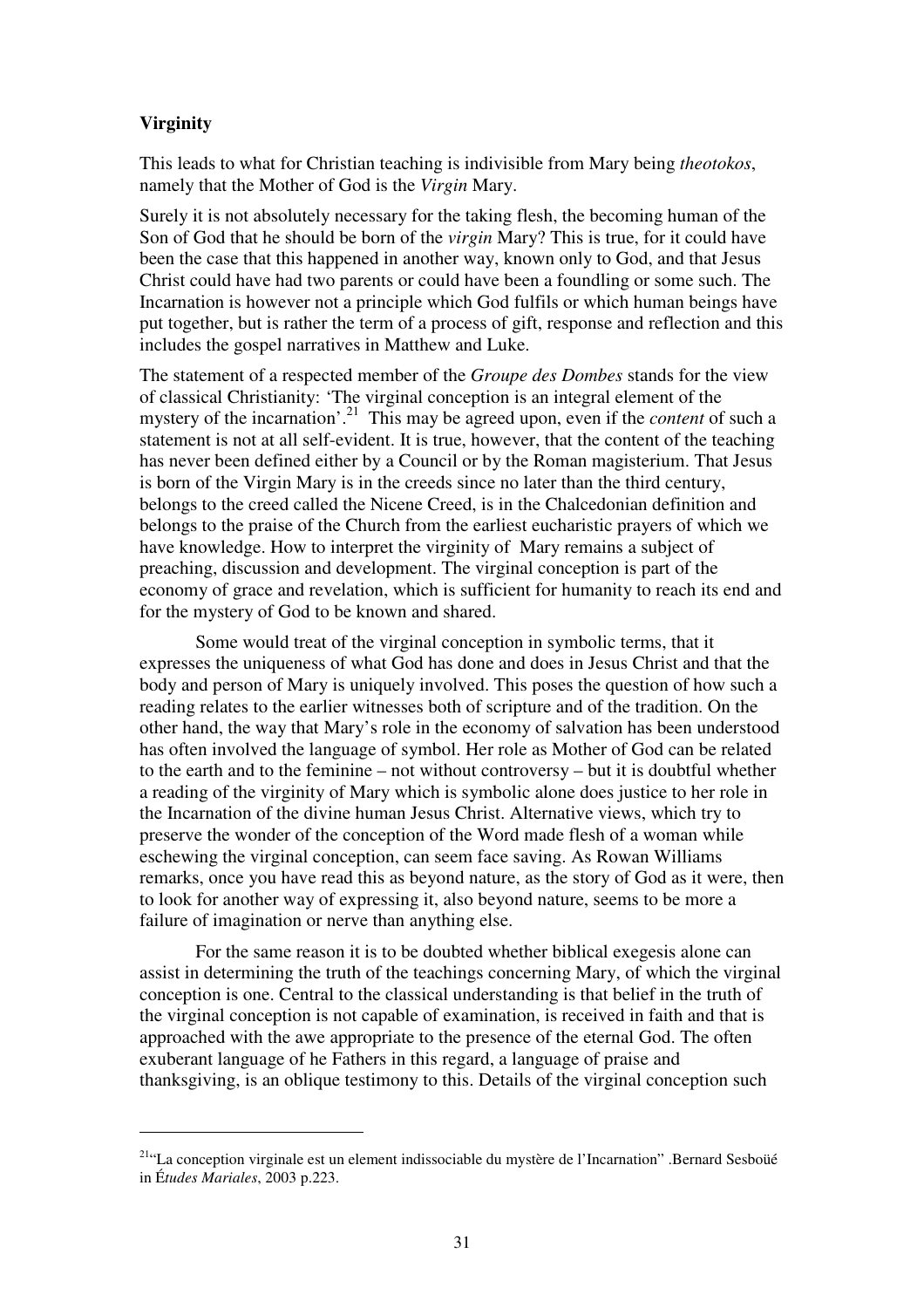as might be found by the examination of scientific facts are neither accessible nor, it may be argued, relevant, save the statement that there is no earthly father to Jesus Christ and that his Mother is the Virgin Mary, coming with the range of associations and textual references which the Old Testament brings to the New.

 The truth that Christ is born of the Virgin and that he is truly God and truly human does entail that he is conceived, conceived in soul, mind and body, of a virgin. If it is possible to state these truths without the virginal conception, it is not clear that such a possibility has been yet realised. Perhaps it may be done, but I see no good reason for supposing that the attempt will either succeed or will be worth attempting.

#### **Section II**

In this section I will look at four areas which are not made so explicit by the earliest Christians witnesses, but which have become part of the web of Christian teaching, if more particularly of the Orthodox and Roman Catholic Churches. Neither of the first two, the perpetual virginity and the holiness of Mary, were in much doubt prior to recent centuries and both were shared in some degree by both Anglicans and Roman Catholics, as well as by historic mainstream Protestants.<sup>22</sup> Some of the teachings were not explicit in the early centuries; the Roman Catholic teaching concerning the immaculate conception, come late to history – '*storicamente tardiva'.*<sup>23</sup>

#### **Perpetual Virginity**

For the classical teaching of Christianity, the virginal conception of the Word made flesh is the truth that has a pride of place. It is attested in scripture and taught by other witnesses since the first century. Yet it has been also taught especially by Orthodox and Roman Catholics that Mary is *aeiparthenos*, ever virgin, something which is given authority by the Fifth Ecumenical Council (553) and is found in the Roman Canon known to Leo the Great (d. 461). The content of the doctrine has never been made specific, but it has been taught and believed from the second century, there being few exceptions before the eighteenth century. Tertullian (c.165- c.225), the exception that proves the rule, doubts that Mary remains a virgin after, but not in, the birth. Jerome (c.345- 420), who defends the perpetual virginity against Helvidius in a devastating polemic, is inclined to give an uncertain voice to the teaching that the Virgin remains a virgin in the birth of Jesus Christ. Jerome, like many Fathers, knows the difference of the virginity during birth (*virginitas in partu*) and for the rest of her life (*post partum*) from that before the birth of Jesus (*ante partum*), and that the scriptural texts are not explicit.

 Yet the perpetual virginity of the Virgin, closely related to the Christology of the classical era, has been doubted by more recent theologians. Partly this has been as a consequence of the exegesis of those passages which refer to 'brothers' of Jesus; although there is support for the idea that the word for brother has a far wider application than blood brother and can mean various relations, $2<sup>4</sup>$  this view has not by

<sup>22</sup> A point noted in *Mary Grace and Hope in Christ*, 45.

<sup>23</sup> 'late historically' ;Luigi Gambero *La Santità di Maria contesto in cui si sviluppa la Dottina dell'Immacolata concezione: il contribution dei Padri della Chiesa* in Toniolo , p271-308, p272

<sup>24</sup> *Mary Grace and Hope in Christ* 19 n3.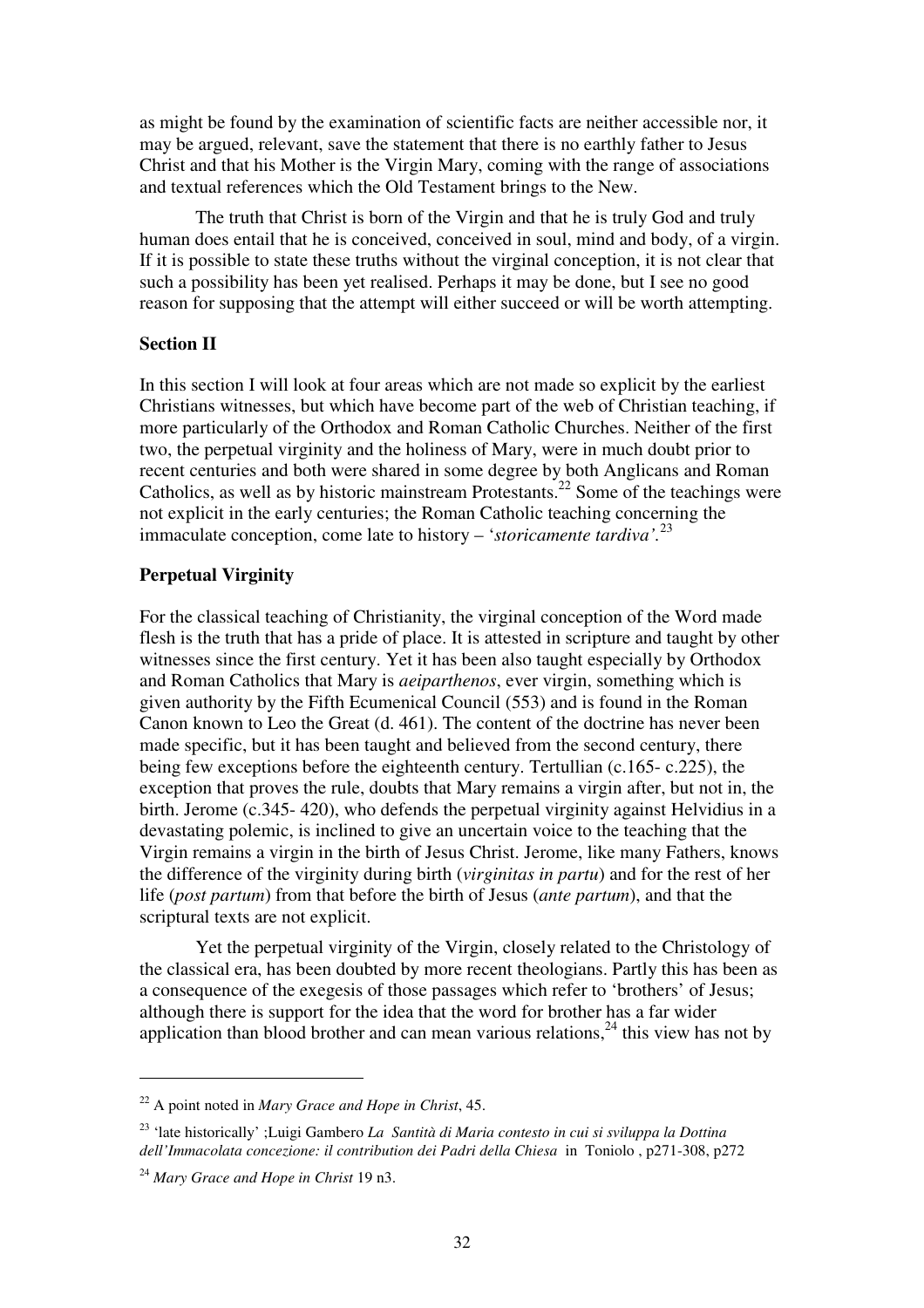any means found universal support among contemporary exegetes. To others, the ascetic stress on virginity has seemed, if not exactly to deny goodness of the body, certainly to make it a more refractory quantity than is meet to a properly Christian anthropology. Some Fathers seem not only to argue for the superiority of virginity over marriage, but also to suggest that marriage is not a very good thing and this renders the perpetual virginity of Mary a suspect doctrine. However it is superficial to argue that all the Fathers or even many of them had problems with the body; many treated the perpetual virginity as oriented not only or even primarily to sustaining the virtues of the pious virgin, but to the dependence on God, the dignity and consistency of orientation of the Virgin Mary as well as the integrity of her body.<sup>25</sup> It would be a partial position to argue that the Fathers of the Church, in defence of the Virgin, were to be commemorated primarily for their championing of the dignity of women, but it is a theme from the Patristic era that the Incarnation of the Word of the Virgin serves not only to save humanity, but to raise up women and to restore their dignity.<sup>26</sup>

 Although there is evidence of difficulty in belief in the perpetual virginity of Mary in later centuries, from the earliest texts (such as the *Protevangelium of James*   $19.3-20.4$ <sup>27</sup> which survive it would appear that popular belief in Mary ever virgin becomes established by the mid second century and is soon regarded as a given.<sup>28</sup> It is not a teaching that is invented to promote a form of asceticism, but is part of a belief about the mystery of Christ and His Person. This does not solve the problem of how to interpret the teaching or whether to regard it as a dogma, but it does make it necessary to do justice to a teaching intimately connected with the reality of the Incarnation from even before the time of Christological definition began.

 This same Christological concern lies behind the defence of the teaching by the Reformers, even to the point of making it something by which the faith stood or fell, a point made by Oecolampadius (1482-1531) and possibly echoed by Thomas Cranmer (1489-1556).<sup>29</sup>

#### **The Holiness of Mary**

 $\overline{a}$ 

From her assent, from her role under the Spirit in the communication of the divine salvation, the sharing of the divine and incomprehensible God, the holiness, the being set apart, of the Blessed Virgin Mary is derived. This is a statement about the conditions from our side of there being such as Jesus Christ; what was there such that there could be a human being capable of being the unqualified and unique communication of God to the world, of which God himself is the subject? No Father teaches otherwise than that the Virgin Mary is holy.

<sup>&</sup>lt;sup>25</sup> Fathers who speak this purpose include St Ephrem, St Gregory of Nyssa, Amphilochius of Iconium.

<sup>&</sup>lt;sup>26</sup> Origen, St Gregory of Nyssa, Proclus.

 $27$  Tertullian is the exception of teachers who doubt; Jerome opposes one who also doubts which shows that fuller perception of this aspect of the faith presented challenges.

<sup>28</sup> See J.Keith Elliott *A Synopsis of the Apocryphal Nativity and Infancy Narratives* Brill 2006, p76-77; and also *The Apocryphal Jesus* Oxford 1996, p13-16

<sup>29</sup> Diarmaid McCulloch *Thomas Cranmer: ALife* Yale University Press; 1996, p634-6, cited in Denaux and Sagovsky p103. For Oecolampadius in Walter Tappolet *Das Marienlob der Reformatoren: Martin Luther, Johannes Calvin, Huldrych Zwingli, Heinrich Bullinger* Tübingen 1962, p246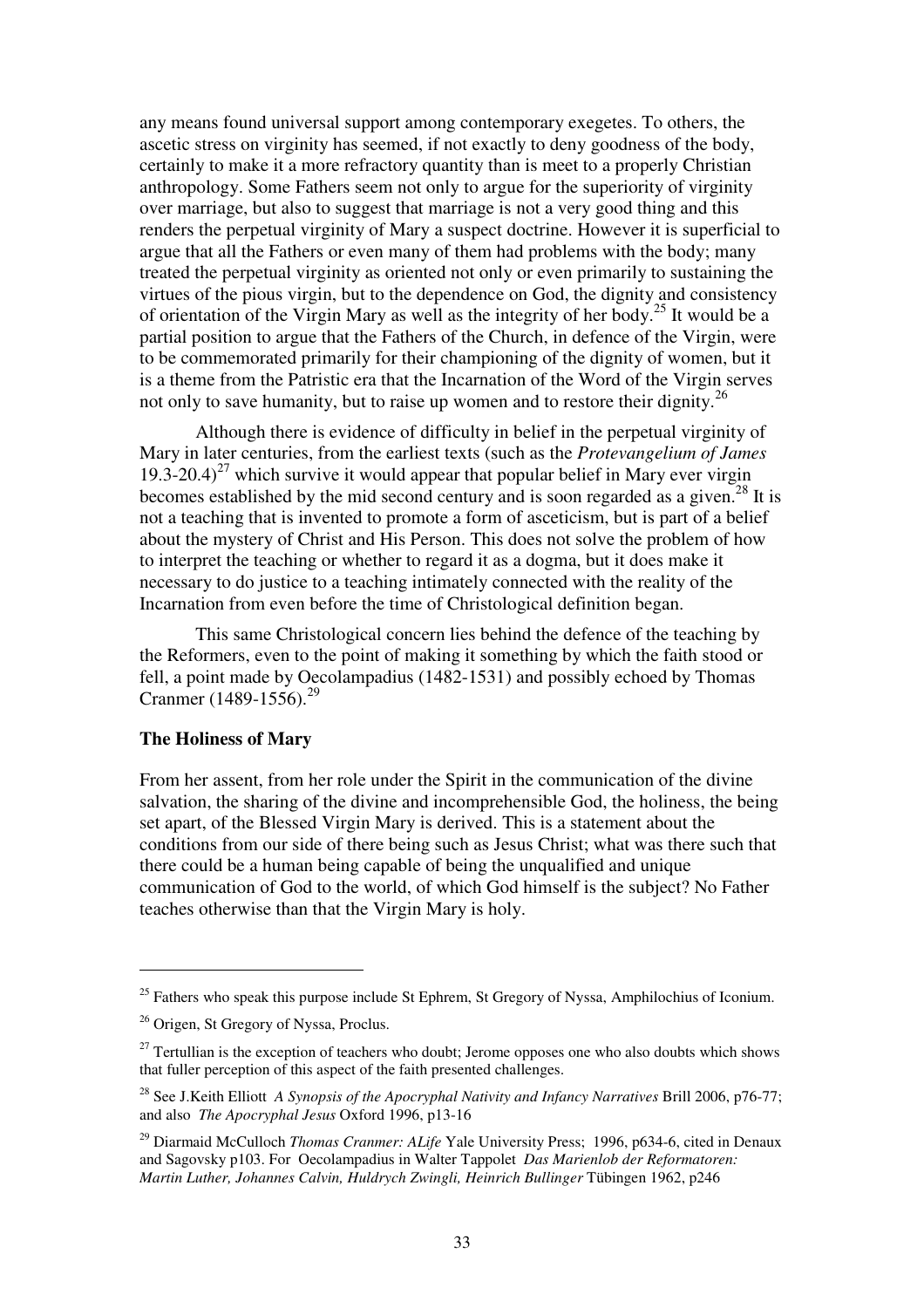I am unaware of any study done concerning the understanding of the holiness of Mary in the early tradition, but it is clear that there are various understandings, some concerned with models for asceticism and for religious, others with fostering the faith. Yet from the time of Origen (c.185-c.254), the holiness attributed to Mary is proportionate to her singular status and her service owed to the mystery of the Word made Flesh. She is 'all holy' (*panagia*)*,* 'holy through and through'.<sup>30</sup> On the other hand, there is a long line of teachers who make critical comments on the Virgin Mary, often in reference to the sword which shall pierce her heart, some of which (e.g. in John Chrysostom (c.347-407) or Cyril of Alexandria (d.444)) is startling to modern eyes. Some of this is due perhaps to an element of misogyny in these writers.<sup>31</sup> In the West this critical strain has faded away by the time of Hilary (c315-367), but it has never been the case in the East, which has always been content to allow Mary to have a few defects, while attributing to her a higher dignity than is common in the West.

The holiness is not predominantly moral, but is related to the One who is without sin by nature, unlike the Virgin Mary. We do not commemorate Mary because she is a saint, but because she is *theotokos*. Indeed, the setting apart, as the place for wondrous exchange between God and humanity, is where we find the key to treating of the holiness of the Blessed Virgin. Holiness is not a reward because she has done marvellous things, but because of the grace of God, because of Jesus Christ<sup>32</sup>

 In the East, Fathers acknowledge a purification brought about by grace in Mary, either in anticipation or at the annunciation. Lacking the understanding of sin and election that shapes the West, the language of immaculate conception did not find a fertile ground in which to take root, even though the East does not stint in its praise of the one without stain. The East has no less commitment to the holiness of Mary, but has eschewed definition.

 The distinction between original sin and personal sin is not one that is made systematically, yet it is from the former that the Roman Catholic teaching states the Virgin Mary is redeemed by the power of Christ's cross. Two points may be worth making here. That Mary is redeemed and needs redemption is not controversial; the *how* is not so clear. However, it is arguable that the Roman Catholic teaching does secure a closer dependency on Jesus Christ on the part of the Virgin than simple emphasis on her personal holiness. Second, if justice is to be done to the humanity assumed by the Son, then as we have argued, justice needs to be done to the humanity from whom he is 'made' (to put it in older terms), by which he is nurtured (to put it in a modern way). How such grace is to be expressed, how to be talked off fruitfully is not easy, but it needs to be done.

One of the issues of any future re-reception of the teaching by non- Roman Catholics in the West is that the background of the understanding of grace, largely indebted to

<sup>30</sup> The phrase is Charles Sherlock's. See *The Journey: An Anglican Perspective* in 'Mary Grace and Hope in Christ. The Text with Commentaries and Study Guide', edited by Donald Bolen and Gregory Cameron, Continuum, p204-231, p222.

<sup>31</sup> For this, see the excellent Rosa Calì, I *testi antimariologici nell'esegesi dei Padri da Nicea a Calcedonia. Per una mariologia in prospettiva ecclesiale* Caltanisetta Edizioni del Seminario Caltanisetta 1999.

<sup>32</sup> St Augustine *De natura et gratia*, 36.42.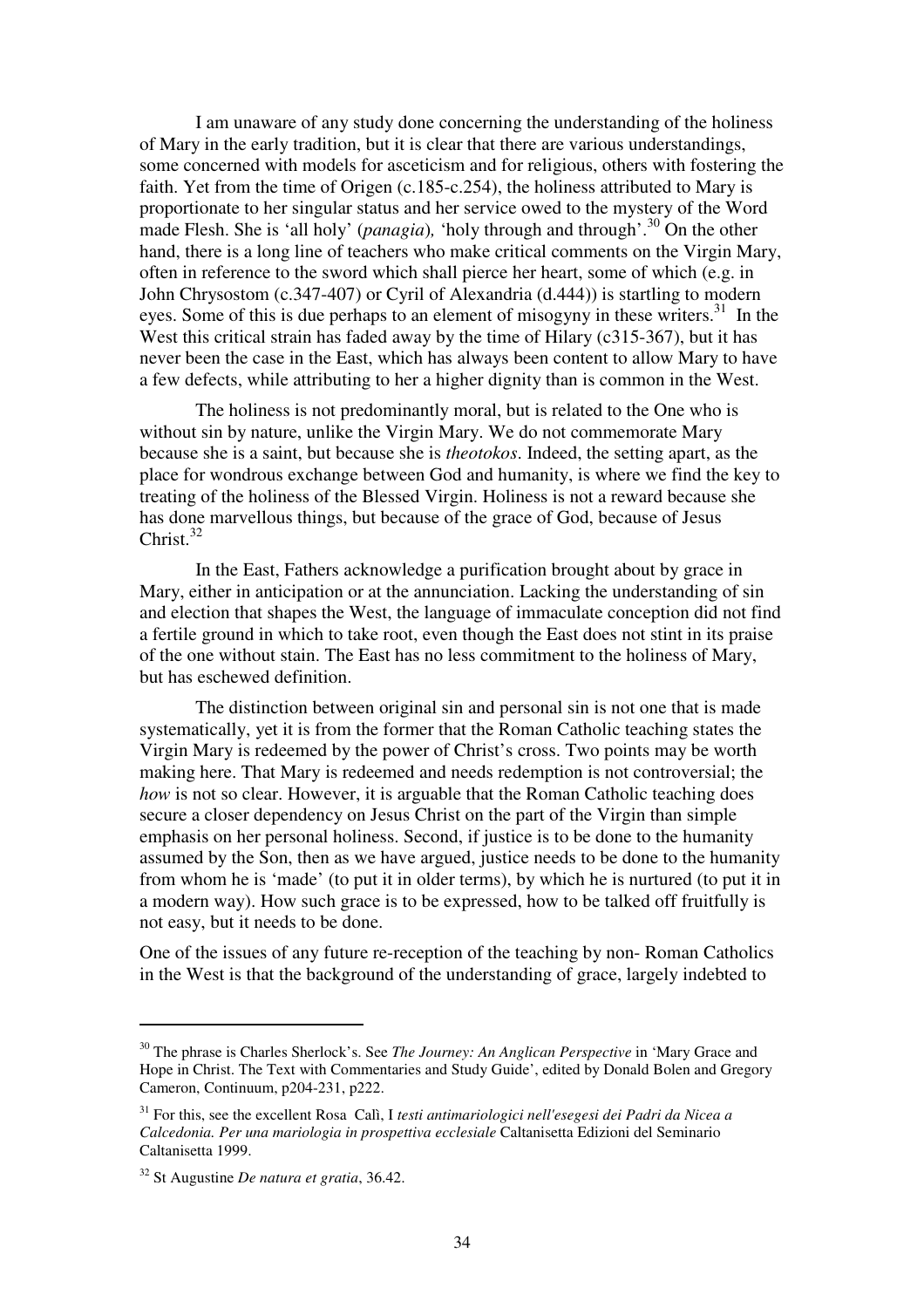Augustine, is no longer the background against which Christian thinkers or teachers work and think. This ought to make a common engagement a realistic possibility. The doctrine of the immaculate conception has been one way of expressing the grace prepared for the *theotokos*, the Mother of God before all ages with respect to the Incarnation of the Son, but it is unlikely that this is the only way.

#### **Mary and the last things**

 $\overline{a}$ 

The Fathers before Chalcedon have little to say about the end of the life of the Mother of God. The concerns of the early Church were with the questions of the person of Christ and of the Trinity among other things, not with the Mother of the Son. However, there is no doubt that she is saved, but there is little witness to her life or her significance after Pentecost. There is a remarkable absence of cult, however much devotion and affective writing may be found, especially after Ephrem in the fourth century. Famously there are no relics or grave sights that are known. At the Council of Chalcedon in 451 Emperor Marcian asked the Patriarch of Jerusalem to bring the relics of Mary to Constantinople so they could be placed in a shrine, receiving the surprising reply that there were no relics of Mary in Jerusalem: 'Mary had died in the presence of the apostles; but her tomb, when opened later . . . was found empty and so the apostles concluded that the body was taken up into heaven.'

 The origins of the teachings concerning the Dormition of the Blessed Virgin Mary and her Assumption are not particularly clear and the diversity of the texts presents considerable problems and contrasting interpretations.<sup>33</sup> Shoemaker traces the earliest text to no later than the fourth century and probably earlier, possibly from among a Syrian or Jewish Christian group.

 Arguments concerning the end of the Virgin, like those concerning the perpetual virginity, are ones from fittingness, *convenientia*: e.g. that she is taken to heaven since it was not fitting that the flesh that had given life to God himself should ever undergo corruption; and that she is greater than Moses or Elijah and if they are taken to heaven, then so should she.

 Perhaps the lateness of the teaching should not be a cause for anxiety; though the feast is universal in the West by no later than the eighth century it takes a while for the belief in her *bodily* assumption to become widespread in the West, in contrast to the East.<sup>34</sup> There is little doubt that Mary does in some manner share in the glory of the heavens, but there is little concern over details.

Problems perhaps arise when definition is brought to a reality concerning a human person that has been always expressed properly in terms of symbol and in the mode of

<sup>33</sup> See Martin Jugie, *La mort et l'assomption de la Sainte Vierge. Étude historico-doctrinale*, Studi e testi 114 Rome 1944); Simon Claude Mimouni, *Dormition et Assomption de Marie, histoire des traditions anciennes* Théologie historique, no. 98. Beauchesne, Paris: 1995; Michel van Esbroek *Aux origines de la Dormition de la Vierge* Variorum, Aldershot, 1995; and Stephen J. Shoemaker *The Ancient Traditions of the Virgin Mary's Dormition and Assumption* Oxford University Press 2003

<sup>&</sup>lt;sup>34</sup> Henry Mayr-Harting in *The Idea of the Assumption in the West, 800-1200* in The Church and Mary, p 86-111, for the reasons for the lateness of the teaching.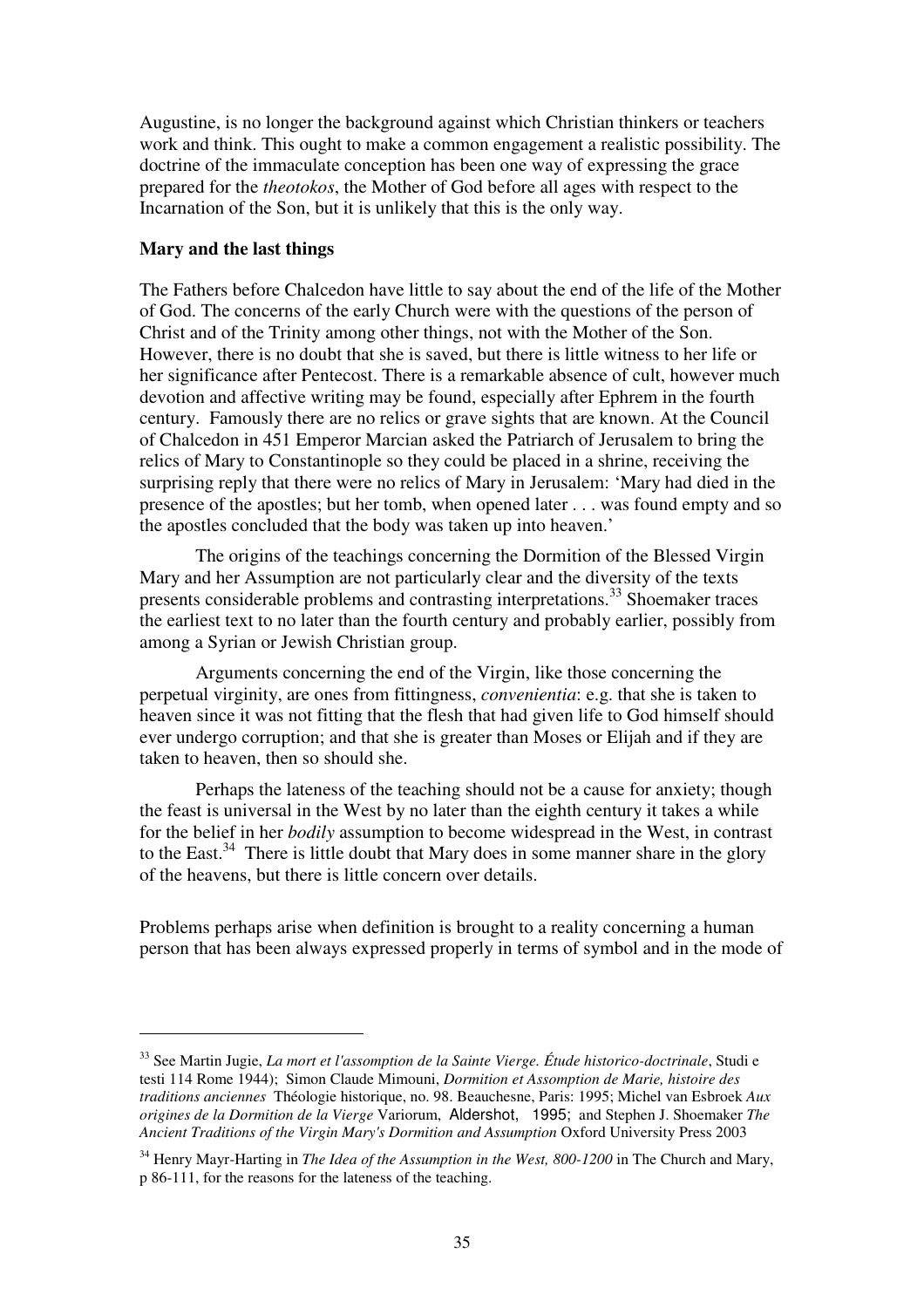praise and worship.<sup>35</sup> On the other hand, if the Incarnation is truly revealed through the person of Mary and her history in Israel, then it is consistent with the way that the economy of God's revelation works for our salvation that the Mother of God shares in divine glory. It is important to note that though it is about an identifiable historical person, the assumption is not about 'facts' that are simply the matter of recordable events. This is the area of symbol and praise as much as it is about the persons of Christ and his Mother. *Mary Grace and Hope* chooses to use the phrase 'fullness of her person' rather than 'body and soul' with respect to the sharing in the final fulfilment.

#### **Conclusion**

 $\overline{a}$ 

Some would argue that a different kind of Christology is needed now than that based on what both Anglican and Roman Catholic Churches have received, fit for purpose. I have much sympathy with this, but if Christianity is to be faithful to her calling, then we must pay attention to how she has come to be what she now is. Part of this is the testimony of the working of the Spirit in time and space, in persons and social environments, what is called tradition, and in the Christian Church, at the head of which stands Christ, and in relation to him, the person of the Virgin Mary.

 Two omissions need remarking. I have said nothing concerning the nature of that praise or the nature and place of intercession and the Virgin Mary. *Mary Grace and Hope* treats of this well (paras. 67-71), noting that while to call on saints to pray for us is not directly taught in scripture, it is not 'unscriptural', with the important proviso that the unique mediatorship of Jesus Christ is not obscured. It is not of course obligatory for Roman Catholics and the report does not suggest that it should be for Anglicans. More crucially, I have confined attention largely to the Virgin Mary and the Incarnation, leaving to one side the relation of the Virgin Mary to the Church. I admit that does leave the picture unbalanced, for the One who is borne by Mary *theotoko*s is also the One who is 'first born' (*protokos*) of many and she is the mother of many individuals and of the Church.

 That Jesus Christ is born of the Virgin Mary is a matter of wonder. It is not something that can be 'caught' or 'matched' by human thought. Devotion, dogma and life belong together, and there is a serious loss to those Christians for whom the separation of these matters in the West has made the access to the Virgin Mary so hard. It is my submission that this has been very harmful and that the decline in an orthodox understanding of the person and position of Jesus Christ goes hand in hand with this loss of access. There is often the risk of behaving like the White Knight in Lewis Carroll's *Alice through the Looking Glass*. <sup>36</sup> In *that* sense, 'unless we are good Marianists, we shall never be good Christians.<sup>37</sup>

<sup>&</sup>lt;sup>35</sup> Liam Walsh notes that there is deliberate vagueness over historical details in the bull defining the assumption. *The definition of the Assumption of Mary into Heavenly Glory* in Denaux and Sagovsky, p165-192, pp182

<sup>&</sup>lt;sup>36</sup> The White Knight put spikes on his horse's legs, just in case he should be attacked by sharks. TM Parker (in E.L Mascall ed, *The Mother of God*) made the comparison between this figure from Alice and those Protestants who were exaggeratedly wary of shewing anything than minimal attention to the Virgin Mary.

<sup>37</sup> Anthony Stafford, *'The Female Glory: or the Life and Death of our Blessed Lady, the Holy Virgin Mary, God's own Immaculate Mother*. London 1635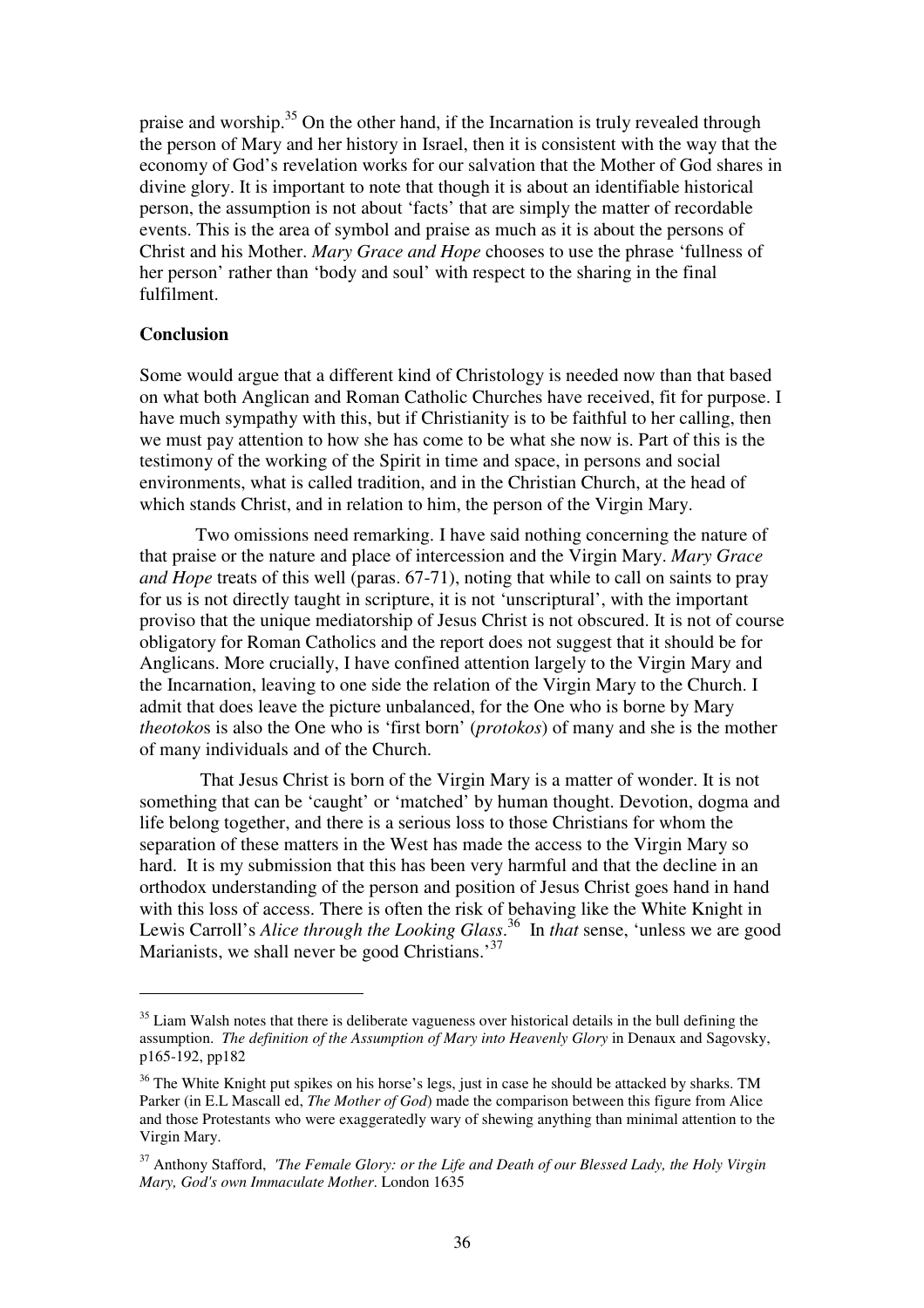# **Chapter 5**

# **A feminist response to ARCIC's Mary: Grace and Hope in Christ**

# **Harriet Harris<sup>1</sup>**

# **Introduction<sup>2</sup>**

 $\overline{a}$ 

Generally, the higher the Mariology, the worse things are for women. At least, it is hard to counter this view, and ARCIC's Statement on Mary, whilst not compounding this view, would not dissuade anyone from holding it. The Statement barely addresses the range of feminist concerns raised by Mariology. Its cursory comment, that the witness of Mary's obedience has sometimes been used to encourage passivity and impose servitude on women [74], comes late on, and the issues that lie behind this comment are themselves unaddressed. I am told the Commission did not think to consider the impact of Mariology upon women until its penultimate meeting. Significantly, only two of the 21 members of the Commission were women, and the secretariat, observers and consultants were all men. Whatever the reason, the Commission has not sufficiently acknowledged the problems that Mariology has, and can, create for women, nor does it consider the potential consequences of a rereception of Marian devotion for women in our churches.

Of course, no statement can do everything. But an awareness of the effects of Mariology upon the lives of women is not an additional topic that would take up more time and space. It is, rather, something that should shape and infuse Mariology from the outset. All theology concerns our salvation, and good theology is needed to correct any oppressive consequences of previous theological developments (for example, women being encultured into passivity, even to the point of accepting violence from male authority figures). Good theology takes all relevant factors into account, including the salvific and unsalvific effects that doctrines can be observed to have caused. There is nothing to fear from frank engagement with the difficulties that traditional conceptions of Mary have created for women, except the hard graft of brutal honesty. But such engagement would also reveal the various positive ways in which women have identified with Mary, and the requisite honesty is serviced by adopting Mary Gordon's stance of 'forgiving vigilance'.<sup>3</sup> Forgiving vigilance looks for what is empowering within a heritage that has also been oppressive, and it is with this attitude that the following thoughts have been written.

In the 1970s, Marina Warner denounced Mary as a myth whose reality is over. She attacked the ways that Mary has been used to advocate women's fulfillment in the

<sup>&</sup>lt;sup>1</sup> The Revd Dr Harriet Harris, Chaplain of Wadham College Oxford; member of the Faculty of Theology at the University of Oxford.

<sup>2</sup> This paper incorporates aspects from a joint response to *Mary: Grace and Hope in Christ*, that the author wrote with Alana Harris, a Roman Catholic ecumenist and church historian. See Alana Harris and Harriet Harris, 'A Marian Pilgrimage: Reflections and Questions about ARCIC's *Mary: Grace and Hope in Christ*', *Ecclesiology* 2/3 (2006), pp. 339-56.

<sup>3</sup> M. Gordon, 'Coming to Terms with Mary', *Commonweal*, 15 January 1982, p. 12.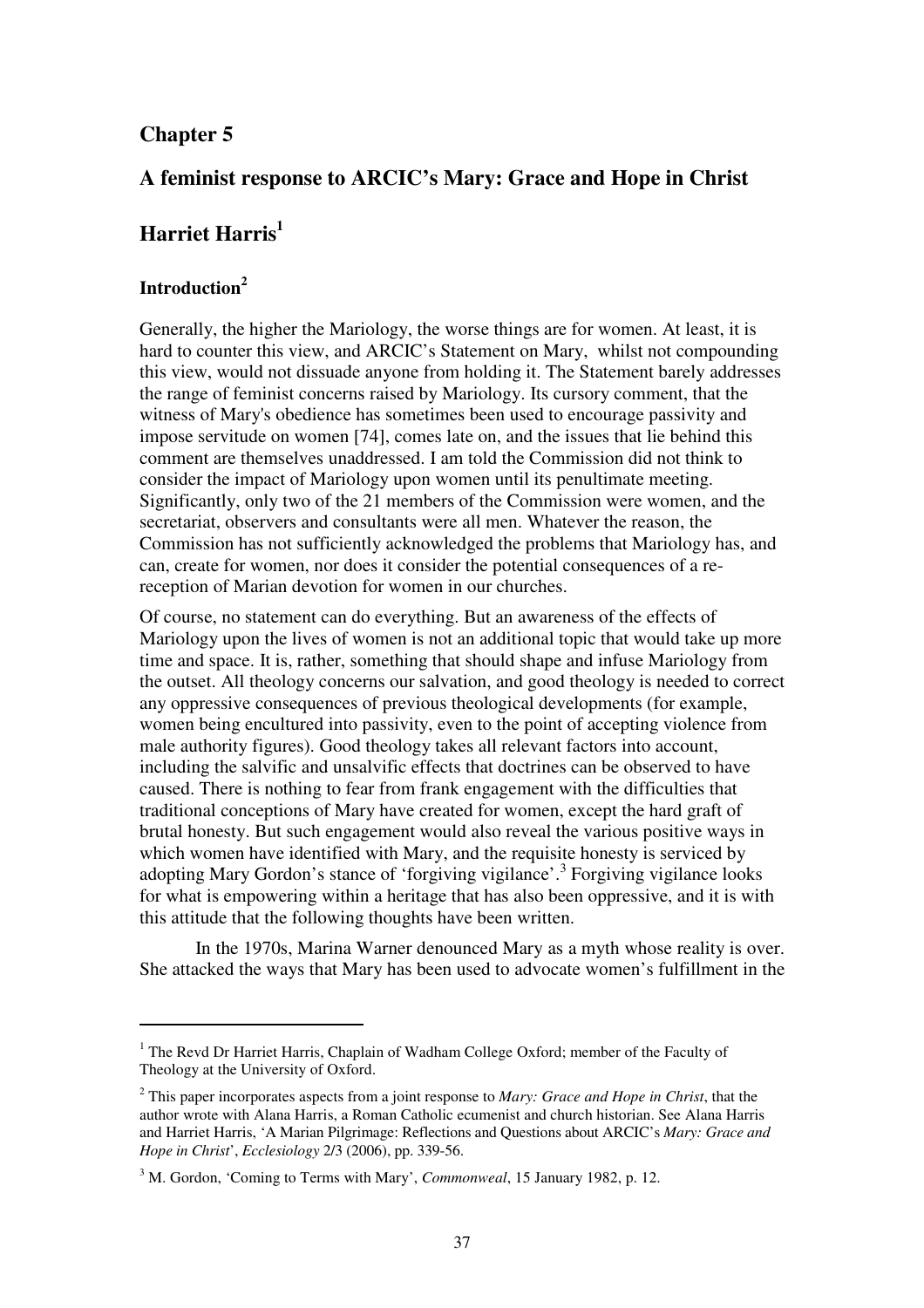home and the family, and provide a model for passivity, humility and obedience.<sup>4</sup> Since then, feminist theologians have offered more complex assessments of 'the blessing and bane' of Mariology.<sup>5</sup> Some feminist theologians see the function of Mary within historic Christianity as a corrective to misogynist, masculinist interpretations of God, and a resource for greater appreciation of the feminine in the divine, $6$  or the persistence of the goddess.<sup>7</sup> For other female commentators, Mary's role in the biblical narrative and the Catholic imaginative landscape has provided an inspirational, compassionate and strong maternal figure, offering a site for emotional allegiance and spiritual support within their daily lives.<sup>8</sup> For yet other feminist theologians, especially those writing outside first world, post-industrial contexts, Mary is an empowering symbol of liberation,<sup>9</sup> acting as a subversive advocate endorsing female agency and functioning as a corrective to an imposed cultural hegemony;  $10$  a development from which ARCIC seeks to gain capital, as discussed towards the end of this paper.

#### **Marian Imagery**

 $\overline{a}$ 

*Mary: Grace and Hope in Christ* employs a wide range of Marian imagery, including second Eve, mother of all the Church, and hope of the oppressed, but it promotes two images in particular: a maternal image related to Mary's traditional title of *Theotókos*, and a newer emphasis on Mary as Christ's foremost disciple.

The appellation, *Theotókos*, which the Commission translates as 'Mother of God' rather than 'God-bearer', is central to the theological rationale offered in the document. It reflects a fully incarnational theology, in which God was human and Jesus divine even in the womb. 'Anglicans and Roman Catholics agree,' the document states, 'that the doctrines of the Assumption and Immaculate Conception must be understood in the light of the more central truth of her identity as *Theotókos*, which itself depends on faith in the Incarnation' [63].

<sup>&</sup>lt;sup>4</sup> M. Warner, *Alone of All Her Sex: The Myth and Cult of the Virgin Mary (London: Vintage, [1976]* 2000), p. 338.

<sup>5</sup> E. A. Johnson, *Truly Our Sister: A Theology of Mary in the Communion of Saints* (New York: Continuum, 2004), p. xiv. Cf. G. Tavard, *The Thousand Faces of Mary* (Collegeville, Minns: Liturgical Press, 1996); E. Maeckelberghe, *Desperately Seeking Mary: A Feminist Appropriation of a Traditional Religious Symbol* (Kampen, the Netherlands: Kok Pharos, 1991); T. Beattie, 'Redeeming Mary: The Potential of Marian Symbolism for Feminist Philosophy of Religion', in PS. Anderson and B. Clack, eds, *Feminist Phillosophy of Religion: Critical Readings* (London and New York: Routledge, 2005), pp. 107-22.

<sup>&</sup>lt;sup>6</sup> E. Schussler Fiorenza, 'Feminist Spirituality, Christian Identity, and Catholic Vision', in C. P. Christ and J. Plaskow (eds.), *Womanspirit Rising: A Feminist Reader in Religion* (San Francisco: Harper and Row, 1979), pp. 136-48.

<sup>7</sup> See R. Radford Ruether, *Goddesses and the Divine Feminine: A Western Religious History* (Berkeley: University of California Press, 2005).

<sup>8</sup> S. Cunneen, *In Search of Mary: The Woman and the Symbol* (New York: Ballantine Books, 1996). See also C. Halkes, 'Mary and Women', in H. Küng and J. Moltman (eds.), *Mary in the Churches* (Edinburgh: T. & T. Clark, 1983; *Concilium*168 (8/1983): Ecumenism), pp. 66-73.

<sup>&</sup>lt;sup>9</sup> M. P. Aquino, *Our Cry for Life: Feminist Theology from Latin America* (Maryknoll, NY: Orbis Books, 1994), pp. 171-7.

<sup>10</sup> J. Rodrigues, *Our Lady of Guadalupe: Faith and Empowerment among Mexican-American Women* (Austen: University of Texas Press, 1994).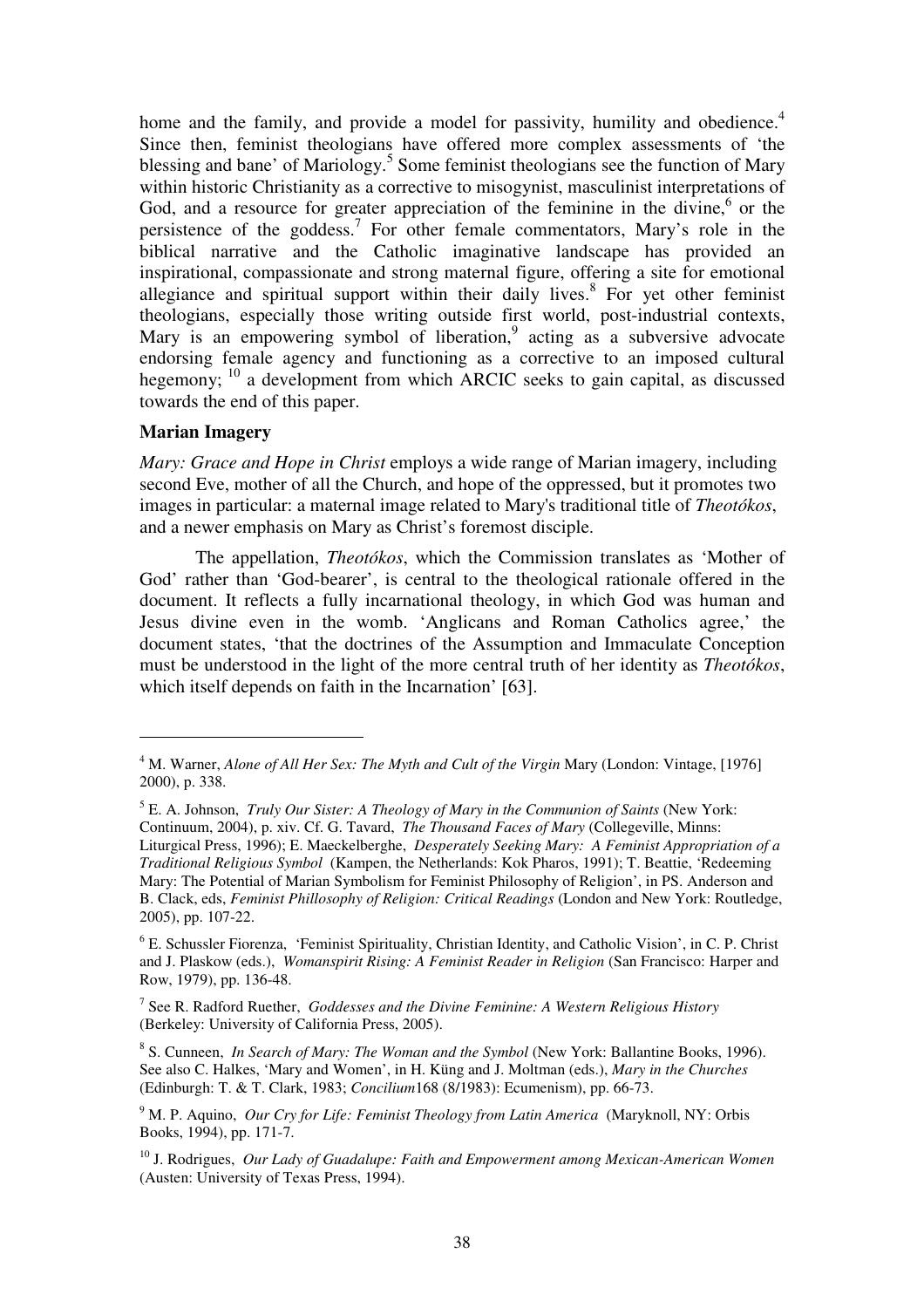The title *Theotókos* was declared at the Council of Ephesus in AD 431, in distinction to *Christotokos*, as signifying Christ's divine nature. While it was a contested title in the fifth century, by the sixth it had become universal in eucharistic prayers of East and West.<sup>11</sup> But despite its genuine orthodoxy, and historical evidence that both Mariology and the Cult of the Virgin developed in subordination to Christological issues, $12$  it continues to cause discomfort. The Church of England's Common Worship liturgies, for example, prefer instead 'ever-blessed Mother of Christ our Lord' (Antiphon to the Magnificat for Marian feast days).

The Commission makes good use of *Theotókos* in reminding us of the implications of an incarnational theology: if Jesus was fully divine, Mary bore God. But in assuming the translation 'Mother of God' rather than the more literal 'Godbearer', it has missed an opportunity to allay fears, especially, but not only, from Reformed quarters, of over-interpretations of Mary as Jesus' mother, according to which Mary's intercessions are needed to provoke mercy in her son.<sup>13</sup>

Interestingly, in other ways, the Statement moderates focus on Mary's maternal role, particulary by emphasizing the image of Mary as Christ's foremost disciple. This image is central to the eschatological thrust of the document. Mary is seen as the fullest example of the life of grace, whose Assumption is a sign of hope for the resurrection of all believers. Mary has frequently been cast as a disciple since 1950s, and not without feminist concern, for it is a presentation of a female under domination.<sup>14</sup> Yet, Mary as foremost disciple is a potentially radicalizing image, for example, in considering matters of female ministry as discussed later in the paper. Compared to the prominence given to Mary as mother in pre-Conciliar Catholicism and popular Marian piety (cf. Constitution on the Church, *Lumen Gentium* (1964), art. 68-9), the emphasis on Mary's primacy of discipleship invites greater focus on her paradigmatic response to God, and less interest in her bodily fitness. Mary's eschatological function is still portrayed maternalistically, in terms of hastening the gathering of all people into the one people of God [28-29, 47]. Maternal emphases are not negative *per se*, but they work detrimentally against women when Mary's motherhood is idealized in passive or servile ways, or in conjunction with characteristics that no other mother can possess, viz., virginity and the benefits of immaculate conception. This is most apparent where women are cast as whores and temptresses insofar as they are not like Mary, but there are levels upon levels of difficulties, many of them quite subtle and diffuse.

<sup>&</sup>lt;sup>11</sup> For a history of the term, see J. Pelikan, *Mary through the Centuries: Her Place in the History of Culture* (New Haven: Yale University Press, 1996), pp. 55-65.

 $12$  A. Cameron, 'The Cult of the Virgin in Late Antiquity: Religious Development and Myth-Making', in Swanson (ed.), *The Church and* Mary, pp. 1-21 and R.M. Price, 'Marian Piety and the Nestorian Controversy', in Swanson (ed.), *The Church and Mary*, pp. 31-8.

<sup>&</sup>lt;sup>13</sup> Consider examples supplied by J. Baun, 'Discussing Mary's Humanity in Medieval Byzantium', in Swanson (ed.), *The Church and Mary*, pp. 63-72, and S. J. Boss, *Empress and Handmaid: on Nature and Gender in the Cult of the Virgin Mary* (London: Cassell, 2000). See also the objections made by D. F. Wright, 'From "God-Bearer" to "Mother of God" in the Late Fathers', in Swanson (ed.), *The Church and Mary*, pp. 22-30.

<sup>14</sup> See S. J. Boss, *Empress and Handmaid: on Nature and Gender in the Cult of the Virgin Mary* (London: Cassell, 2000).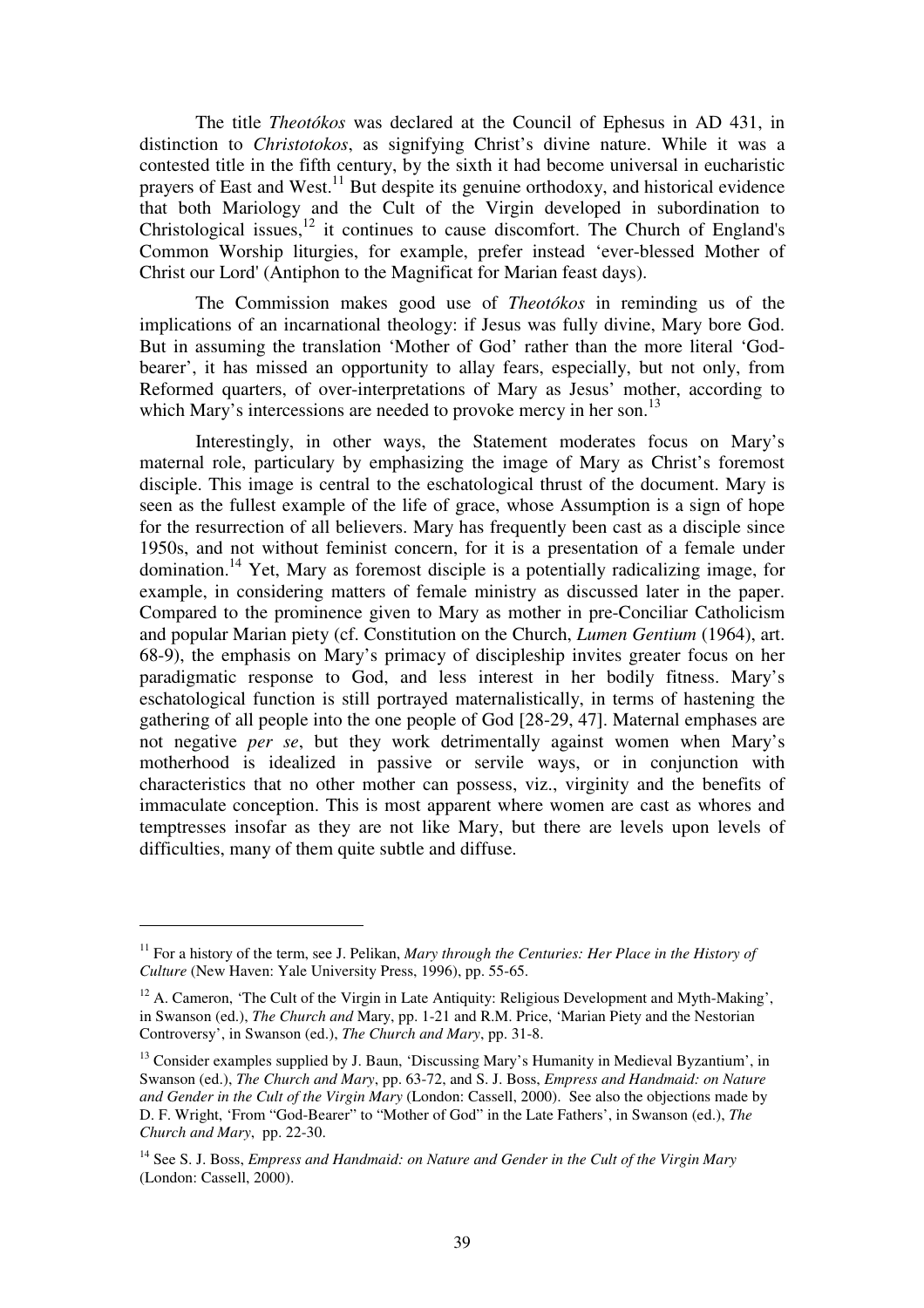#### **Mary According to the Scriptures**

The eschatological imagery shapes, to some extent, the Commission's hermeneutical method. The Commission moves beyond the 'tantalizing glimpses' of Mary in isolated biblical passages, and, since 'no reading of the text is neutral' [7], challenges Anglicans and Catholics to read Scripture theologically. It views Mary, as indeed ourselves, as enfolded in the whole sweep of salvation history centered on 'Creation, election, the Incarnation, passion, and resurrection of Christ, the gift of the Spirit in the Church, and the final vision of eternal life for all God's people in the new creation' [6]. As the Catholic commentator Jared Wicks SJ has observed, this holistic approach is a biblical interpretation that is also attentive to the 'analogy of faith' advocated by the Second Vatican Council as a guide to reflective scriptural studies.<sup>15</sup> Such a methodology operates from a conviction about the overall unity of the diverse New Testament works, divinely revealed but humanly interpreted, and filtered through the living tradition of the Church.

However, within this understanding, unacknowledged priority is given to the Lukan narrative, and in particular the song of Mary (the *Magnificat)*, as 'provid(ing) the scriptural basis for an appropriate devotion to Mary, though never in separation from her role as mother of the Messiah' [15]. A leading reason for prioritizing the Lukan narrative, presumably, is to make a connection with the Statement's subsequent claim that there is a tradition of reverence for Mary in Anglicanism due to 'continued use of the Magnificat in Evening Prayer' [46]. This may be claiming too much on the part of Anglican heritage. As Reformation historian Judith Maltby writes: 'Evening Prayer is an exquisite scissors and paste job uniting the monastic hours of Vespers and Compline and arguably one of Cranmer's greatest liturgical inventions….[I]t is unlikely that the generations who have benefited from said Evening Prayer or Choral Evensong, thought of themselves as engaging in a devotional exercise with a reverential Marian component, however modest'.<sup>16</sup>

#### **Mary's virginity**

 $\overline{a}$ 

The Statement affirms belief in the virginal conception, not only as a sign of the presence and work of the Holy Spirit, and hence of Christ's divine sonship, but as pointing to the new birth of every Christian as an adopted child of God - each born again from above by water and the Spirit. This is a key way in which the Statement reinforces Mary as mother of all the Church. Two potential objections to belief in the virginal conception are swiftly dismissed in a footnote<sup>17</sup>: that it derives from an overliteral reading of Isaiah 7.14 is rejected, for that is not how the idea is introduced in the Lucan account; that it arose in response to accusations of Jesus' illegitimacy is also

http://www.vatican.va/roman\_curia/pontifical\_councils/chrstuni/angl-comm-

<sup>&</sup>lt;sup>15</sup> Jared Wicks SJ, 'A Commentary on *Mary: Grace and Hope in Christ* of the Anglican-Roman Catholic International Commission – 2005' -

docs/rc\_pc\_chrstuni\_doc\_20050516\_commentary-wicks\_en.html. See Dogmatic Constitution on Divine Revelation, *Dei Verbum*, art. 12.3 – N. P. Tanner, *Decrees of the Ecumenical Councils, Volume Two: Trent to Vatican II* (London, Washington: Sheed & Ward and Georgetown University Press, 1990), p. 976.

<sup>&</sup>lt;sup>16</sup> J. Maltby, 'Anglicanism, the Reformation and the Anglican-Roman Catholic International Commission's Agreed Statement on *Mary: Grace and Hope in Christ*', *Theology,* May/June 2007, vol CX no 855, p. 172.

<sup>17</sup> *Mary: Grace and Hope in Christ*, footnote 2, p.18.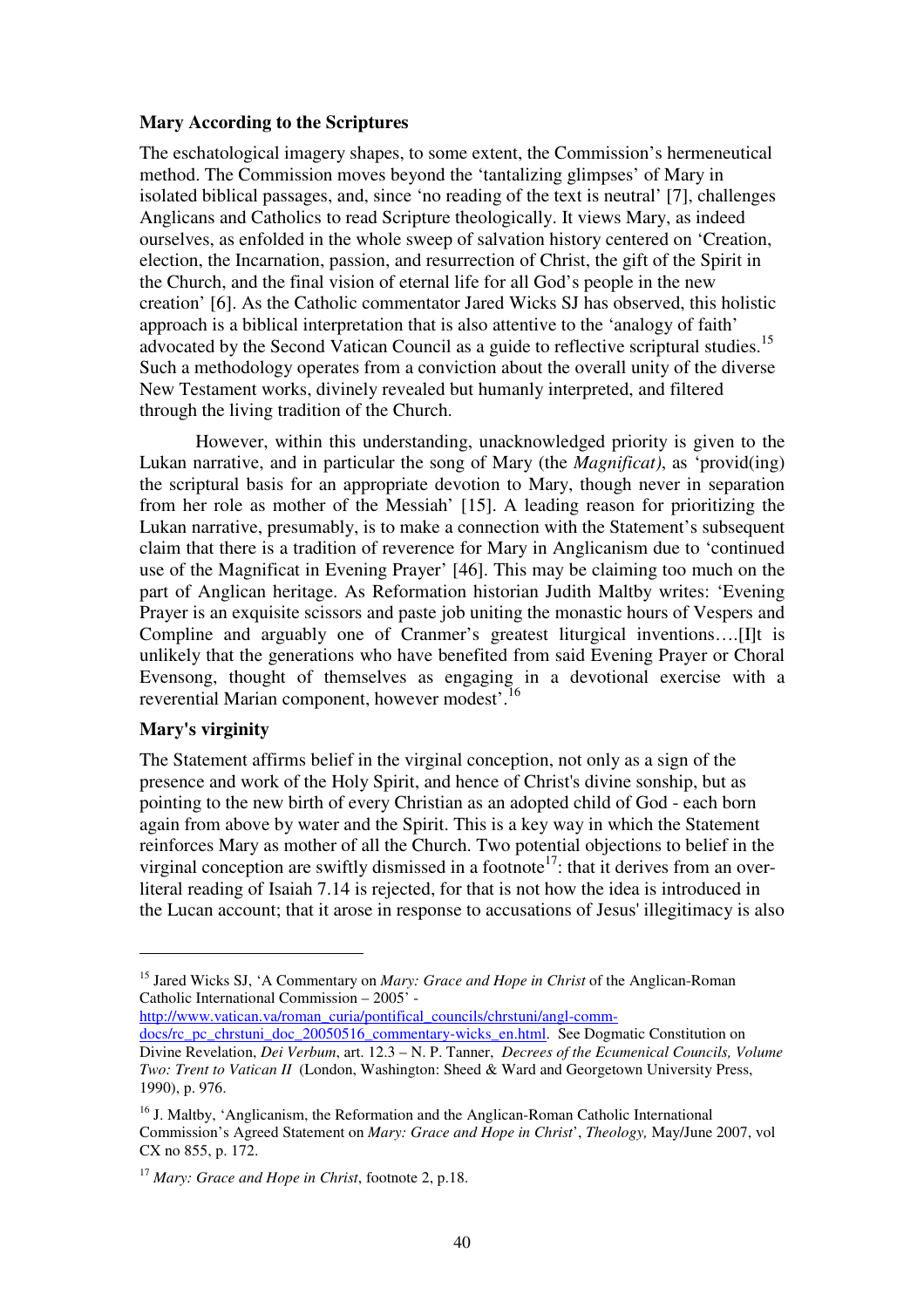rejected, for these accusations could have come afterwards, in response to rumours of Jesus' unusual birth. That only these questions are raised, and then so swiftly and cursorily disregarded , renders treatment of this theme superficial and unhelpful to women and men concerned about its legacy.

 Another footnote suggests that what we may think of as plain or straightforward reference to Jesus' brothers, may mean kinsman, relative or stepbrother [19 n. 3]. If this is accepted, the door is kept open for espousing Mary's perpetual virginity. This dogma is discussed in a further note documenting the development of devotion to Mary in the Patristic writers. Leo, Athanasius, John Chrysostom, Ambrose and Augustine are all cited to lend their weight to the tradition of Mary's virginity '*ante partum, in partu, post partum*' [37 n. 7]. Later in the Statement it is concluded that 'Our two communions are both heirs to a rich tradition which recognizes Mary as ever virgin' [51], which is technically the case; the Magisterial Reformers of the Sixteenth Century were committed to this teaching.<sup>18</sup> As Maltby explains, this is to be understood in light of their struggles with radical protestants whose reliance on the 'plain meaning' of the text led them in heterodox directions concerning core Christian doctrines, including the Trinity and the Son's equality with the Father. The Magisterial Reformers thought that the doctrine of Mary's perpetual virginity protected the case for Christ's divinity: if Mary was a virgin throughout her life, there really could be no question over Jesus' paternity. But, as Maltby wryly comments, 'one cannot but think that this rather surprising example of sixteenth century ecumenical agreement reveals the way a deep unease about female sexuality cut across confessional boundaries and made the 'plain meaning' of the text so easy to set aside'.<sup>19</sup> She goes on to raise a related suspicion about the almost entirely male make-up of the ARCIC membership that worked on the Mary Statement, and the discussions of female virginity that it thereby reflects.<sup>20</sup>

The Statement proposes a range of possible readings of Scripture [7], but it barely considers the historic, symbolic and cultural overlays that condition interpretation of the scriptural witness to Mary, and which can neutralize or counteract Mary's role as an icon of 'grace and hope' for contemporary Christian women.<sup>21</sup> Its own approach is not broad enough to address adequately the complex issues that Mariology raises for women; the skirting references to Mary's perpetual virginity [19; 37] being a case in point. The Statement fails to examine robustly the biblical references to Jesus' 'brothers', as already noted. More fundamentally it offers no critique of the historic suspicions about the sinfulness of human sexuality, and unease

<sup>18</sup> D. MacCulloch, 'Mary and Sixteenth-Century Protestants', in R. N. Swanson (ed.), *The Church and Mary* (Woodbridge: Boydell Press, 2004) p. 211.

<sup>&</sup>lt;sup>19</sup> Maltby, 'Anglicanism, the Reformation, and the Anglican-Roman Catholic International Commission's Agreed Statement', p. 176.

 $20$  Ibid, p. 176.

 $21$  For example, the image of Mary as 'second eve' developed by Irenaeus in the second century, against the background of the contemporaneous writings on Eve (and women), most notoriously by Tertullian: 'Do you not believe that you are [each] an Eve? The sentence of God on this sex of yours lives on even in our times and so it is necessary that the guilt should live on, also. You are the one who opened the door to the Devil…' – Tertullian, *Disciplinary, Moral and Ascetical Works*, trans. R. Arbesmann, Sr. E. J. Daly and E. A. Quain (New York: Fathers of the Church, 1959), p. 118.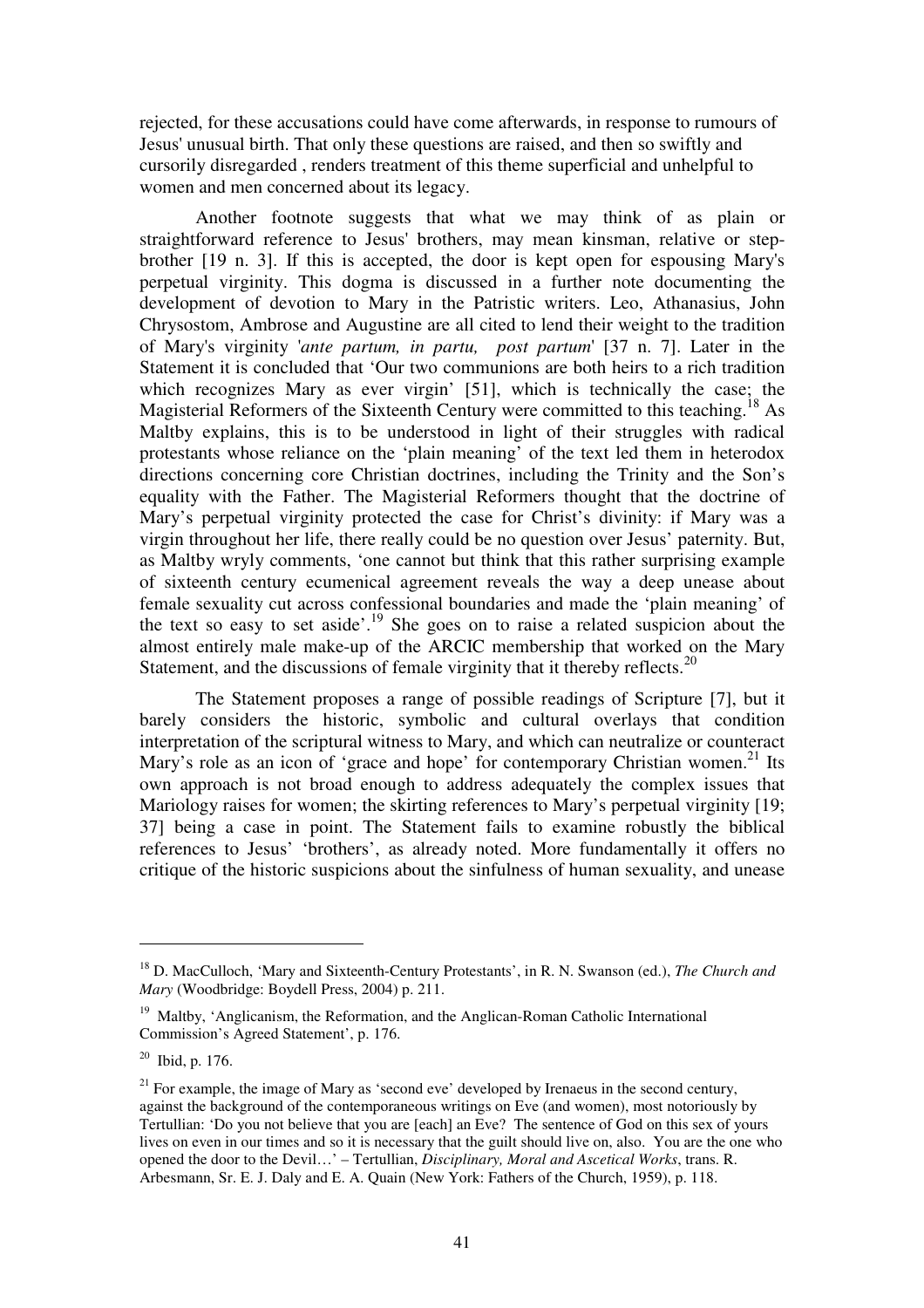about female bodies in particular, which accompany the doctrine of perpetual virginity.

How many miracles need to be performed in Mary's body? And are these miracles deemed necessary in order to set her apart from other women, who cannot have children whilst remaining a virgin, and who are not protected from defilement by immaculate conception? Is it at all possible to defend the doctrines concerning Mary's body in ways that are not detrimental to other women? Or are these doctrines inherently alienating of womankind?

#### **Mary within the Pattern of Grace and Hope**

The most awkward differences, the contentious dogmas of the Immaculate Conception and Assumption, are discussed in Section C. of the Statement, in the context of a theology of grace and hope. Both dogmas are read back from the exalted Christ: viewed eschatologically, Mary can be seen to be glorified, justified, called, predestined [54]. The Statement also asserts that both dogmas can only be understood in the light of Scripture [58, 59].

#### **Mary's Assumption into Heaven**

 $\overline{a}$ 

The dogma of the Assumption is key to the Statement's image of Mary as foremost disciple. Mary is seen 'as the faithful disciple already present with God in Christ' [56], and so as a sign of hope for all humanity. Given this, the Statement's attempt to base the dogma on analogies with four biblical figures is thin [56]. There is potential for a more forward-looking theology that focuses on all of our futures, and which is beginning to be explored in some Catholic circles following the Council, $^{22}$  although this raises the question of why Mary should go before us, and whether she undermines the sufficiency of Christ. The Statement is careful to clarify that Mary's Assumption is made possible only because of Christ's redeeming work.

 In the re-expression of Mary's Assumption, the Statement moves away from the dualistic wording of the dogma, that Mary was taken 'body and soul into heaven', to speak instead of God taking Mary 'in the fullness of her person into his glory' [58]. This is in keeping with trends in modern theological anthropology, which in seeking to escape the legacy of a Platonic body-soul dualism, are beginning to explore Eastern understandings of deification to stress a theology of the human person as embodied souls and be-souled bodies. As the Statement hints [58, n.10], not only is Mary intimately and bodily related to Christ, so that his bodily glorification embraces hers, but in this sense she also 'bears' us – the Church, Christ's body. There are profound and exciting Christological, ecclesiological and soteriological consequences to be unpacked here, and more sustained exploration of these implications would be welcome, for example, in re-exploring issues of the human nature and enfleshment of the God-human, our new creation in Christ, and the making of a new heaven and new earth.

<sup>&</sup>lt;sup>22</sup> See for example, S. De Fiores, 'Mary in Postconciliar Theology', in R. Latourelle, *Vatican II: Assessment and Perspectives. Twenty-five Years After (1962 – 1987)* (New York: Paulist Press, 1988), pp. 469 – 539; E. Schillebeeckx and C. Halkes, *Mary, Yesterday, Today and Tomorrow* (London: SCM Press, 1992); and the early reflections of K. Rahner, *Mary, Mother of the Lord: Theological Meditations* (London: Catholic Book Club, 1963).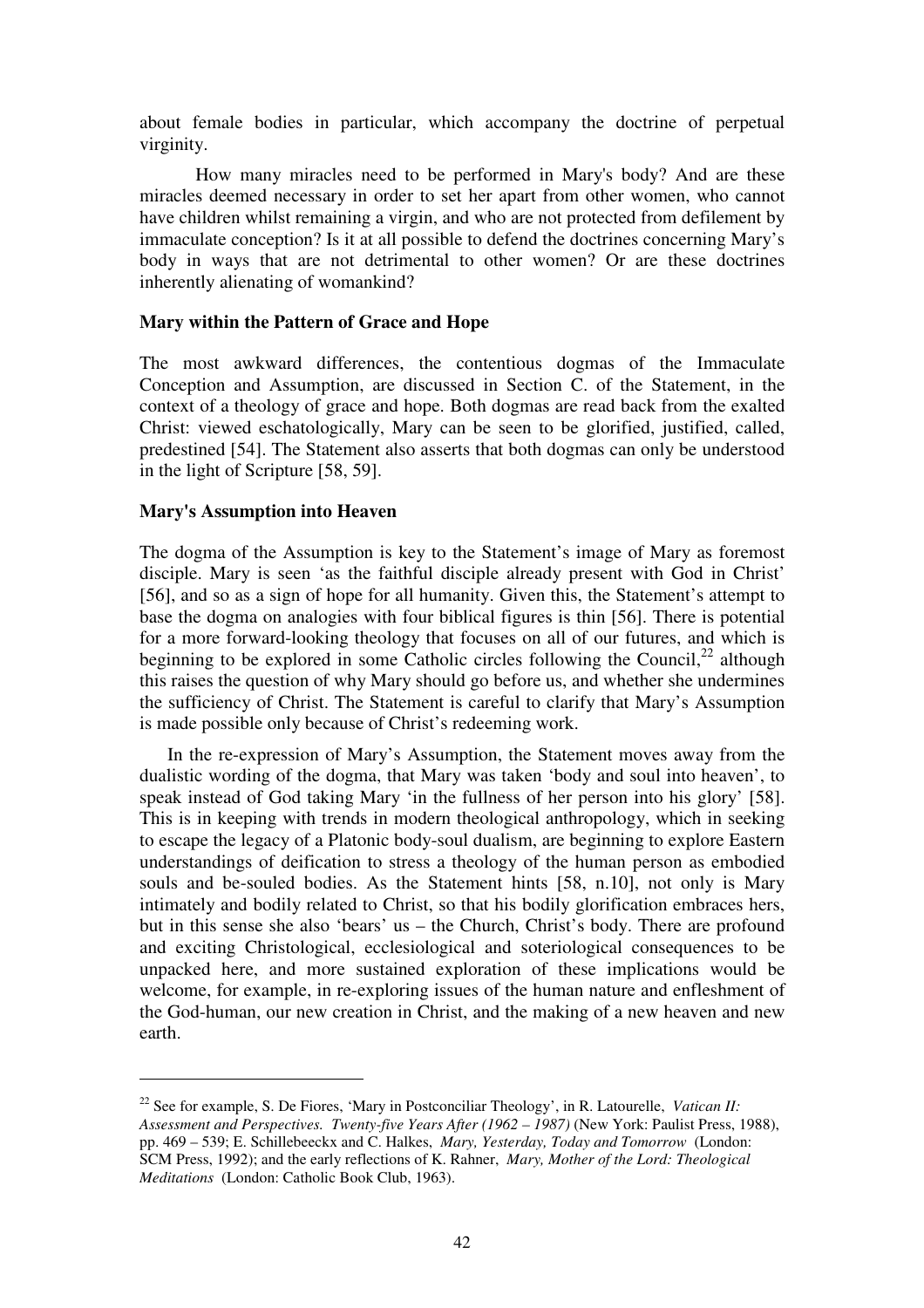#### **The Immaculate Conception**

 $\overline{a}$ 

What then of Mary's Immaculate Conception, which affirms that Mary's sanctification took place at the very first moment of her conception [59 n.11], and which of course predates the birth of Christ? This is the most problematic doctrine at issue. Some believe that the incarnation is diminished by it; a corollary of the suspicion that womankind, and thereby humankind, being diminished by it. As Penny Keens, in correspondence to the *Church Times,* contested: 'If Mary was sinless, then she wasn't properly human, and nor was her son.<sup>23</sup>

The Commission works hard to rearticulate the 1854 dogma that Mary was 'preserved immune from all stain of original sin from the first moment of her conception' in a way that will be palatable to contemporary Anglicans and postconciliar Catholics. The Commission rests heavily on Rom. 8.30 to illustrate that the saving work of Christ's Passion is prevenient as well as antecedent, encompassing the time before the Annunciation so that Mary is saved by, as well as prepared for, the Incarnation.

The Commission posits that Mary's sinless state is, like her Assumption, dependent on 'Christ's redeeming work [which] reached "back" in Mary to the depths of her being, and to her earliest beginnings' [59]. A theological side-effect of taking this eschatological perspective could be to allow the significance of Christ's work in uniting us to God to reach backwards for others, and so overcome the dilemma of how those who lived before Christ are saved. This possibility seems the stronger given the Commission's Pauline understanding of Mary as embodying an 'elect' Israel – a chosen people who have been predestined, called, justified and glorified (Rom. 8:30).

The Pauline emphasis on predestination and the celebration of Christian election is a mixed blessing. The passing reference to Mary's *fiat* 'given in faith and freedom to God's powerful Word communicated by the angel' (Luke 1:38) [16] does not displace the implicit interpretation of the Annunciation as an exemplar for feminine obedience, servility and passivity in some quarters of the Catholic tradition. Nor does it provide sufficient theological tools to engage and challenge a more Reformed interpretation that minimizes human agency to emphasize divine election. For those within the Protestant tradition, the themes of presdestination and election may seem to temper the Statement's emphasis on Mary's *fiat*. In the Roman Catholic tradition, it is important that Mary could have said 'no', and that history could have been otherwise. She is seen as co-operating with God to a degree that offends Reformed emphases on divine sovereignty. The Statement skirts the potentially divisive issue of Mary's co-operation with, or participation in, the life of the Trinity at the Incarnation. This is a missed opportunity to emphasize and explore the agency and radical receptivity of Mary as 'the supreme instance of a believer's "Amen" in response to the "Yes" of God' [5].

 On the other hand, that Mary embodies an elect Israel is an approach consonant with the insights of many feminist theologians, with its play on embodiment and re-apprehended female ministry, on which, more below. But before a notion of Mary's Immaculate Conception could work positively for women, it must

<sup>23</sup> P. Keens, 'Mixed Reception for ARCIC agreement on the Blessed Virgin', *The Church Times*, 27 May 2005, p. 13.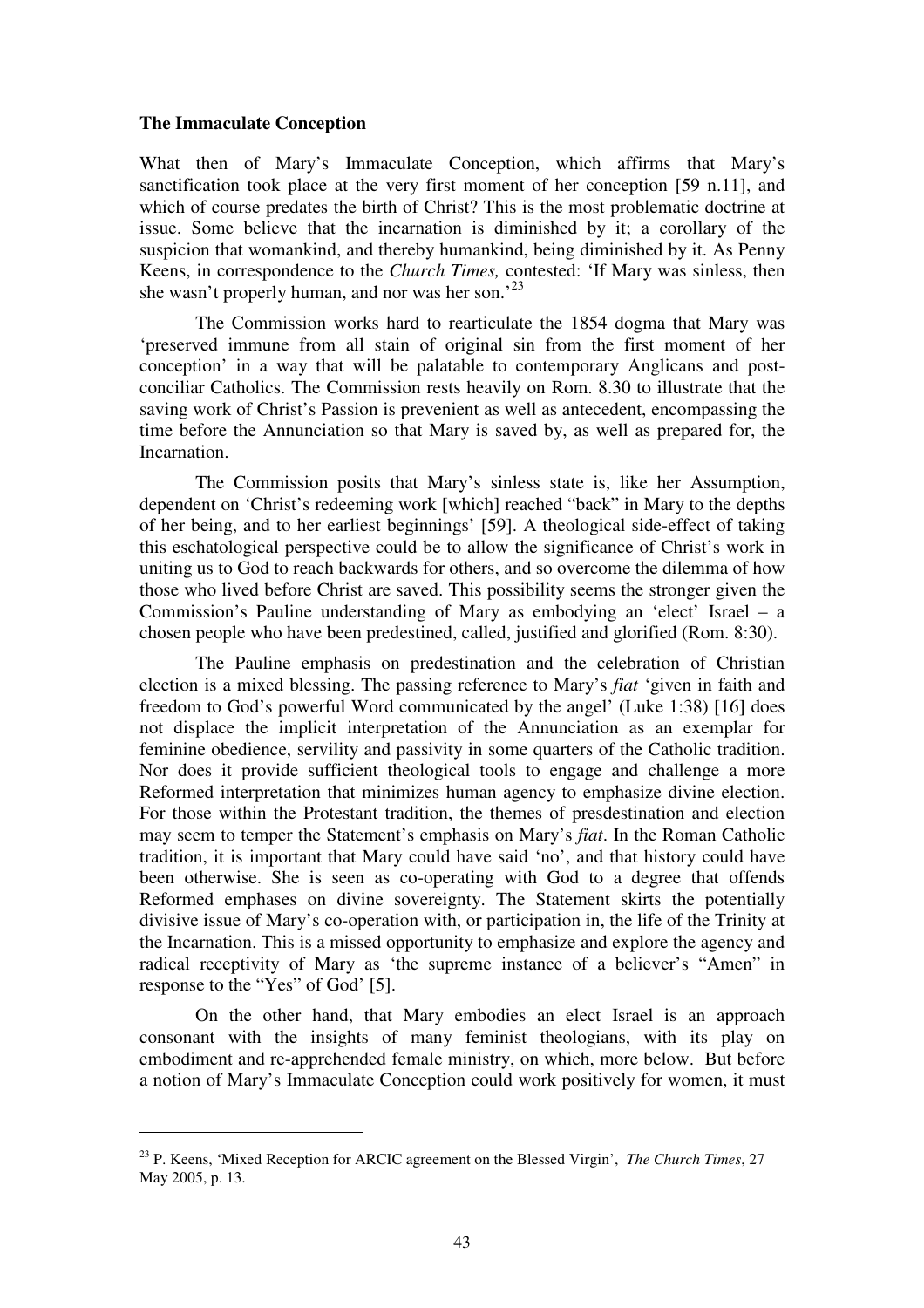first overcome objections that, by stressing Mary's sinlessness, it implies and highlights the sinfulness of all other women, and in particular the unclean condition of women's bodies; their wombs unfit to receive seed sown by God. The Commission repeats the wording of the Dogma that Mary is 'preserved immune from all stain of original sin', but changes its emphasis in two ways.

 First, it draws attention not to an absence of sin in Mary, but to the presence and work of the Holy Spirit within her: 'It is not so much that Mary lacks something which other human beings "have", namely sin, but that the glorious grace of God filled her life from the beginning' [59]. Nonetheless, the dogma cannot avoid the implication of lack and unfitness in womankind, or humankind, which special divine grace needed to make good.

 Second, the Statement emphasizes Mary's holiness, which is also 'our end in Christ', so that Mary is our 'prototype of the hope of grace for humankind as a whole' [59].

 The question becomes whether eschatology can bear the weight of the dogma and the problems it incurs. It could become deeply significant for women, and so for the healing and wholeness of the Church, that Mary is our forerunner in the fullness of grace that she has received. But that she needed to receive the fullness of this grace so as to conceive, in order that both she and others might receive the fullness of this grace through Christ as Redeemer and Saviour, involves a circularity that throws the problem back upon the site of conception. Must a human body be especially prepared to receive God? That is one question, which itself has multiple ramifications: could not the presence of God transform the places it inhabits, without need of some further preparatory work?; must Mary's reception of the divine be on so different a level from the rest of humanity's invitation to receive Christ? Another matter, which the Statement does not address and therefore does not relieve, is that women's bodies specifically remain under suspicion wherever the doctrine of Mary's Immaculate Conception is upheld.

## **Mary in the Life of the Church**

In pre-conciliar Catholic devotions and piety there was a considerable emphasis on Mary's femininity and maternity which could be simultaneously empowering and constraining for women. Perhaps cognizant of this mixed legacy, the Commission rarely speaks of Mary's femininity, or role as a natural mother, outside the doctrinal formulation of *Theotókos*. In the life of the Church, Mary is recognized as the first disciple in a new, eschatological family [64] or, where the maternal metaphor is maintained, a type of Church – mother of the faithful or a new humanity [72]. Redirecting the discussion from biological ontology and maternity to personhood and agency is potentially helpful. However, the Commission could be more proactive about this, and less evasive than it is in the Statement, where it circumvents the compliexities of a direct engagement with the varying constructions of Mary's femininity.

 The Statement also makes it difficult to explore, in a substantive way, issues surrounding her ongoing ministry, which have been expressed in liturgical and private prayer through an intuitive attraction to her enduring, personalized, maternal role. Because Mary is 'the exemplar of redeemed humanity and icon of the Church…she is believed to exercise a distinctive ministry of assisting others through her active prayer' [71]. But this is stated rather than discussed. As it stands, the Statement barely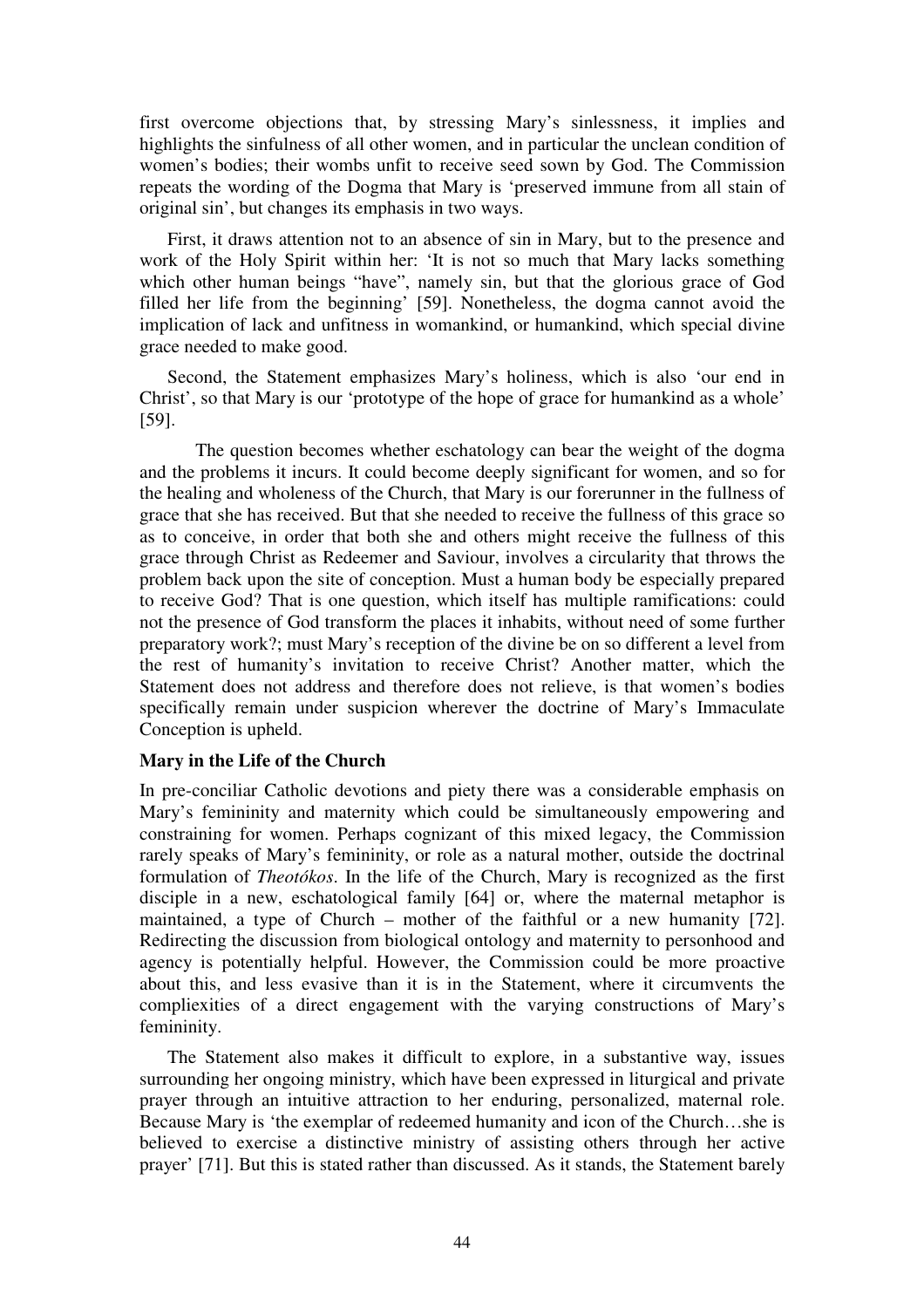engages with the perplexities of those Anglicans for whom a Marian spirituality is unknown, and those post-conciliar Catholics who have not developed as intense or commonplace a connection to Mary as held by their grandparents. Although doctrinally the dogmas of the Assumption and Immaculate Conception are hurdles to reconciliation between Anglicans and Catholics, fundamentally Mary's presence or absence in the prayer-life of believers presents the most difficult and contentious area requiring agreement, and the greatest challenge to each communion's efforts at reception. The great pity is that the prayer-led, devotionally shaped nature of the Commission's process and discoveries is not obvious in the writing of the Statement.

 A great measure of the creative work of *Mary: Grace and Hope in Christ* lies in its exploration of the possibility that the two communions can come together through prayer-driven theology informed by liturgical practice. The members of the Commission undertook their task 'aware that our subject had personal implications; that it was bound up with our traditions of prayer and our own devotional life', and that 'Marian doctrine is the fruit not only of theological reflection but also of contemplation, of liturgical celebration, and of love'.<sup>24</sup> They celebrated Marian feastdays together and used readings for the daily offices from pre-Reformation texts that spoke of our Lady's place in the plan of salvation. They argued from the experience of their own prayer lives over the practice of calling on Mary's intercession, and, at least in Sr Sara Butler's perspective, discovered 'together the springs of [Marian] devotion…, feeling its waters wash over us and refresh us in a shared experience of Christian prayer'.<sup>25</sup>

 Yet, essentially they have produced a rather cerebral doctrinal Statement that communicates some unease over devotion to Mary. It conveys very little of the devotional, practical, cultural and ideological richness of Mariology, or considers these dimensions cautiously, by way of guarding against florid excesses in popular piety [40-43, 77], and calling for 'careful discernment in assessing the spiritual value of any alleged apparition' of Mary [73]. Those, Anglicans and Roman Catholics, for whom Marian devotion is central to their spirituality, may feel that most of what one would want to express about Mary has been left unsaid. Others may feel that the Statement is an appropriately theological document, but that the theology is too driven by Rome.

 Underlying this wariness is the unresolved issue of teaching authority in the Church, and the insecurity evident in some condemnatory Anglican responses that ARCIC's 'capitulation to the Roman Catholic position on Mary' bends to Rome's desire for 'submission'.<sup>26</sup> The Statement makes oblique acknowledgment of the breadth of opinion within the Anglican communion on Mary, whilst stating Catholic difficulties in envisaging a restoration of communion in which 'acceptance of certain doctrines would be requisite for some and not for others' [63]. Divergent understandings of ecclesiology continue to underlie these areas of difference around prayer, and most especially clerical ministry.

 $24$  Sr Sara Butler, 'Mary: Grace and Hope in Christ – How Those Involved see it: The Catholic contributor's view', *The Tablet*, 21 May 2005, p. 8.

<sup>25</sup> *Ibid*.

<sup>26</sup> Robert Leach, 'Mixed Reception for ARCIC agreement on the Blessed Virgin', *The Church Times*,  $27<sup>th</sup>$  May 2005, p. 13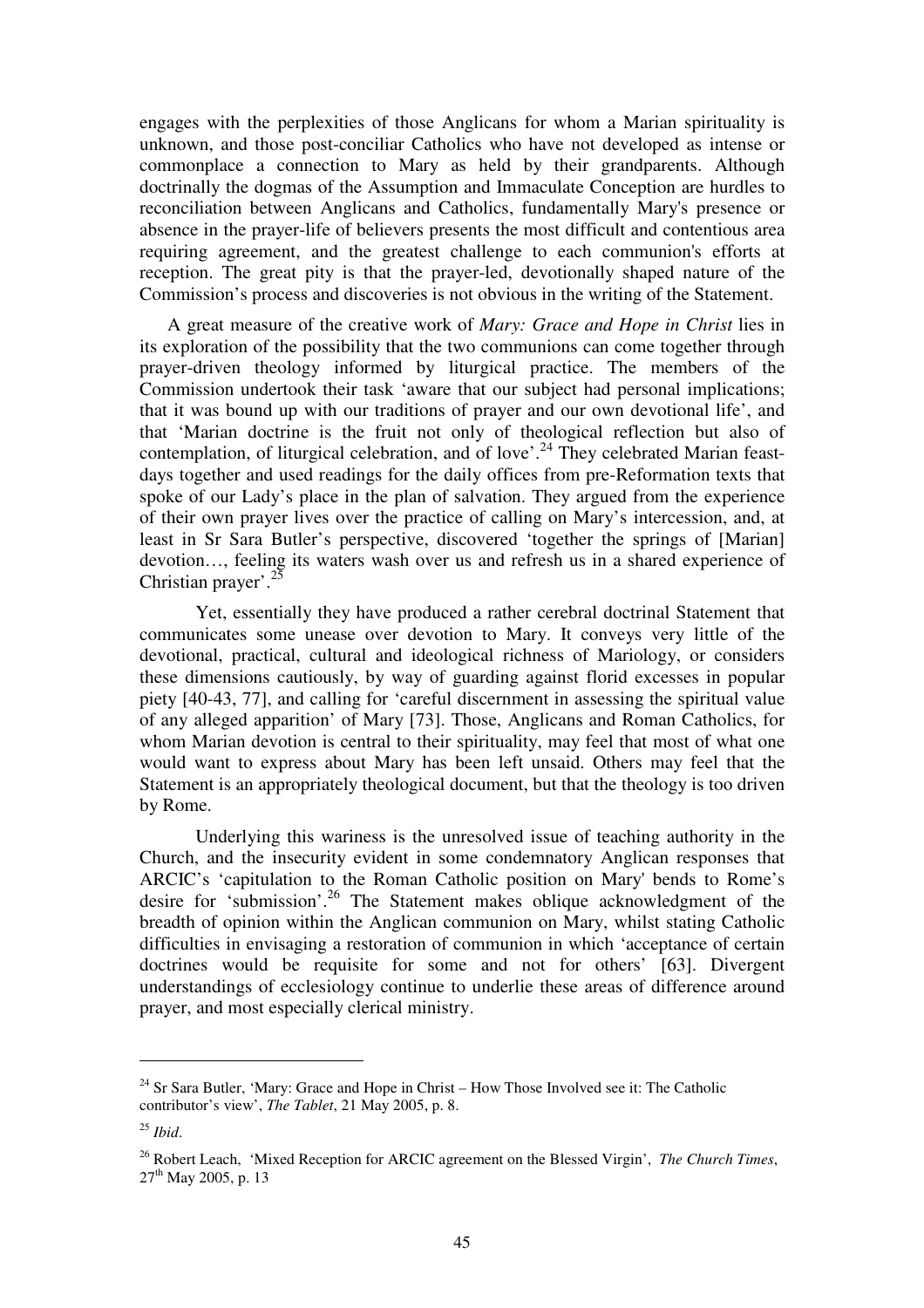#### **Implications for female ministry**

Section D is the most pertinent to questions of female ministry in the Church. The recognition of Mary as 'a model for every disciple and for the life of the Church' [64] emerges as one of the strongest and potentially most controversial aspects of the Statement. Mary is lauded as the 'fullest human example of the life of grace' and a 'foremost disciple' [65], an 'exemplar of a redeemed humanity (and) an icon of the Church.' [71]. These appellations resonate with the insights of some feminist Mariologists, who see in Mary's life and ministry a challenge to the Church to enable women to play a full and proactive role, encompassing leadership as well as service.<sup>27</sup> They also resonate with Christians who are used to having women minister at the highest levels of their own communions, and who are looking at ARCIC's work from that vantage point. In responding to the Statement, Methodist local preacher, Kathleen Kinder, asks whether the Roman Catholic hierarchy will also 'come to accept that the ordination of women to the priesthood is "consonant with" scripture'.<sup>28</sup>

 However, the Vatican over the last two decades has, in valorizing Mary, come to a different conclusion about the role and function of women in the Church. In his Apostolic Letter *Mulieris Dignitatem* (1988), Pope John Paul II lauded the dignity and 'feminine genius' of women and the two dimensions of women's vocation which find their 'loftiest expression ...in the "woman" of Nazareth: The Virgin Mother.<sup>29</sup> Addressing the issue of the ordination of women in *Ordinatio Sacerdotalis* (1994), the Pope reaffirmed his earlier teaching that in calling only men as his Apostles, Christ reserved leadership and ministerial priesthood for men. He drew specifically on the example of Mary to conclude:

The fact that the Blessed Virgin Mary, Mother of God and Mother of the Church, received neither the mission proper to the Apostles nor the ministerial priesthood clearly shows that the non-admission of women to priestly ordination cannot mean that women are of lesser dignity, nor can it be construed as discrimination against them. $30<sup>30</sup>$ 

Devotion to Mary has been used to discourage women from hearing certain vocations, by suggesting that women should be satisfied with being like Mary, and asking why women would wish to be like an Apostle, or like Christ. The Statement offers Mary as a powerful and positive exemplar of female receptivity and agency, but its reinforcement of her discipleship, particularly if differentiated from an 'apostolic' function, may continue to stymie women's aspirations to fuller ministry in the Church.

Overall, the Statement alludes too lightly and superficially to the complexities of the figure of Mary for women. It gives nodding recognition that the *Magnificat* has inspired women and men to work for justice and empowerment of the oppressed [74].

<sup>27</sup> See the discussion in Johnson, *Truly Our Sister*, p. 7.

<sup>28</sup> Kathleen Kinder, 'Indigestible opinions about Mary - but not just from ARCIC', *The Church Times*, 3 June 2005, p. 11

 $^{29}$  http://www.vatican.va/holy\_father/john\_paul\_ii/apost\_letters/documents/hf\_jpii\_apl\_15081988\_mulieris-dignitatem\_en.html  $(7)$ 

 $30$  http://www.vatican.va/holy father/john paul ii/apost letters/documents/hf jpii apl  $22051994$  ordinatio-sacerdotalis en.html (3)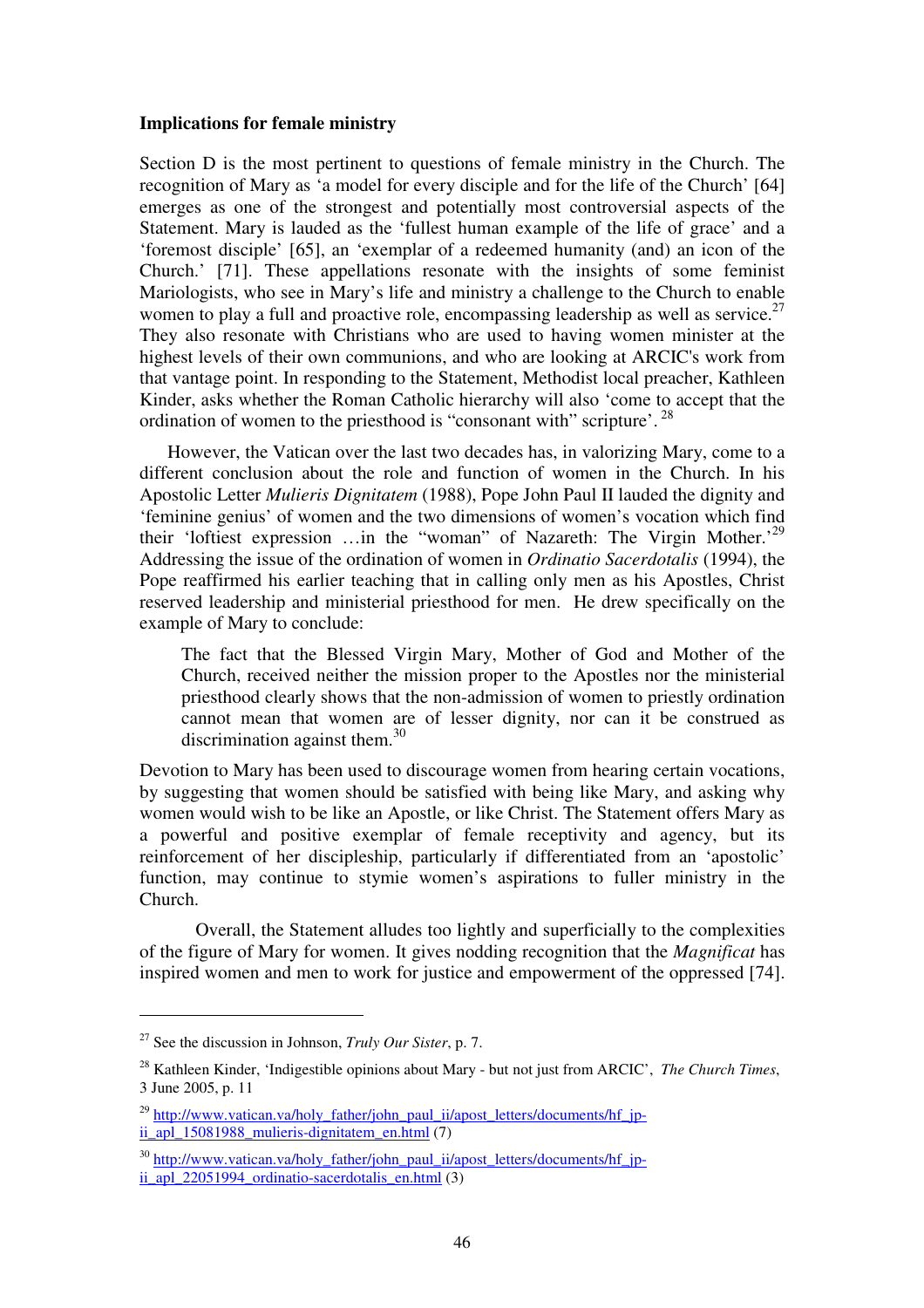On the one hand, more could be said about why it is women in particular who invoke Mary as a liberationist icon, and how Protestant women in Africa and Latin America are developing devotion to Mary as liberator. On the other hand, the Statement could have reassured readers that it would not make capital out of liberationist invocations of Mary, to justify more oppressive uses of Mariology. Silence on this front could be read as complicity, as could the Commission's failure to consider that Mary's invocation in support of liberationist causes, arguably displaces the desire to challenge larger structural inequalities.

#### **Closing reflections**

 $\overline{a}$ 

The Commission's experience of working on the Statement suggests that if the two communions are to come together on Mary it will be through being embedded in liturgical practice. However, evangelical Anglicans who may not immerse themselves so fully in the liturgies of the daily offices and Marian feast days may just need to be able to accept what is said scripturally, and this may mean for them a more cerebral apprehension of Marian doctrine.<sup>31</sup> Could the Commission have done more to help both communions apprehend the role of Mary in supporting a more affective spirituality that is inclusive of feminine metaphors and conducive to prayerful theology? It is devotion to Mary that drives Marian doctrine, more than the other way around. The Commission has recognized this in its method, but not conveyed it in its conclusions.

 On a more positive note, ARCIC has undertaken to produce the first international bilateral Statement on Mary, and has done so prayerfully and produced a theology of eschatological hope and energy. The metaphor of the pilgrim Church, re-articulated in the context of the Second Vatican Council,  $32$  is woven throughout the document, and is consonant with its realised eschatology. This metaphor encourages us to look for on-going *metanoia*, which necessarily involves us taking risks. Each communion has taken risks in offering this Statement for consideration. For Roman Catholics, to emphasize Mary as foremost disciple, acknowledging the place of this woman in the context of the Gospel, has potential to reanimate questions about the adequacy of recognition for other women, and their role in the Catholic Church today, as witnesses and ministers of the Gospel message. For Anglicans, engaging as a communion with Mariology at all takes us to the heart of deep-seated divisions amongst us, and requires that some members move from an absence of or resistance towards Marian reflection, to some sort of discovery. The Statement itself provides considerable breadth in trying to incorporate the different levels of reception that people within the two communions may feel able to make: from those in both communions seeking to curtail all excesses that cannot be justified in the light of scripture, to those asking Mary to pray for us and the life of the Church. But it also provides an invitation for movement in this personal reception – in discovering more about Mary, we are drawn deeper into the mystery of her Son, and into communion with each other as the Body

<sup>31</sup> See for example the concluding discussion in D. Longenecker & D. Gustafson, *Mary: A Catholic-Evangelical Debate* (Eastbourne:Gracewing, 2003), pp. 209-23.

<sup>32</sup> See Chapter VII, Dogmatic Constitution on the Church, *Lumen Gentium* in Tanner, *Decrees of the Ecumenical Councils*, pp. 887-891.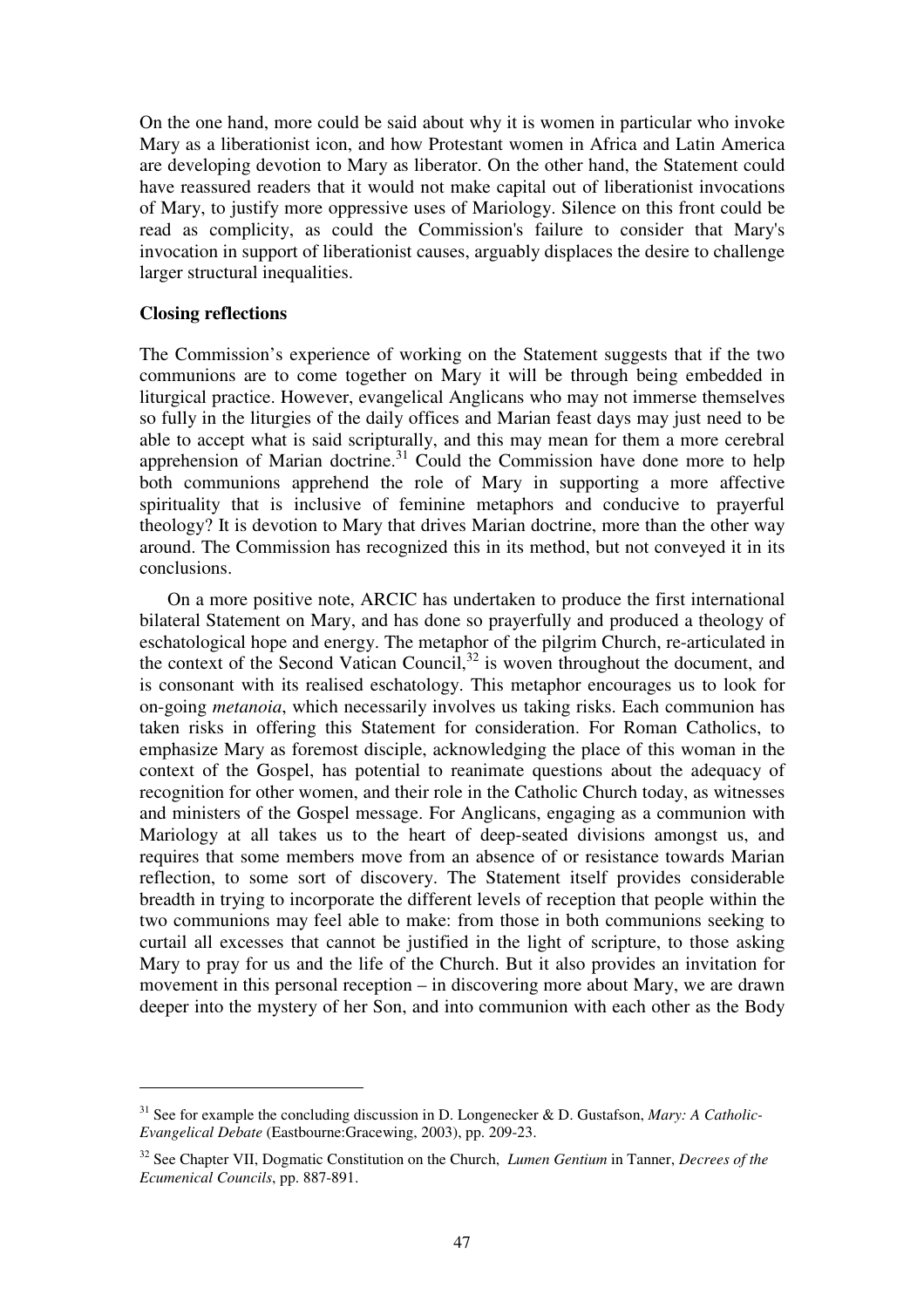of Christ. In this space for theological rumination and prayerful, personal reflection, there is the room for the play of the Spirit (despite the Statement's thin Pneumatology), who breathes life into airless places and makes all things anew.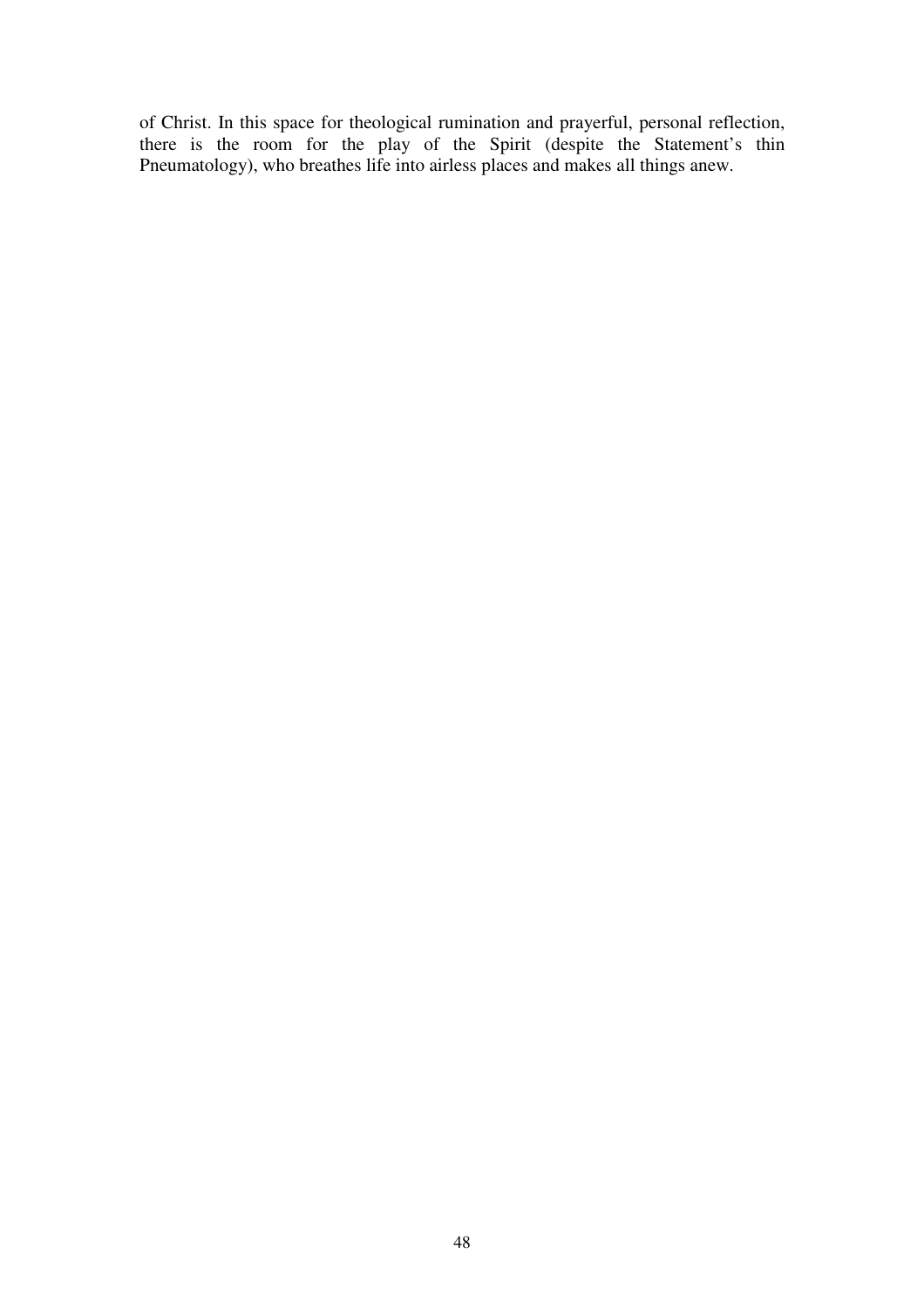# **Chapter 6**

# **Mary – Grace and Hope in Christ – An Evangelical Anglican**

# **Response**

# **Martin Davie<sup>1</sup>**

# **Introduction**

 $\overline{a}$ 

In the Preface to his book *Mere Christianity* C S Lewis writes as follows about his reasons for not discussing the doctrines concerning the Virgin Mary:

…surely my reason for not doing so is obvious? To say more would take me at once into highly controversial regions. And there is no controversy between Christians which needs to be so delicately touched on as this. The Roman Catholic beliefs on that subject are held not only with the ordinary fervour that attaches to all sincere religious belief, but (very naturally) with the peculiar and, as it were, chivalrous sensibility that a man feels when the honour of his mother or his beloved is at stake. It is very difficult so to dissent from them that you will not appear to them a cad as well as a heretic. And contrariwise, the opposed Protestant beliefs on this subject call forth feelings which go down to the very roots of all Monotheism whatever. To radical Protestants it seems that the distinction between Creator and creature (however holy) is imperilled: that polytheism is risen again. Hence it is hard so to dissent from them that you will not appear something worse than a heretic  $-$  a Pagan. If any topic could be relied upon to wreck a book about 'mere' Christianity – if any topic makes utterly unprofitable reading for those who do not yet believe that the Virgin's son is  $God$  – surely this is it.<sup>2</sup>

*Mere Christianity* was first published in 1952, and today, over half a century later, the kind of intense feeling generated by the topic of the Virgin Mary to which he refers have not gone away.

In the CCU office we get publications from the whole range of the ecclesiastical spectrum and among these are *New Directions*, which for the most part expresses the views of Anglo Catholic traditionalists in the Church of England and *English Churchman*, which describes itself as 'A Protestant Family Newspaper.' In their most recent editions both of them comment on *Mary – Grace and Hope in Christ* and their comments reflect strongly held but diametrically opposed positions.

Thus the June edition of *New Directions* declares:

We welcome ARCIC II's final report Mary; grace and hope in Christ. We shall discuss what it says in detail in next month's issue, but for the moment it is worth pausing and recognising that, as we look back over the past half

<sup>&</sup>lt;sup>1</sup> Dr Martin Davie, Theological Secretary, Council for Christian Unity and Theological Consultant to the House of Bishops.

<sup>2</sup> C S Lewis, *Mere Christianit,y*, London: Geoffrey Bles, 1952, p. vii .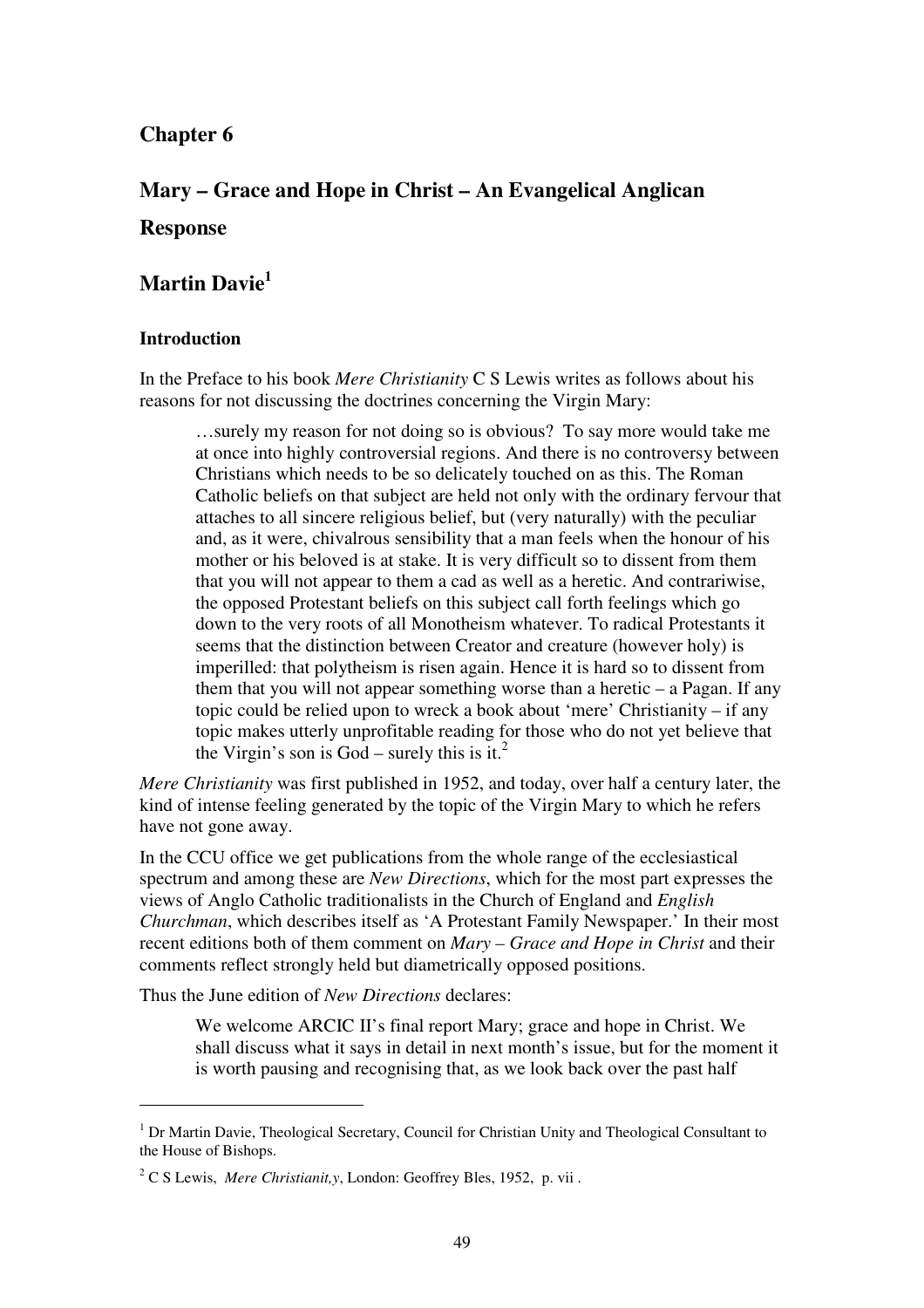millennium, perhaps the greatest accusation that can fairly be levelled against our church is (to use a current buzz word) our lack of respect for Mary, Mother of God.

We can be proud of our holy men and women in every century, whose devotion to Our Lady has been a gift to the wider Church. We can be proud of our Anglo-Catholic churches across the land, where thousands come to share in Marian devotion week by week. We can be proud of what many of our number have done to restore her shrines, at Walsingham and elsewhere.

We must also feel shame that our church as a whole can be so cold towards Jesus' own mother. Of course there are legitimate differences of theology and devotion, but to suppose that it shows honour to Our Lord to be disrespectful of His Mother is a most horrible perversion. This often casual negativity is unbecoming to our Christian calling, and until it is more properly restrained it remains a mark of shame upon the Church of England.<sup>3</sup>

By contrast the headline in the *English Churchman* reads 'ARCIC statement embraces blasphemous Marian Dogmas' and the subsequent article goes on to attack Roman Catholic teaching on Mary in unmeasured terms. Thus on praying to Mary it declares that: 'The Roman dogma is pure superstitious twaddle and takes away from the glory of God' and on the doctrine of the Immaculate Conception it states that it:

…takes attention away from the saviour Christ and puts it on the saved sinner Mary! So Rome leads folk away from Christ and leaves them in superstition and under the wrath of God.<sup>4</sup>

Having responded to all the doctrines about Mary in similar fashion it then asks:

Are we anti women! Not at all! The reverse is the case as, if Mary could hear it, she would not be happy with all this nonsense and with the attention being taken away from her Saviour. She would be grieved to think that people were not content with Christ. As her present state of bliss in the presence of Christ her Saviour cannot be spoiled by the folly of men, we can only conclude that she does not hear any of this nonsense. The true Mary of the Bible was a redeemed sinner but the fantasy 'superwoman' Mary invented by Roman Catholicism and accepted by many Anglicans does no favours to either men or to women.

The timing of this atrocity, just before the heretical Spring Bank holiday pilgrimage to 'Our Lady of Walsingham' in Norfolk, will no doubt add to the numbers who devote themselves to this disastrous piety of idolatry or mariolatry.<sup>5</sup>

In view of the fact that discussion of Mary throws up these kinds of polarised attitudes we can see why many people involved in ecumenism tend to follow Lewis' lead on the matter and try to avoid discussion of Marian theology. It is just too divisive so why not discuss something less contentious instead?

<sup>3</sup> *New Directions,* vol 8, No. 121, June 2005, p.3.

<sup>4</sup> *English Churchman,* No. 7663, 27 May and 3 June 2005 p.1.

 $<sup>5</sup>$  Ibid p.1.</sup>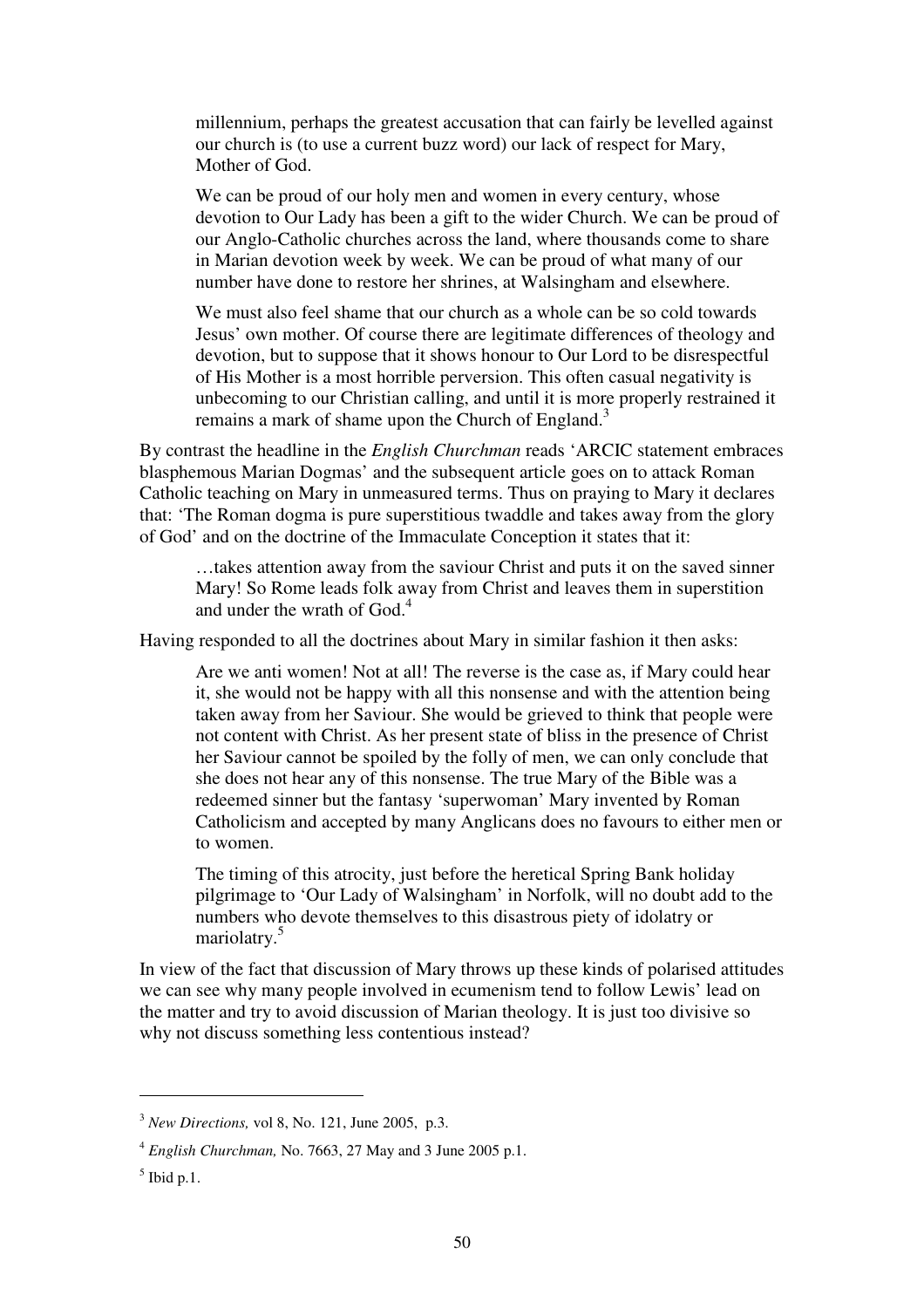However, although it is tempting to take this approach, as the wonderful American phrase puts it, in the end we have to 'name the elephant'. That is to say, if we are to make any serious long term progress with ecumenism we have to address at some stage precisely those difficult issues which everyone knows are there, but which everyone is tempted to avoid.

In the context of Anglican-Roman Catholic dialogue Roman Catholic teaching and practice with regard to the Virgin Mary is one of those kinds of issues. Everyone knows that this is a difficult and sensitive issue for precisely the reasons outlined at the beginning of this paper, but unless it is tackled there can never be full theological agreement between the Catholic and Anglican traditions and therefore no liturgical or ecclesial agreement either.

The publication of the ARCIC II report *Mary- Grace and Hope in Christ* is therefore to be welcomed. The 1981 ARCIC document *Authority in the Church II* noted a significant degree of agreement between Anglicans and Roman Catholics about Mary, but it also noted the specific difficulties raised for many Anglicans by the dogmas of the Immaculate Conception and Assumption. The new ARCIC document looks in detail both at the areas of agreement previously noted and at the question of the Marian dogmas. It is to be hoped that what it says will spark off the wider debate in both traditions about these issues that is necessary if there is to be further ecumenical progress between Anglicans and Roman Catholics.

Welcoming this report, as a stimulus to necessary debate and discussion, is not, however, the same as welcoming everything that it says. As I shall now go on to explain, although I welcome many aspects of the report, as an Evangelical Anglican there are also aspects of it with which I have serious problems.

# **What is welcome in this report?**

From an Evangelical Anglican perspective there are seven welcome aspects to this report.

(1) It is welcome that the report explicitly endorses the normative role of Scripture as in Christian theology. In the words of paragraph 6:

We remain convinced that the holy Scriptures, as the Word of God written, bear normative witness to God's plan of salvation.<sup>6</sup>

(2) It is equally welcome to see the explicit acknowledgement that the normative role of Scripture in Christian theology means that:

…doctrines and devotions which are contrary to Scripture cannot be said to be revealed by God nor to be the teaching of the Church.<sup>7</sup>

(3) It is welcome that the report follows up its formal acknowledgement of the normative role of Scripture with an extended engagement with the text of Scripture, both in terms of a general exploration of the biblical pattern of 'grace and hope' and in terms of a specific exploration of the Biblical texts relating to the Virgin Mary.

<sup>6</sup> *Mary – Grace and Hope in Christ*, Harrisburg Pa:,Morehouse Publishing, 2005, p.7.

 $<sup>7</sup>$  Ibid p. 80 (Para 79).</sup>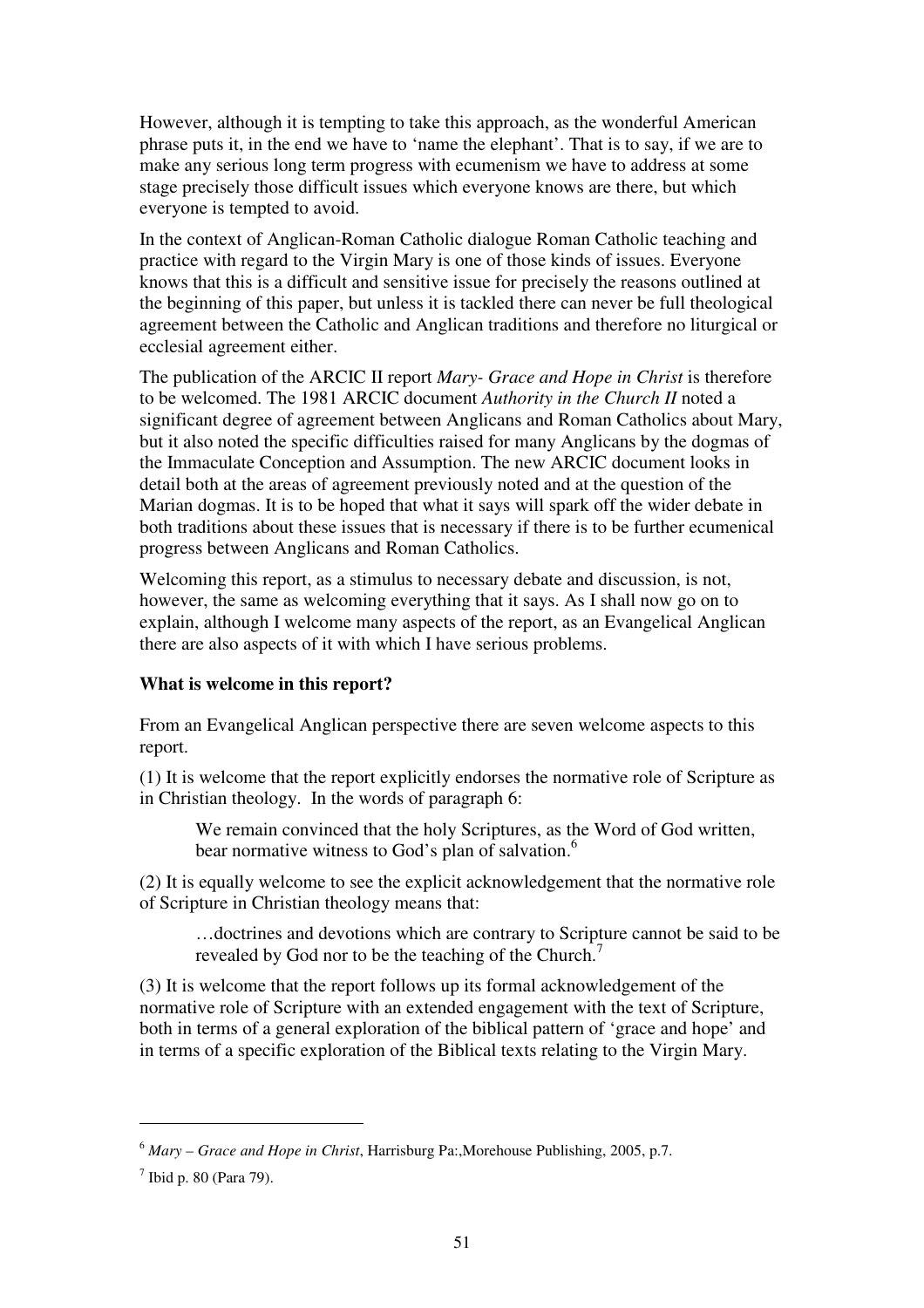(4) It is not only the fact of this engagement with Scripture that is welcome, but also much of what is said in the course this engagement. Thus, from an Evangelical viewpoint it is good to see in paragraph 10 of the report a clear emphasis on the prevenient grace of God:

The Scriptures also speak of the calling by God of particular persons, such as David, Elijah, Jeremiah and Isaiah, so that within the people of God certain special tasks may be performed. They bear witness to the gift of the Spirit or the presence of God enabling them to accomplish God's will and purpose. There are also profound reflections on what it is to be known and called by God from the very beginning of one's existence (Psalm 139:13-16; Jeremiah 1:1-5). This sense of wonder at the prevenient grace of God is similarly attested in the New Testament, especially in the writings of Paul, when he speaks of those who are "called according to God's purpose," affirming that those whom God "foreknew, he also predestined to be conformed to the image of his Son … And those whom he predestined he also called; and those whom he called he also justified; and those whom he justified he also glorified" (Romans 8:28-30; cf. 2 Timothy 1:9). The preparation by God for a prophetic task is exemplified in the words spoken by the angel to Zechariah before the birth of John the Baptist: "He will be filled with the Holy Spirit, even from his mother's womb" (Luke 1:15; cf. Judges  $13:3-5$ ).<sup>8</sup>

Thus also, it is good to see a clear summary of the meaning of the miracle at the wedding feast at Cana in paragraph 23:

John gives a prominent position in his Gospel to the wedding at Cana (John 2:1-12), calling it the beginning (arche) of the signs of Jesus. The account emphasizes the new wine which Jesus brings, symbolising the eschatological marriage feast of God with his people and the messianic banquet of the Kingdom. The story primarily conveys a Christological message: Jesus reveals his messianic glory to his disciples and they believe in him  $(2:11)$ .<sup>9</sup>

(5) It is welcome that the report unequivocally affirms the virginal conception of Christ in spite of the way in which this is called into question in much liberal theology:

The divine initiative in human history is proclaimed in the good news of the virginal conception through the action of the Holy Spirit (Matthew 1:20-23; Luke 1:34-35). The virginal conception may appear in the first place as an absence, i.e. the absence of a human father. It is in reality, however, a sign of the presence and work of the Spirit. Belief in the virginal conception is an early Christian tradition adopted and developed independently by Matthew and Luke. For Christian believers, it is an eloquent sign of the divine sonship of Christ and of new life through the Spirit. The virginal conception also points to the new birth of every Christian, as an adopted child of God. Each is "born again (from above) by water and the Spirit" (John 3:3-5). Seen in this light, the virginal conception, far from being an isolated miracle, is a powerful

<sup>8</sup> Ibid pp.11-12.

 $<sup>9</sup>$  Ibid p.22.</sup>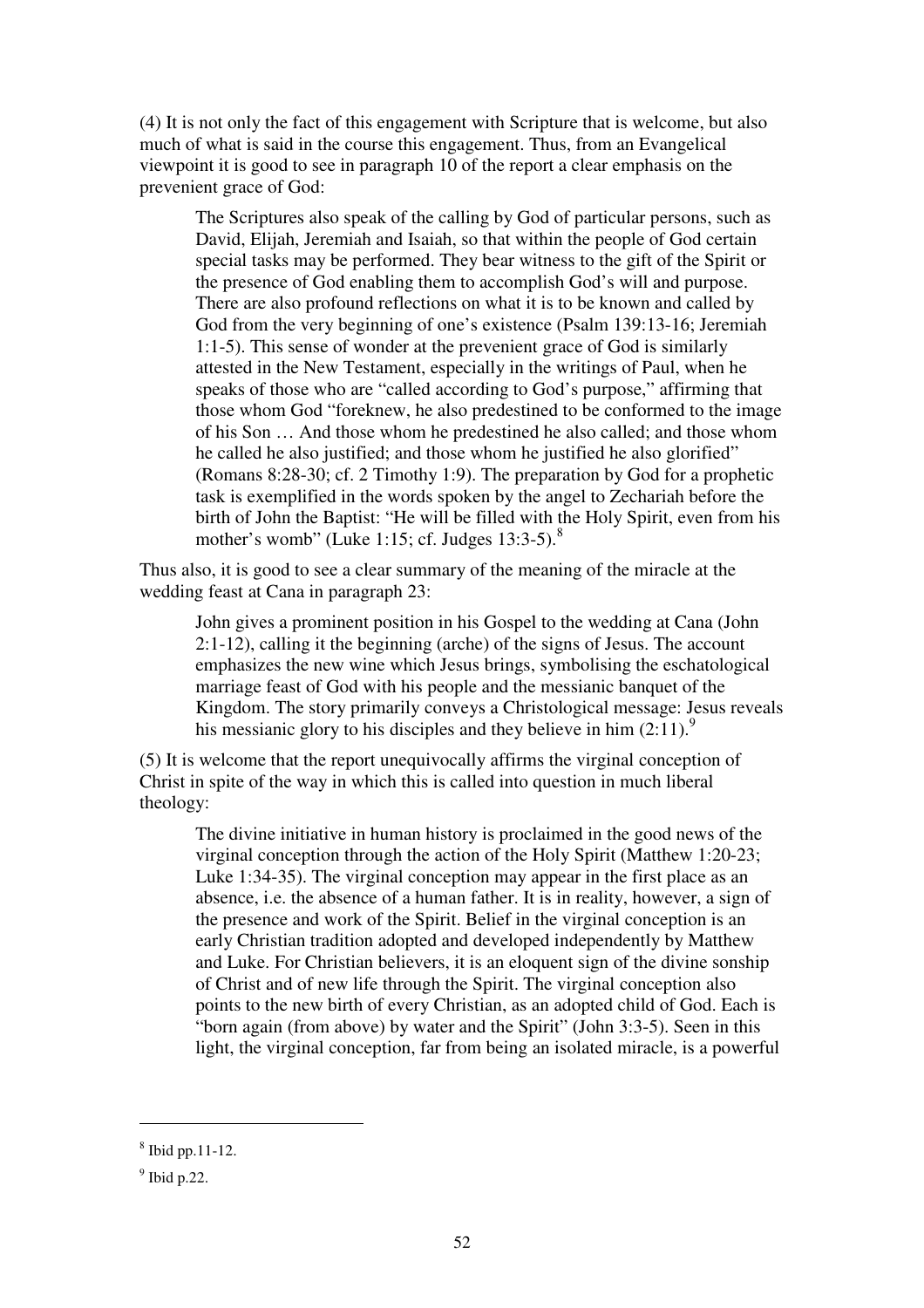expression of what the Church believes about her Lord, and about our salvation $10$ 

(6) It is welcome that the report affirms the teaching of the Council of Ephesus that Mary is rightly to be called *Theot*ό*kos*. This is welcome because rightly understood this description of Mary upholds the core biblical teaching summarised by the Council of Chalcedon and Article 2 of the *Thirty Nine Articles* that Christ is one person who is both fully human and fully divine.

(7) It is welcome that in discussing the propriety of seeking the intercession of the saints and of forms of devotion to the Virgin Mary the report stresses:

The unique role of Christ as the one mediator between God and humanity and the way in which we are enabled to pray through the work of the Holy Spirit within us  $11$ 

that any idea of seeking the help of the saints in prayer:

…must not obscure believers' direct access to God our heavenly Father, who delights to give good gifts to his children (Matthew  $7:11$ ).<sup>'12</sup>

and that doctrine and devotion that focuses on Mary:

…must be moderated by carefully expressed norms which ensure the unique and central place of Jesus Christ in the life of the Church, and that Christ alone, together with the Father and the Holy Spirit, is to be worshipped in the  $Church$ <sup>1</sup>

#### **What are the problems with this report?**

As I have already indicated, in spite of these welcome aspects of the report there are also a number of aspect with which I have serious problems.

The first of these is the uncritical way in which the report handles the development of Marian theology and devotion in section B. Apart from some critical comments on the theology and popular piety of the late Middle Ages in paragraph 43, what we have a

suggestions that have been made to try to explain away the story of the virginal conception as a non-

historical story invented on the basis of pagan or Jewish ideas or the need to combat accusations of

illegitimacy :

 $10$  Ibid pp.18-19 (Para 18) What is also welcome is the way in which footnote 2 rejects the various

Given its strongly Jewish matrix in both Matthean and Lucan versions, an appeal to analogies with pagan mythology or to an exaltation of virginity over the married state to explain the origin of the tradition is implausible. Nor is the idea of virginal conception likely to derive from an over-literal reading of the Greek text of Isaiah 7:14 (LXX), for that is not the way the idea is introduced in the Lucan account. Moreover, the suggestion that it originated as an answer to the accusation of illegitimacy levelled at Jesus is unlikely, as that accusation could equally have arisen because it was known that there was something unusual about Jesus' birth (cf. Mark 6:3; John 8:41) and because of the Church's claim about his virginal conception.

 $11$  Ibid p. 68 (Para 68).

 $12$  Ibid p. 70 ( Para 70).

<sup>13</sup> Ibid p. 80 (Para 79).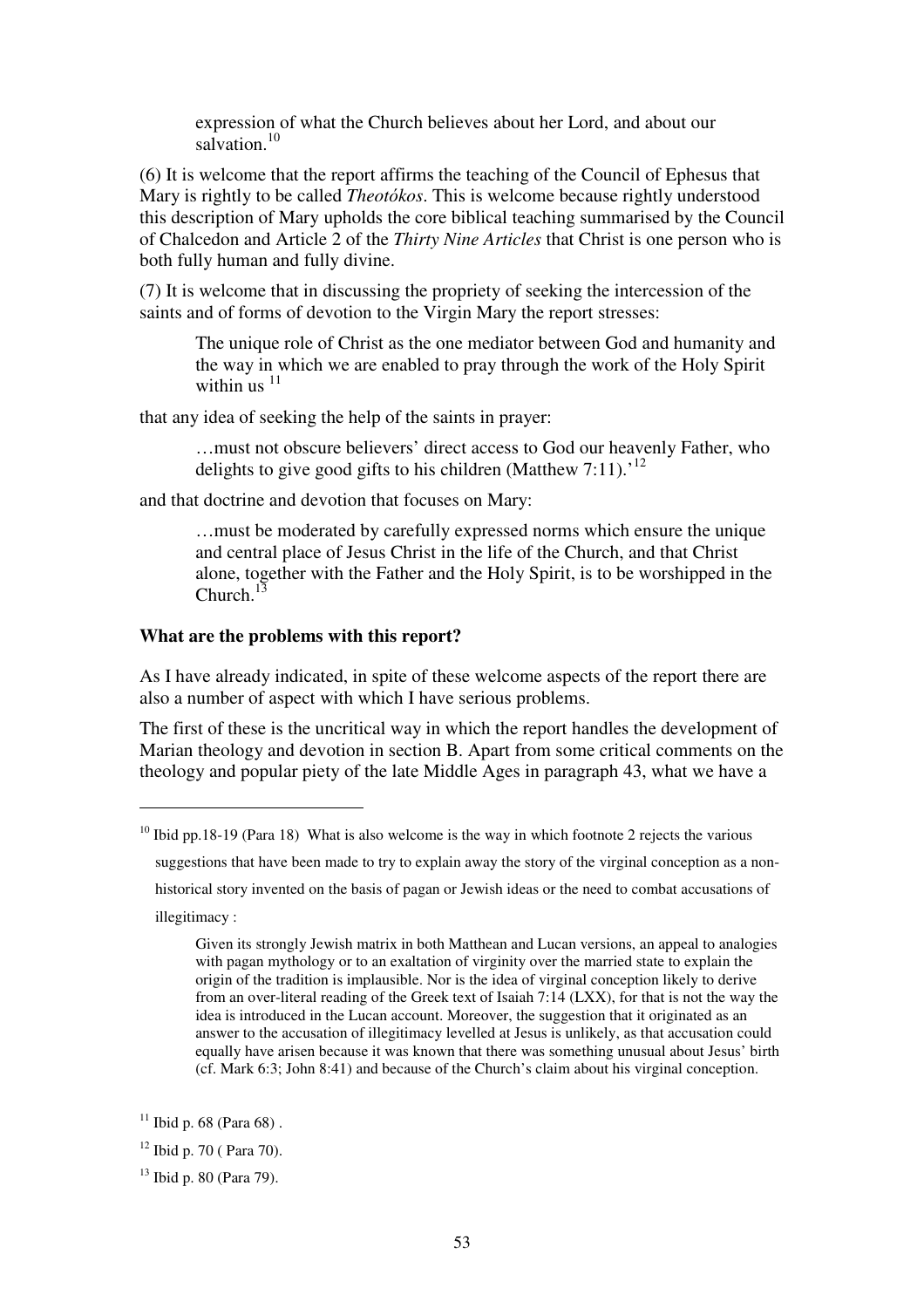simply a record of doctrinal and devotional developments unaccompanied by any kind of appraisal of them.

The reason for this seems to have been that the authors of the report decided that developments before the late Middle Ages were not the source of current divisions between the Anglican and Roman Catholic traditions and therefore did not require detailed consideration.

This decision is understandable, but it is arguably mistaken. This is because those ways of thinking about Mary that have been the cause of division between Roman Catholics and Anglicans have their roots in theological developments in the Patristic and Medieval periods.

This means that anybody seeking to make an informed judgment concerning later thinking about Mary has to be able make an informed judgement about these earlier developments as well. What is needed in order to make this possible, and what the report does not provide, is an explanation of the theological and historical reasons why these developments took place. What is also needed is an explanation of why these developments have been, and still are, viewed negatively by sections of the worldwide Church and then an explanation by the authors of the report as to why they nevertheless think these developments are defensible. A bibliography outlining sources for further study would also have been helpful in enabling those who want to learn more about these matters to do so.

The second is the account given in the report of the place of Mary in Anglicanism from the Reformation onwards. No one reading this report and lacking other sources of information would be aware of the fact that during the history of Anglicanism since the Reformation there have been a large number of Anglicans, arguably the majority, whose beliefs about Mary have been strictly limited to what is explicitly taught about her in Scripture and who have regarded asking Mary to intercede for them as completely impermissible. Furthermore, this position continues to be held by a very large number of people today both in the Church of England and in the Anglican Communion as whole. Indeed, given the growth of Evangelicalism within Anglicanism it may well be the case that the proportion of Anglicans taking this position is increasing.

Therefore, to talk about the 're-appropriation' of Marian theology and devotion within Anglicanism in the way that the report does without giving attention to this other point of view is to distort both history and current reality. The intention of the authors of the report is to use the development of Marian devotion in seventeenth century Anglican writers in the Oxford movement and in the Anglo-Catholic movement to show that such devotion is part of the permissible range of Anglican theology and spirituality and that therefore the gap between the Roman Catholic and Anglican traditions is not so large as is often thought. However, what this line of argument fails to reflect is the fact that the development of Marian devotion in the writers and movements just mentioned has also been challenged by other Anglicans who have argued (often strongly) that it has no basis in either Scripture or the Anglican formularies. The place of Mary in Anglican theology and spirituality has been (and still remains) contested<sup>14</sup> and the report should have been honest about this fact.

<sup>&</sup>lt;sup>14</sup> The contrasting attitudes of Evangelicals and Anglo-Catholics to re-establishment of the Marian shrine at Walsingham clearly illustrates this point. Anglo-Catholics have tended to see its re-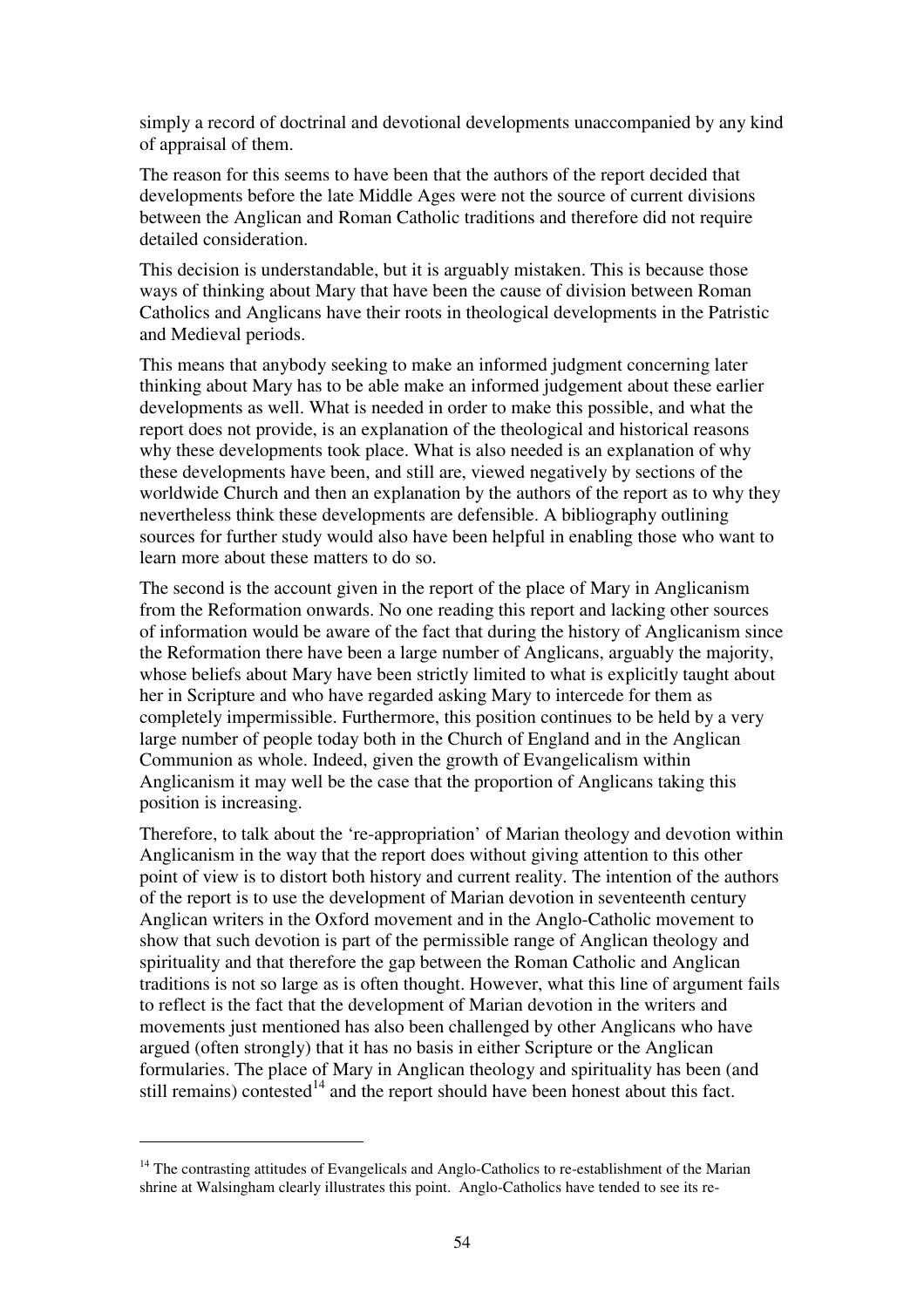Neither the seventeenth century writers mentioned in the report, nor the Oxford movement nor the Anglo-Catholic tradition that grew out of it can rightly be seen as typical of Anglicanism as a whole.

The third is the account given in paragraph 49 of the 're-reception' of the place of Mary in Anglican corporate worship. Whatever may be true in other Provinces of the Communion, in the Church of England at least, the liturgical developments that took place during the twentieth century did not result in any forms of officially authorised liturgy that reflect the understanding of Mary set out in the report.

For example, as the report indicates, August 15 is now celebrated in the Church of England, as in other Anglican churches, as the feast day for the Blessed Virgin Mary, but if we look at the Collect and Post Communion prayer set for the day in *Common Worship*, the Church of England's official contemporary liturgy, we find that what they say is extremely restrained:

The Collect reads:

 $\overline{a}$ 

Almighty God, who looked upon the lowliness of the Blessed Virgin Mary and chose her to be the mother of your only Son: grant that we who are redeemed by his blood may share with her in the glory of your eternal kingdom; through Jesus Christ your Son our Lord, who is alive and reigns with you in the unity of the Holy Spirit, one God, now and for ever.<sup>15</sup>

The Post Communion Prayer reads:

God most high, whose handmaid bore the Word made flesh; we thank you that in this sacrament of our redemption you visit us with your Holy Spirit and overshadow us with your power; strengthen us to walk with Mary the joyful path of obedience and so to bring forth the fruits of holiness; through Christ our Lord. $16$ 

Furthermore, apart from mentions of Mary as the one from whom Christ was born the only provision for mentioning Mary in the Eucharistic prayers in *Common Worship* lies in the option to include Mary alongside the other saints in phrases such as: 'so that we, in the company of [N and] all the saints may praise and glorify you for ever', 'Gather your people with [N and] all your saints at the table in your kingdom' and 'Bring us at the last with [N and] all the saints to the vision of that eternal splendour for which you have created us.'  $17$  The important thing to note here is that such prayers do not commit the Church of England to any specific form of Marian doctrine other than the belief that she is a part of the communion of saints.

establishment as the recovery of something that was wrongly lost from the Church of England and a hopeful sign of the possibility of ecumenical rapprochement with the Orthodox and Roman Catholic traditions while many (if not all) Evangelicals see it as a betrayal of the Reformation and a sign of a departure from biblical religion.

<sup>15</sup> *Common Worship*, London: CHP, 2000, p.438.

<sup>&</sup>lt;sup>16</sup> Ibid p.439. It has been suggested that the reference to 'glory' and 'obedience' in these prayers are intended to be capable of being interpreted in ways that are consistent with Medieval, Orthodox and Roman Catholic understandings of Mary, but it is difficult to derive such an interpretation from the prayers as they stand and there is no evidence that General Synod authorised these prayers with the intention that they should be so interpreted.

 $17$  Ibid, Eucharistic prayers B, F and G, pp190, 200 and 203.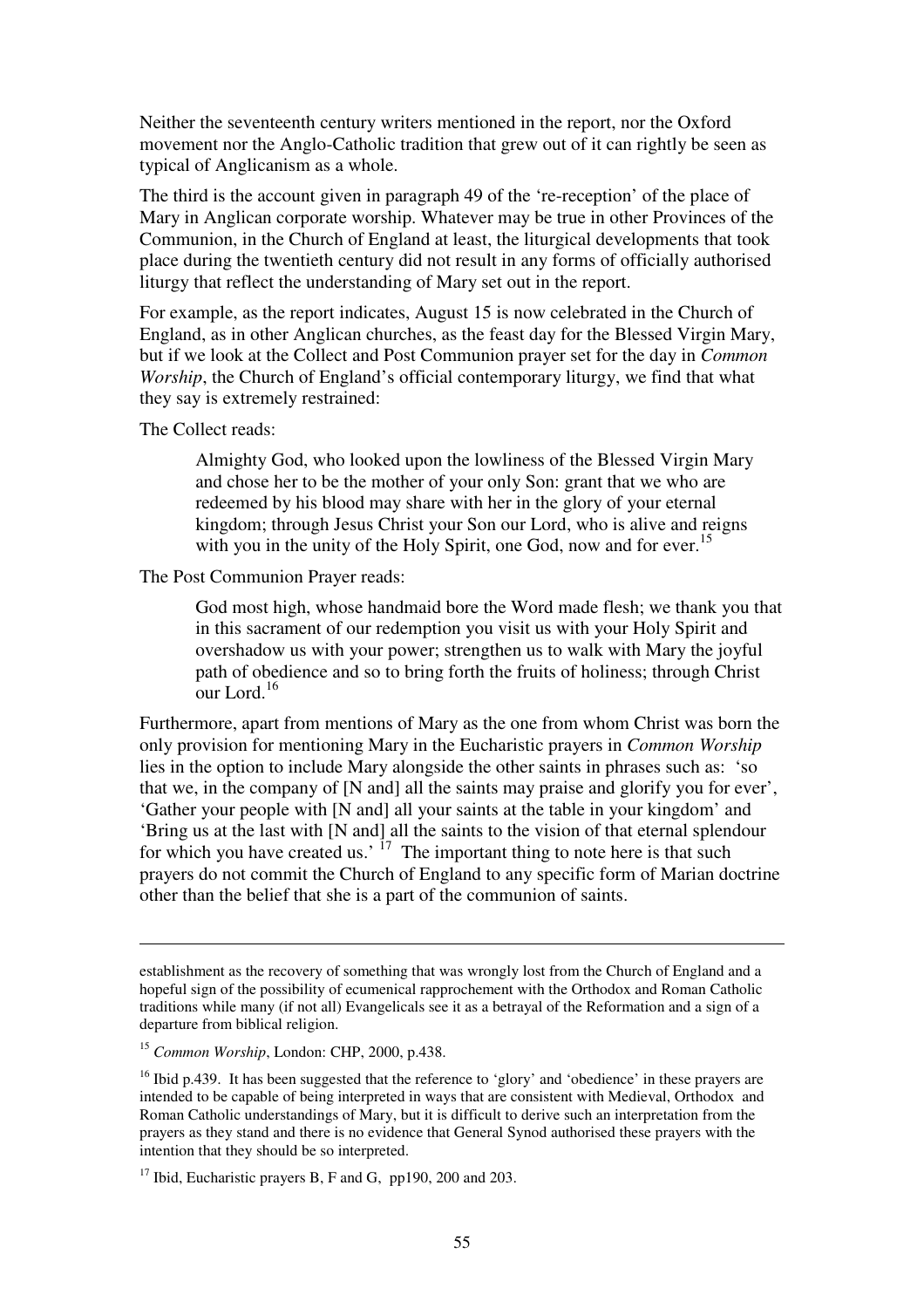In addition it also needs to be noted that there is no provision in Common Worship for the saying of the 'Hail Mary' or any other prayers that ask for the intercession of the Virgin Mary.

What all this means is that, at least so far as the Church of England is concerned, the claim that liturgical developments with regard to Mary are 'highly significant' cannot be justified.

The fourth is what is said in paragraph 51 about the way in which the Roman Catholic and Anglican communions: '…are agreed that Mary and the saints pray for the whole Church.' The meaning of this phrase is then specifically said to be further explained in Section D. This section of the report teaches not simply that Mary and the other saints pray in general terms for the fulfilment of God's purposes for His people (an idea that is possibly defensible on the basis of Rev 6:10 and 8:3-4), but that they give specific assistance to individuals who ask for their help. It follows that what we are being told here is that the Anglican tradition now agrees with the practice of seeking the intercession of the saints that was specifically rejected by the Church of England at the Reformation.

As far as I am aware this claim is untrue. There has been no Anglican agreement on this matter, and to suggest that there has been is misleading.

The fifth and final aspect of the report with which I have problems is the list of advances in agreement at the end of the report. In order to explain why I find this problematic I shall look in each of the items on the list in turn.

The first item is:

 $\overline{a}$ 

…the teaching that God has taken the Blessed Virgin Mary in the fullness of her person into his glory as consonant with Scripture, and only to be understood in the light of Scripture

The phrase 'the fullness of her person' is nowhere defined, but there are three reasons for thinking that it must mean something broadly similar to the Roman Catholic teaching that Mary was assumed into heaven in both body and soul.

- In Christian anthropology the fullness of someone's person necessarily includes their body.
- The appeal made in paragraph 56 to the translations of Enoch and Elijah as biblical precedents for what is believed to have happened to Mary imply that what is being thought of is something that involved Mary's body as well as her disembodied self or soul.
- The claim in paragraph 58 that this Roman Catholics will be able to recognise this teaching as that which is contained in the Roman Catholic dogma of the Assumption as defined by Pius XII in 1950 implies that what is being taught here is the assumption of Mary in both body and soul.<sup>18</sup>

 $18$  The attempt in footnote 10 of the report to argue that the Roman Catholic dogma leaves open 'the question of what the absence of her mortal remains means in historical terms'. *Munificentissimus Deus* is explicit that we must believe that God preserved Mary 'from the corruption of the tomb' and that at the end of her life Mary was 'assumed body and soul into heavenly glory.' What is meant here in historical terms is not open to doubt.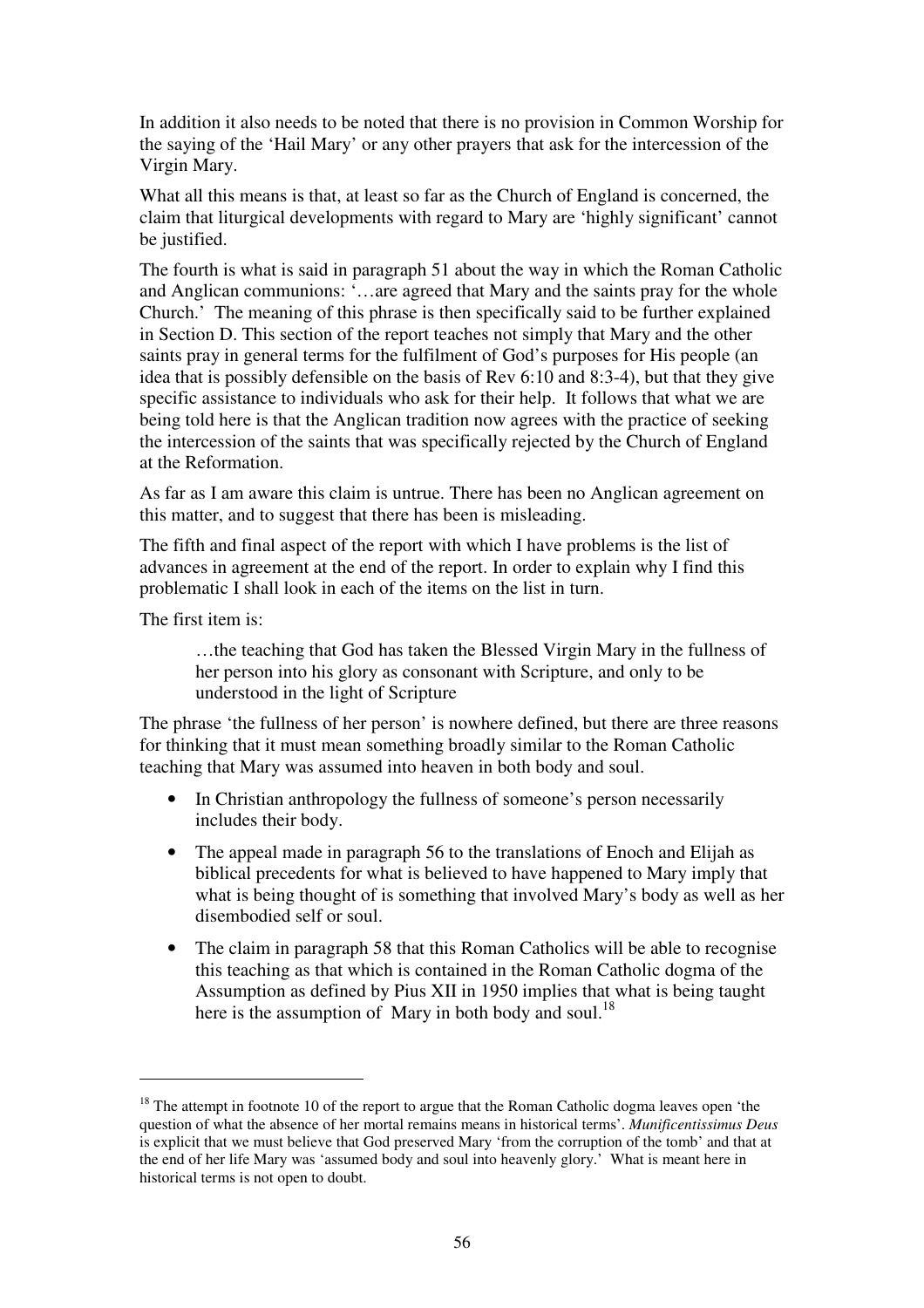What we are being told therefore is that the belief that at the end of her life (either before or after death) Mary was taken up into heaven in both body and soul is 'consonant with Scripture.' In the absence of any biblical statements about what eventually happened to Mary the only justification that is offered for this claim in the report is the appeal to the biblical stories about Enoch, Elijah, the penitent thief and St Stephen which are said to: '…offer hints or partial analogies that may throw light on the mystery of Mary's entry into glory.'

The problem with the appeal to these stories in the cases of the penitent thief and of St. Stephen is that in the case of both of these what we are dealing with is a case of individuals entering into a state of disembodied blessedness where they will await the resurrection of their bodies on the last day. There is nothing to suggest that they were taken up into heaven in the 'fullness of their person'.

The cases of Enoch and Elijah offer a better analogy with what is supposed to have happened to Mary, but there is nothing in the Bible to suggest that what happened to these two individuals provide a precedent for the fate of either Mary or any other Christian believer. It is also important to note that in the Bible Enoch and Elijah ascend but did not die. The model of someone dying and ascending is provided not by the Biblical text but by apocryphal material such as the ascent of Adam in the *Testament of Levi* / *Apocalypse of Adam*.

In the New Testament the only person who enters into glory in body and soul is Christ Himself and there is no suggestion that this will be true of anyone else until the general resurrection on the last day.

The suggestion that these examples show that a belief in Mary's assumption into heaven is 'consonant with Scripture' is therefore unsustainable. In normal English usage 'consonant' means 'consistent with' or 'harmonious with' and the fundamental problem with the report's argument at this point is that there is no general biblical pattern of especially godly people being assumed body and soul into heaven that could then apply to Mary. As I have already suggested, in the Bible itself what happened to Enoch and Elijah is seen as exceptional rather than normative.

We are also told that the idea that Mary was assumed into heaven must be understood in 'the light of scripture.' In terms of the argument developed in the report what this means is that it must be understood in the light of the biblical teaching that Christians have already been raised with Christ and therefore already participate in the glory of heaven. The problem is that the report overlooks the fact that in Scripture this belief exists in tension with the belief that the full manifestation of our resurrection with Christ will only happen when Christ returns and the bodies of those who have died are raised to new life (see 1 Cor 15: 1-58, 1 Thess 4:13-18). Living the Christian life means living in the tension between these two realities, the reality that we have been raised with Christ already, but that we shall only experience this fully at the end of time (Rom 8:18-25, 2 Cor 5:1-5). What the report does is to distort the biblical pattern of grace and hope by suggesting that in Mary at least this tension has already been overcome.

A further problem is the fact that the report appeals to New Testament texts such as 2 Cor 5:17 ('if any one is in Christ, he is a new creation, the old has passed away, behold the new has come') as pointing us to the meaning of the tradition about Mary's assumption without acknowledging that in the New Testament such language is used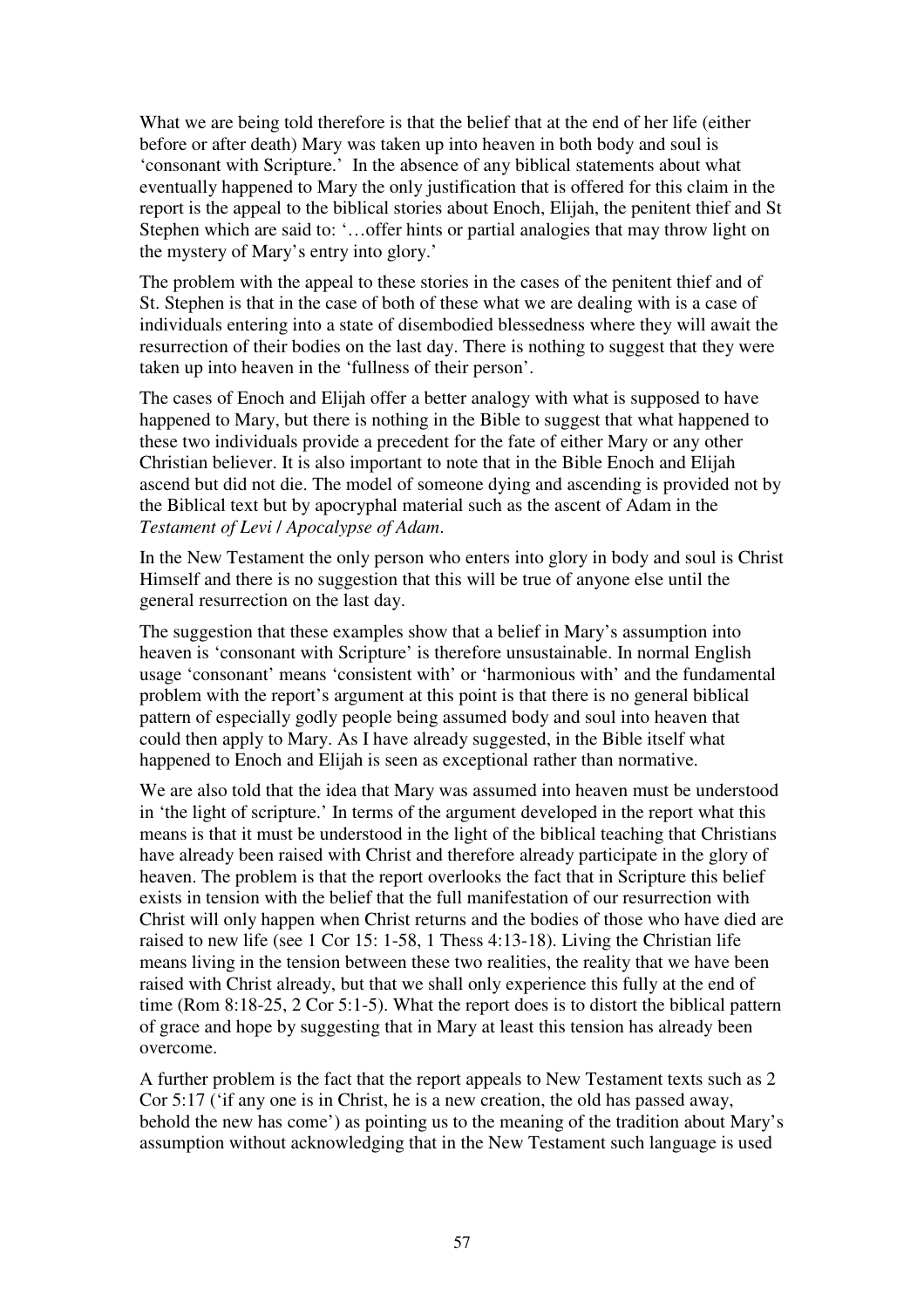in the context of the conviction that thus far the new creation has only been fully manifested in Christ Himself. Therefore when the report declares that:

The pattern of hope and grace already foreshadowed in Mary will be fulfilled in the new creation in Christ when all the redeemed will participate in the full glory of the Lord.

it is giving Mary a role that in the New Testament belongs solely to Christ. In the New Testament it is Christ and not Mary or anyone else who foreshadows what will be when the new creation is revealed.

The second item is:

…that in view of her vocation to be the mother of the Holy One, Christ's redeeming work reached 'back' in Mary to the depths of her being and to her earliest beginnings.

As in the case of the previous item, what we have here is a statement that is phrased in vague language, but what it seems to be saying is in line with the 1854 doctrine of the Immaculate Conception. That is to say, what the words seem to imply is that in the case of Mary the redeeming work of Christ had a retroactive effect in that from the beginning of her existence Christ dealt with sin in every area of her life. It is because this is what is being said that the report is able to say that:

Roman Catholics can recognize in this what is affirmed by the dogma – namely 'preserved from all stain of original sin' and 'from the first moment of her conception.'

There are two problems with case that the report makes for believing that Mary was preserved from all  $\sin^{19}$  in this way.

The Lucan text which is appealed to as direct biblical justification is Luke 1:28 where we read that the Angel Gabriel appeared to Mary and said: 'Hail, O favoured one, the Lord is with you.' The report argues that the underlying Greek here: '…implies a prior sanctification with divine grace prior to her calling' <sup>20</sup> and it later goes on to gloss this by saying that what it means is that: 'We can thus see that God was at work in Mary from her earliest beginnings, preparing her for the unique vocation of bearing in her own flesh the new Adam.<sup>'21</sup>

The problem with this argument is that it is a classic example of what is known as 'eisegesis', that is, reading in to biblical passages that which is not there. Nothing is said in Lk 1:28 or anywhere else in the New Testament about Mary being prepared in some special way to be the mother of the Messiah, let alone this meaning that she was miraculously preserved from sin. As George Caird notes in his commentary on St Luke's Gospel in Lk 1:28: 'Mary is addressed simply as the favoured one, the recipient of a privilege, the beneficiary of God's sovereign and unconditioned

<sup>19</sup> Although the dogma only talks about 'original sin' this does not mean that Roman Catholic theology is open to the idea that Mary then went on to commit actual sin. The idea is rather that being preserved miraculously from original sin Mary was as a result free from the actual sin that results from it. See Catechism of the Catholic Church , Para 967.

<sup>20</sup> Mary: Grace and Hope in Christ, p.17 (Para 16).

 $^{21}$  Ibid p.52 (Para 55).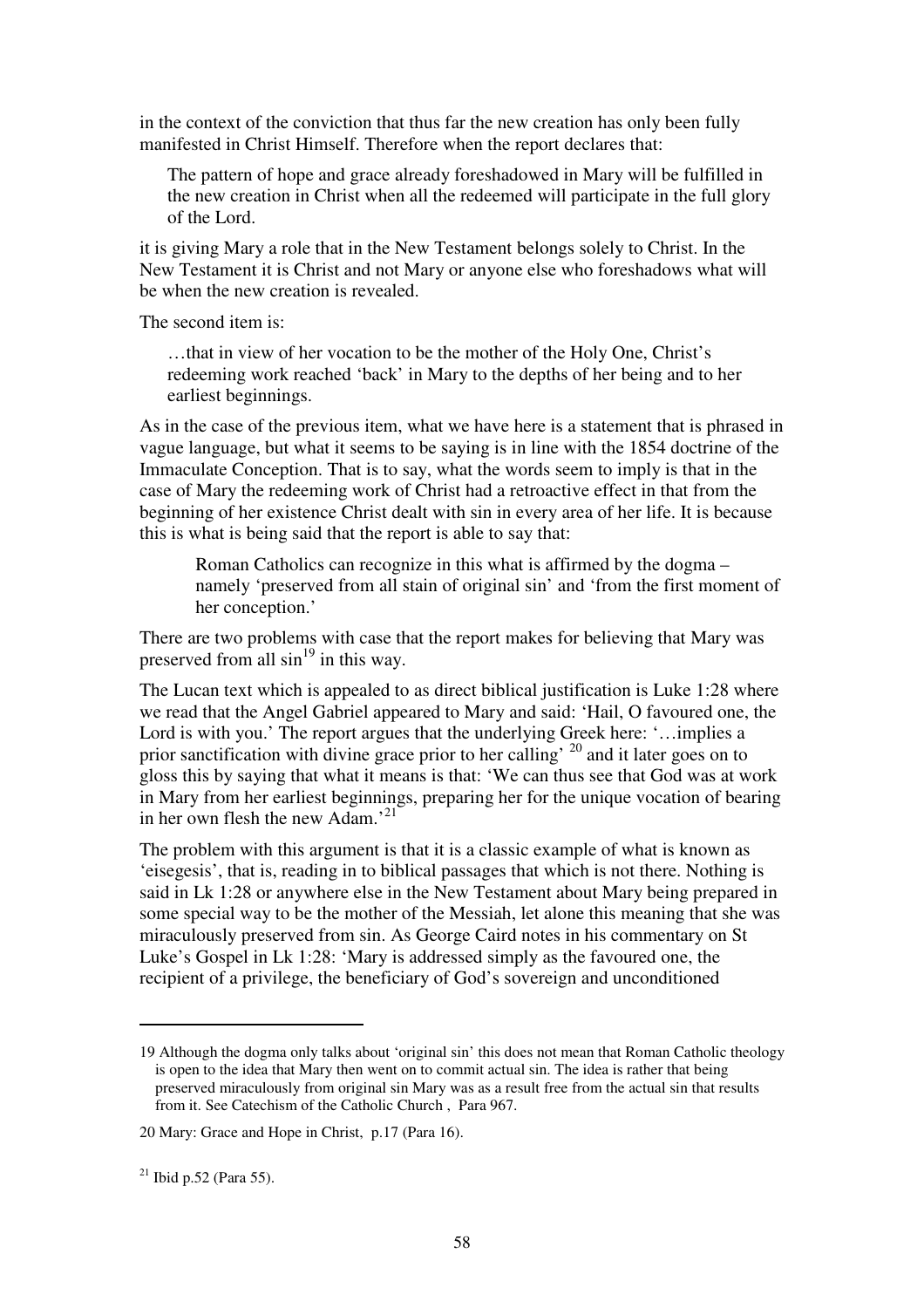choice.'<sup>22</sup> In the context of Luke 1 Mary is said to be favoured by God because she has been chosen to be the mother of the Messiah (Lk 1:30-33) and she is chosen simply because she is chosen, not because she has been prepared in advance for the role by some miraculous work of God earlier in her life.

What the report has in fact done (whether intentionally or not) is to perpetuate the theology reflected in the traditional Latin translation of Lk 1:28 as '*plena gratia'* – 'full of grace'. What this (mis)translation (which has been rejected by all modern versions of the New Testament including the Roman Catholic *Jerusalem Bible*) embodies is the idea that grace is a quality in human beings. In the case of Mary what this means is that she is fit to be the Mother of God because of her total sanctity. She is, as the report puts it, 'graced', that is to say made holy, by the work of God in her from the earliest moments of her existence and as such prepared for the vocation of being the Mother of God.

The biblical idea of grace, however, is that grace is not a quality with which human beings, in this case Mary, are endowed. It is the gift of God's merciful favour to those who in and of themselves are totally undeserving (see for example Eph 2:1-10, Tit 3:3-7).<sup>23</sup> In the case of Mary this means that she has nothing in her that makes her fit to be the Mother of God, but God chooses her anyway. As so often Martin Luther gets the point exactly:

'O Blessed Virgin, Mother of God, you were nothing and all despised; yet God in his grace regarded you and worked such great things in you. You were worthy of none of them, but the rich and abundant grace of God was upon you, far above any merit of yours. Hail to you! Blessed are you from henceforth and forever in finding such a God.' Nor need you fear that she will take it amiss if we call her unworthy of such grace. For, of a truth, she did not lie when she acknowledged her unworthiness and nothingness, which God regarded, not because of any merit in her but solely by reason of his grace.<sup>24</sup>

The second problem is the way in which the report appeals to the general teaching of Scripture. The report correctly declares that:

The Scriptures also speak of God's care for all human beings, even before their coming to birth (Psalm 139:13-18), and recount the action of God's grace preceding the specific calling of particular persons, even from their conception (cf. Jeremiah 1:5, Luke 1:15, Galatians  $1:15$ ).<sup>25</sup>

<sup>22</sup> G B Caird, *Saint Luke,* Harmondsworth: Penguin, 1965, p.53.

<sup>&</sup>lt;sup>23</sup> For explanations of these different understandings of grace see for instance P S Watson 'Grace' in A Richardson (ed), *A Dictionary of Christian Theology,* London: SCM, 1969, pp.147-149 and R Kearsley 'Grace' in S B Ferguson et al (eds), *New Dictionary of Theolog,y* Leicester: IVP, 1988, pp 280-281. It is true that in texts such as Acts 4:33, 11:23, 13:43, Rom 5:21 and 1 Cor 15:10 grace seems to be described in terms of the activity of God in the life of believers, but in context it is clear that what is being talked about is the effects of grace rather than grace itself.

<sup>&</sup>lt;sup>24</sup> M Luther *Das Magnificat*, cited in W Hollewenger, 'Ave Maria: Mary, the Reformers and the Protestants', *One in Christ,* 4, 1977, p.287.

<sup>25</sup> *Mary Grace and Hope in Christ* p 52 (Para 54).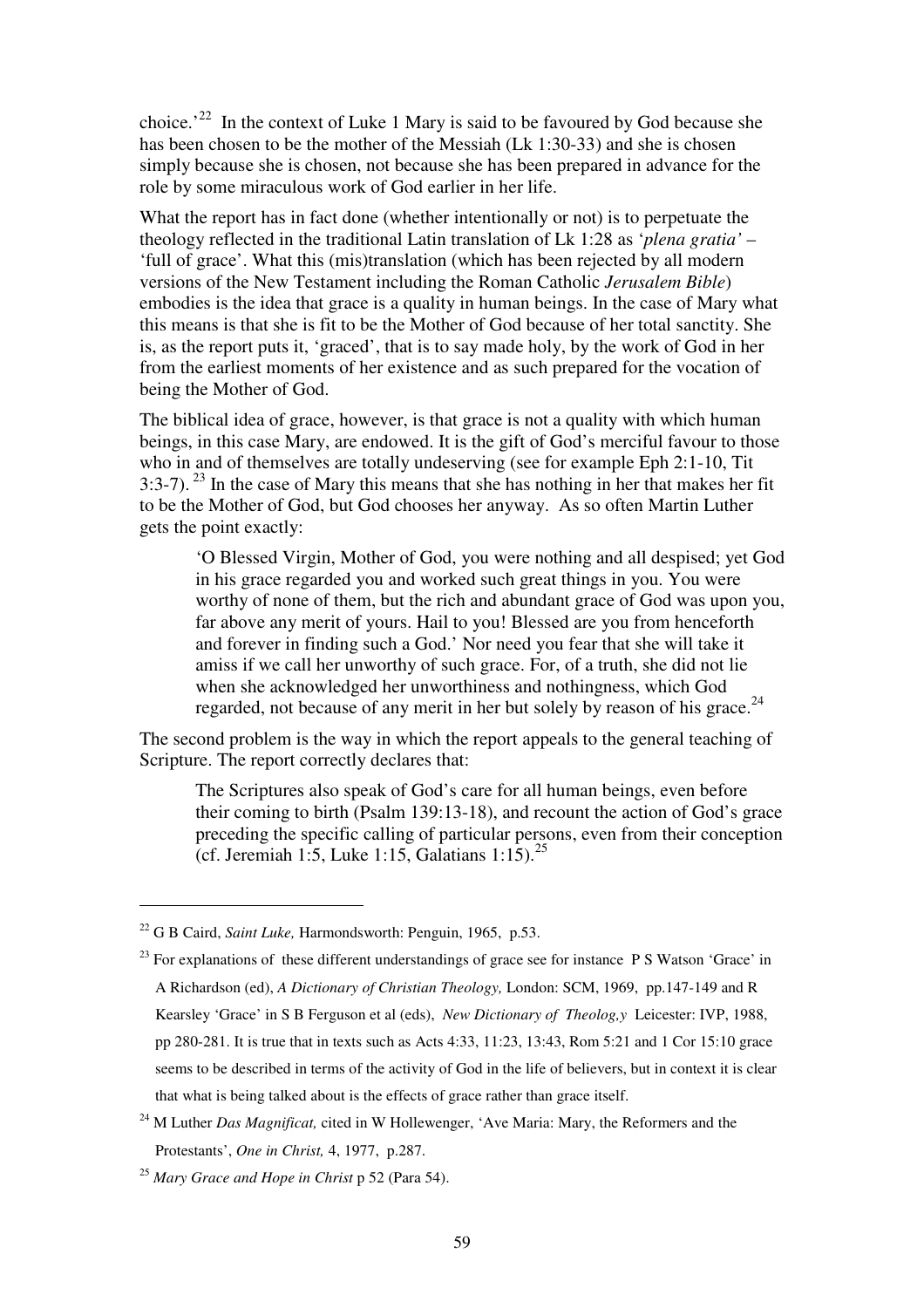and that

According to the New Testament, being 'graced' has the connotation of being freed from sin through Christ's blood (Ephesians 1:6-7). The Scriptures point to the efficacy of Christ's atoning sacrifice even for those who preceded him in time (cf. 1 Peter 3:19, John 8:56, 1 Corinthians  $10:4$ )<sup>26</sup>

However, in neither case does this biblical teaching point to the idea either that Christians in general or Mary in particular are preserved in holiness and kept free from sin by the action of God from the earliest moment of their lives. On the contrary, the explicit biblical teaching is that 'all have sinned and fall short of the glory of God' (Rom 3:23) and there is no suggestion that this is not true of Mary as well.

The report attempts to get round this by stating in footnote 12 that:

The assertion of Paul at Romans 3:23 - "all have sinned and fall short of the glory of God" - might appear to allow for no exceptions, not even for Mary. However, it is important to note the rhetorical-apologetic context of the general argument of Romans  $1 - 3$ , which is concerned to show the equal sinfulness of Jews and Gentiles (3:9). Romans 3:23 has a quite specific purpose in context which is unrelated to the issue of the "sinlessness" or otherwise of Mary.<sup>27</sup>

The difficulty with this argument is the fact that in Rom 1:18-3:23 the way that St. Paul goes about showing that both Jews and Greeks are in equal need of the gospel is precisely by arguing that each and every individual whether Jew or Greek is a sinner. Rom 3:9 for example specifically declares:

What then? Are we Jews any better off? No, not at all*; for I have already charged that all men, both Jews and Greeks, are under the power of sin*.

In the words of F F Bruce in his commentary on Romans, what St Paul is saying is that: 'all men, as individuals, have sinned.'<sup>28</sup> This being the case, his teaching is clearly related to the issue of the sinlessness or otherwise of Mary. It tells us that she too was a sinner.

What all this means is that we have to say that the report's contention that what they say about Mary in this second item of agreement is 'consonant with Scripture' is unsustainable. What is said in this item is not only not built upon Scripture, but is in fact contrary to it.

What this in turn means is that the next item on the list, the claim that:

…the teaching about Mary in the two definitions of the Assumption and the Immaculate Conception, understood within the biblical pattern of the economy of hope and grace, can be said to be consonant with the teaching of the Scriptures and the ancient common traditions.<sup>29</sup>

<sup>&</sup>lt;sup>26</sup> Ibid, p.57 (Para 59).

 $27$  Ibid, p.57.

<sup>28</sup> F F Bruce, *Romans,* Leicester: IVP, 183, p.102.

<sup>29</sup> *Mary: Grace and Hope in Christ*, p.79 (Para 78)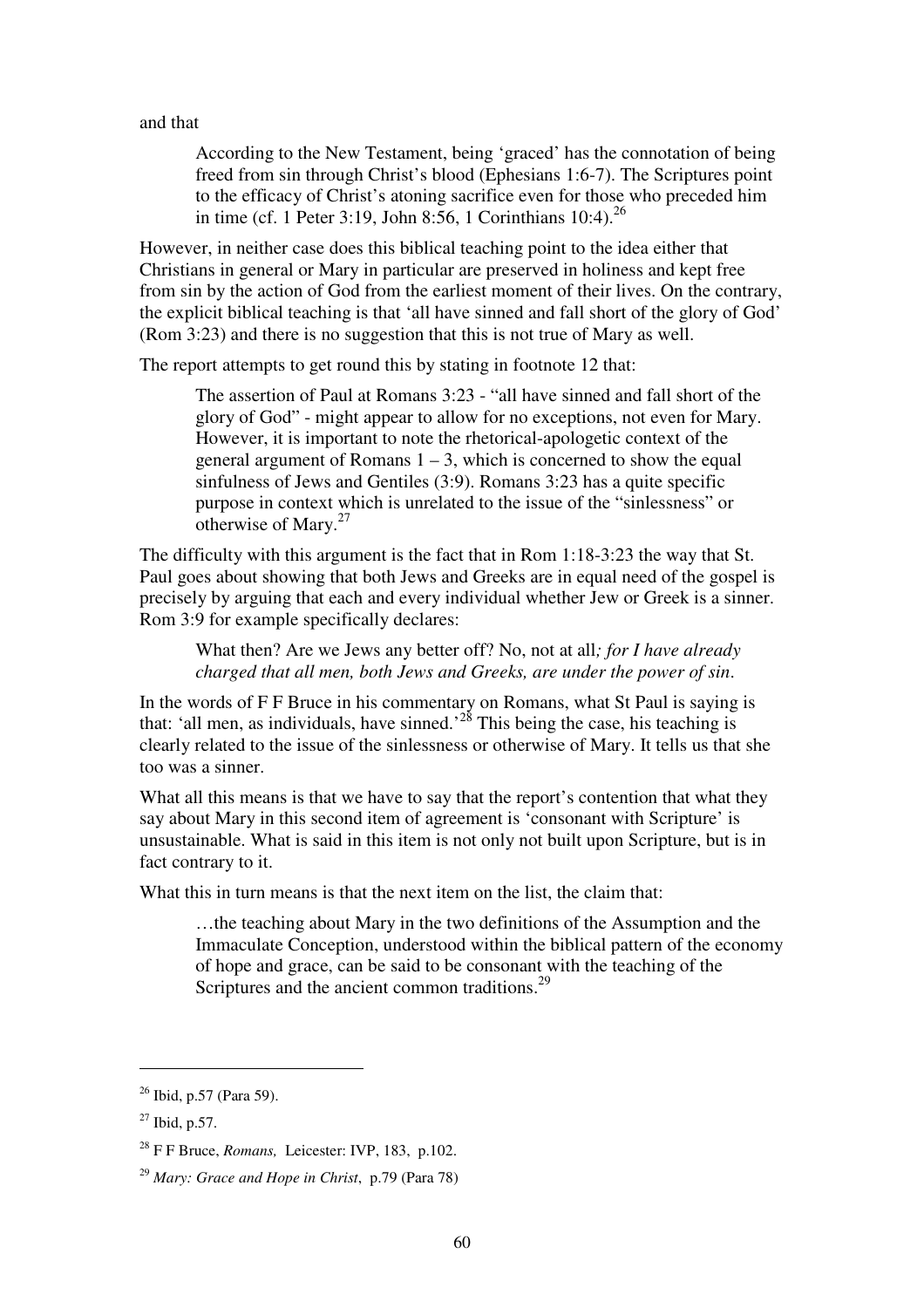is also unsustainable. What the report attempts to do is to show that the two definitions can be seen as consonant with Scripture, but as we have seen this argument simply does not work. Even when interpreted within the theological framework of 'grace and hope' suggested by the report they are not in line with what Scripture teaches. What is more they cannot rightly be said to be consonant with the 'ancient common traditions' either.

The phrase 'ancient common traditions' means the traditions of the Patristic period and what is clear is that these traditions show only qualified support for the beliefs reflected in the definitions.

In the case of the Immaculate Conception, although there were those like St. Augustine who were reticent about acknowledging Mary's sinfulness, nevertheless, as the report itself acknowledges (Para 38) there were also Fathers who held that she was a sinner. As John Kelly notes, even after the Council of Ephesus in 431 had declared that Mary was *Theot*ό*kos*:

…the old doubts about her sinlessness and moral perfection continued to be widely held. In the East the tradition going back to Origen which stressed her human frailties and lack of faith in her Son was remarkably slow in dying; in the West the conviction that only Christ has been ideally good, and Augustine's more recent teaching about original sin, remained as stumbling blocks for even longer.<sup>30</sup>

In the case of the Assumption we are dealing with a belief that only seems to have arisen in the Fourth century and even then took some time to be generally accepted. It therefore cannot be said to be a belief that is representative of the Patristic period as whole. It is not part of the most ancient common tradition.

It also needs to be noted that, as J K Elliott comments, it was a belief that 'originated in apocryphal literature,<sup>31</sup> and that if one looks at the samples of this literature contained in Elliott's edition of *The Apocryphal New Testament<sup>32</sup>* it is clear that the literature in question is entirely legendary in nature .No one has ever succeeded in showing that this material is based on reliable historical tradition concerning what happened at the end of Mary's life.

If the argument that the definitions are consonant with Scripture and Patristic tradition fails then the argument in the next item on the list necessarily fails as well. This item states that the agreement about the definitions contained in the report

…when accepted by our two Communions, would place the questions about authority which arise from the two definitions of 1854 and 1950 in a new ecumenical context.<sup>33</sup>

The argument in paragraphs 61-63 of the report on which this statement is based is that the if the approach to Marian doctrine set out in the report were to be accepted by the Anglican and Roman Catholic churches as an authentic expression of the faith they share, then this would provide a way through the ecumenical impasse currently caused by the existence of the two Roman Catholic dogmatic definitions concerning

<sup>30</sup> J N D Kelly, *Early Christian Doctrines,* 5ed, London: A&C Black, 1980, pp. 498-499.

<sup>31</sup> J K Elliott , *The Apocryphal New Testament,* Oxford:OUP, 2004, p. 691.

<sup>32</sup> Ibid pp. 691-723.

<sup>33</sup> *Mary: Grace and Hope in Christ*, p.79 (Para 78).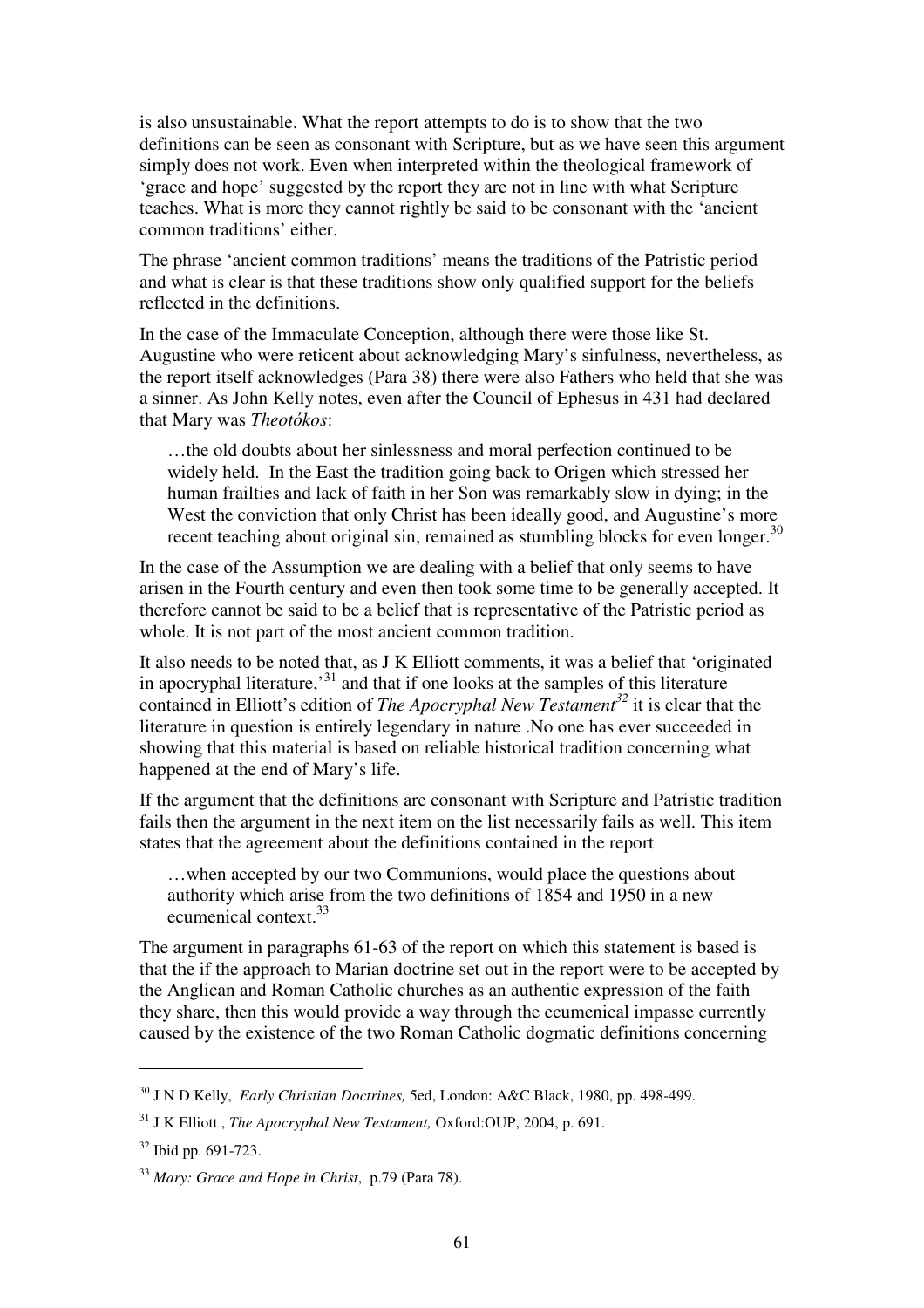Mary. It would do this because Anglicans would be able to recognise the substance of the Roman Catholic dogmas as based not simply on the authority of the Pope and the traditions of the Roman Catholic Church (which has been the standard Anglican critique of them) but as a legitimate expression of the teaching of Holy Scripture and the Early Church.

The problem with this argument is if it can be shown that the approach to Marian doctrine that it proposes cannot be seen as consonant with Scripture and the teaching of the Early Fathers then the whole basis for ecumenical rapprochement which it puts forward then collapses. The problem for Anglicans of dogmatic definitions rooted solely in Roman Catholic tradition and Papal authority would remain.

The final item on the list states:

…that Mary has a continuing ministry which serves the ministry of Christ, our unique mediator, that Mary and the saints pray for the whole Church and that the practice of asking Mary and the saints to pray for us is not communiondividing  $.^{34}$ 

The first problem raised by this item is the claim that 'Mary has a continuing ministry which serves the ministry of Christ'. As we have seen, the argument is that biblical passages such as Jn 2:1-12 and Jn 19:26-27 indicate that Mary has a continuing maternal role in heaven caring for the faithful and bringing their needs to the attention of her son. The problem is that the passages in question do not provide an adequate basis for such beliefs. There is nothing in them to suggest that what St..John wanted his readers to understand was that Mary had a continuing maternal role in heaven. In the absence of any evidence that this was his intention we cannot simply take incidents from the fourth Gospel and use them as the basis for seeking to decide what is currently happening in heaven.

The second problem is the more general issue of whether it is legitimate to ask the saints to pray for us. As Article XXII indicates, after long debates about the matter the English Reformers eventually came to the view that the invocation of the saints was theologically illegitimate<sup>35</sup> and, at least as far as the Church of England goes, this still remains the official Anglican position.

The argument put forward by the report for invoking the saints is that if we can ask people on earth to pray for us we can ask the same of the saints in heaven. This is not a new argument. It was a standard argument on the traditionalist side at the Reformation and was explicitly rejected by the English Reformers. We can see this if we look at the *Second Book of Homilies*, described in Article XXXV as containing:

'…a godly and wholesome doctrine'. The Homily 'Of Prayer' declares:

 Christ sitting in heaven, hath an everlasting Priesthood, and always prayeth to his Father for them that be penitent, obtaining by virtue of his wounds, which are evermore in the sight of God , not only perfect remission of our sins, but also all other necessaries that we lack in this world (Matthew 6.33, James 5.15, Colossians 4.12), so

<sup>34</sup> *Ibid,* pp.79-80 (Para 78).

<sup>&</sup>lt;sup>35</sup> The use of the adjective 'Romish' in Article XXII can be a red herring on this point. It does not mean 'that particular version of the invocation of saints practised in the Roman Church', but rather 'the invocation of saints, which the Roman Church practices.'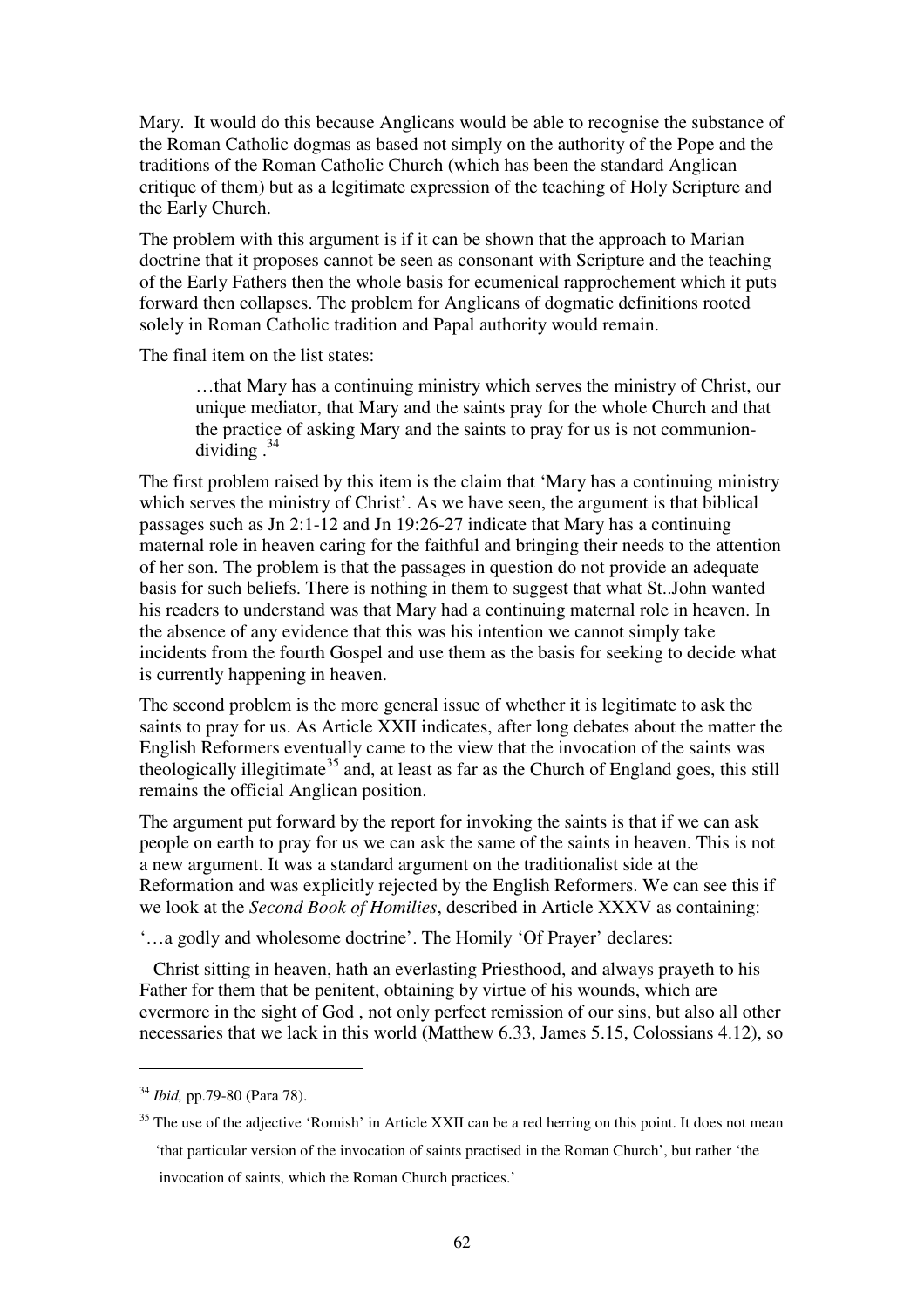that this only Mediator is sufficient in heaven (1 Timothy 2.5), and needeth no others to help him (Hebrews 7.25).

Why then doe we pray one for another in this life, some man perchance will here demand? Forsooth we are willed so to do, by the express commandment both of Christ and his disciples, to declare therein as well the faith that we have in Christ towards God, as also the mutual charity that we bear one towards another, in that we pity our brothers case, and make our humble petition to God for him. But that we should pray unto Saints, neither have we any commandment in all the Scripture, nor yet example which we may safely follow. So that being done without authority of Gods word, it lacketh the ground of faith, & therefore cannot be acceptable before God (Hebrews 11.6). For whatsoever is not of faith, is sin (Romans 14.23). And as the Apostle saith, that faith commeth by hearing, and hearing by the word of God (Romans 10.17).

Yet thou wilt object further, that the Saints in heaven do pray for us, and that their prayer proceedeth of an earnest charity that they have towards their brethren on earth. Whereto it may be well answered. First, that no man knoweth whether they do pray for us, or no. And if any will go about to prove it by the nature of charity, concluding, that because they did pray for men on earth, therefore they do much more the same now in heaven: Then may it be said by the same reason, that as oft as we doe weep on earth, they do also weep in heaven, because while they lived in this world, it is most certain and sure they did so. And for that place which is written in the Apocalypse, namely that the Angel did offer up the prayers of the Saints upon the golden Altar: it is properly meant, and ought properly to be understood of those Saints that are yet living on earth, and not of them that are dead, otherwise what need were it that the Angel should offer up their prayers, being now in heaven before the face of Almighty God ? But admit the Saints do pray for us, yet do we not know how, whether specially for them which call upon them, or else generally for all men, wishing well to every man alike. If they pray specially for them which call upon them, then it is like they hear our prayers, and also know our hearts desire. Which thing to be false, it is already proved both by the Scriptures, and also by the authority of Augustine.

Let us not therefore put our trust or confidence in the Saints or Martyrs that be dead. Let us not call upon them, nor desire help at their hands: but let us always lift up our hearts to GOD, in the name of his dear Son Christ, for whose sake as GOD hath promised to hear our prayer, so he will truly perform  $it<sup>36</sup>$ 

What the report is suggesting is therefore that Anglicans should accept an argument that was explicitly rejected by the English Reformers and is still explicitly rejected by one of the Church of England's official doctrinal standards, without giving us any new or cogent reason why we should do so. That is not a good basis for ecumenical agreement.

Finally, the report suggests that the issue of asking Mary and the Saints to pray for us is 'not communion-dividing.' This is a problematic suggestion because (a) the term

<sup>36</sup> Text in *The Homilies*, Bishopstone: The Bynmill Press, 2006, pp.236-237.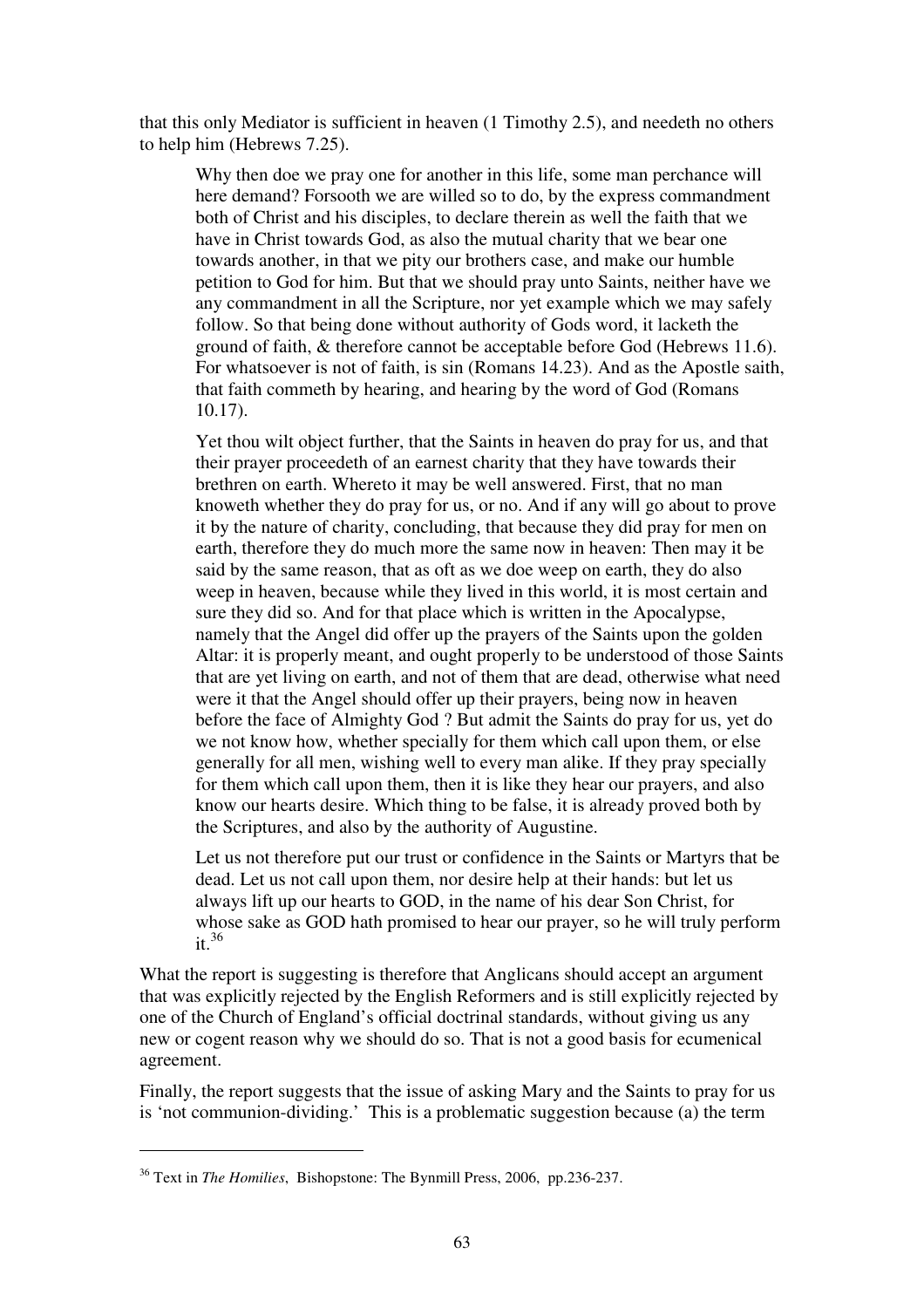'communion-dividing' is never defined and, as we know, what it means to be in or out of communion with someone is a much debated issue and (b) if communion dividing means that which divides the visible Church then it is communion dividing in the sense that there is no prospect of the Roman Catholic Church being in full communion with a Church that did not officially permit and practice the invocation of the Saints and equally no prospect of Evangelical Anglicans ever agreeing to be part of a Church that did.

# **What then can we say?**

For the reasons given above, as an Evangelical Anglican I could not endorse the conclusions of *Mary Grace and Hope in Christ* as expressing what I believe or what I think my church should accept. However, I do not want to end this paper on this negative note. I know that what I have said will be inevitably seen by many Christians as dishonouring to Mary, but that is not my intention. I want to say with Huldrych Zwingli:

The more honour and love grows amongst humankind, the greater honour and respect will grow towards Mary because she has borne us the great and merciful Lord and Saviour.<sup>37</sup>

Therefore, in order to honour Mary I want to finish by saying what I think we can rightly say about her on the basis of the witness of Scripture.

Firstly, on the basis of Mt 1:23 and Lk 1:35 we can say that Mary was the *Theot*ό*kos*, the God bearer, the Mother of God.

Secondly, on the basis of Lk 1:28 and 1:30 we can say that as such she is a person who has been highly favoured by God, someone who has been privileged by being given a uniquely significant place in God's economy.

Thirdly as the one who was the Mother of God it is legitimate to describe her with many of the Early Fathers as the 'new Eve'. In the words of St Irenaeus:

And just as through a disobedient virgin man was stricken and fell into death, so through the Virgin who was obedient to the Word of God man was reanimated and received life. For the Lord came to seek again the sheep that was lost; and man it was that was lost; and for this cause there was not made some other formation, but in that same which had its descent from Adam He preserved the likeness of the [first] formation. For it was necessary that Adam should be summed up in Christ, that mortality might be swallowed up and overwhelmed by immortality; and Eve summed up in Mary, that a virgin should be a virgin's intercessor, and by a virgin's obedience undo and put away the disobedience of a virgin.<sup>38</sup>

Fourthly, we can rightly say that in spite of her human frailty and sinfulness Mary is a model for Christian discipleship. She is the one who was obedient to God's word (Lk 1:37), who praised God for His mighty works of salvation (Lk 1:46-55), who pondered in her heart the things she learned about Christ (Lk 2:51), who brought

<sup>37</sup> *Zwinglis Werke*, 1:426, quoted in Hollewenger, art cit, p.289.

<sup>38</sup> Irenaeus *Demonstration of the Apostolic Preaching* 33, in I M Mackenzie, *Irenaeus's Demonstration of the apostolic Preaching,* Aldershot: Ashgate, 2002, p.11.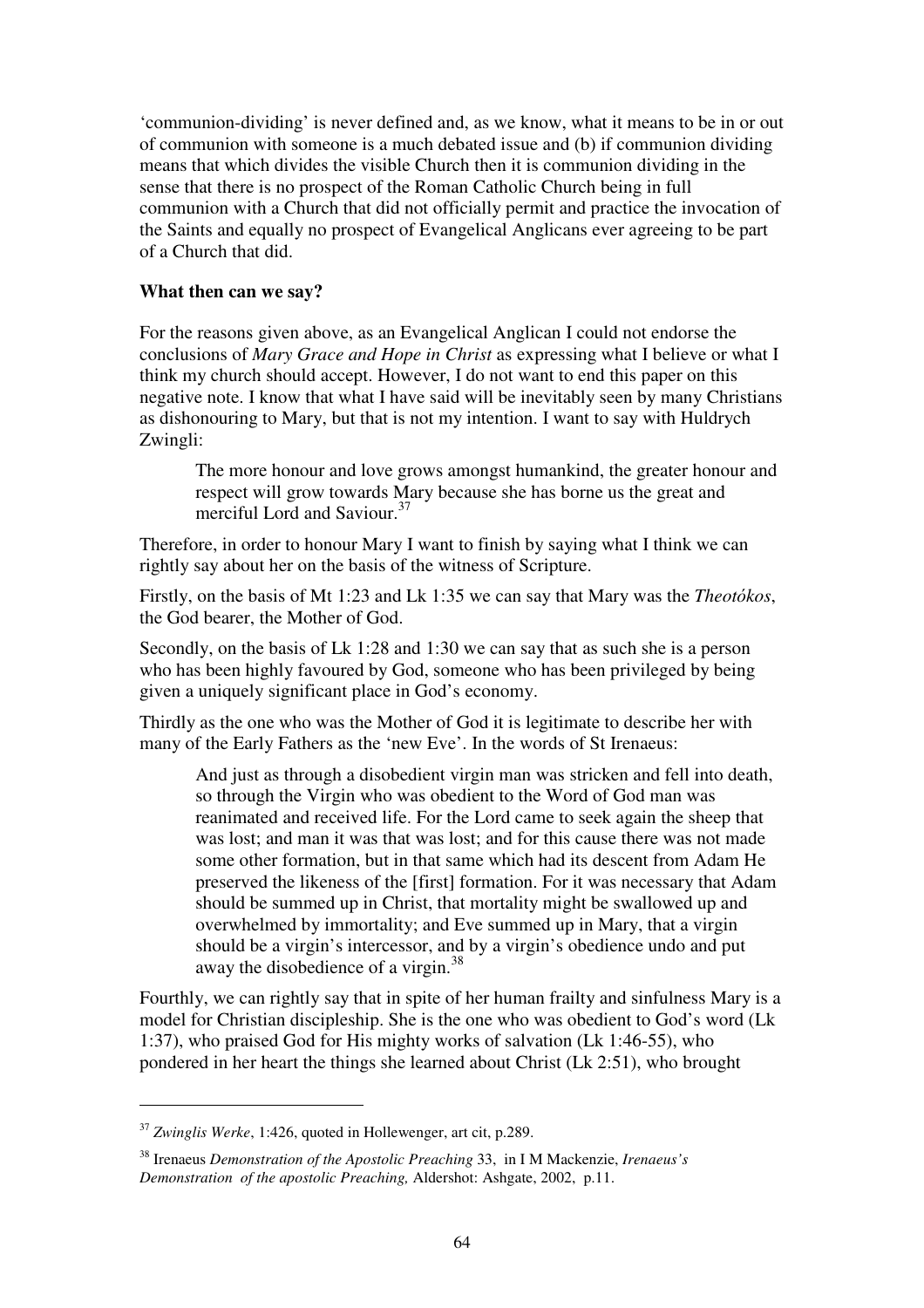people's needs to Christ and told people to be obedient to Him (Jn 2:3-4), who stayed with Christ to the end when other disciples had run away to hide (Jn  $19:25-27$ ), and who devoted herself to prayer with other members of the first Christian community as they waited for the gift of the Spirit at Pentecost (Acts 1:14).

For all these reasons we can glorify God for the life and witness of Mary and join with all generations in calling her blessed.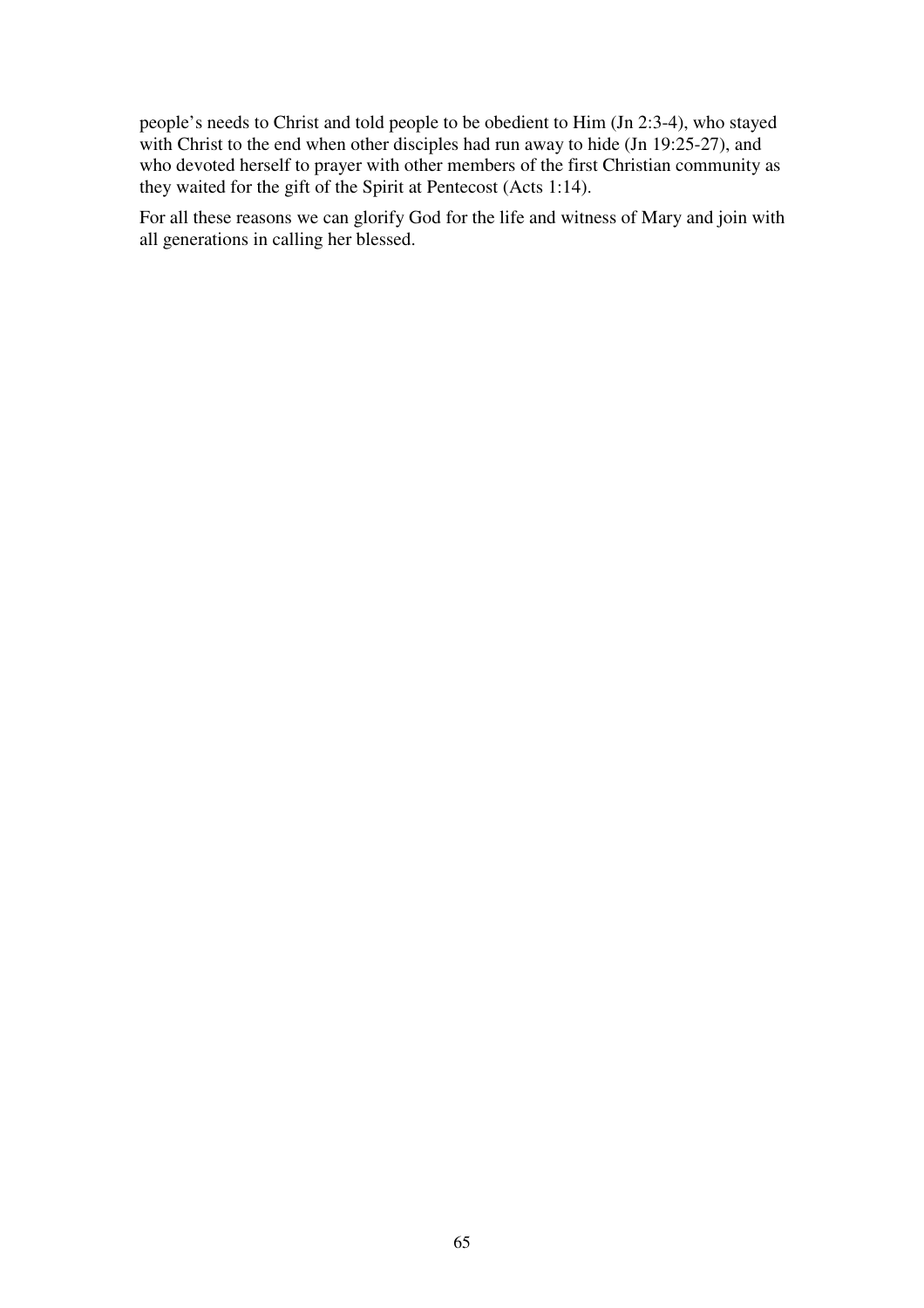# **Chapter 7**

# **Scripture and authority in the Roman Catholic Church – with reference to the two Marian teachings regarded as dogma**

# **Thomas Seville CR<sup>1</sup>**

It may confidently be asserted that the Roman Catholic Church teaches with authority. Yet how that is perceived differs and indeed has differed over the centuries and within the last century. In the nineteenth century the Lambeth Fathers rebutted the recently promulgated teaching of *Pastor Aeternus* on the infallibility of the Pope, on the grounds that, in so doing it had invaded the attributes of  $God<sub>i</sub><sup>2</sup>$  one of the bishops<sup>3</sup> at that gathering of Anglican bishops had had the doubtful honour of being the last bishop of the Church of England to treat in writing of the Pope as Antichrist. More recently, the bishops of the Church of England have given serious and largely positive attention to the role of the Pope in any future united church<sup>4</sup>. There has been a change of some moment.

 In this essay I wish to take a view of the kind of the authority with which the Roman Catholic Church teaches. In a second part I remark on the question of the status of what are known as the two Marian dogmas, the teaching that through the merits of Christ the Blessed Virgin Mary was preserved from all taint of original sin and the teaching that after the end of her mortal life she was taken body and soul to glory, defined with authority, infallibly, in *Ineffabilis Deus* (1854) and *Munificentissimus Deus* (1950) respectively. If the Church of Rome does aim to teach on the basis of the scriptures – which I argue she does – I will suggest that, if these two teachings do not contradict the gospel of Christ, there is a way forward which does justice to both the Anglican churches and to the Church of Rome, and does so as churches in times of separation. It is important to note that these teachings are binding on the faith of all the faithful, must be believed with a full assent, with divine faith; these teachings are matters, in other words, understood to be revealed by God. Even if Anglicans may find much in these teachings to impress and indeed to agree with, $5$  the

<sup>&</sup>lt;sup>1</sup> Fr Thomas Seville CR, Community of the Resurrection, Mirfield, Yorks.

<sup>2</sup> Lambeth Conference 1878 in *The Six Lambeth Conferences* , London, 1920, p. 94.

<sup>&</sup>lt;sup>3</sup> Bishop Christopher Wordsworth of Lincoln.

<sup>4</sup> *Authority in the Church II:* 31. 'Anglicans and Roman Catholics can agree in much of the truth that these two dogmas are designed to affirm. We agree that there can be but one mediator between God and man, Jesus Christ, and reject any interpretation of the role of Mary which obscures this affirmation. We agree in recognizing that Christian understanding of Mary is inseparably linked with the doctrines of Christ and of the Church. We agree in recognizing the grace and unique vocation of Mary, Mother of God Incarnate (Theotokos), in observing her festivals, and in according her honor in the communion of saints. We agree that she was prepared by divine grace to be the mother of our Redeemer, by whom she herself was redeemed and received into glory. We further agree in recognizing in Mary a model of holiness, obedience and faith for all Christians. We accept that it is possible to regard her as a prophetic figure of the Church of God before as well as after the Incarnation,' ibid., II 30; *Final report*, para 30.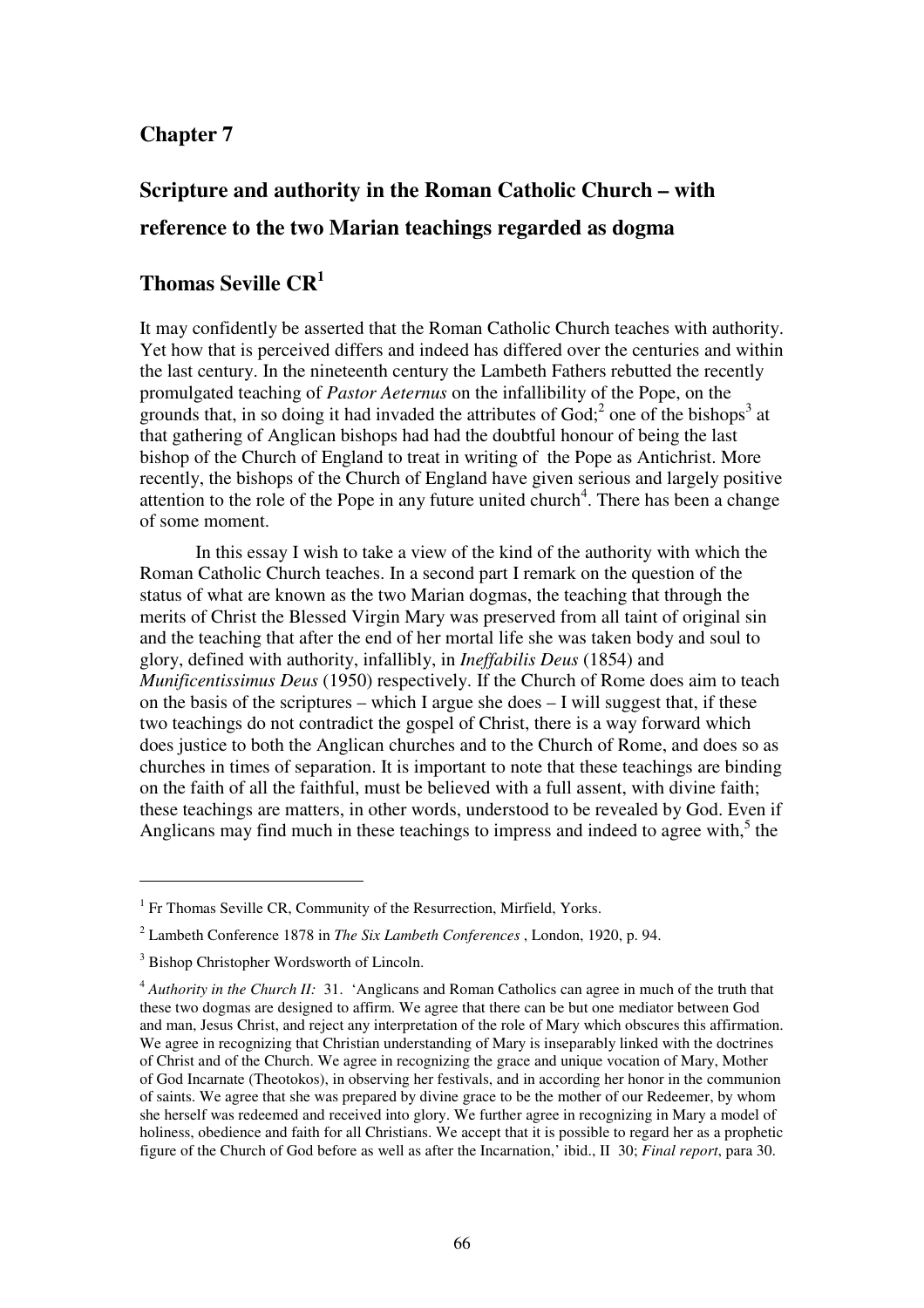manner in which this is declared at least and at most the authority by which the declaration is made are issues which remain unconcluded.

#### **Part I**

 $\overline{a}$ 

## **Scripture and tradition**

To some it seems that the Roman Catholic Church does not accord normative status to the holy scriptures, but adds an equal weight to 'tradition'. It is to be doubted whether this is the case; the ARCIC agreements between Roman Catholics and Anglicans have consistently worked on the basis of the scriptures as the uniquely authoritative norm, taken with the ancient traditions, which Anglicans have respected and used since the Reformation.

The Second Vatican Council addressed the problem of divine revelation (*Dei Verbum*), in which the relation between scripture and tradition was addressed. In the background was the text of Trent, which had avoided the question of the supremacy of scripture in saying the truth and discipline of the gospel.

… that this truth and instruction are contained in the written books and in the unwritten traditions, which have been received by the apostles from the mouth of Christ Himself, or from the apostles themselves, at the dictation of the Holy Spirit, have come down even to us, transmitted as it were from hand to hand, [the Council] following the examples of the orthodox Fathers, receives and holds in veneration with an equal affection of piety and reverence all the books both of the Old and of the New Testament, since one God is the author of both, and also the traditions themselves, those that appertain both to faith and to morals, as having been dictated either by Christ's own word of mouth, or by the Holy Spirit, and preserved in the Catholic Church by a continuous succession.<sup>6</sup>

This is echoed by the Constitution on divine revelation of the Second Vatican Council, *Dei Verbum*:

Sacred Tradition and sacred scripture, then, are bound closely together, and communicate one with the other. For both of them flowing out of he same divine well-spring, come together in some fashion to form one thing, and move together towards the same goal....Thus it comes about that the Church does not draw her certainty about all revealed truths from the holy Scriptures alone. Hence, both Scripture and Tradition must be accepted and honored with equal feelings of devotion and reverence. Sacred Tradition and sacred scripture make up a single sacred deposit of the Word of God, which is entrusted to the Church.<sup>7</sup>

<sup>&</sup>lt;sup>6</sup> contineri in libris scriptis et sine scripta traditionibus, quae ab ipsius Christi are ab apostolis acceptae, aut ab ipsis apostolis Spiritu Sancto dictante quasi per manus traditae ad nos usque pervenerunt, orthodoxorum patrum exempla secuta, omnes libros tam veteris quam novi testamenti, cum utriusque unus Deus sit auctor, nec non traditiones ipsas, turn ad fidem, turn ad mores pertinentes, tanquam vel oretenus a Christo, vel a Spiritu Sancto dictatas et continua successione in ecclesia catholica conservatas, pari pietatis affectu ac reverentia suscipit et venerator. *Concilium Tridentinum: diariorum, actorum, epistularum, tractatum*, edited by the Societas Goerresiana, 7 vols. in 13 (Freiburg in Breisgau: B. Herder, 1901- ), V.91.

*<sup>7</sup> Dei Verbum 9, 10*, in *Vatican Council II: The Conciliar and Post Concilar Documents*, ed. Austin Flannery, O.P. (Northport, NY: Costello, 1975), p. 755.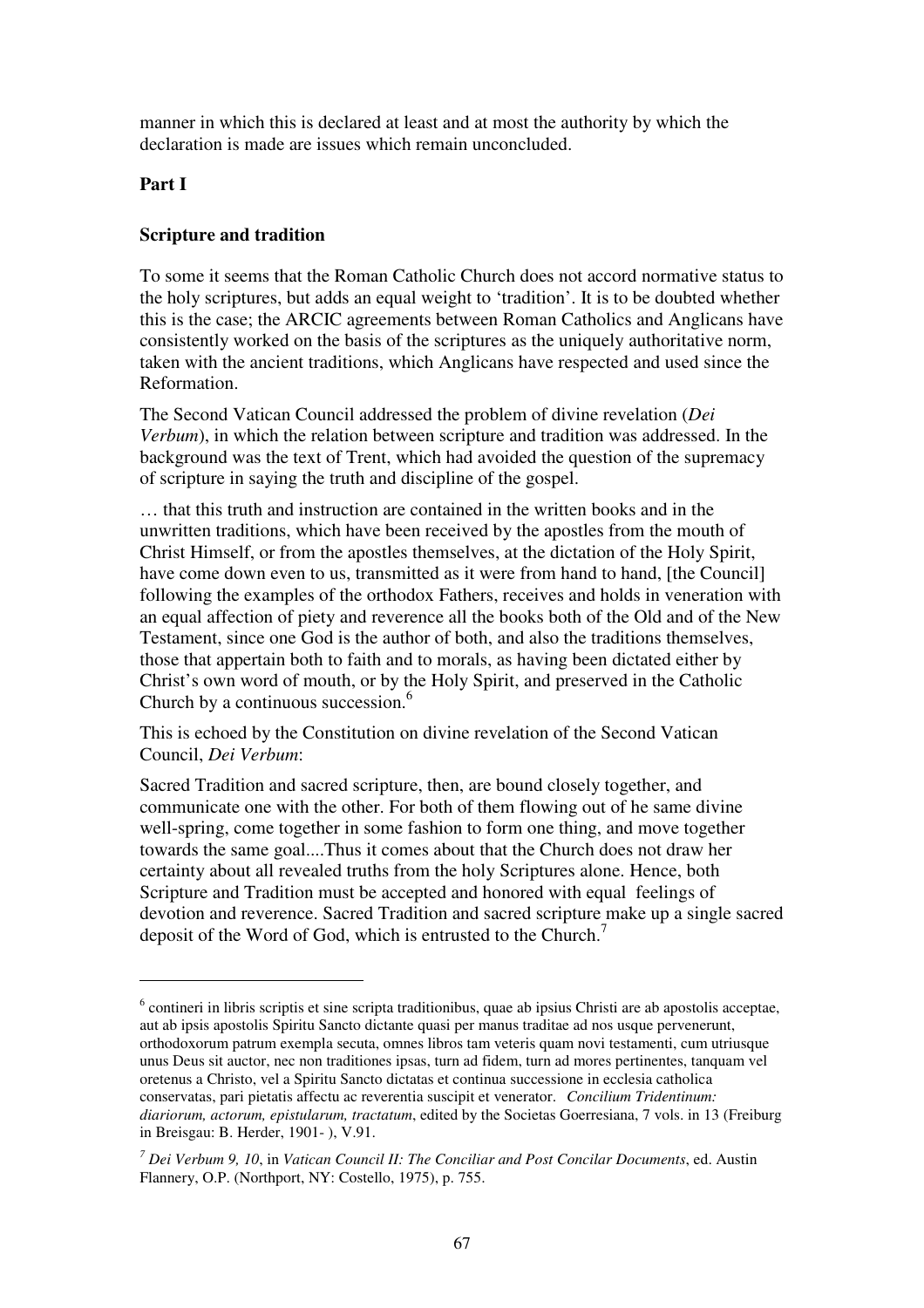A great deal is left unsaid and untaught in both decrees. Scripture and traditions are not antithetical, but form a unity, though the exact relation is not defined by Trent or indeed by Vatican II. They are one and have the same source. They do not oppose one another. The question of the sufficiency of scripture is not decided, though many commentators have thought that this is what is expressed in *Dei Verbum*; it is equally clear that the source, the God Who gives Himself for salvation, is not solely to be found in the texts of the scriptures; the Word of God written and the Word of God are not identical. To this reader, supported by commentators on the text, it seems that the view that *Dei Verbum* favours the material sufficiency of the scriptures is that to be preferred<sup>8</sup>. They are a norm than which there is no higher. In the ARCIC dialogues this is clearly acknowledged and moreover in response to accusations that it is not. The scriptures are 'a normative record of the foundation of the faith'.<sup>9</sup>.

For the Church of Rome the answer to the question of who is to interpret the scriptures and who is to teach is given also by God in a clear way. Someone is needed to interpret and that is something that Anglicans also acknowledge. In the case of the Church of Rome this is found in the church, assisted by the Spirit promised to her. Scripture is read within the church and the church is the place and the subject of its true interpretation. Anglicans may agree,<sup>10</sup> for without taking note of the role of the church interpreting with authority – the church, which has the task of both teaching and guarding the revelation of Christ, the body helped by the Spirit – talk of the sufficiency of the scriptures becomes dangerously abstract. The Spirit is needed, must be prayed for, must be trusted and this finds expression in those entrusted with the charism of teaching, supremely but not exclusively the teachers of the church – for Roman Catholics the ecclesiastical *magisterium,* with the Pope at its focus.

*Dei Verbum* goes on to treat of the living tradition in which the canon comes to us:

Through the same tradition the Church's full canon of the sacred books is known, and the sacred writings themselves are more profoundly understood and unceasingly made active in her; and thus God, who spoke of old, uninterruptedly converses with the bride of His beloved Son; and the Holy Spirit, through whom the living voice of the Gospel resounds in the Church, and through her, in the world, leads unto all truth those who believe and makes the word of Christ dwell abundantly in them (see Col. 3:16).<sup>11</sup>

 $8$  As Congar notes, there have been many theologians of good repute who have defended such a view. Thomas Aquinas, for example, makes precisely this point: sacra Scriptura ad hoc divinitus est ordinata ut per eam nobis veritas manifestetur necessaria ad salutem (*Quaestiones duodecim quodlibetales*, ed. Petri Marietti, in *Quaestiones disputatae*, 5 vols. in 3, 2nd ed. Taurinensis (Augustae Taurinorum: Ex typographia Pontificia et S. RR. Congregationis, 1914), vol. 5, *Quodlibetum* VII, q. vi, a. 14). For further references see Congar, *Tradition and traditions*, pp. 111-116.

*<sup>9</sup>* Authority in the Church *1976: 'To these the Church has recourse for the inspiration of its life and mission; to these the Church refers its teaching and practice. Through these written words the authority of the Word of God is conveyed', para 2. The Scriptures are the uniquely inspired witness to divine revelation; the Church's expression of that revelation must be tested by its consonance with Scripture. Elucidation (1981), para 2*

 $10$  As instanced in the statement in the Malta Report (1967): 'We agree that revealed Truth is given in holy Scripture and formulated in dogmatic definitions through thought-forms and language which are historically conditioned': para 5.

<sup>11</sup> *Dei Verbum* II, 8.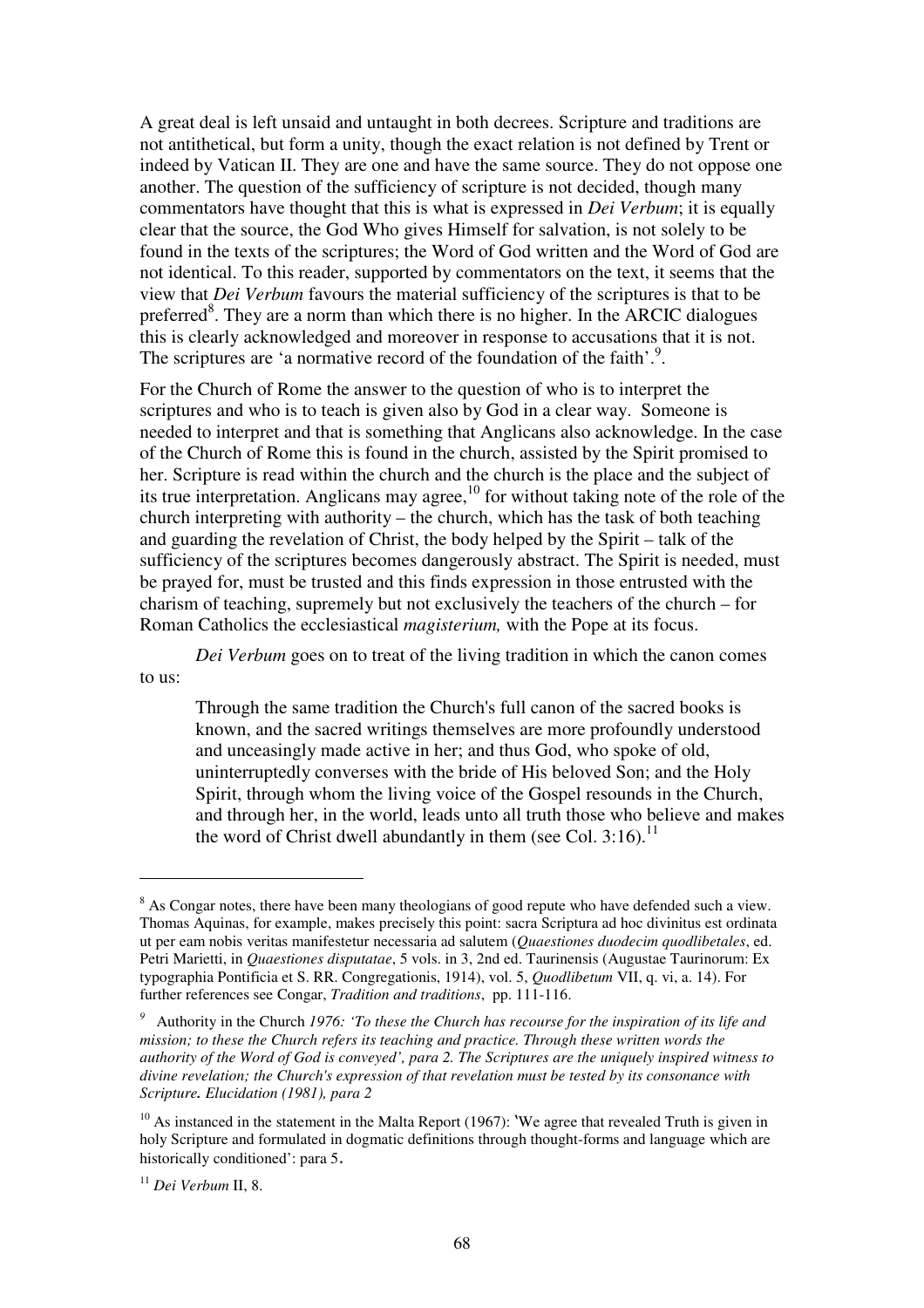The model of the interpretation is that of God's speaking and the Church responding, a model of tradition as conversation between the Word addressed and the receivers of the Word, the church.

#### **Three questions**

This prompts an Anglican to ask three questions.

(i) First, does this present a problem to a church which has among its authoritative sources Article VI of the Thirty-nine Articles of Religion?

*Of the Sufficiency of the Holy Scriptures for Salvation.* Holy Scripture containeth all things necessary to salvation: so that whatsoever is not read therein, nor may be proved thereby, is not to be required of any man, that it should be believed as an article of the Faith, or be thought requisite or necessary to salvation. In the name of the Holy Scripture we do understand those canonical Books of the Old and New Testament, of whose authority was never any doubt in the Church.

 In the article nothing is said about who is to prove or who is to read or indeed whether there is such an instance and this the article leaves open. This may have been deliberate; yet by claiming the authority to prescribe the Articles, the Church of England posits the church as the organ by which such proving and reading could take place.

 It may be argued that only those things that are clear may be so proved or read. In the second of the two ARCIC document on Authority this is given a high position in the response to authoritative teaching by the Pope: 'If the definition proposed for assent were not manifestly a legitimate interpretation of biblical faith and in line with orthodox tradition, Anglicans would think it a duty to reserve the reception of the definition for study and discussion.<sup>'12</sup>

Yet this seems to neglect the complexity by which essential teachings have often come to find expression. Rarely are they '*manifestly* a legitimate interpretation of biblical faith' (italics mine). At one level there are things commonly accounted essential to orthodox Christian belief and practice which are not prescribed by the letter of Holy Writ, such as the *homousios* of Nicea, the double *homousios* of Chalcedon, or the liturgy of the Church.

The Church is the locus for the teaching and testing of the good news, the faith, in the light of scripture. This raises the question of how the Church can be said to be the 'bearer' of the saving message of Christ to which the scriptures bear witness and through which Christ speaks to his Church. Expressions of the faith of the Church, such as the *homoousios*, in response to the Word, have entered into the content of the faith of the apostles, that faith which is handed on by the Spirit. Scripture, on the other hand, insofar as it concerns the question of faith, is the source and norm of the Church's teaching, something unique. Scripture remains the norm. As *The Gift of Authority* puts it, the Church 'regards this corpus alone as the inspired Word of God written and, as such, uniquely authoritative' (19). One of the strengths of the ARCIC report, $^{13}$  shared by both sides, is the concern for a faith which is 'consonant' with the

 $12$  Authority in the Church II, 29.

<sup>13</sup> In *The Gift of Authority* 19, echoing *Authority in the Church. Elucidation 2*.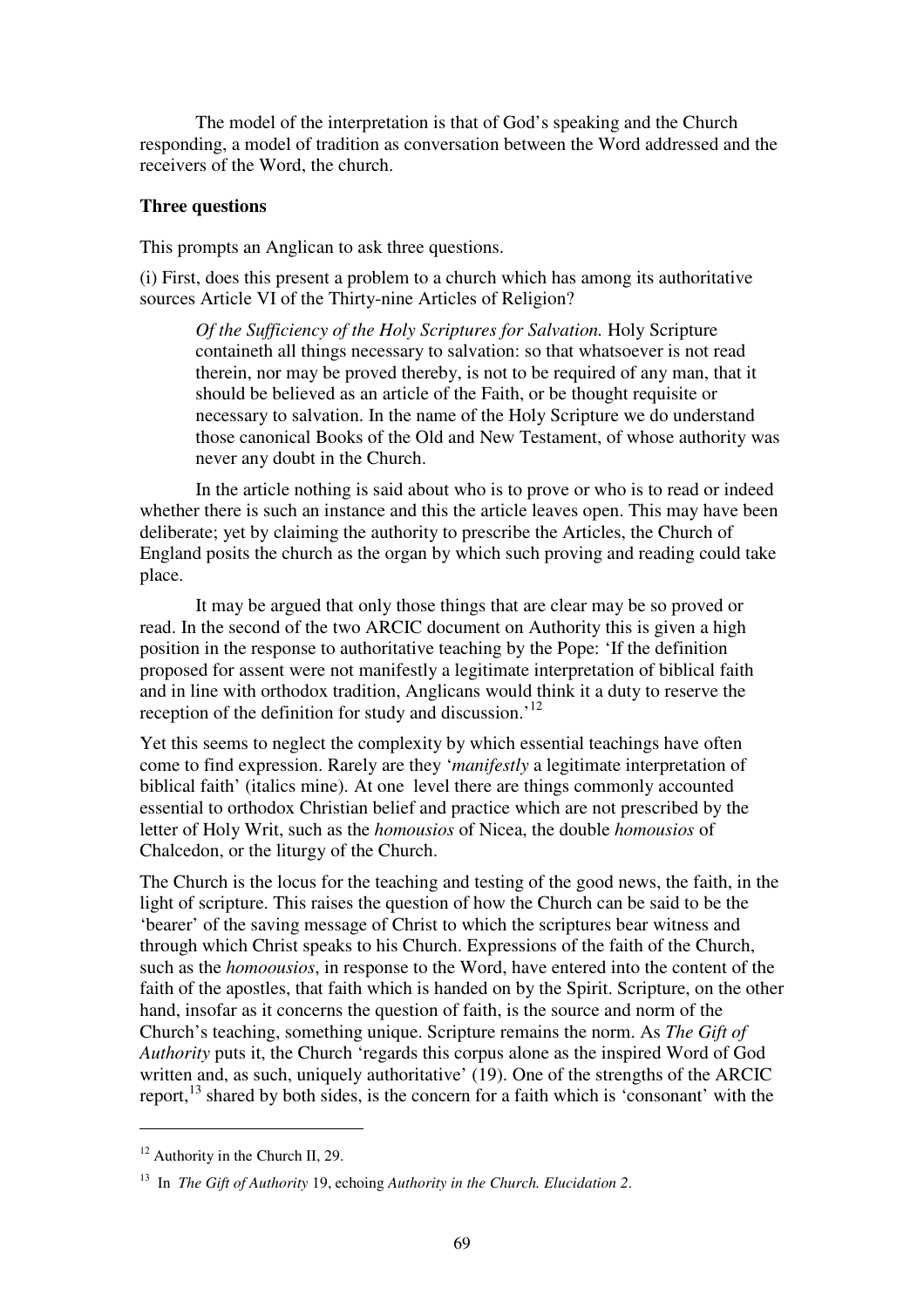scriptures and this is taken up in *Mary Grace and Hope*,<sup>14</sup> though the understanding of consonance is not made explicit. This is welcome, and the attention given to the scriptures, which is not untypical of the contemporary approach to theologising about the Blessed Virgin Mary both in the Roman and Anglican communions, should please.

The approach of the Roman Church to the scriptures, then, is an ecclesial one, namely that the church, in the language of Article VI is *testis* and *conservatrix,* witness and guardian, that she has been given by God the sense of their meaning, the gift to respond to the truth of the God who loves and saves, attested in them; in the church it is that believers receive the faith and with the church that they say respond to God's word. Rome claims that she has been given the authority to interpret and to do so, in certain confined occasions with the certainty or infallibility which Christ wishes his church to be given.

In an important article,<sup>15</sup> Joseph Ratzinger, now Pope Benedict XVI, commented on the state of the dialogue between Rome and Canterbury and argued that the main issue between the churches was the issue of the authority of Tradition.<sup>16</sup> That scripture is the norm is undisputed, 'the central authority through which Christ exercises authority over the Church and within it. For this reason all teaching in the Church is ultimately exposition of scripture, just as scripture is exposition of the living word of Jesus Christ.<sup>17</sup> Ratzinger goes on to describe our relation to the scriptures in terms of 'conversation'. 'The Church is the place in which the Bible is lived and interpreted in a way that binds.'<sup>18</sup> Ratzinger argues that tradition, before it is a matter of texts, is a way of co-ordinating the living Word of the Church and the *decisive* written word of Scripture (italic mine). $19$ 

Anglicans should not see in the Church of Rome's understanding of scripture a body which has a completely different approach to the scriptures than the Church of England. The Church is the place where scripture is expounded and only the whole Church can be properly that locus. She is a *testis* and *conservatrix* of the scriptures (Article VI). It does not seem to be a misreading of the Roman Catholic Church, to say that scripture is indeed a norm which knows no higher and that all that is necessary to salvation may be found in it, but the witness and guardianship of the church, through no intrinsic power other than that of the Spirit in her communion, is the necessary context to read, mark and inwardly digest the content of that salvation. Though balances given may vary, there does not seem to be reason for not agreeing that 'Word of God and Church of God cannot be put asunder' (23)

<sup>14</sup> Paras 58, 59, 78.

<sup>15</sup> *Anglican-Catholic Dialogue: Its problems and its hopes* in '*Church, Ecumenism and Politics'*, St Paul Publications, Slough 1988, pp. 65-87.

<sup>16</sup> Esp. p. 96-8.

 $17$  P. 71.

 $18 \text{ p}$ . 79-80.

 $19$  P. 79.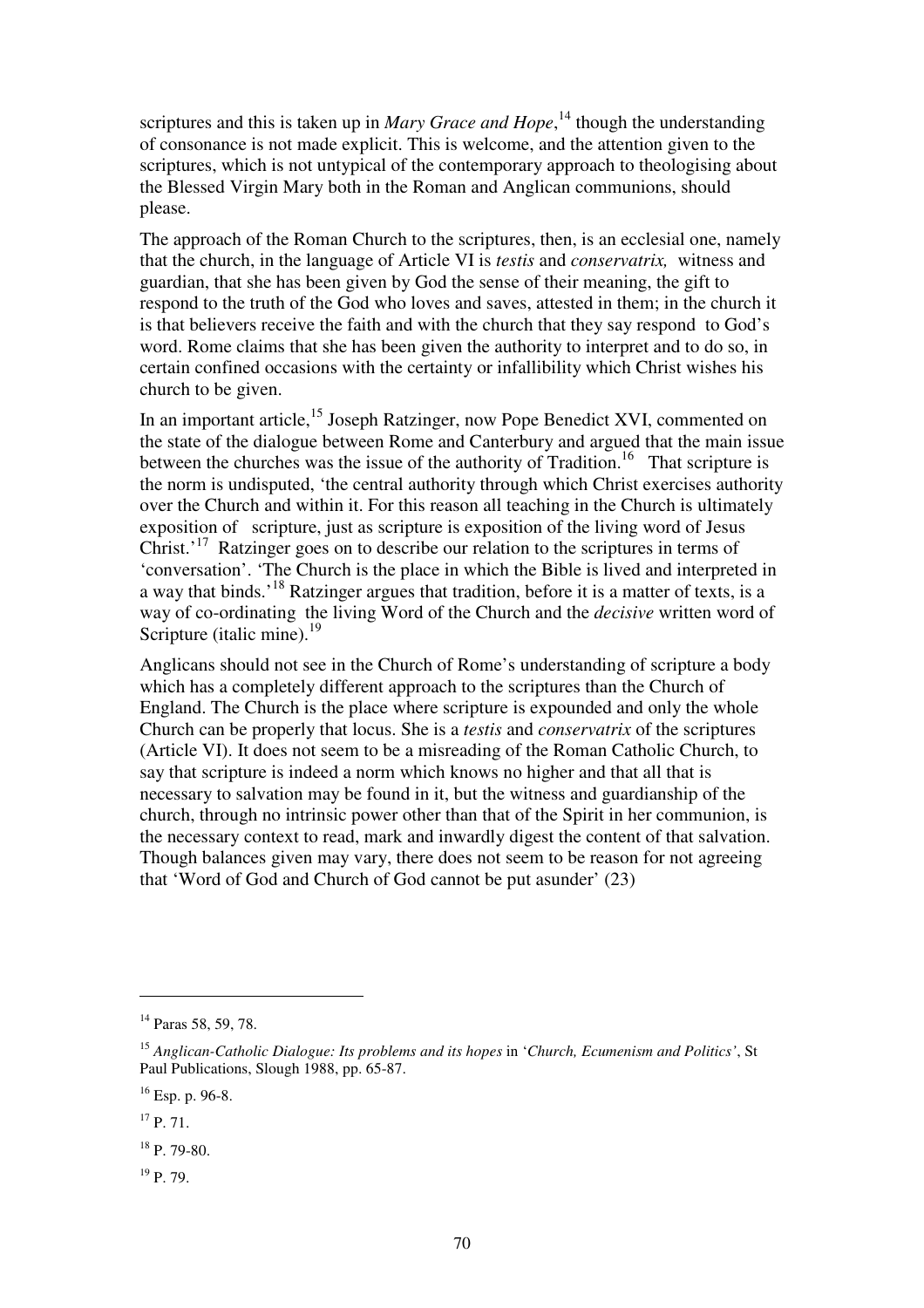#### (ii) This leads to a second question.

How is tradition to be regarded? Ratzinger usefully regards tradition as a practice and a communion before being a text.<sup>20</sup> Tradition is not about supplementary texts. Although the very concept of tradition has been regarded by some Anglicans with reserve, it would be fair to note that the fidelity to the faith received, God being its author, in the realities of space and time, calls for the handing on of the same message and the life which attends and arises in response. A conversation between the Word now preached in the community of faithful, who now call on the Spirit, and the gospel transmitted through time and space by means of the Word written, is necessary, part of the good that is the church. Tradition is for a church in time and space, subject to the exigencies and failures of participated finitude, is a corollary and accompaniment to the work of the Spirit in the people of Christ, expressed in the present life of the Spirit and the interpretation afresh of the gospel. This calls for expressions that are not the same formally as those of other ages and cultures.<sup>21</sup> Anglicans have been wary of thinking that every custom, howsoever repeated, amounts to something that is always to be held, for 'there was never any thing by the wit of man so well devised, or so sure established, which in continuance of time hath not been corrupted'.<sup>22</sup> Christians make mistakes and some that are grave. The church in her response to the gospel and in her journey of faith through time, is however enabled by the gift of the Spirit, to teach and to listen, to rely in prayer on the Spirit so that she may remain faithful or return to faithfulness or express less inadequately the witness of the apostles, to confess and to repent, so that she may also be holy. Such a view may be held to underlie the expansion of the understanding of apostolic succession, to be found in many recent dialogues, to include the apostolicity of the whole church, of which the succession of bishops is an effective sign.<sup>23</sup> This process in time and space may be properly called 'Tradition', 'dynamic process, communicating to each generation what was delivered once for all to the apostolic community' (as *The Gift of Authority* puts it), rather than 'a storehouse of doctrine and ecclesial decisions' (14). As its content, it has 'the witness of proclamation, the sacraments and life in communion', which is also that to which, by the Spirit, it leads and issues. (18) Tradition thus becomes the living interpretation of the Scriptures, digging deeper wells into a prime source of the Church's life and it does this by unpacking what is read in the texts, but also the life of the Spirit which is the life of the communion of the church. It is the Word, written and incarnate and given in the Spirit to an undeserving Church, that is the well of life.

(iii) This leads to the third question.

 $\overline{a}$ 

Is the view of the Church of Rome with respect to the bearer of teaching too narrow? More fully, if it is the church that is the carrier of the tradition, the succession of faith and life which depends on the Spirit promised, does the Roman Church view the

 $20$  Robert Jenson notes that Ratzinger has to use the language of Orthodoxy to make his point: *Unbaptized God: The Basic Flaw in Ecumenical Theology*, Fortress Press, Minneapolis, 1989, p. 108.

<sup>21</sup> A good treatment of Tradition is found in the *The Church of the Triune God - The Cyprus Agreed Statement of the the International Commission for the Anglican - Orthodox Theological Dialogue*, London: Anglican Communion Office. 2006.

<sup>&</sup>lt;sup>22</sup> *Concerning the Service of the Church*, Book of Common Prayer (1662).

<sup>23</sup> ARCIC *Ministry and Ordination*, 1973, paras 9, 16; *Elucidation*, para 3; *Authority I*, para 20. See *Apostolicity and Succession House of Bishops' Occasional Paper*, GS Misc 432, 1994.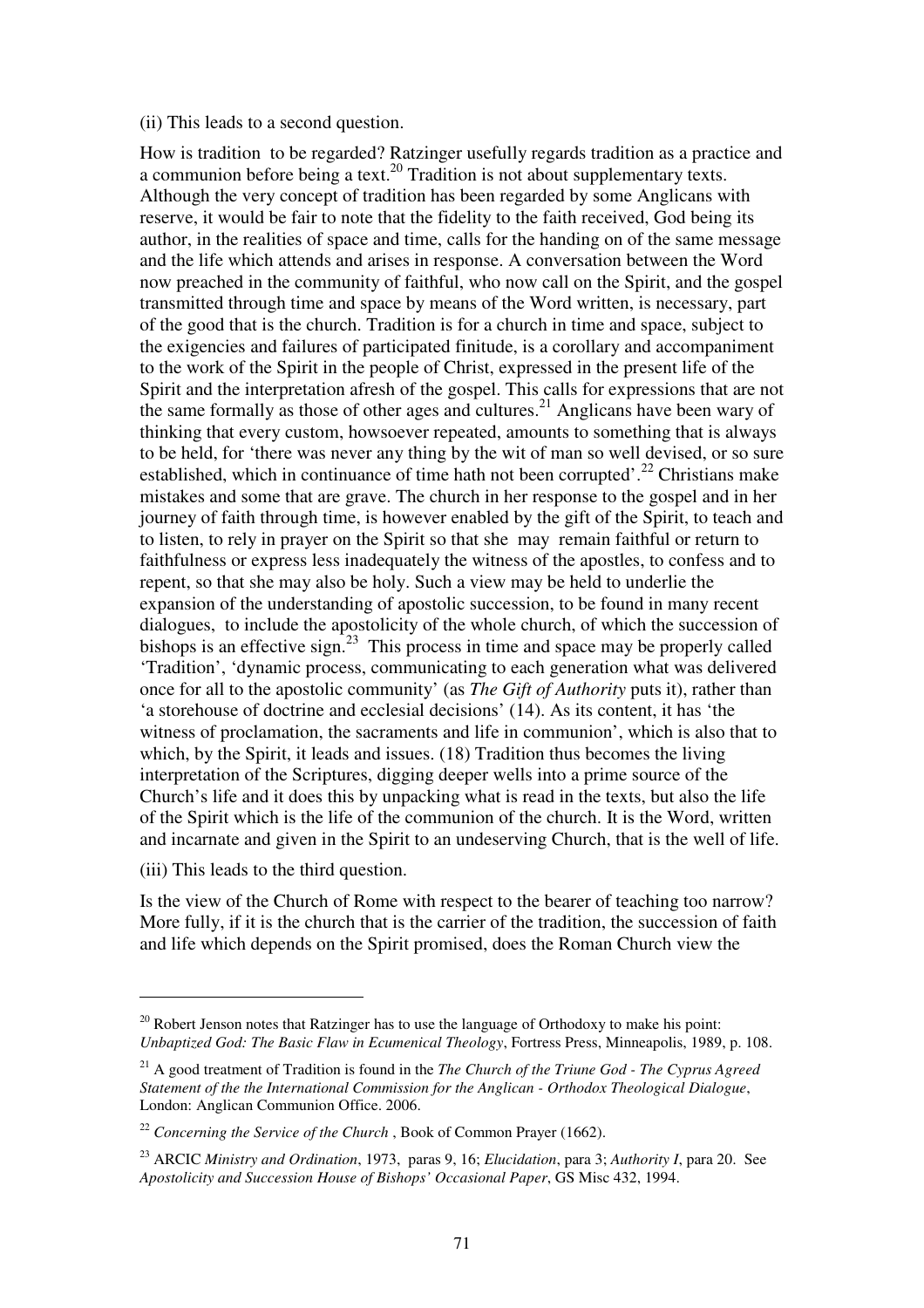focus of the teaching office which articulates and has the authority to judge this life too narrowly? To put it bluntly, is it just Pope and bishops, or indeed just Pope?

Although this is a popular view, to this reader it is not the case and this is borne out by the ARCIC documents. Certainly, the testimony of the ARCIC documents on the role of the Pope and bishops in relation to the church do not support the popular view.<sup>24</sup> For Anglicans and Roman Catholics on the party which prepared *The Gift of Authority* it is the 'people of God' that is 'as a whole is a bearer of the living Tradition … the discernment, actualisation and communication of the Word of God is the responsibility of the whole people of God' (28). They take an essential part in the testing of teachings where there has been doubt or novelty: 'loyal criticism and reforms are sometimes needed, following the example of Paul (cf. Galatians 2.11-14)' (*The Gift of Authority* 41, 42; 48). 'The Church in all its members is involved in such a definition which clarifies and enriches their grasp of the truth, $^{25}$  part of what is involved in that aspect of episcope which is communal. 'It is the whole Church that learns, it is the whole Church that teaches, but in different ways.' <sup>26</sup> This does seem to find echoes both in Roman Catholic theology and in the teaching of the Roman Catholic Church. Believing is not a matter of passive reception, but is something that engages the whole of the faithful and is active. The whole church can be said to deepen in understanding (and so find new expressions of the faith). 'There is growth in the understanding of the realities and the words which have been handed down. This happens through the contemplation and study made by believers ... For as the centuries succeed one another, the Church constantly moves forward toward the fullness of divine truth until the words of God reach their complete fulfilment in her.' $^{27}$  Debate and conflict occur and it is not always those competent to judge and determine matters of teaching who see the truth.<sup>28</sup> The whole church, laity and clergy and councils and Pope, all take part in the response to the Word and have a role in the formation of teaching.

For Roman Catholics and also in terms less stringently expressed for Anglicans, this means that the church is preserved from grave  $eror<sup>29</sup>$ . Roman Catholics believe that this is because the Word has been received by the Church and the Curch has been anointed by the Spirit:

The whole body of the faithful who have an anointing that comes from the holy one (cf. 1 John. 2:20 and 27) cannot err in matters of belief. This characteristic is shown in the supernatural appreciation of the faith *(sensus fidei*) of the whole people, when 'from the bishops to the last of the faithful'

<sup>24</sup> Authority in the Church I and II; *Gift of Authority*, 49.

<sup>25</sup> *Authority in the Church*, II 24.

<sup>26</sup> Yves Congar, 'Towards a Catholic Synthesis in the Church' in *Who has the say in the Church*, eds Moltmann and Kung, Concilium 148/8 (1981): 68-80, at p. 70.

<sup>27</sup> Vatican Council II, *Dei Verbum*, 8, in Vatican Council II: T*he Conciliar and Post Concilar Documents*, ed. Austin Flannery, O.P. (Northport, NY: Costello, 1975), p. 754.

<sup>&</sup>lt;sup>28</sup> *Authority* I 19: 'This mission involves the whole people of God, among whom some may rediscover or perceive more clearly than others certain aspects of the saving truth. At times there result conflict and debate. Customs, accepted positions, beliefs, formulations and practices, as well as innovations and re-interpretations, may be shown to be inadequate, mistaken or even inconsistent with the gospel.'

<sup>29</sup> *Authority* I 19.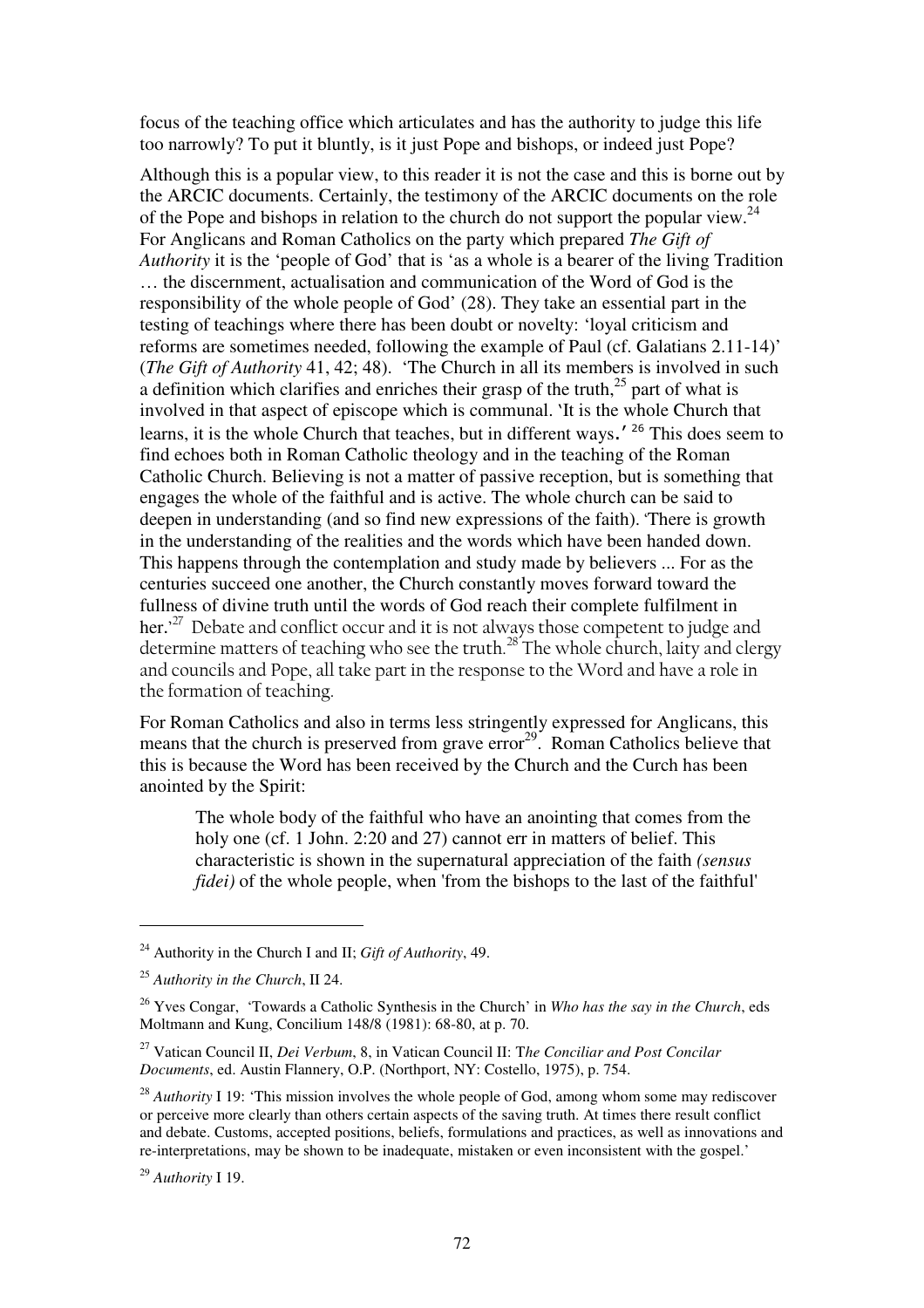they manifest a universal consent in matters of faith and morals. By this appreciation of the faith, aroused and sustained by the Spirit of truth, the People of God, guided by the sacred teaching authority (magisterium) and obeying it, receives not the mere word of men, but truly the word of God, the faith once for all delivered to the saints. The people unfailingly adheres to this faith, penetrates it more deeply with right judgment, and applies it more fully in daily life. $30$ 

The capacity to bring the assent is therefore a matter of the work of the Holy Spirit in the faithful. This is recognised in the role given to the *sensus fidei* – the name given to the sense of perception by the faithful of the Christian truth and indeed its expression, something that is the work of the Holy Spirit in the Church. The content of this is often called the *sensus fidelium*. It may be asked how the Roman Catholic Church understands the significance of the recognition of the presence of the Spirit, the gifts of the Spirit, in non-Roman Catholic bodies, not only the Orthodox and the Orientals, but also the Anglicans and the Protestant communions. Although these expressions (*sensus fidelium* and *sensus fidei*) are not common in use by Anglican theologians, they have proved very useful in interpreting the role of the Christian people in responding to and believing realities of the faith, especially those that have found corporate expression at particular and sometimes critical times.

 As this quotation indicates, the teaching authority, with its focus in the Bishop of Rome, has been crucial and, even before Vatican I, the utterances of a Pope, teaching matters pertaining to faith and morals, called for religious assent and submission, as they do now. When speaking infallibly, it is not a matter of an individual, but of one person, in virtue of what has been entrusted to him for the service of truth, in a matter of faith and morals, in consultation with bishops (not *absolutely* necessary), and aware of what he is doing, speaking in a way that the matter so defined can be trusted utterly to be part of divine teaching, revealed. He is not inspired nor is the teaching an addition to revelation.<sup>31</sup> It is also a ministry exercised by a frail sinner:  $\dot{I}$  carry out this duty with the profound conviction that I am obeying the Lord, and with a clear sense of my own human frailty. Indeed, if Christ himself gave Peter this special mission in the Church and exhorted him to strengthen his brethren, he also made clear to him his human weakness and his special need of conversion: "And when you have turned again, strengthen your brethren" (Luke 22:32)."'<sup>32</sup> 'This authority is exercised by fragile Christians for the sake of other fragile Christians' (*Gift of Authority* 48). It is subordinate to the mercy of God: 'The authority proper to this ministry is completely at the service of God's merciful plan and it must always be seen in this perspective' (*Ut unum sint* 92). Though some Anglicans see the reason and the fittingness for such a ministry as exercised by the Bishop of Rome, no consensus has emerged on the status of the teachings that establish his position in the church universal.

<sup>30</sup> Vatican Council II, *Lumen Gentium*, 12, in Vatican Council II: *The Conciliar and Post Concilar Documents*, ed. Austin Flannery, O.P. (Northport, NY: Costello, 1975), p. 363.

<sup>&</sup>lt;sup>31</sup> 'We are agreed that doctrinal decisions made by legitimate authority must be consonant with the community's faith as grounded in Scripture and interpreted by the mind of the Church, and that no teaching authority can add new revelation to the original apostolic faith': *Authority in the Church*, 23.

<sup>32</sup> Pope John Paul II, *Ut unum sint*, 4, cited *Gift of Authority*, 48.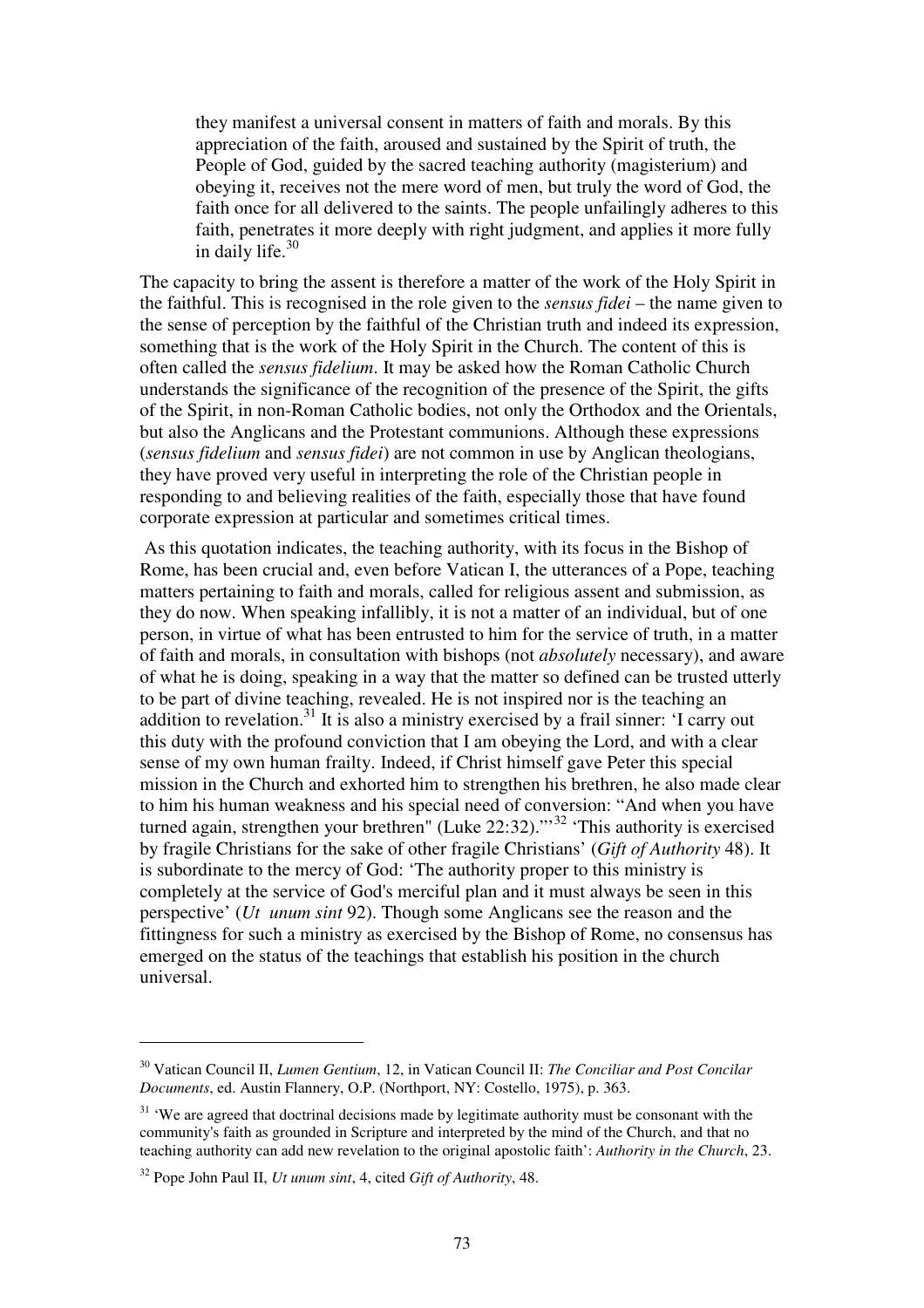#### **Church or not church?**

Yet in a time of separation this raises the issue of 'church', for where there is church there is *sensus fidei* and *sensus fidelium*, there is perception and there is judgment of the truth taught and addressed, howsoever faulty or weak in its articulation. However, where is the church? In two recent<sup>33</sup> documents the see of Rome has appeared to teach a measure of identification between the Catholic Church and the church in communion with Rome that has been profoundly offensive to ecumenical partners, not least because it seems to bypass the understanding of the Church as *mystery* in Vatican II.<sup>34</sup> These utterances by the Congregation for the Doctrine of the Faith have not encountered a welcome without reserve and indeed have met with criticism and dissent from Roman Catholic bishops.

It does not seem, even if these are authoritative utterances, that the presence of elements of the Church is being denied to those bodies not in communion with Rome. If it is the *whole* Church, not just those parts in communion with the Holy See, which is the place for the response to God's Word, as suggested above, then it is of significance that ecclesial reality, whether properly or only in some sense, is accorded to churches not in communion with her. The significance of such churches for the reality of the perception of Christian truth, the importance of the reception and the teaching of the faith, should not be ignored; it means that the *sensus fidei* and the *sensus fidelium* exist in ecclesial realities. These are both 'senses' that are due to the Holy Spirit and to the theological reality of the Church. It is consistent therefore to attribute such a sense to those Christian bodies which Rome, with some hesitancy, has been able to regard as churches in a proper sense, such as the Orthodox and the Orientals.

Yet does it apply to those bodies which Rome has had difficulty in regarding as churches in the proper sense?<sup>35</sup> If the Holy Spirit is present in those bodies – as Anglicans would certainly wish to say – then they have a part in the response to God's saving Word, his revelation and so share in the *sensus fidei*. It would seem that the Roman Catholic Church has no difficulty in recognising that the Holy Spirit is indeed present in bodies which do and do not at present express the Christian faith in different ways.<sup>36</sup> They enjoy a communion, though imperfect, with her.<sup>37</sup> The Church is present in them: 'the one Church of Christ is effectively present in them.'<sup>38</sup> This

*<sup>33</sup>* Congregation for the Doctrine of the Faith, Declaration Dominus Iesus, On the Unicity and Salvific Universality of Jesus Christ and the Church, 2000; Responses to Some Question regarding certain aspects of the doctrine of the Church, 2007.

 $34$  Nicholas Lash, 'Churches Proper and Otherwise', The Tablet,  $21<sup>st</sup>$  July 2007.

<sup>35</sup> Unitatis Redintegratio 2, 3.

<sup>&</sup>lt;sup>36</sup> In Lumen Gentium it is taught in relation to the Catholic Church that 'many elements of sanctification and of truth are found outside of its visible structure': LG 8; and of non-Catholics 'we can say that in some real way they are joined with us in the Holy Spirit, for to them too He gives His gifts and graces whereby He is operative among them with His sanctifying power. Some indeed He has strengthened to the extent of the shedding of their blood': LG 15; also Ut unum sint 10.

 $37$  LG 15. Cf. 'the elements of sanctification and truth present in the other Christian Communities, in a degree which varies from one to the other, constitute the objective basis of the communion, albeit imperfect, which exists between them and the Catholic Church': Ut unum sint 11.

<sup>38</sup> *Ut unum sint* 11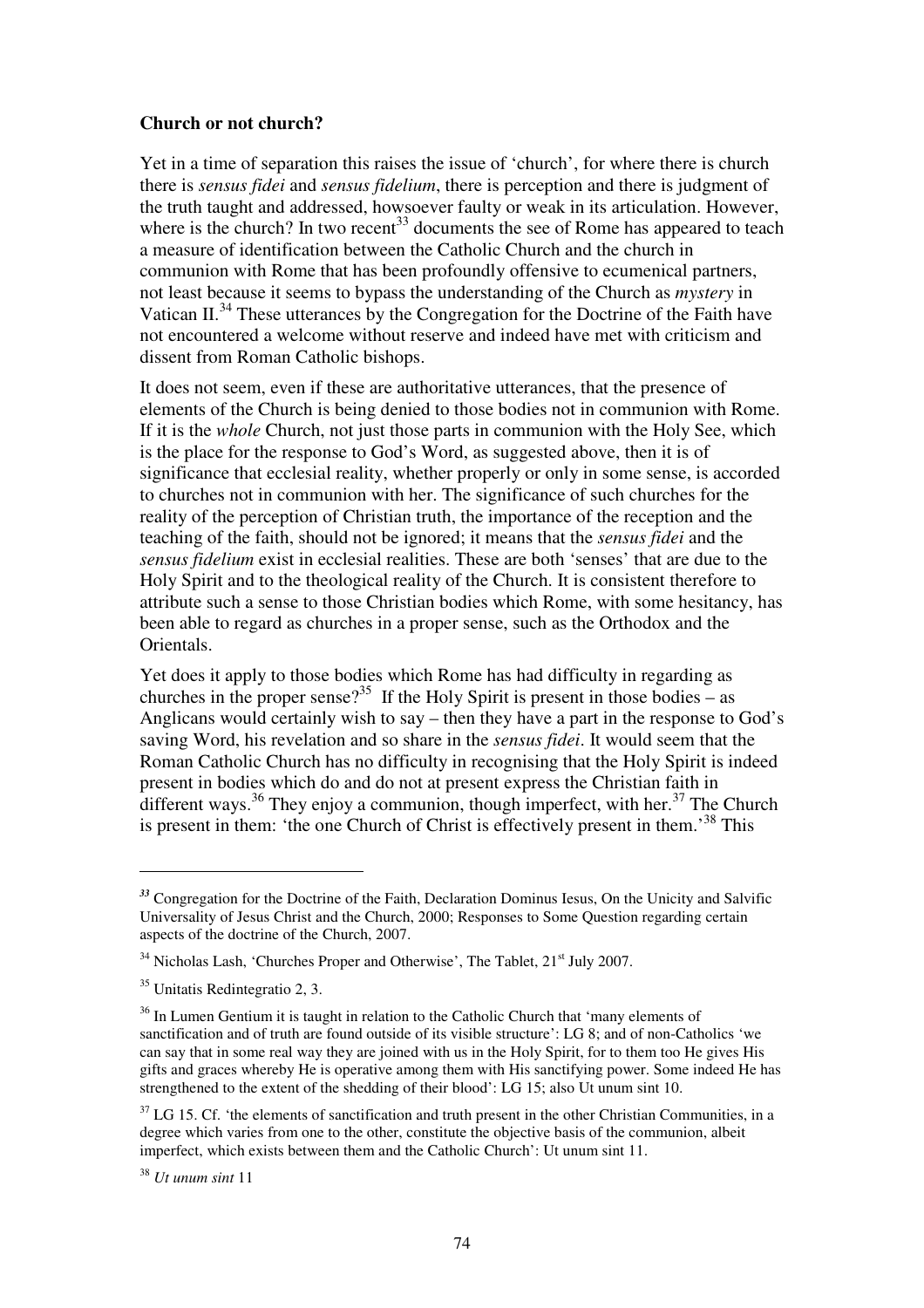would seem to entail that the *sensus fidei* cannot be confined just to the Roman Catholic Church and that the process of reception and proving of the truth of teachings is also to be recognised in bodies which, in Roman Catholic understanding, lack part of the fullness of the means of salvation.<sup>39</sup> Indeed is it not a presupposition of the moving question addressed by Pope John Paul II to Christians who are not in full communion with Rome:

Could not the real but imperfect communion existing between us persuade Church leaders and their theologians to engage with me in a patient and fraternal dialogue on this subject, a dialogue in which, leaving useless controversies behind, we could listen to one another, keeping before us only the will of Christ for his Church and allowing ourselves to be deeply moved by his plea "that they may all be one ... so that the world may believe that you have sent me" (*Jn* 17:21)? (*Ut unum sint 98*)

It would seem that according to RC self-understanding, the Spirit which is given to the church is present and also effective in a churches like the Anglican churches and they take part in the *sensus fidei* and therefore the business of reception. That is not a process that is left unaffected by the teaching of the decree on ecumenism or indeed the history of its application since.<sup>40</sup> Some modern Roman Catholic theologians would seem to recognise this, but the consequences are not fully drawn.

The Church of England believes herself to be part of the one holy catholic and apostolic Church, and to be able, through the gift of the Spirit, to come to some statements on the meaning of God's will and to interpret and to preach His Word. Although the reluctance to regard her as a sister church is a cause of pain, it is clear that it is possible to see in the teachings of the Roman Catholic Church a theological role for the Church of England and her fellow churches, in reception of which some teachings are either in general, poorly understood or have been regarded as 'another gospel'.

Learning to read the scriptures in the context of the community of faith is an urgent ecumenical desideratum, something that we hardly know how to do.<sup>41</sup> Ratzinger himself acknowledges the importance of this insight for the reading and responding to the Word in the Church. A hermeneutics of unity together is called for: 'unity is a fundamental hermeneutic principle of all theology, and we must learn to read the documents which have been handed down to us, according to the hermeneutics of unity, which shew up much that is new and open doors where only bolts were visible before $^{.,42}$ 

## **Part II**

 $\overline{a}$ 

In part I, I observed that the Church of Rome aims to teach on the basis of the scriptures, that the whole church is the bearer of that teaching and shares in its authority. Yet for the bishop of Rome there is claimed the gift, a gift for the whole church, which enables truths to be declared and truths to be assented to with faith. In

<sup>39</sup> Francis Sullivan 'The Sense of Faith: The Sense/Consensus of the Faithful', in *Authority in the Roman Catholic Church, Theory and Practice*, Ashgate, Burlington, 2002, pp. 85-94, at p. 92.

<sup>40</sup> See Luis Bermejo, *Church, conciliarity and communion*, pp. 210, 320.

 $41$  See Jenson, p. 117.

<sup>42</sup> *Church*, p. 82.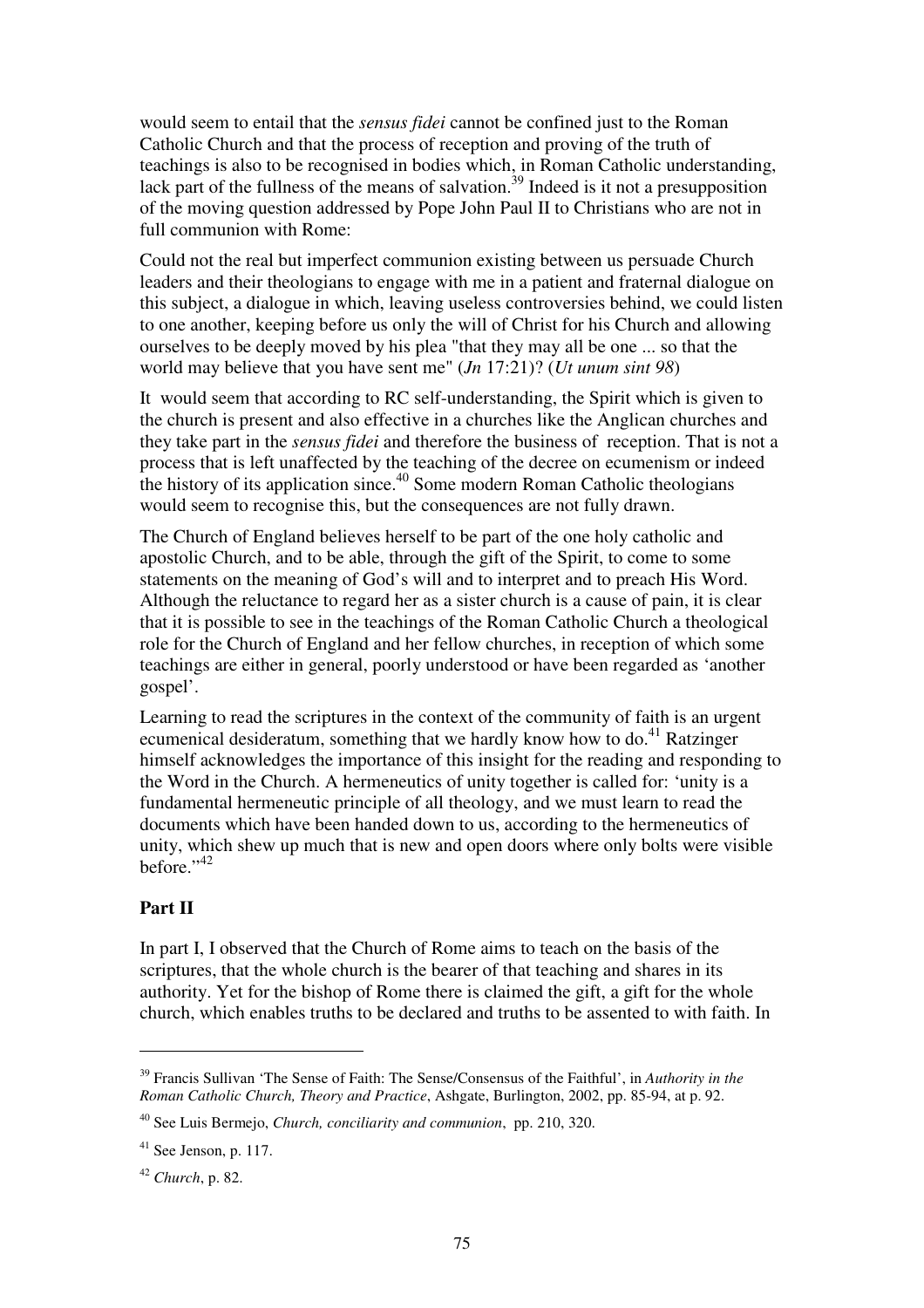two cases regarding Mary, both since the separation of the two communions, this has taken place at the level of the articulation of dogma, of revelation.

 What would be an appropriate way in a united church for these teachings to be placed? What is the status of the two dogmas?

#### **Hierarchy of Truths – a way forward**

Ratzinger noted that the two Marian dogmas were 'the most tangible symptoms of the overall problem of authority in the church.'<sup>43</sup> Although the ARCIC document regards these as consonant with scripture, no way is offered to seeing how they may figure, as teachings authoritatively defined as revealed and compelling assent, for a church that had no part in their formulation or indeed in the life and time in which a perception of their binding character became apparent. For most Anglicans it would seem hard to imagine as regarding them as essential to salvation. Yet they are not regarded as essential beliefs for those outside the church, in the sense that without them hope of salvation is imperilled.

 Help in understanding the role of the dogmas concerning the Blessed Virgin Mary is to be found in a phrase, originally in citation marks, in the Second Vatican Council's decree on ecumenism, *Unitatis Redintegratio*. Here there is a phrase that has had a major role in ecumenical discussions that have taken place during the last forty years and that has been taken up by *Mary Grace and Hope*: <sup>44</sup> 'When comparing doctrines with one another, they (meaning Catholic theologians) should remember that in Catholic doctrine, there exists an order or "hierarchy of truths" (Article 11).' This means that in order to understand the weight of a teaching it needs to be understood in ordered relation to others. This order is not arbitrary, but is determined by the relation of doctrines to 'their relationship to the foundation of the Christian faith', in other words to the reality of Christ, the Second Person of the Blessed Trinity, true God and true man, the Saviour of the world, and therefore to the Trinity. Without wishing to relegate other teachings to the level of *adiaphora* or matters that are not binding on the conscience, this seems to say that 'not all truths possess the same status and value in the faith as a whole' and that 'attention should be paid in the first instance to the foundation and centre of the Christian faith that all other truths should be seen and evaluated in the light of the fundamental and central truths of faith.<sup>45</sup> Recently Cardinal Walter Kasper echoed this thought when he said, in St Paul outside

 $43 \text{ p } 69$ 

<sup>44</sup> See in relation to the subject matter of this collection, Groupe des Dombes, *Mary in the Plan of God and in the Communion of Saints*, ed. Alain Blancy and Maurice Jourjon, Paulist Press, New York, 1999. For a discussion see Joseph Feiner 'Commentary on the Decree', in *Commentary on the Documents of Vatican II*, Volume II, edited Vorgrimmler, p. 57-164. Also Charles Morerod, *The question of the authority of the recent Marian dogmas* in Denaux and Sagovsky, ed., *Studying Mary: Reflections on the Virgin Mary in Anglican and Roman Catholic Theology and Devotion*, T and T Clark, London, 2007, pp. 201-215.

<sup>&</sup>lt;sup>45</sup> Feiner, p. 119-120: 'the "hierarchy of truth" does not mean "a principle of subtraction," as if faith could be reduced to some "essentials" whereas the "rest" is left free or even dismissed as not significant. The 'hierarchy of truth . . . is a principle of organic structure.' It should not be confused with the degrees of certainty; it simply means that the different truths of faith are 'organized' around a center" (Cardinal Christoph Schönborn, *Introduction to the Catechism of the Catholic Church*, p. 42).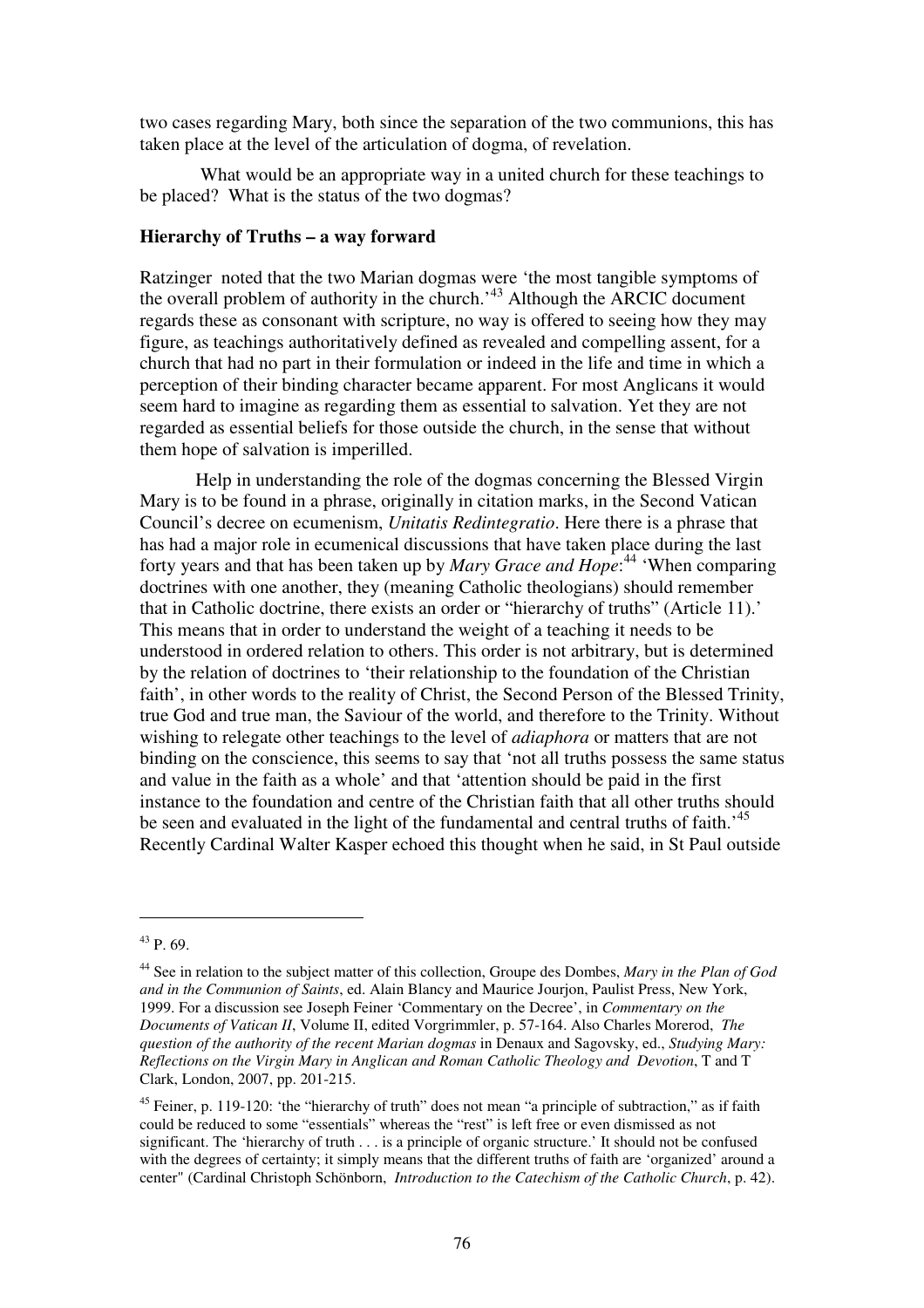the Walls that "Jesus Christ is not only the foundation but also the goal of our ecumenical commitment. In Him we will be one."<sup>46</sup>

 This does not mean that teachings that do not immediately touch the centre or have been discerned as relating to the centre in the life of the Spirit through the ages are however things insignificant; the assent called for is the same. Roman Catholic teaching is that if something is divinely revealed and has been said to be such by those entrusted with making such a judgment, the response of the faithful is to give fullest assent, assent moreover which is given under and through the work of God, by the Spirit, the assent *fides divina*. While allowing distinctions and varied relations to the foundation or centre, the faith as revealed remains whole. This presents an issue, for the teachings of the two Marian dogmas are not easily or obviously read from the pages of scripture, even though, as ARCIC has done, they may be understood as not being repugnant to it. This Anglican writer – and the scholastic distinctions of kinds of faith and assent are not natural to most Anglicans – would be worried that despite the distinctions that may be made between these dogmas and the undoubtedly central truths, it is not possible to treat of them as requiring the same intensity of assent. A distinction needs to be made, out of recognition that these are teachings that are not such as to be provable from scripture alone<sup>47</sup> and have risen to the status of dogma in but one part of the Church catholic. In the light of what has been said about the *sensus fidei* outside the walls of the Roman Church, *sensus fidei* does belong to the churches not now in communion with the Holy See.<sup>48</sup>

 Furthermore, the hierarchy of truths is much easier to treat of in general terms, than as a piece of systematic theology. It has been of service in presenting the Christian faith as articulated by the Roman Catholic Church as a whole, but with a variety of shades and colours and removing the appearance to many non- Roman Catholics that no distinction is made in the weight given to elements of faith and practice.<sup>49</sup> Again, it has been the practice of the Church of England to mark out elements of the faith that have greater weight than others.<sup>50</sup> It is something that does need to be used in treating of the role of the two dogmas, which though they may relate to the foundation of faith, do by no means constitute it. Roman Catholics believe these may be said to be divinely revealed and that the course of the apostolic faith in the Roman Catholic church has led her to define them as such. Most Anglicans, although they may appreciate the relation of these teachings to the salvation wrought by the one mediator Jesus Christ, would find it difficult to assent to

<sup>46</sup> Homily to conclude Christian Unity Week, Tuesday, 25 January 2005

<sup>&</sup>lt;sup>47</sup> Noted by Ratzinger in 'Revelation and Tradition', in Karl Rahner and Joseph Ratzinger, Revelation and Tradition, tr. W. J. 0'Hara, vol. 17 of Quaestiones disputatae (New York: Herder, 1966), p. 34.

<sup>&</sup>lt;sup>48</sup> It is hard not to see this acknowledgment implicitly in the great encyclical Ut unum sint, in which Pope John Paul II asked help from the separated brothers and sisters for a deeper understanding of the office of the Pope, with a view to unity.

<sup>&</sup>lt;sup>49</sup> As in Mortalium Animos. The WCC study The Notion of "Hierarchy of truths" : An ecumenical interpretation A Study Document Commissioned and Received by the Joint Working Group; Appendix to the Sixth Report of the Joint Working Group for relationships between the Roman Catholic Church and the World Council of Churches, 1990.

 $50$  E.g The Chicago-Lambeth Quadrilateral and the ecumenical agreements made with Moravians, Methodists and the EKD all attest to what may crudely be regarded as prioritisation without marginalising.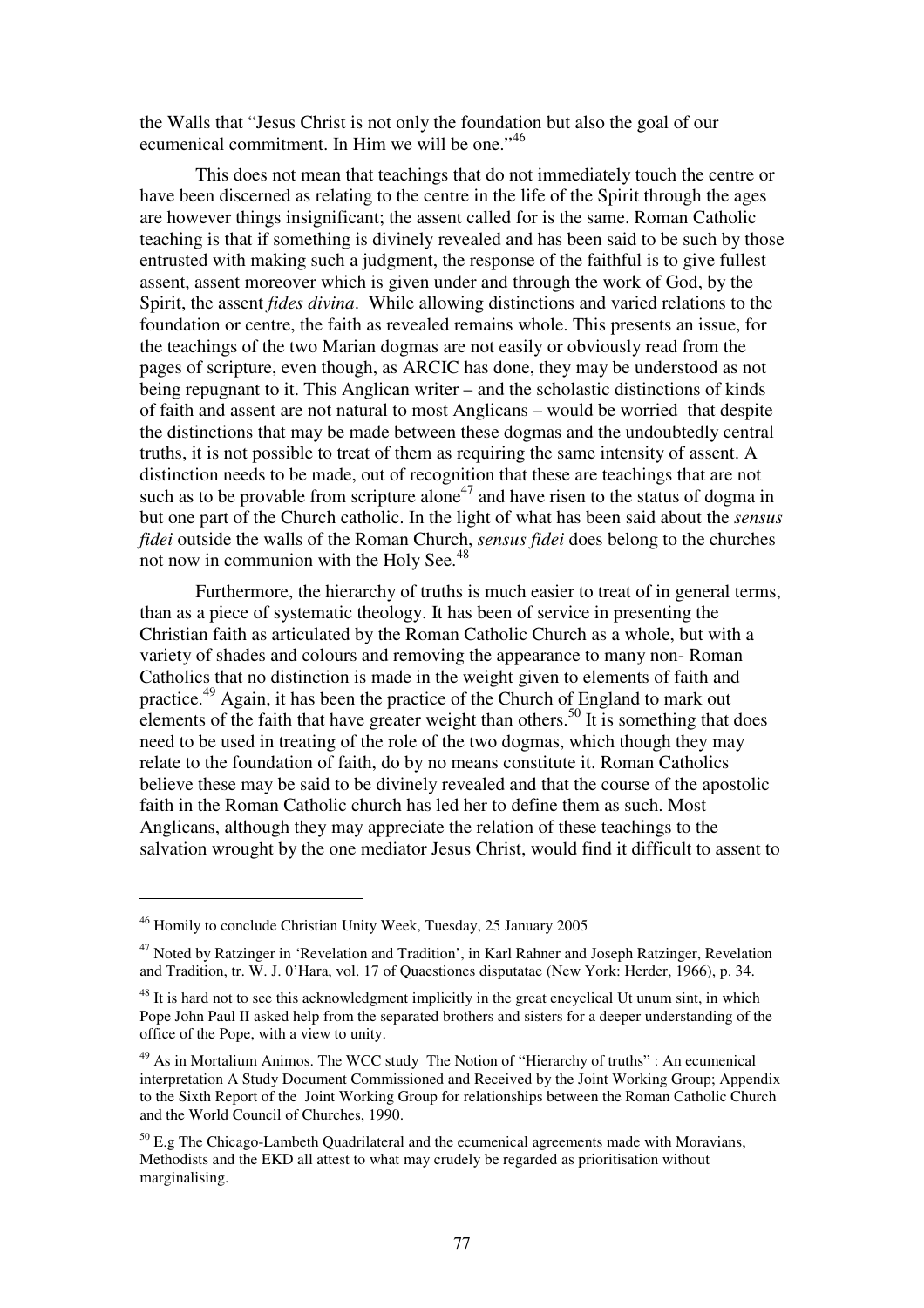such a view. They might, properly unpacked and related to the foundation of Christ, assent to them as true, but what about the language and authority of the teachings? Not without relevance is what one might call the Marian deficit since the Reformation. Since the Reformation, that aspect of the life of faith and response to Christ that has included the Mother of Jesus, the subjective devotion of the church, that has fostered, not without fault, the *sensus fidei*, has been, if not actually absent, certainly, subdued.

 Positively however, the concept does allow elements so troubling to some Anglicans to be related to the foundation, which is Christ, and the understanding of scripture to be related to more foundational elements. This is explicitly endorsed by the *Groupe des Dombes* and the ARCIC reports.

 The hierarchy of truths offers a useful way of relating to teachings that have emerged since the time of separation and which have claimed a status as binding doctrine in one part of the Church. The dogmas have been related to the person of Christ and to Mary, *Theotókos*, in *Mary Grace and Hope*, which places them in the hierarchy of truths. Leaving aside the major question of the teachings concerning the authority of the bishop of Rome, it will be useful finally to bring this paper to a close by looking at how these two dogmas may be placed in a re-united church.<sup>51</sup>

 Howsoever the two dogmas are viewed, their position in the whole faith is put into a context of relations with other matters and the explicit return to an incarnational focus for the understanding of Mary; the attempt to find a scripturally based hermeneutic to understand matters not explicitly treated of by the scriptures can be seen as an example of the hierarchy of truths applied. Although these are not the only matters which call for assent and obedience by Roman Catholics, not are they the only mattes to which infallibility is associated, they are two instances which reflect the way the Roman Catholic Church understands the assurance that something is true and so assuredly true that it cannot change. In the case of the latter dogma, it is a case, so far the unique case, of such a teaching proclaimed, with the extraordinary authority given to the Pope, as taught by Vatican I, 'in virtue of his office… as supreme pastor and teacher of all the faithful – he proclaims in an absolute decision a doctrine pertaining to faith or morals.<sup>52</sup> In both cases – the Immaculate Conception in 1854 and the Assumption in 1950 – the Pope consulted the bishops.

 Yet other bodies that are now recognised as being ecclesial and indeed as sister churches in some cases (the Orthodox) were not consulted. It is worth noting that Vatican II recognised that such bodies, such as the non-episcopal churches of the Reformation and also the Anglican Communion were recipients of the Spirit and had found God, a major change in the language used by the Roman Catholic Church in treating non-Catholics.

 Although the *Gift of Authority* and the earlier *Authority in the Church II* have offered a measure of agreement on the role of the Pope and the House of Bishops have made the most positive response to *Ut unum sint* of any Christian body, the issue of the status of the dogmas remains.

 $<sup>51</sup>$  Literature on the dogmas is enormous. See the papers in Denaux and Sagovsky, ed., 2007.</sup>

 $52$  It is just that such doctrine cannot be defined accidentally, for according to RC Canon Law 'no doctrine is understood to be infallibly defined unless it is clearly established as such (canon 749.3).'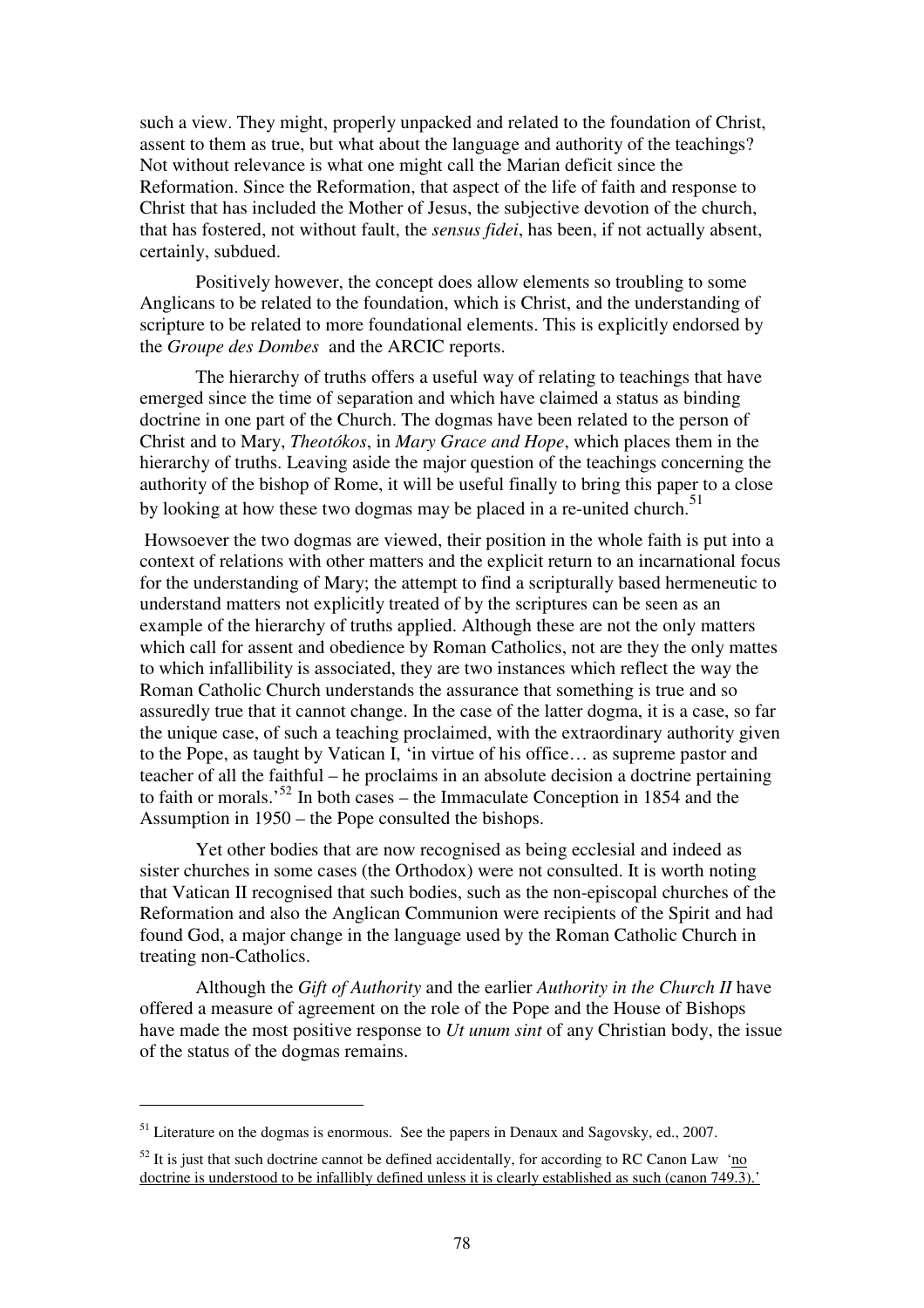Anglicans (as in the ARCIC report) would find it hard to treat of these dogmas, defined independently of a general council; 'it would be the consent of an ecumenical council which, teaching according to the scriptures, most securely demonstrates that the conditions for a teaching *de fide* had been met' (62). Would it be possible indeed for one part of a reunited or a reuniting body to teach that matters are divinely revealed and that this may also be known with full certainty, and a far smaller part to reserve judgment? Neither of the dogmas was a dogma when the two communions separated from one another. From an Anglican point of view, to make assent to the dogmas a precondition of communion, could look as if the life of the Spirit since 1534 was not simply defective, but radically so. Matters defined since the Reformation need to be the subject of dialogue, to be sure, but it does not seem a way forward, to a new understanding of the Blessed Virgin Mary, which is settled before the way is even embarked on. Would it amount to treating one of the partners as something less than a partner together on the same way?

 Conversely, from a Roman Catholic point of view, to admit to full communion, without the nature of the relation to a truth revealed being recognised and understood by a church coming in, would be temerarious and treating of revelation as something less than whole. More modestly put, 'Roman Catholics find it hard to envisage a restoration of communion in which acceptance of certain doctrines would be requisite for some and not for others.' (63)

 The ARCIC report uses the concept of re-reception, the process of responding by the church to a teaching already delivered in an open and obedient way. This is a concept that owes its development to Congar, but is not a concept that enjoys unambiguous usage. Does it mean simply the acceptance of a teaching in a wider context, such as envisaged by the strictures on some traits of Catholic piety and the teaching to be found in some theologians by the *Groupe des Dombes*, a reintegration of teaching on Mary into the witness of the scriptural texts (such as ARCIC tries to do), or does it entail, as reception by the church surely must, the possibility of restatement or indeed amendment?<sup>53</sup> Anglicans might want to know whether the role of the *sensus fidei* now has too high a place in discerning truth, especially if confined to one of the churches and whether it needs to be related more essentially – it is clearly related to the Word of God – to the revelation of God in Christ, the Word which is ever new and ever fresh? Roman Catholic teaching is that the church is constant need of conversion and repentance,  $54$  but it is apt to see in retrospect a continuity that seems to be in tension with clear realities. Discontinuities and failings have occurred in the teaching of the faith, some major; does the language of reception not risk understating the cost to the Bride of Christ for the sake of a unity which is ideally conceived? Reception rather calls for an acknowledgment of the sins that arise

 $<sup>53</sup>$  It is worth noting that Ratzinger in one of his major writings remarks that the historical significance</sup> of a conciliar teaching 'can only be determined as a result of a process of clarification and *elimination*  which is carried on in the Church subsequently': *Prinzipienlehre*, Munich, 1982, p. 391 [*Principles of Catholic Theology*, Ignatius Press, San Francisco], cited in Luis Bermejo, M. S.J., *Church, conciliarity and communion*, Jesuit Theological Forum Studies, Pune, India. 1990, p. 186. Italics by Bermejo.

<sup>&</sup>lt;sup>54</sup> 'Christ summons the Church to continual reformation as she sojourns here on earth. The Church is always in need of this, in so far as she is an institution of men here on earth. Thus if, in various times and circumstances, there have been deficiencies in moral conduct or in church discipline, or even in the way that church teaching has been formulated-to be carefully distinguished from the deposit of faith itself – these can and should be set right at the opportune moment': *Unitatis Redintegratio* 6.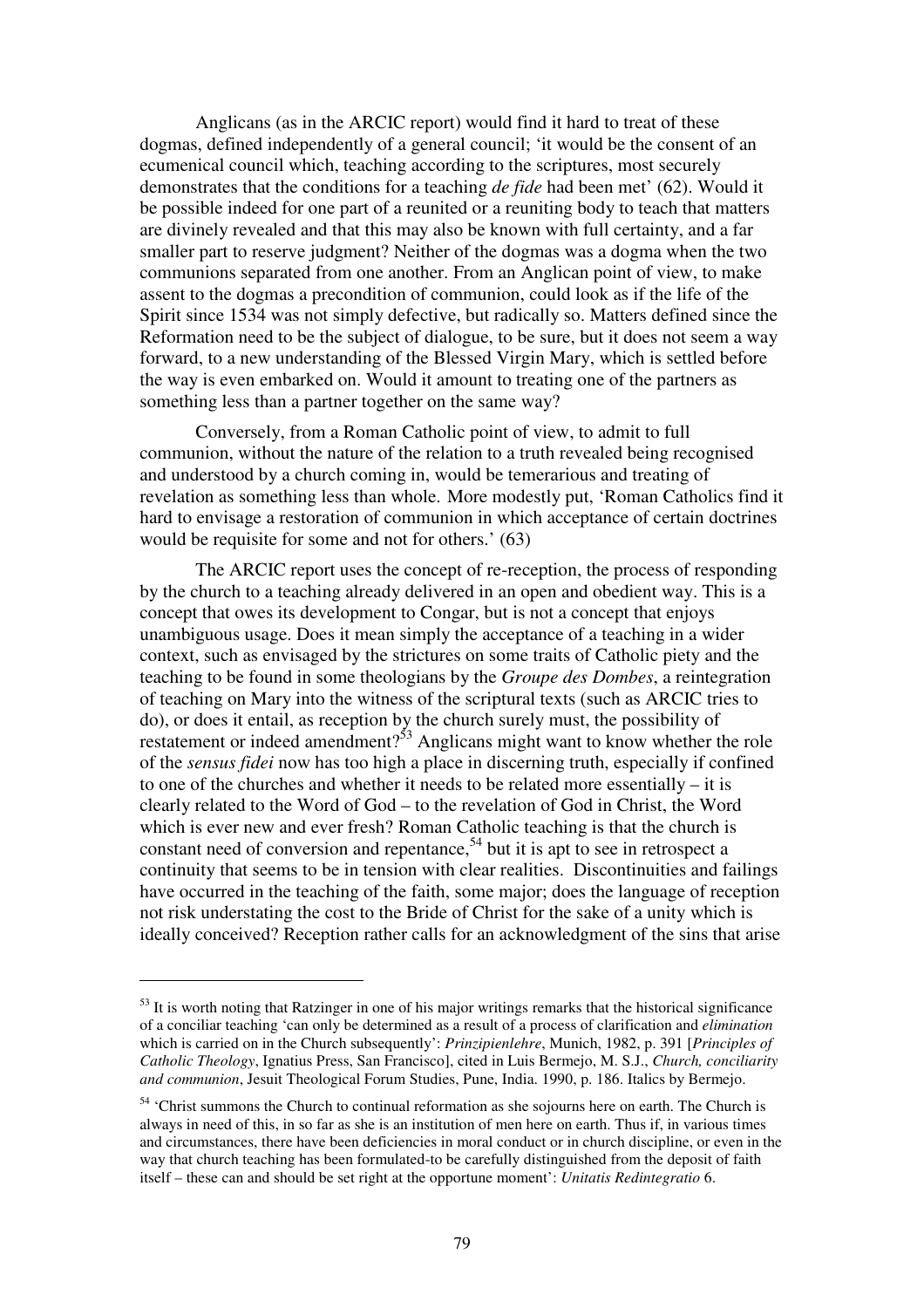through false teachings, or practices at variance with the Christ known through the scriptures and in the church. Repentance and conversion are part of re-reception.

#### **Two recent suggestions – Sesbo**ű**é and Perrella**

It is highly unlikely that the Anglican Communion will at once embrace the dogmas and at the same time agree on the status of the authority which promulgated them. Until now at least the church of Christ of which we are a part has not in fact 'received them' and so for many Anglicans a criterion of a definition of a teaching as free from error is absent. Yet we recognise that our Roman brothers and sisters have and do. These are teachings defined without us and apart from us. Happily now, we are in a process of discernment, which is not of course helped by the experience of the problems concerning sexual matters, authority and the ordination of women in the Anglican Communion. What the ARCIC report does, is to open, not to close a discussion, to begin a drawing closer on a sensitive issue. On the basis of the unique mediation of Jesus Christ, issues such as asking the Mother of Jesus to pray for us are not regarded as communion dividing.<sup>55</sup> The hope is expressed that the response to the report 'points to the possibility of further reconciliation, in which issues concerning doctrine and devotion to Mary will no longer be seen as communion dividing' (80). The differing practices of devotion and piety in the two communions are to be seen in the context of their relation to 'the more central truth of her as Theotókos, which itself depends on faith in the Incarnation' as 'authentic expressions of Christian belief' (63), that is, both expressions of the Spirit in the Church (80). The statement seeks a renewed relation of these teachings to the scriptures and is confident that it is offering such a view. The position of the teachings for Anglicans is not settled, but they are placed in the context of the interpretation of the teaching office of the Church and the Pope as developed in *The Gift of Authority*: 'Any such re-reception would have to take place within the context of a mutual re-reception of an effective teaching authority in the Church, such as set out in *The Gift of Authority*' (63). The ARCIC report is itself a part of that re-reception (80).

 The distingusished French ecumenist Bernard Sesboűé, a member of the Groupe des Dombes, has suggested a way forward.<sup>56</sup> In the light of the *Groupe des Dombes* report on Mary, he argues that, provided it is recognised that the Roman Catholic teaching is recognised as legitimate and not contrary to the gospel, that acceptance of the two dogmas concerning Mary should not be made a precondition of communion. The famous lines from Joseph Ratzinger are cited with respect to the Orthodox: 'Rome should not apply the doctrine of Roman primacy of Vatican I to the East because this "dogma" was formulated and practiced after the separation of 1054: it can only oblige the East to maintain what was practiced during the first millennium.'<sup>57</sup> This is his answer to the question: "quelle foi est absolument nécessaire à la reconsitution de la pleine communion entre les Églises?'<sup>58</sup> It is a way

 $\overline{a}$ 

<sup>58</sup> P. 411.

<sup>55</sup> Paras 75; 80.

<sup>56</sup> Bernard Sesboűé, *La doctrine de l'immaculée conception dans le dialogue œcuménique (Groupe des Dombes et Accord Luthéro-Catholique de 1999)* in *Il dogma dell'immacolata concezione di Maria: Problemi attuali e tentativi di ricomprensione. Atti de XIV Simposio Internazionale Mariologico (Romas 7-10 ottobre 2003)*, ed Ermanno M. Toniolo, Edizioni Marianum, Rome, 2004, pp. 395-414.

<sup>57</sup> *Principles of Catholic Theology*, originally written in 1976. Cited with approval in *Church*, p. 81.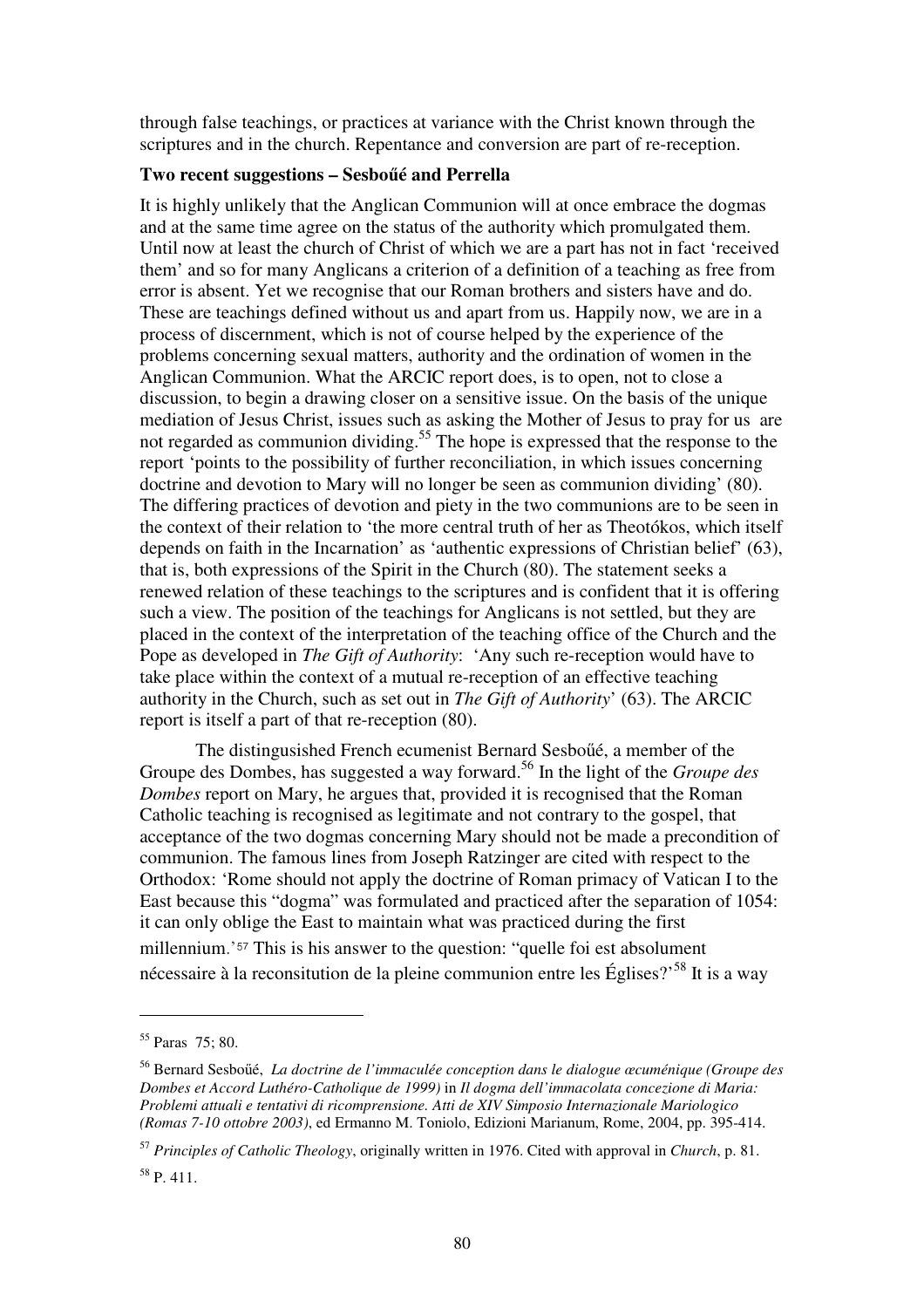which the Roman Catholics on ARCIC did not find easy to envisage.<sup>59</sup> Avery Dulles seems to have suggested this, but changed his mind, and it is not hard to see why: if a teaching is regarded as revealed, then how can it be possible to say that it is not, unless one is regarding 'revelation' as something at human disposal? On the other hand, for another church to be required to assent to a teaching, where such assent was unknown in the time of separation and where the context for its articulation has not been shared, will seem arbitrary at best. Now other Christians are not, in the light of recent Roman Catholic thinking, necessarily subject to the anathemas attached to the two definitions – not judged to be heretics. $60$ 

This is an important point; Anglicans are *bona fide* in communion with the *una sancta*, and are ecclesial. Both communions have been open to the working and the gift of the Spirit in responding to the Word born of the Virgin since the Reformation era. But as Ratzinger argues, it is in the whole Church that the tradition is read and responded to. An ecumenical reading of the scriptures is required for this and that is a major requirement. He wrote with respect to the ARCIC *Final Report*: 'Such a hermeneutics of unity will entail reading the statements of both parties in the context of the whole tradition and with a deeper understanding of scripture."<sup>61</sup> This applies in no less measure to *Mary Grace and Hope*. There is a need for a common and shared ecumenical reading of the scripture in the Church, if the truths in these teachings are to be made accessible and recognizable by Anglicans, if indeed there is to be 'rereception'. This would presumably make a distinction between the way in which these teachings have been expressed and the essence of the dogma, itself to be read as dependent on that of the person of Christ.

Such a reading is a Christological reading of the Word written. The response to the mystery of Christ, at the determining height of the hierarchy of truths, allows for a reading of the tradition that will be open to such truth as may have found expression in the two dogmas. This is something that *Mary Grace and Hope* has begun. There is a way that does justice to both to the ecclesial bona fides of both parties and the idea that truth can be expressed in different ways even at the level of dogma.

 Salvatore Perella, an Italian Mariologist of some eminence, would seem to be open to such an approach. He takes issue with Sesbo $\tilde{a}^6$ . He proposes rather a process of re-reception, not dissimilar from the way suggested by ARCIC, noting that the question of reception is *delicate*. <sup>63</sup> He gives an account of the provisional character of the forms in which unchanging truths of the faith find expression, a distinction made famous by John XXIII. For this treatment he appeals to the discussion of on the interpretation of dogma of the International Theological

<sup>59</sup> *Mary Grace and Hope* 63.

 $60$  Morerod, esp. pp. 205-211.

<sup>61</sup> Ratzinger, *Church*, p. 82.

<sup>62</sup> Salvatore M. Perrella, '*Tota pulchra es Maria.* L'immacolata: Frutto segno e rivebbero deall bellezza dello splendore di Cristo redentore dell"uomo. Dogma ed estetica nel magistero di Giovanni Paolo II', in Toniolo, pp. 463-625. He has given an appreciative, if not uncritical response to the Groupe des Dombes in his *La madre di Gesù nella coscienza contemporanea Saggi di teologia*, PAMI 2005, pp. 564-611, and a far more welcoming one to the ARCIC report, forthcoming.

<sup>63</sup> *La madre*, p. 627.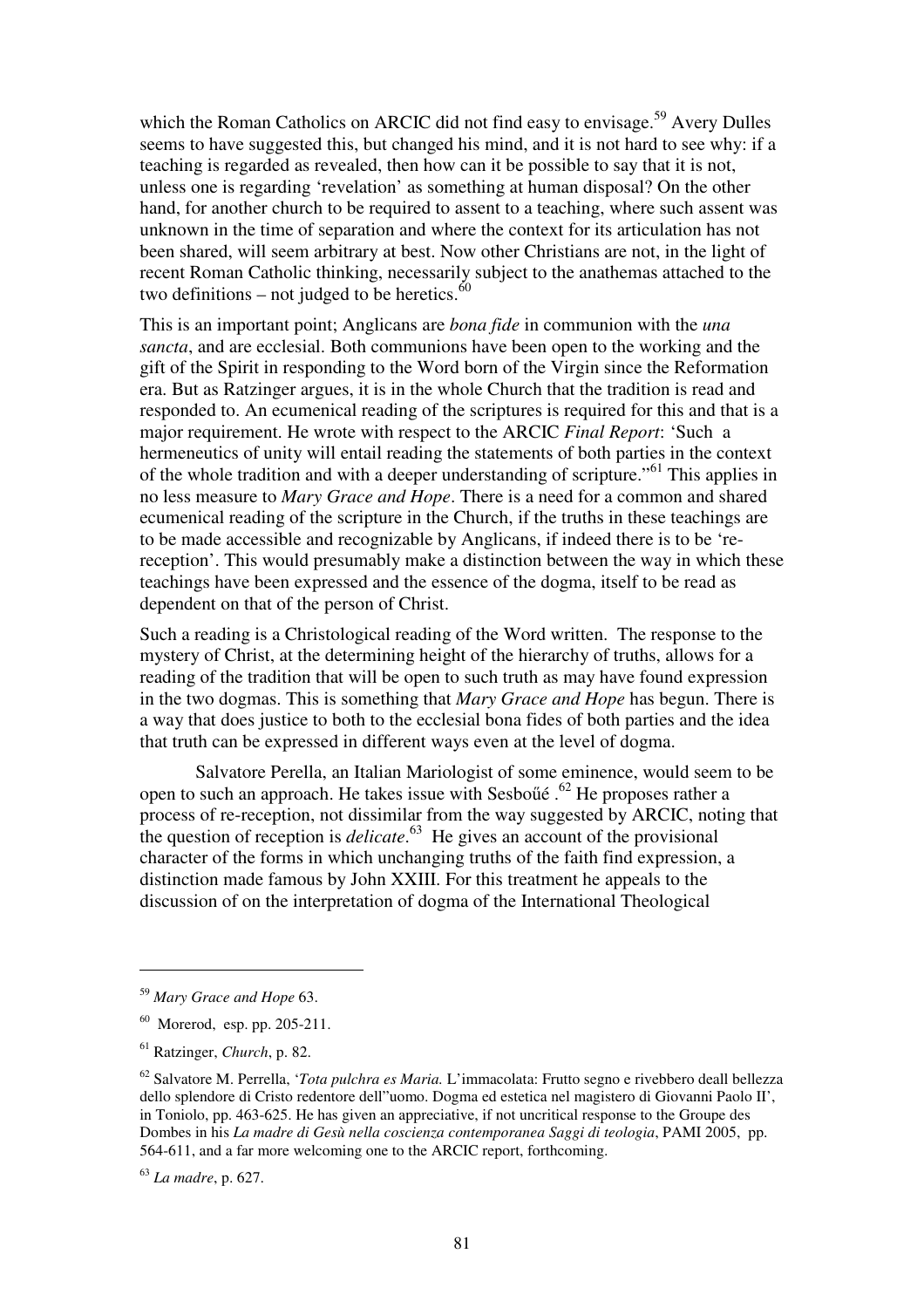Commission.<sup>64</sup> Here the definition of dogma does not close off possibilities, but is rather 'a new beginning' which opens to truth, through a reception which is *vitale* and an entering deeper into the truth to which it testifies. $65$  The church is to serve the intepretation and the re-intepretation of the truth. For Perrella, if this nature of the expression of dogma is taken seriously – dogma as *affermazione eternamente futura* – in ecumenical encounter it allows an avoidance of prejudice and rejection of those utterances made by churches apart, as long as their quality as containing something basically true is respected and with respect to ultimate unity. Quoting De Fiores, he writes with respect to the Immaculate Conception that nothing prevents the Church of Rome from 'a new understanding and a reformulation of the dogma of the Immaculate Conception, as a fruit of a deepening with other sister churches, which remains faithful to the content of the definition of Pius IX, and with gives it a profounder theology and translates it into terms meaningful for today's world.'<sup>66</sup>

 Perrella's suggestion allows the concept of re-reception to be expanded to allow for reformulation, to be taken on by the Roman Catholic Church, as well as the Anglican Communion. In this respect it goes further than the agreement in *Mary Grace and Hope.* Although the report, in discussing the two dogmas, has already echoed the *Groupe des Dombes* ('Such a re-reception would mean the Marian teaching and devotion within our respective communities, including differences of emphasis, would be seen to be authentic expressions of Christian belief'), it does not offer pointers to how that might be realized. It goes on to say: 'Any such re-reception would have to take place within the context of a mutual re-reception of an effective teaching authority in the Church, such as that set out in *The Gift of Authority*' (63). This may be true, but a distinction needs to be drawn between the question of the authority of the Pope and the truth, the intrinsic weight, of the teachings formulated in the time of separation. The issue of the authority of the two dogmas does not depend simply on the teachings concerning the Pope. If there is matter in them that is 'revealed', then surely the teachings have an authority which is intrinsic.

 A shared reading of the scriptures would be no easy matter, but in the light of the response to *Mary Grace and Hope* it remains more essential than ever. It requires conversion and a readiness to be changed by the Word and by the Word as responded to by other Christians. Anglicans start with an indisputable Marian deficit, Roman Catholics arguably with some measure of excess. Anglicans have not been used to engaging with the tradition in this regard and are perhaps more cautious in their use of ancient witnesses in addressing the faith now.

The principle of the hierarchy of truths has enabled creative work to be done in *Mary Grace and Hope*. Yet the possibility of expressing matters of high status in significantly different ways (such as the agreements with churches which differ from

<sup>64</sup> *De Interpretatione Dogmatum*, International Theological Commission.

<sup>&</sup>lt;sup>65</sup> P. 593. The text of this document is given in Italian; I have not been able to source either the Latin or any translation.

<sup>66</sup> P. 594; from Stefano De Fiores 'Percorsi per una ricomprensione dell'Immacolata Concezione di Maria', in Stefano De Fiores, *Emannuele Vidau, eds, Maria santa e immacolata segno dell'amore salvifico di Dio Trinità. Atti del 28 colloquio internazionale di mariologia, Ascoli Piceno, 5-7 ottobre 1998*, Edizioni monfortane, Roma 2000, pp. 11-23 .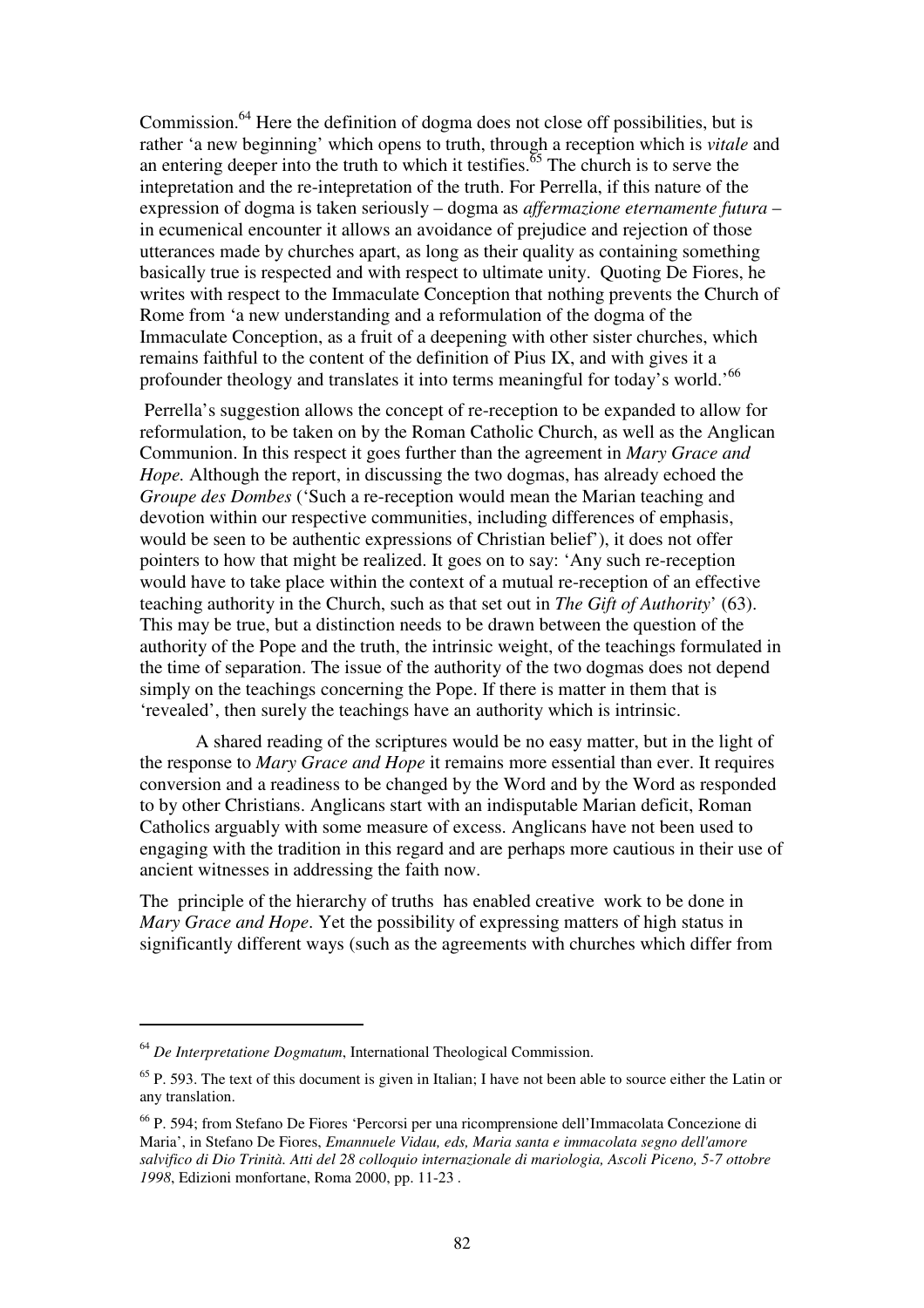Rome and Anglicans on the person of Christ) and the return to the scriptures do suggest that it is the way offered by Perella, rather than by Sesboűé, that is likely to be the more fruitful way.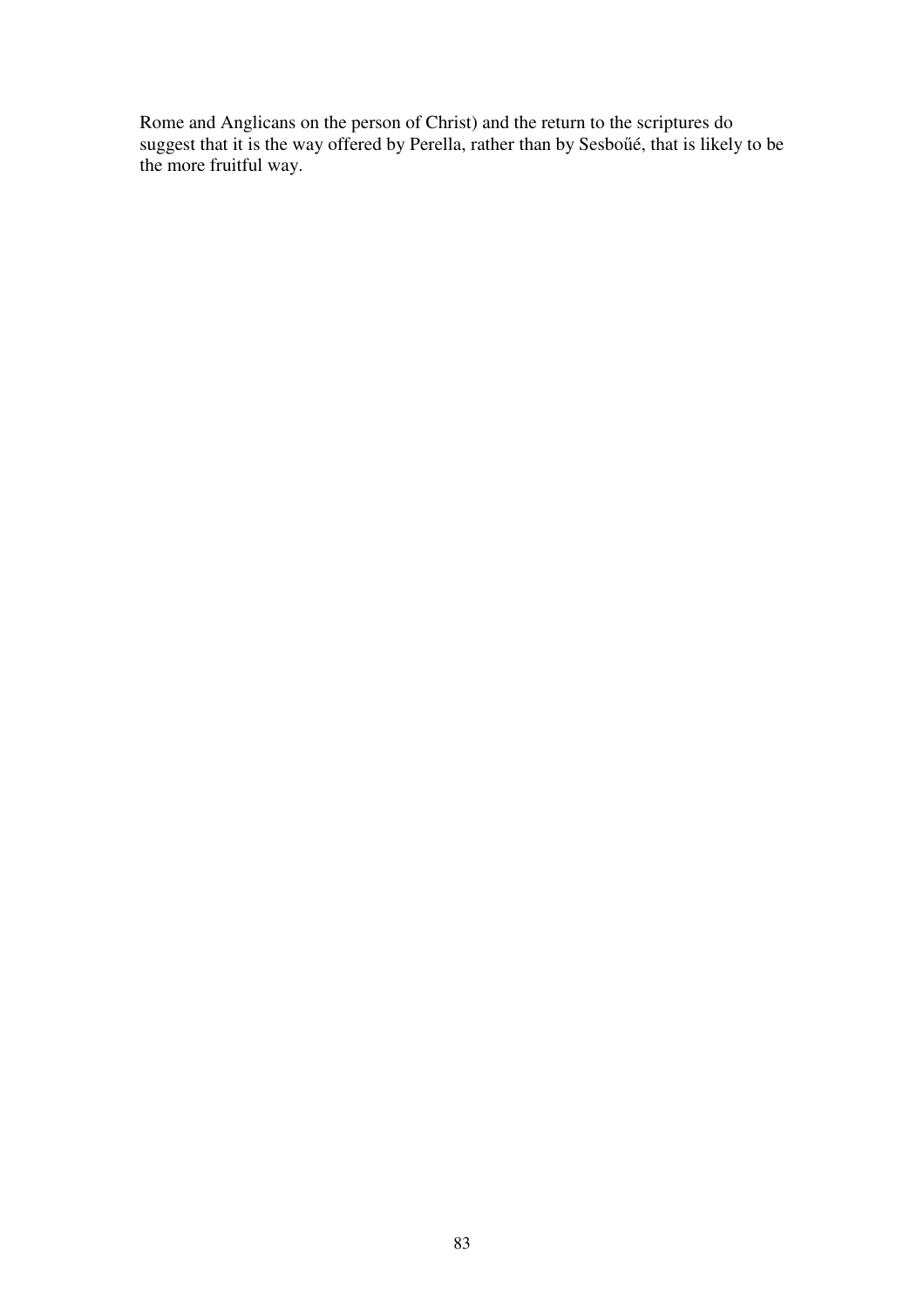## **Chapter 8**

# **Scripture, Authority and the Marian Dogmas: An Evangelical Perspective**

# **David Hilborn<sup>1</sup>**

## **Context**

My task here is to provide a some comments on Fr Thomas Seville's paper 'The Teaching Authority in the Roman Catholic Church'. Specifically, I have been asked to consider its account of the Marian dogmas of the Immaculate Conception as proclaimed by Pope Pius IX in *Ineffabilis Deus* (1854), and of the Assumption as defined in Pope Pius XII's apostolic constitution *Munificentissimus Deus* (1950). I do so having served for nine years as Head of Theology at the Evangelical Alliance (UK), but as an evangelical committed to dialogue and co-operation with Roman Catholics: indeed, I am pleased to have represented the World Evangelical Alliance in its recent consultation with the Pontifical Council for Promoting Christian Unity – a process which led to the publication of the joint report *Church, Evangelization and the Bonds of Koinonia*. 2

#### **Reformation Background**

Fr Thomas' point (p.6) that there has been a 'Marian deficit' since the Reformation is well taken. Protestant reaction to the Mariological abuses of that era has indeed often unduly subdued 'that aspect of the life and faith and response to Christ which has included the Mother of Jesus'. The same point is made in the ARCIC report *Mary: Grace and Hope in Christ* (Para. 45). No doubt, John Knox's story of the persecuted Scots Calvinist who, when forced to kiss a carved image of Mary by his captors, cast it disdainfully into the river, still stirs the blood of many Evangelicals.<sup>3</sup> Yet it is worth recalling that Luther maintained a high Mariology and was congenial towards the immaculate conception, if tentative about formally endorsing it.<sup>4</sup> It is notable, too, that Hugh Latimer promoted the 'universal' and 'constant' tradition that Mary was in fact free from sin, even if he rejected any notion of her impeccability.<sup>5</sup> Calvin himself might have challenged Trent's exemption of Mary from the taint of original sin, but in practice he typically called her 'the holy Virgin' and seldom referred to her as sinful.

<sup>2</sup> Available online at:

<sup>&</sup>lt;sup>1</sup> The Revd Dr David Hilborn, Director designate, North Thames Ministerial Training Course

http://www.eauk.org/theology/wea/upload/church\_evangelization\_and\_the\_bonds\_of\_koinonia.pdf. Also at: http://www.prounione.urbe.it/dia-int/e-rc/doc/e\_e-rc\_report2002\_printable.html

<sup>3</sup> John Knox, *History of the Reformation in Scotland,* cit. Timothy George, 'The Blessed Evangelical Mary', *Christianity Today.* 42.12 (December 2003), 34-9.

<sup>4</sup> David Wright, 'Mary in the Reformers', in David Wright (ed.), *Chosen by God: Mary in Evangelical Perspective.* London: Marshall Pickering, 1989, 175-6.

<sup>5</sup> Latimer, *Works*, Vol. 1, pp. 383-4, 515; Vol. 2, pp. 117-8, 156-7; 225-8.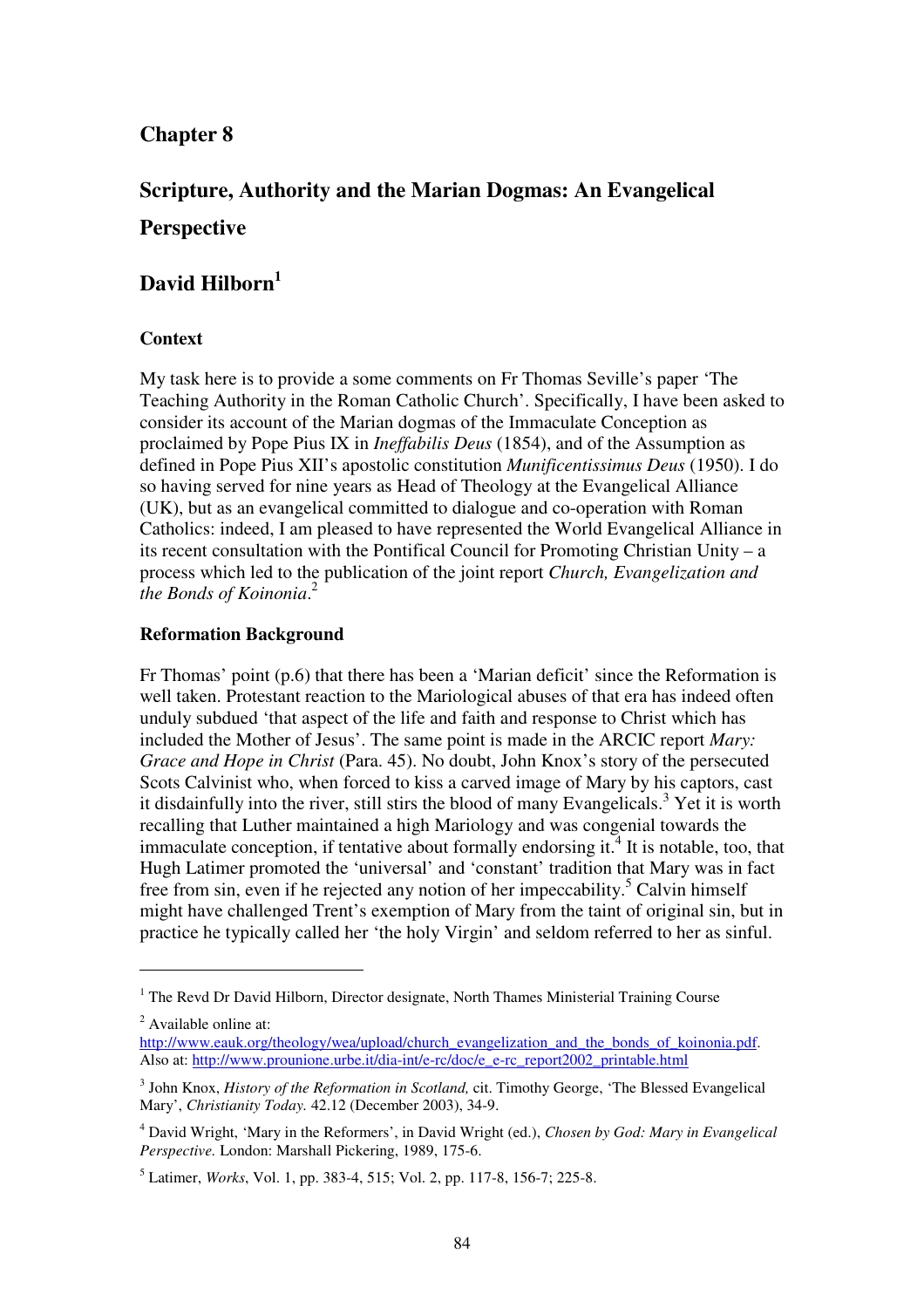Likewise, Zwingli readily thought of Mary as 'pure, holy, spotless' and saw no need specifically to attack notions of her immaculate conception or sinlessness.<sup>6</sup> As David Wright points out, the magisterial Reformers produced no single treatise on Mary distinct from their sermons and commentaries: Roman devotion to her did not provoke them as much as it provoked some of their successors.<sup>7</sup>

However historians construe the precise debt owed by the self-conscious, selfidentifying Evangelicalism which emerged in the Eighteenth Century to the Reformation, it is clear that an increasing number of present day Evangelical theologians are seeking to integrate these more positive and perhaps more neglected Reformational approaches to Mary with insights gained from modern ecumenical dialogue and hermeneutical work on her person and role. Among a glut of recent work in this vein one might cite the papers contributed by various Evangelical scholars to David Wright's *Chosen by God: Mary in Evangelical Perspective* (1989)*,*  to Kathleen Norris' *Blessed One: Protestant Perspectives on Mary* (2002)*,* and to Carl E. Braaten & Robert Jenson's *Mary, Mother of God* (2004). Dwight Longenecker's dialogues with John Martin and David Gustafson respectively cover the same terrain in *Challenging Catholics* (2001) and *Mary: A Catholic-Evangelical Debate* (2003). And just in the last year substantial monographs have emerged from Tim Perry (*Mary for Evangelicals: Toward an Understanding of the Mother of Our Lord*) and from Scott McKnight (*The Real Mary: Why Evangelical Christians Can Embrace the Mother of Jesus*). Of course, none of these books endorses Rome's dogmatic formulations of the Immaculate Conception and Assumption, but while rejecting them as such, they are generally more sympathetic to the theological and devotional focus on Mary which they represent.

Insofar as the Immaculate Conception and the Assumption are critiqued by the Reformers and by later Protestant and Evangelical theologians, they are critiqued on three main fronts: their lack of biblical authority; their relatively late doctrinal development, and their potential to detract from devotion to Christ. I shall address each of these three long-standing objections in turn, and shall conclude by suggesting the outlines of a more constructive Evangelical account of Mary based on those recent sources I have mentioned.

## **Objection 1: The Dogmas' Lack of Biblical Authority**

Fr Thomas is surely right to identify the chief point of contention in Catholic-Protestant debate on the Marian dogmas as the issue of authority, and specifically the proper relationship between the authority of Scripture and the authority of the Church. For all the reforms of Vatican II, he helpfully highlights the emphasis placed in *Dei Verbum* on the thoroughgoing interdependence of Bible and tradition – an interdependence which Protestants have typically contrasted with their own assertion of the 'supremacy', 'self-attestation' and 'sufficiency' of Scripture. Thus as Fr Thomas summarises the Roman position: 'Without a note of the church who has the

<sup>6</sup> Calvin, *Harmony of the Gospels,* Vol. 1, pp.22, 26-7, 31-3, 89. Wright, 'Mary in the Reformers', 174- 6.

<sup>&</sup>lt;sup>7</sup> Wright, 'Mary in the Reformers', 161.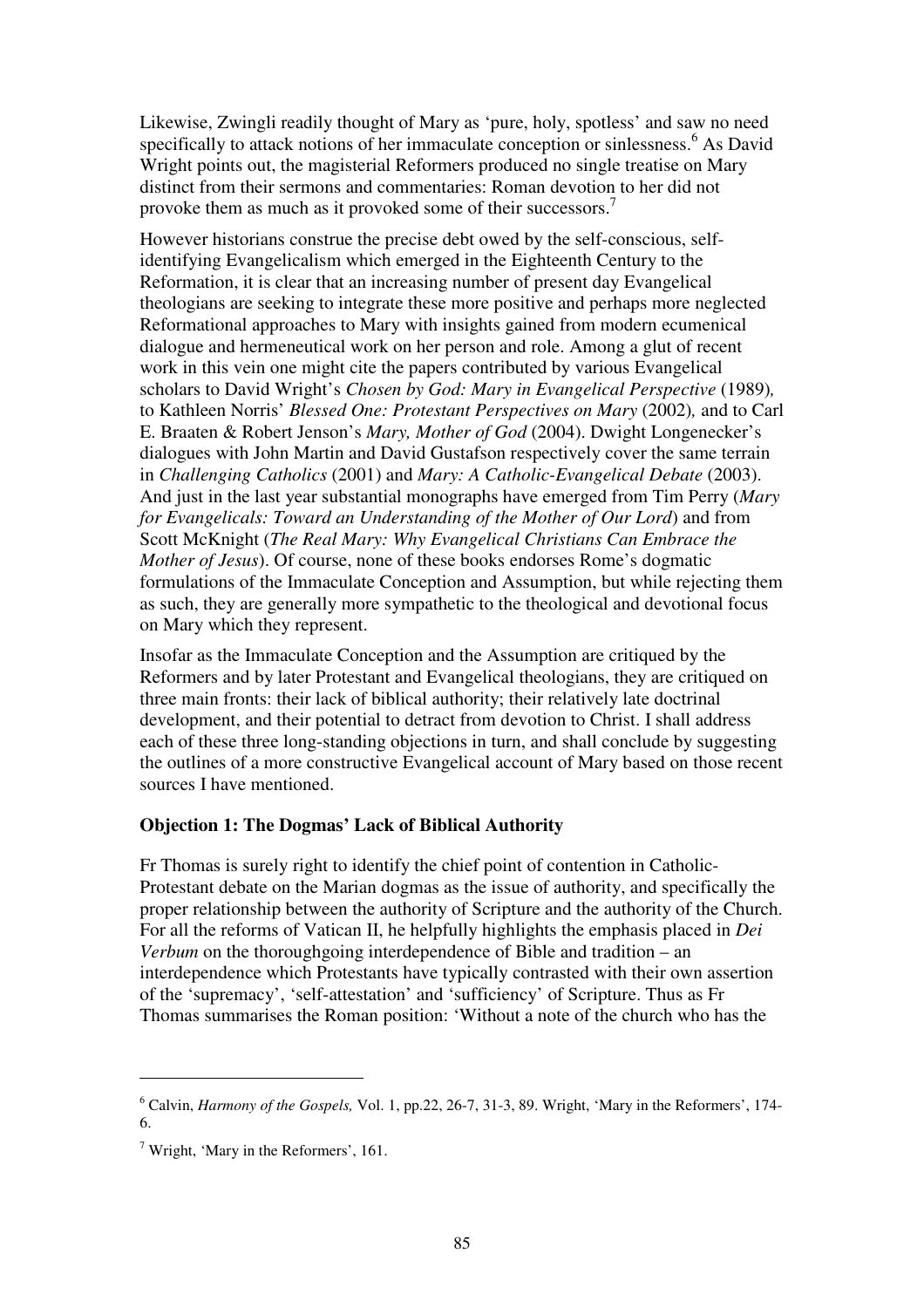task of both teaching and guarding the revelation of Christ, the body helped by the Spirit, talk of the sufficiency of the Scriptures becomes misleadingly abstract' (p. 2).

Against this background, Fr Thomas' acknowledgement that 'the teachings of the two Marian dogmas are not easily or obviously read from the pages of Scripture' (p.5), and that in any case those dogmas need only to be 'consonant' with Scripture (p. 2) or even 'not repugnant' to it (p. 5), would be taken by most evangelicals as reason enough to reject them. Whereas the ARCIC report affirms the rather vague language of 'consonance', this would be regarded as a quite inadequate by most Evangelicals. Its more recent bilateral work on *koinonia* might be more conciliatory in tone, but on this question of biblical authority few present-day members of the World Evangelical Alliance would demur from the blunt assertion of its 1986 study *A Contemporary Evangelical Perspective on Roman Catholicism*: 'We as evangelical Christians are deeply offended by Rome's Marian dogmas because they…lack all support from Scripture.' That report continues with an appeal to cardinal Reformation principles:

As Evangelicals we understand that our position is in conflict with the Roman Catholic acceptance of tradition and the so-called 'living voice of the Church' as sources of revelation and authority alongside of the Scriptures. To such acceptance we attribute the development of dogmas contrary to what we see as explicit and consistent teaching of Scripture…

[The Roman Catholic Church] is now more now more open to Scripture in daily life and in theology. But when it comes to the question of authority, [she] still reserves to herself as an institution a power which according to official teaching is subordinate to Scripture, but which in practice is superior to it in the final instance. This position is based upon the role of the Church in the process of the transmission of Scripture. Consequently we must still affirm, with the Reformers of the sixteenth century, the unique authority of Scripture. The words of Calvin are clear and relevant: "Paul testifies that the Church 'is built on the foundation of the apostles and the prophets' (Eph. 2:20). If the doctrine of the apostles and prophets is the foundation of the Church, the former must have had its certainty before the latter began to exist. Nothing therefore can be more absurd than the fiction that the power of judging Scripture is in the Church, and that on her nod its certainty depends. When the Church receives it and gives it the stamp of her authority, she does not make that authentic which was otherwise doubtful or controverted, but acknowledging it as the truth of God, she as in duty bound, shows her reverence by an unhesitating assent.'" (*Institutes,* 1, 7, 2).

Good evangelical theology recognizes that the Spirit judges and corrects both the traditions and the teaching authority of the church on the basis of Scripture. Though the *Constitution on Divine Revelation* makes room for Scripture in Roman Catholic life in a way that contrasts with Trent and the Vatican I, it is still clearly different from the principle of *sola Scriptura*. 8

Fr Thomas suggests that though Anglicans 'may find much' in the dogmas of the immaculate conception and the assumption 'to impress and indeed agree with', they

<sup>8</sup> World Evangelical Fellowship, *A Contemporary Perspective on Roman Catholicism,* World Evangelical Fellowship, 1986, pp. 21, 24-5. The World Evangelical Fellowship changed its name to the World Evangelical Alliance at the turn of the millennium.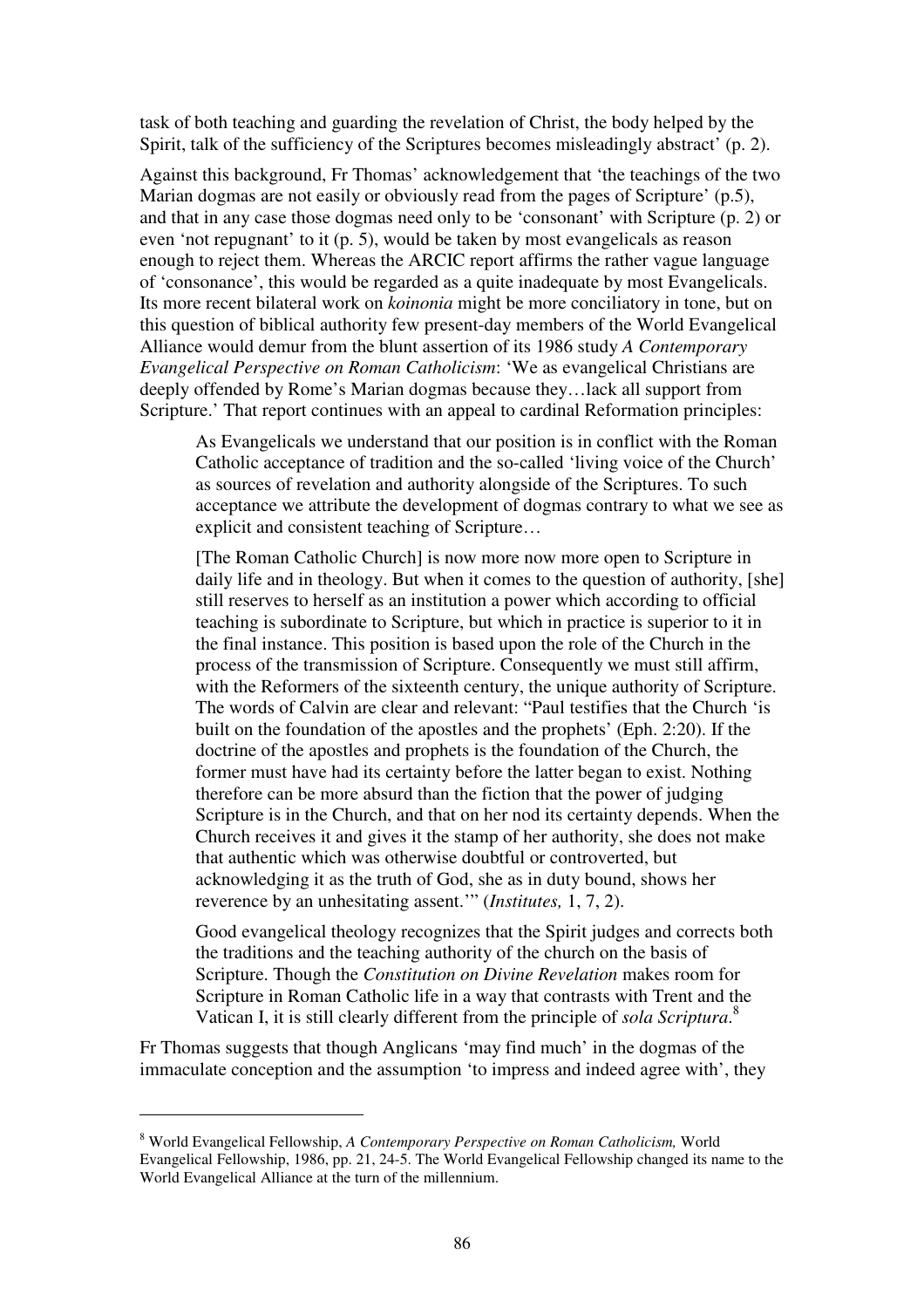are likely to have more reservations about the manner in which they have been declared and 'the authority by which' those declarations have been made (p. 1). For Anglican Evangelicals, however, as for other Evangelicals, the problem concerns not only promulgation but also substance. Indeed, for Evangelicals this is not chiefly a matter of papal infallibility or the relationship between the magisterium and the *sensus fidei*; it is about the priority of the written Word of God over what are perceived to be flawed, human institutions. In passing, Fr Thomas wonders whether the ARCIC report stands in tension with Article VI on the sufficiency of Scripture (p. 2). Yet in respect of the Marian dogmas, it would be as pertinent to ask from an Evangelical point of view whether the same report undermines Article XX's warning that the church 'ought … not to enforce anything to be believed for necessity of Salvation' 'besides' (that is, in addition to) what Scripture requires.

More specifically in terms of biblical exegesis, the main Evangelical objections to the immaculate conception and the assumption have been widely rehearsed.<sup>9</sup> They can be briefly summarized as follows:

#### **Immaculate Conception**

- The 'seed' and the 'woman' in Genesis 3:15 are taken by traditional Catholic teaching to refer respectively to Christ and Mary, with Mary cast as a 'New Eve' whose own generation and lineage must be free from sin. Yet the woman here is clearly the original Eve, and the offspring are clearly her natural offspring. Mary is among these, but there is no suggestion that she must conceived without sin in order to bear the Redeemer who will defeat the serpent.
- Luke 1:28 does not imply that Mary was sanctified with divine grace prior to her calling; she receives that grace as a beneficiary of God's sovereign and unconditioned choice at the time of the annunciation. In this sense, she is in the same position as all who receive grace as God's unmerited favour (cf. Eph 2:10; Tit. 3:3-7). The traditional translation which casts Mary as 'full of grace' (*plena gratia*) is a mistranslation, and has in fact been recognized as such by the Catholic Jerusalem Bible.
- There is no indication in Scripture that Mary is preserved either from original sin or from subsequent sinful action. She is among all those 'who have sinned and fallen short of God's glory' (Rom 3:23). The context here may involve a rhetorical equivalence between two groups of people – Jews and Gentiles – but there is also a clear concern with sinners as individuals. In her great song, she rejoices in God as her Saviour (Lk. 1:47), which indicates that she is a sinner in need of salvation like everyone else apart from Jesus.

<sup>9</sup> E.g. Norman L. Geisler & Ralph E. MacKenzie, *Roman Catholics and Evangelicals: Agreements and Differences.* Grand Rapids: Baker Book House, 1995, pp. 304-308; 311-16. Dwight Longenecker & John Martin; T.J. German, 'Immaculate Conception', in Walter A. Elwell (ed.), *Evangelical Dictionary of Theology.* Grand Rapids: Baker Academic/Carlisle: Paternoster, 2001, pp. 595-6; W.N. Kerr, 'Mary, Assumption of', in Walter A. Elwell (ed.), *Evangelical Dictionary of Theology.* Grand Rapids: Baker Academic/Carlisle: Paternoster, 2001, pp. 745-6; Martin Davie, 'Mary – Grace and Hope in Christ: An Evangelical Anglican Response', *Anvil* 23.1 (2006). Previously presented to the Churches Together in England Theology and Unity Group.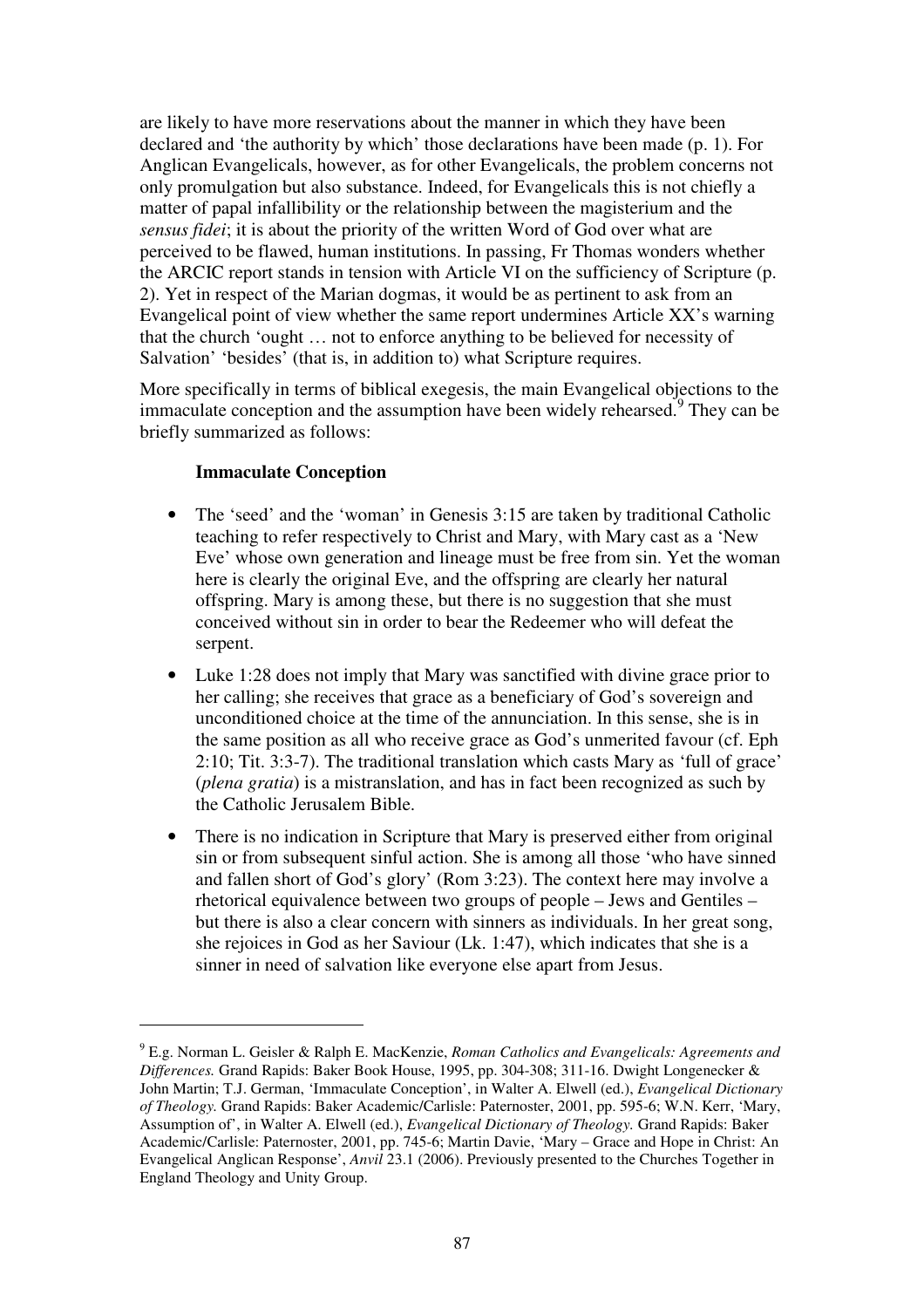## **The Assumption**

- Elijah and Enoch are 'taken up' into heaven body and soul, so it is at least possible that Mary could have experienced something similar. However, there is no comparable reference to her undergoing what they underwent.
- In 1 Corinthians 15:23 Mary is identified with those "who belong to Christ", but the context is almost certainly that of final resurrection and any inference of assumption is mere speculation.
- Matthew 27:52-3. Some OT saints appear to have risen from their graves immediately after Jesus' resurrection, but there is no indication that they are taken into heaven body and soul; indeed, they might simply have been revived temporarily, like Lazarus. In any case, Mary is not identified with them.
- Revelation 12:1-6. The 'woman' here seems much more likely to be a corporate personification of Israel than Mary assumed into heaven. Christ is 'caught up to God and his throne', but not the woman.

## **Objection 2: Relatively Late Doctrinal Development**

Not only do Evangelicals object to the Immaculate Conception and the Assumption on the grounds that they lack biblical warrant; they also resist them because they appear to have been developed relatively late in the tradition of the Church, and even then without strong consensus. Early references to the Immaculate Conception in the 4<sup>th</sup> century are characteristically deemed 'weak, scant and indecisive', and the point is often made that no conciliar reference exists to support it until the twelfth century.<sup>10</sup> Indeed, even Trent left the matter unresolved. In addition to this, it is often emphasized that various major theologians dismissed it, including Peter Lombard, Thomas Aquinas, Albert the Great and Bonaventure. As for the Assumption, its earliest origins in legendary apocryphal literature are often cited against it, while Anglican Evangelicals note that Cranmer consciously omitted it from the *Book of Common Prayer.*<sup>11</sup>

Of course, these sorts of arguments are obviated in formal Catholic understanding by the facility of the Pope to declare such traditions, however disputed their development might have been, as dogmas. But clearly this facility is itself a major stumbling-block for Evangelical-Catholic relations, and means that the dogma of the Assumption is particularly likely to remain an obstacle to rapprochement between the two communities.

## **Objection 3: The Dogmas as Detracting from Focus on Christ**

This third key objection to the Marian dogmas is well represented by David Wright. Citing Calvin's insistence that our primary concern with Mary should not be the fact that she bore and gave birth to Christ but that she herself was reborn into newness of life by the Spirit of Christ, he stresses that 'honour paid to Mary should hinge solely

<sup>10</sup> Geisler & MacKenzie, p.308

 $^{11}$  E.g. Kerr, pp.745-6.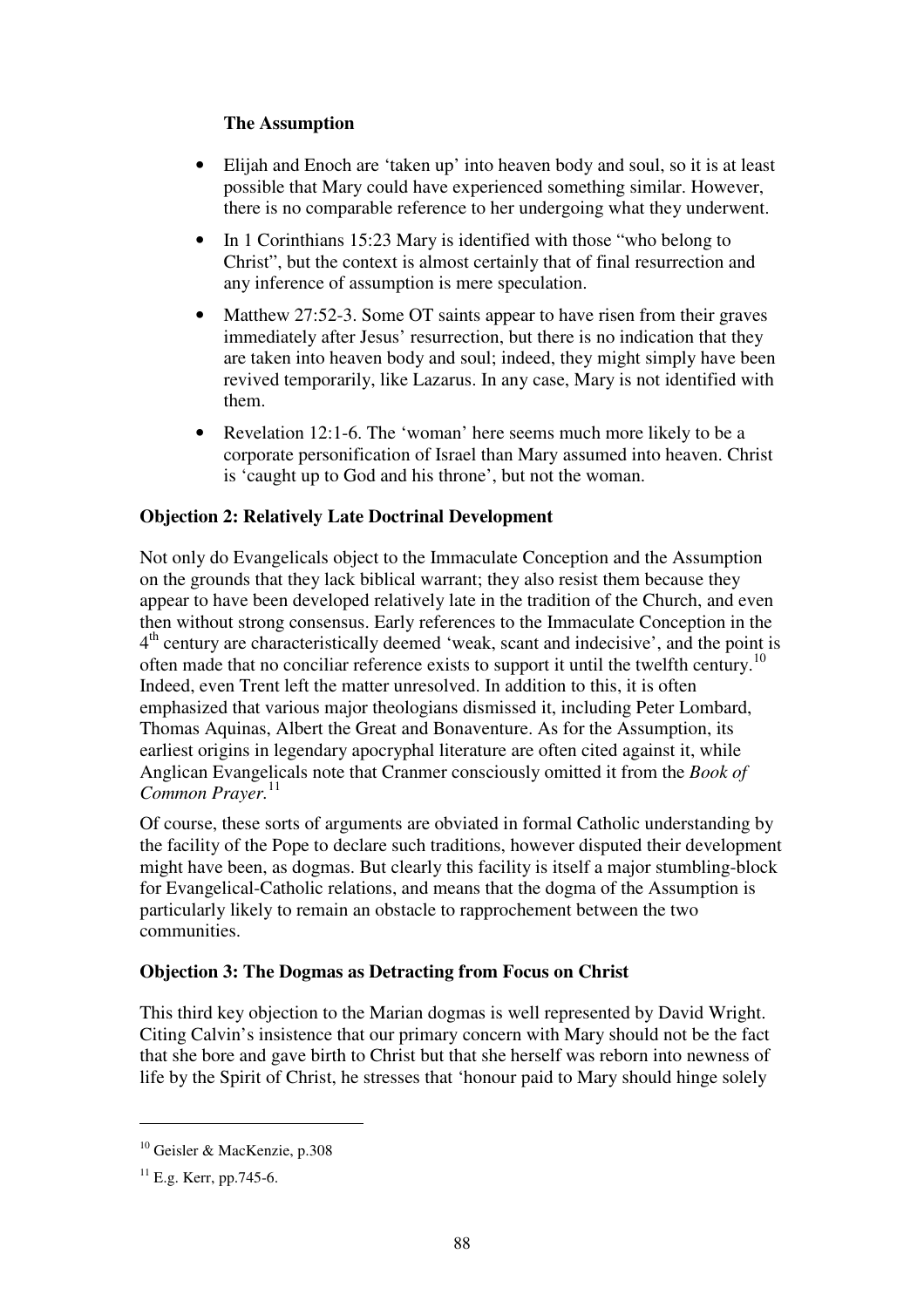on her role in the incarnation' and that 'her honour should never threaten that of the incarnate Lord himself.'<sup>12</sup>

### **More Constructive Ways Forward**

Although this warning would be echoed firmly by Evangelicals, many of those whom I mentioned earlier as writing in a more constructive fashion about her are seeking to demonstrate how Mary might be appreciated precisely insofar as she illuminates Christ and his gospel of justification by grace through faith. For our purposes here, it will be sufficient to precis Timothy George's summary of the most suggestive ideas currently being proposed by Evangelicals in this area:

- *Mary as Spotless Bride* and *Pilgrim Sinner.* Both George himself and David Steinmetz reflect in depth on Mary's status as one who, like John the Baptist, stands 'at a unique intercession between Old and New Covenants'. As such, she fulfils the role of an archetypal 'Daughter of Zion', recalling and bringing to culmination a 'prophetic lineage of pious mothers' including Sarah, Rachel and Hannah, while also representing the 'eschatological and redeemed people of God'. Just as this people has stumbled and will stumble again, she signifies not only Israel's triumphs but also its struggles – as she fails to grasp God's purposes, intervenes when she should not, and clings to filial affection rather than to faith in God (cf. Mark 3:21; 31-35).
- *Mary as Nurturer*. Inasmuch as Evangelicals have emphasized Mary at all, it too often been purely as 'the point of Christ's entry into the world – the channel through which he passed as water flows through a pipe.' This overly mechanistic view of her is being mitigated in newer Evangelical studies by an exploration of her nurturing of Jesus and her biblical instruction of him in his earlier years. Obviously much of this process has to be inferred from her later, ongoing relationship to him as an adult, but it offers a salutary corrective to the somewhat dehumanized depictions of her in many earlier Evangelical apologetics for the doctrine of the virgin birth. Of course, much in this approach finds parallels and precedents in Roman Catholic representation of Mary at the heart of the 'Holy Family'.
- *Mary as Faithful Exalter of Jesus.* Mary can authentically be revered by Evangelicals as the one whose discipleship and faithfulness towards Jesus uniquely endured through the whole of his earthly life, from his infancy to his death on the cross. This perseverance, suggests George, can be taken as a sign of solidarity 'with all believers in Jesus who also live under the shadow of the cross, including many whose lives are at risk today because of their witness for Christ.'<sup>13</sup> As G.A. Studdert-Kennedy put it in his poem 'Good Friday Falls on Lady Day': 'She claims no crown from Christ apart / Who gave God life and limb / She only claims a broken heart / Because of him.'

At least some of these lines of exploration are suggested in *Mary: Grace and Hope in Christ.* While it is clear that Evangelicals will maintain fundamental objections to many of its proposals, and to its apologetics for the Immaculate Conception and the

 $12$  Wright, p.177.

<sup>13</sup> Timothy George, 'The Blessed Evangelical Mary', *Christianity Today* 47.12 (December 2003), 34-9.